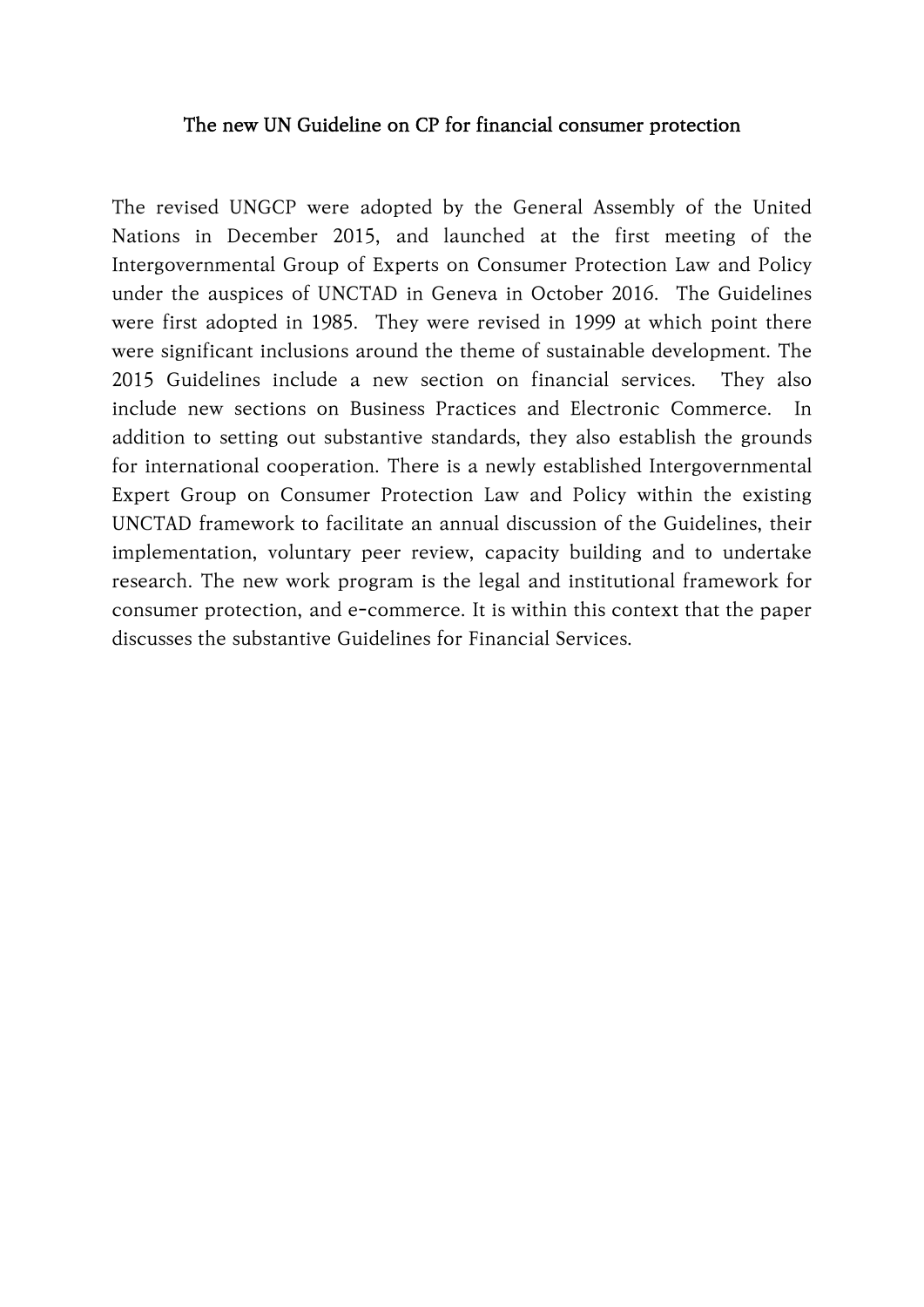## 2016 IAFICO Conference

New Development and Challenges for Financial Consumer Protection

# Implications of Digitalization

November 4, 2016

## Takaaki HATTORI

*\* Views expressed in this presentation are those of the speaker, and are not those of the FSA or any other institution.* <sup>1</sup>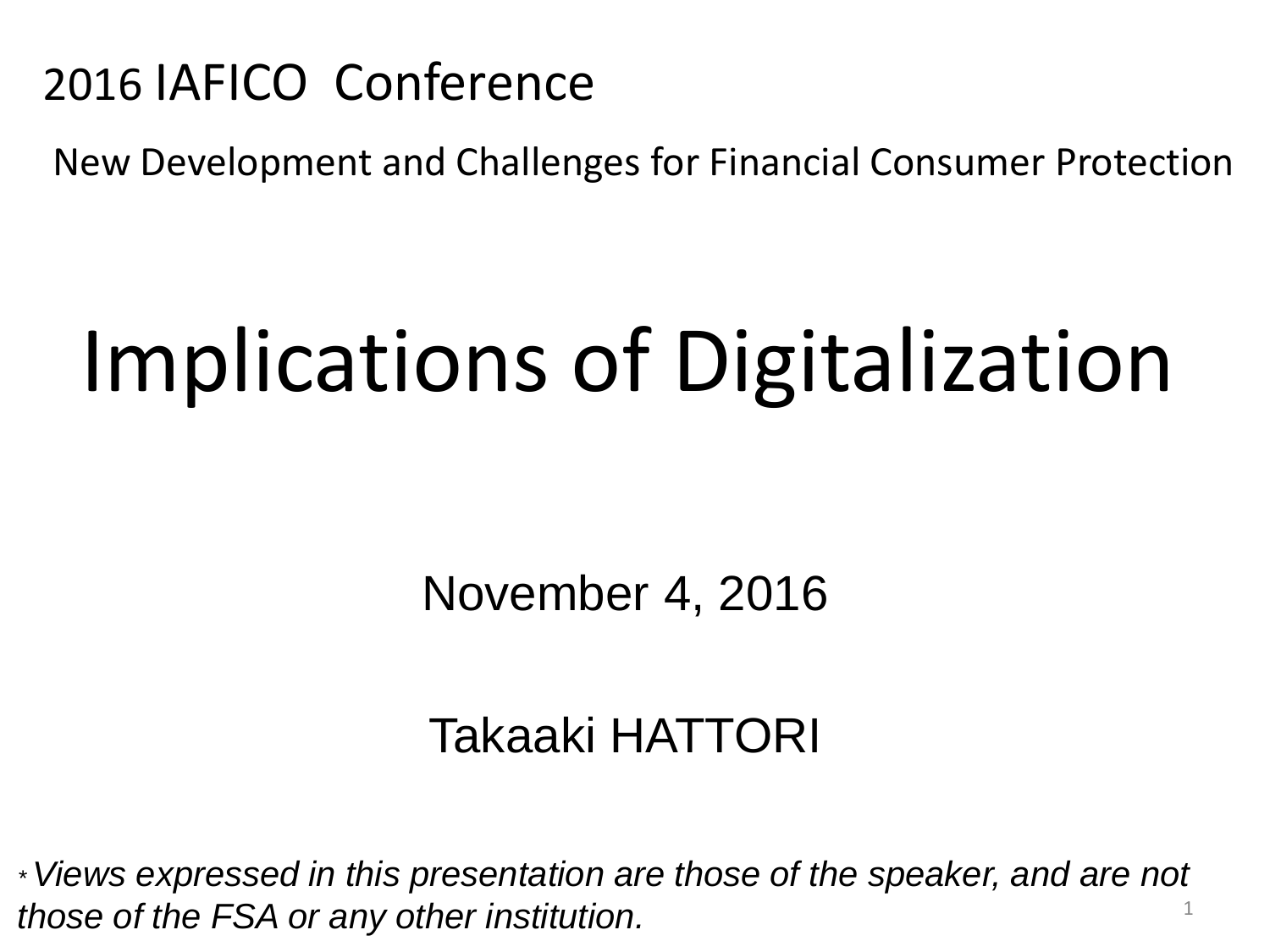## **Outline**

- 1.Financial Inclusion
	- 1) Importance on Global Economic Growth
	- 2) G20(Group of 20 )
	- 3) GLOPAC (Global Financial Partnership Center)
- 2.Financial Consumer, Equipped with a Computer
	- 1) FinCoNet (International Financial Consumer Protection Organization)
	- 2) Cross Border Transactions by Consumer
	- 3) Future Possibility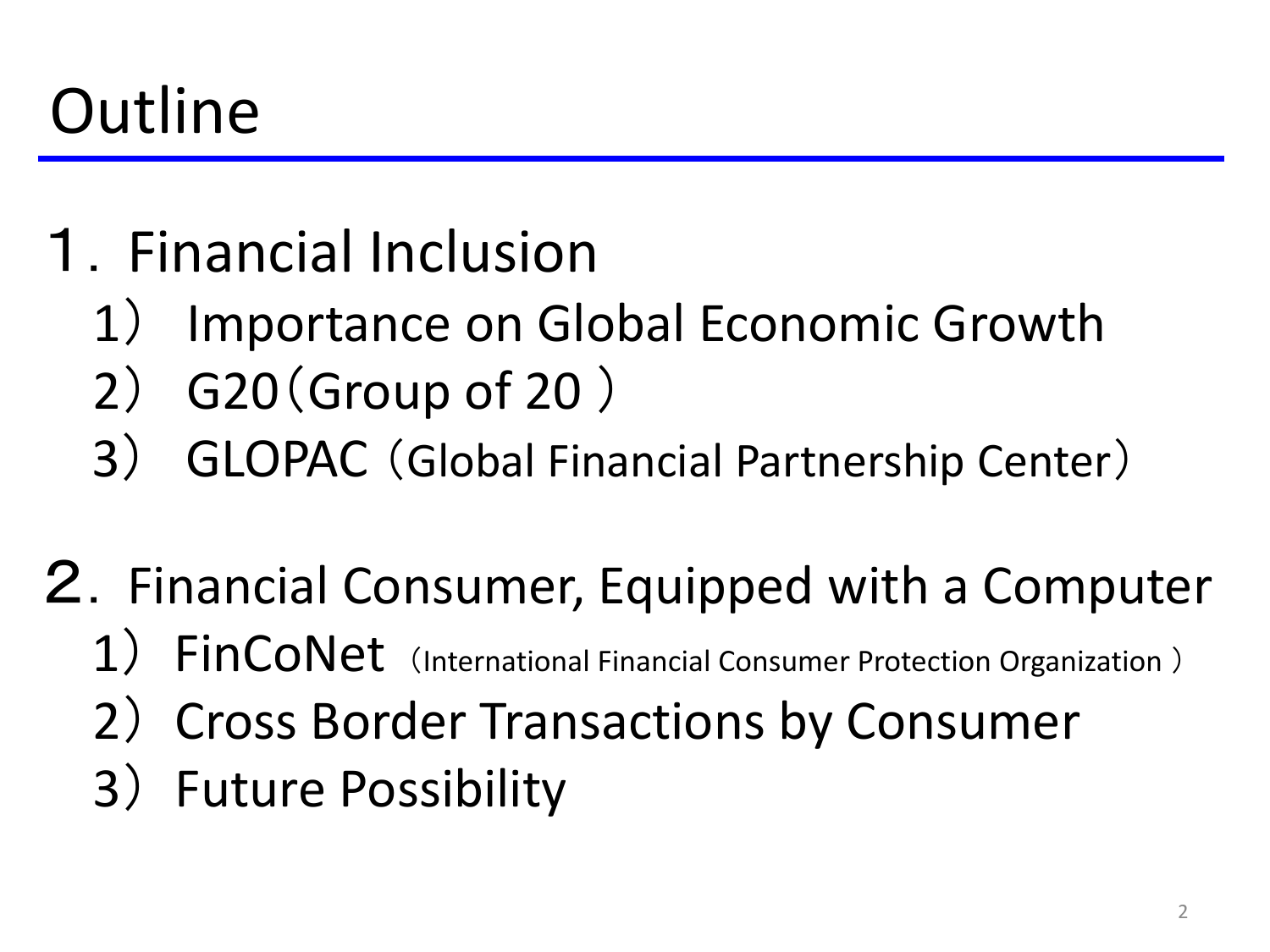#### Percentage of working-age population( $15-64$ ) to total

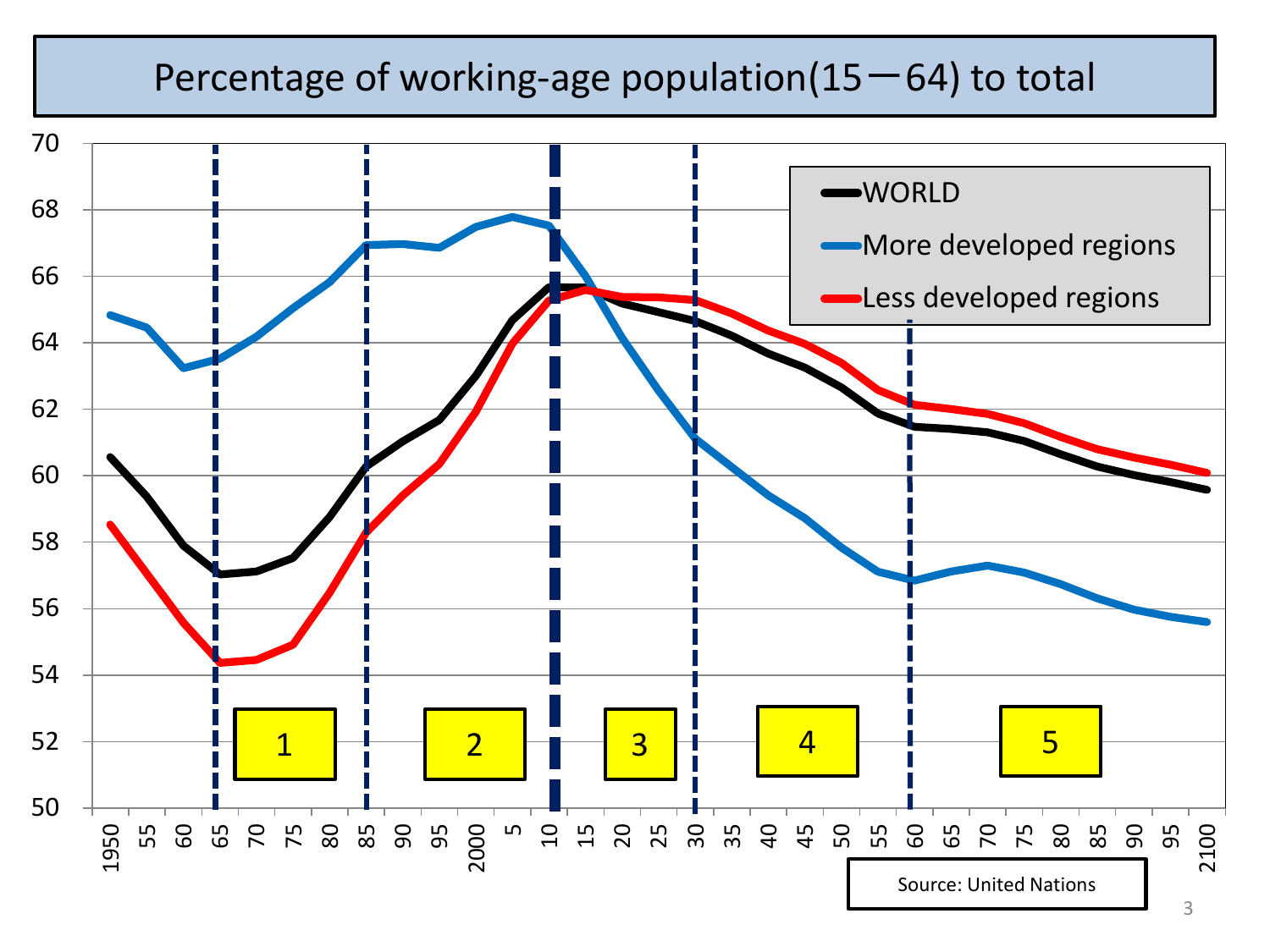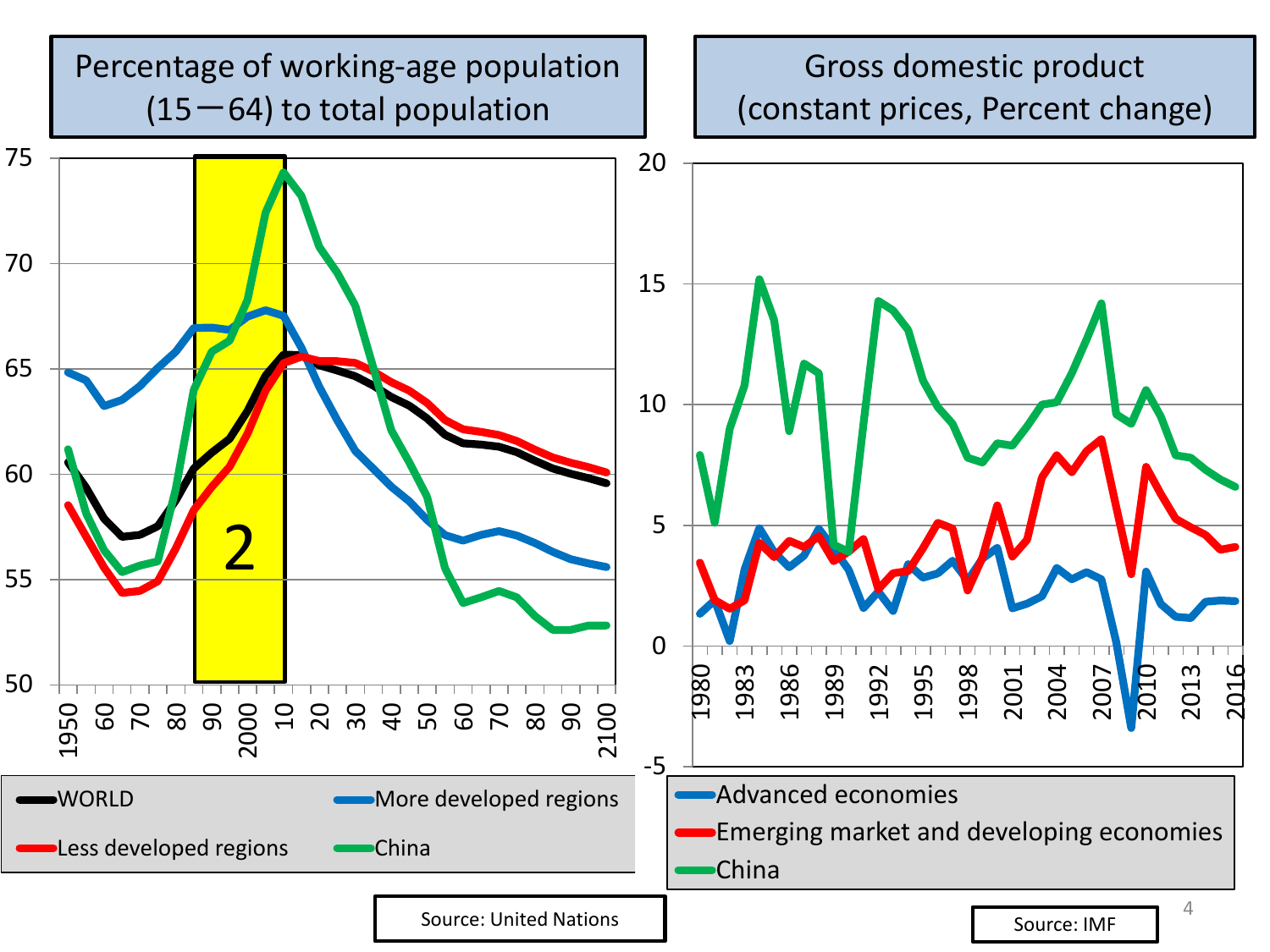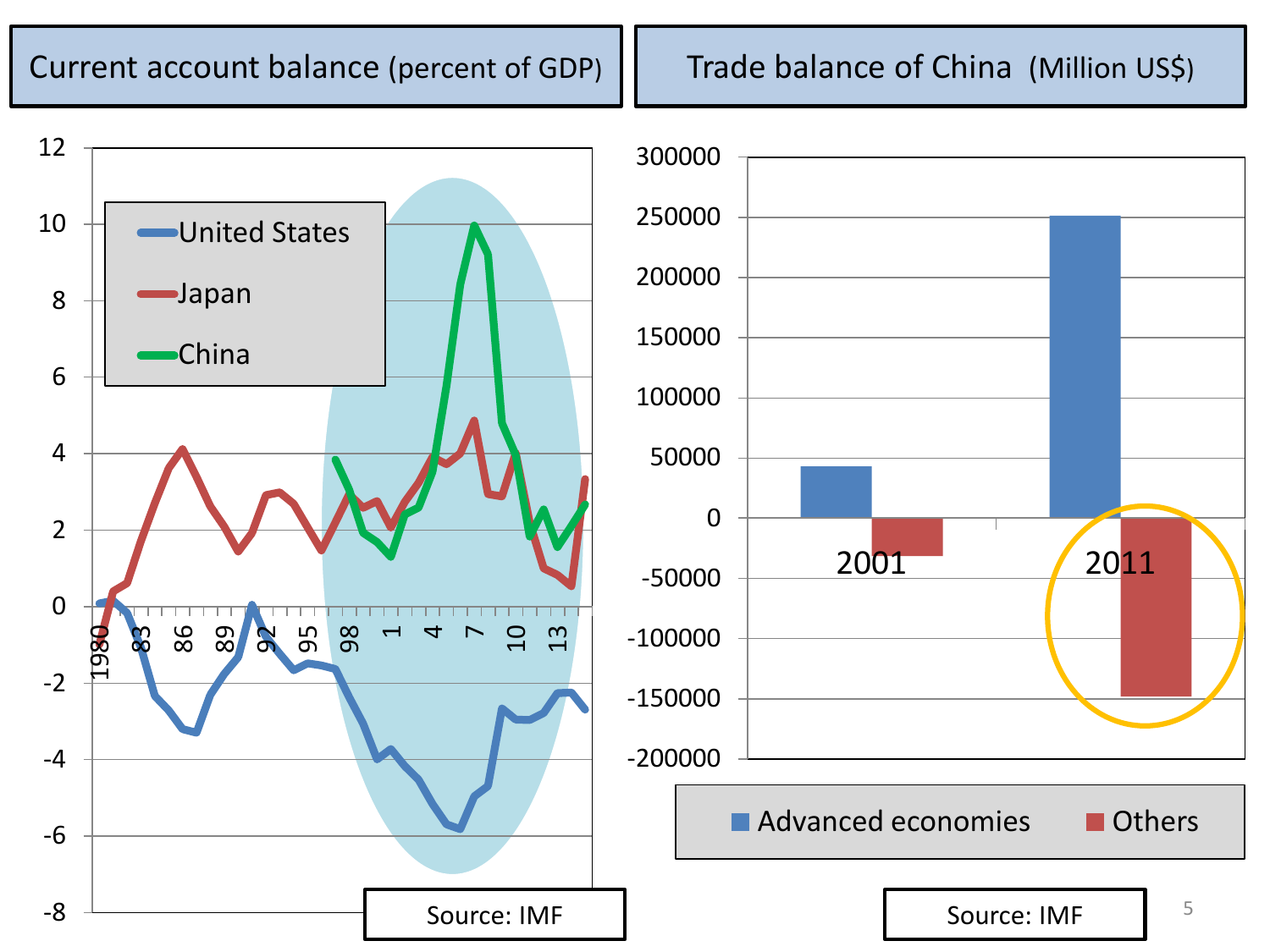#### Percentage of working-age population  $(15-64)$  to total population

#### Percentage of working-age population( $15-64$ ) to total population

Pakistan Philippines South Africa Turkey Vietnam



6

2015 2030

Japan

Republic of Korea

Republic of Korea

China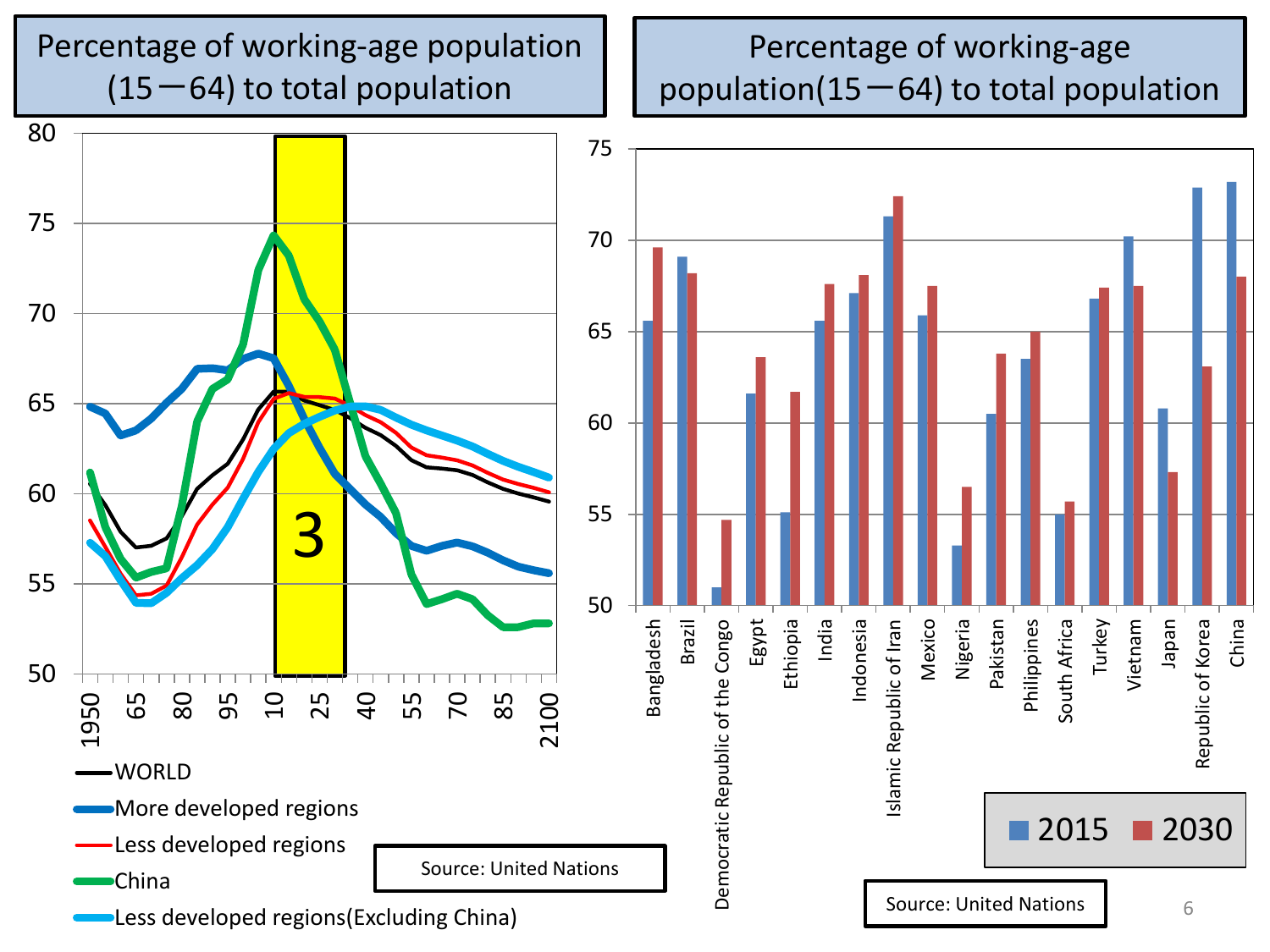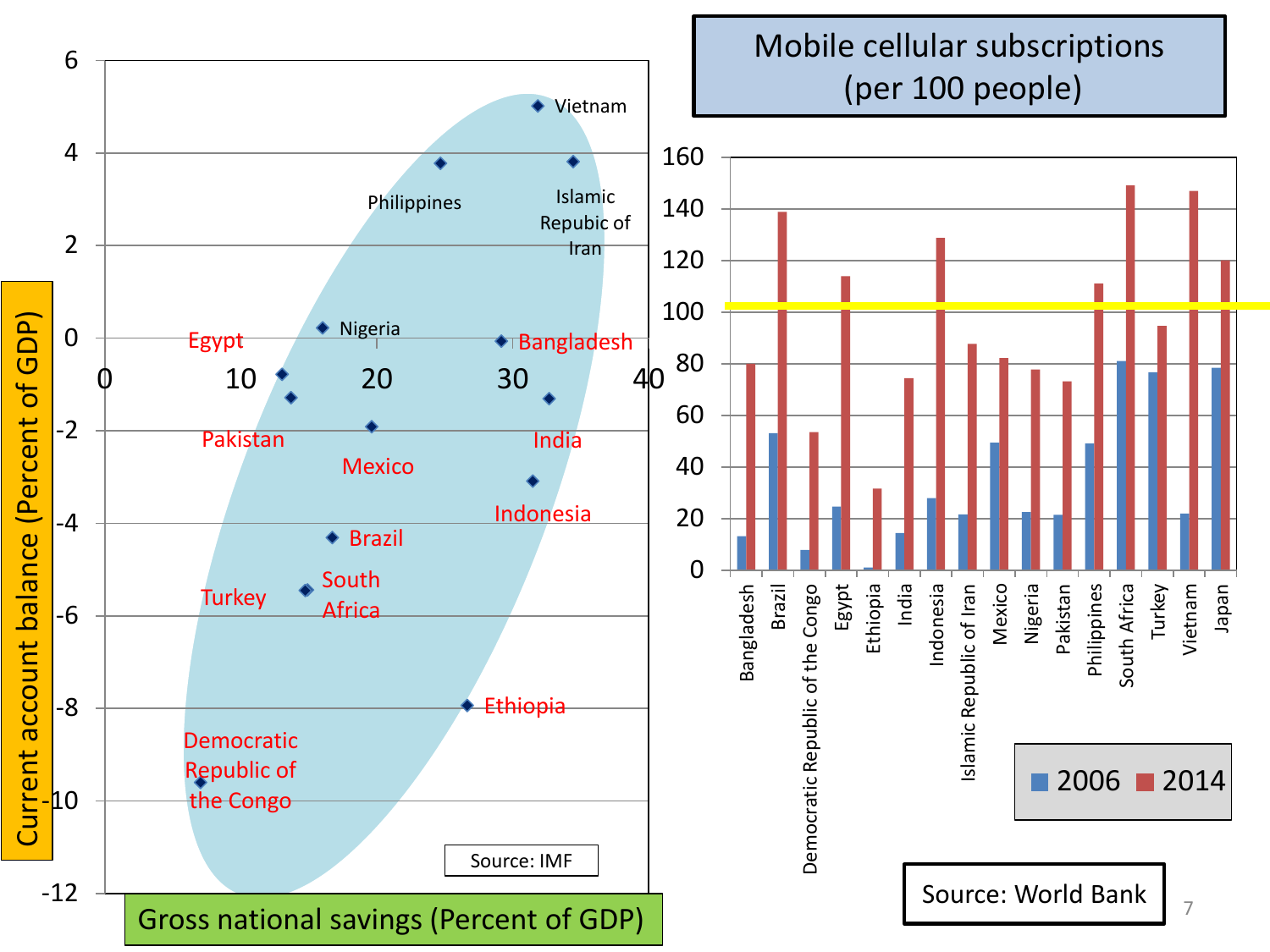### ○ **G20 Leasers' Communique** Hangzhou Summit (4-5 September 2016)

 We endorse the G20 High-level Principles for Digital Financial Inclusion, the updated version of the G20 Financial Inclusion Indicators and the Implementation Framework of the G20 Action Plan on SME Financing. We encourage countries to consider these principles in devising their broader financial inclusion plans, particularly in the area of digital financial inclusion, and to take concrete actions to accelerate progress on all people's access to finance.

#### **G20 High-Level Principles for Digital Financial Inclusion**

- Principle 1 Promote a Digital Approach to Financial Inclusion
	- 2 Balance Innovation and Risk to Achieve Digital Financial Inclusion
	- 3 Provide an Enabling and Proportionate Legal and Regulatory **Framework** for Digital Financial Inclusion
	- 4 Expand the Digital Financial Services Infrastructure Ecosystem
	- 5 Establish Responsible Digital Financial Practices to Protect Consumers
	- 6 Strengthen Digital and Financial Literacy and Awareness
	- 7 Facilitate **Customer Identification** for Digital Financial Services
	- 8 Track Digital Financial Inclusion Progress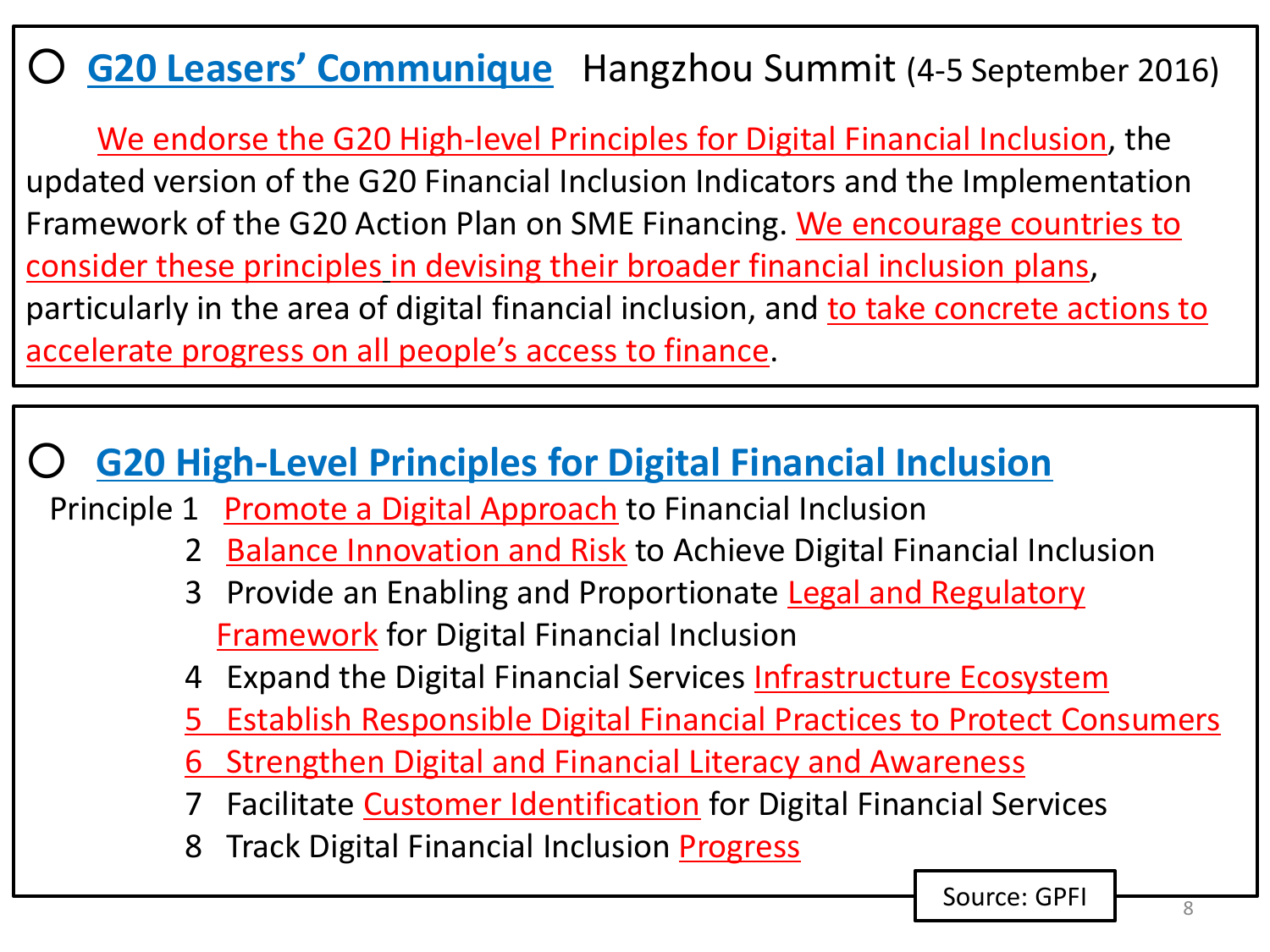### **Principle 5** Establish Responsible Digital Financial Practices to **Protect Consumers**

 Establish a comprehensive approach to consumer and data protection that focuses on issues of specific relevance to digital financial services.

#### **Principle 6** Strengthen Digital and Financial **Literacy and Awareness**

 Support and evaluate programs that enhance digital and financial literacy in light of the *unique characteristics, advantages, and risks of digital financial* services and channels.

Source: GPFI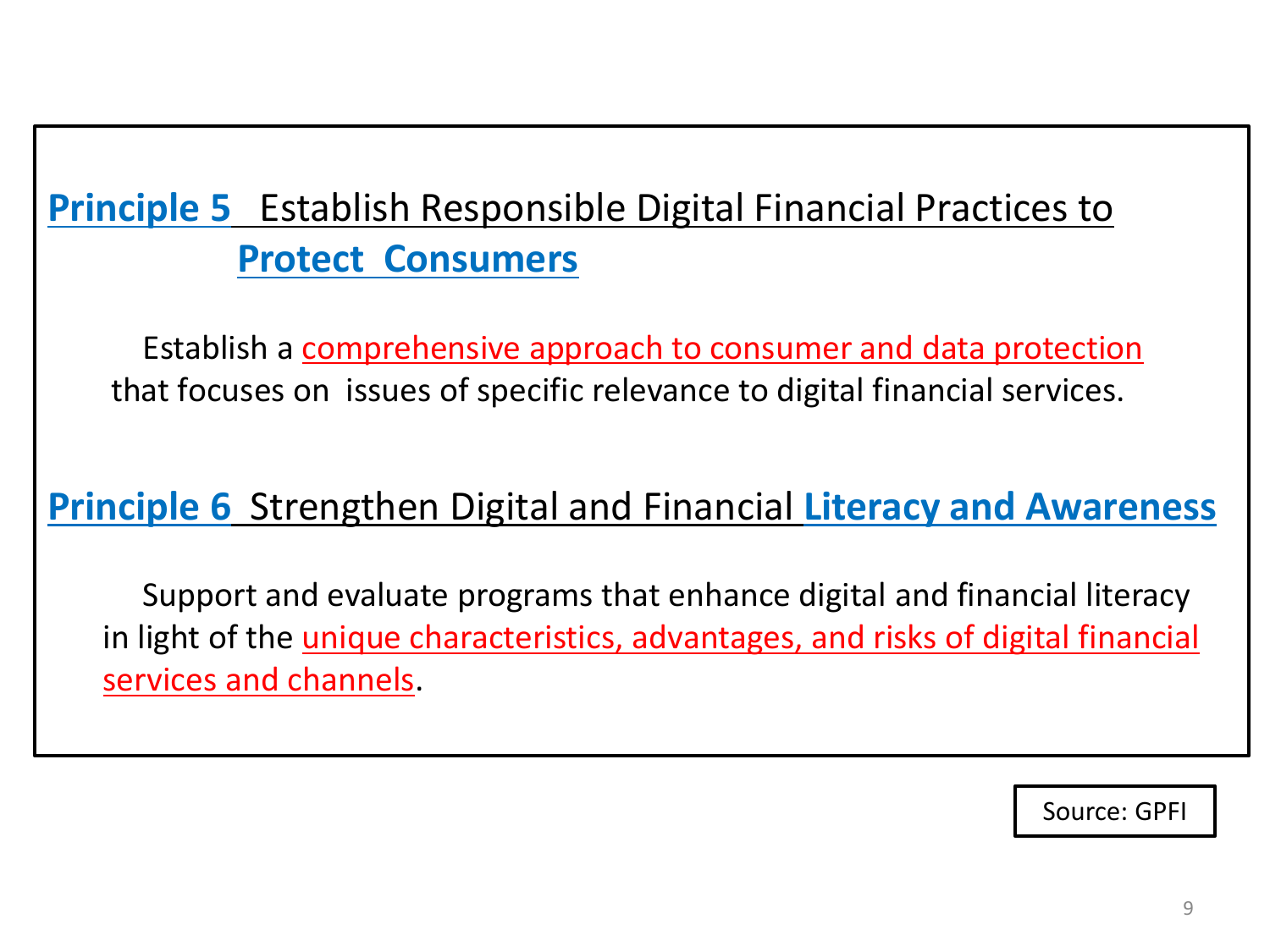### **Global Financial Partnership Center of JFSA (GLOPAC)**

#### $\triangleright$  Main Objectives of GLOPAC

- to address the issues related to the global financial markets,
- to effectively conduct financial sector **technical assistance** for infrastructure development,
- to further strengthen cooperative relationships with financial authorities around the world.

#### $\triangleright$  The Launch of GLOPAC

- April 1<sup>st</sup>, 2014 Financial Services Agency of Japan (FSA) established the **AFPAC** (the Asian Financial Partnership Center)
- April 1<sup>st</sup>, 2016 FSA, Japan, reorganized AFPAC and established GLOPAC (the Global Financial Partnership Center)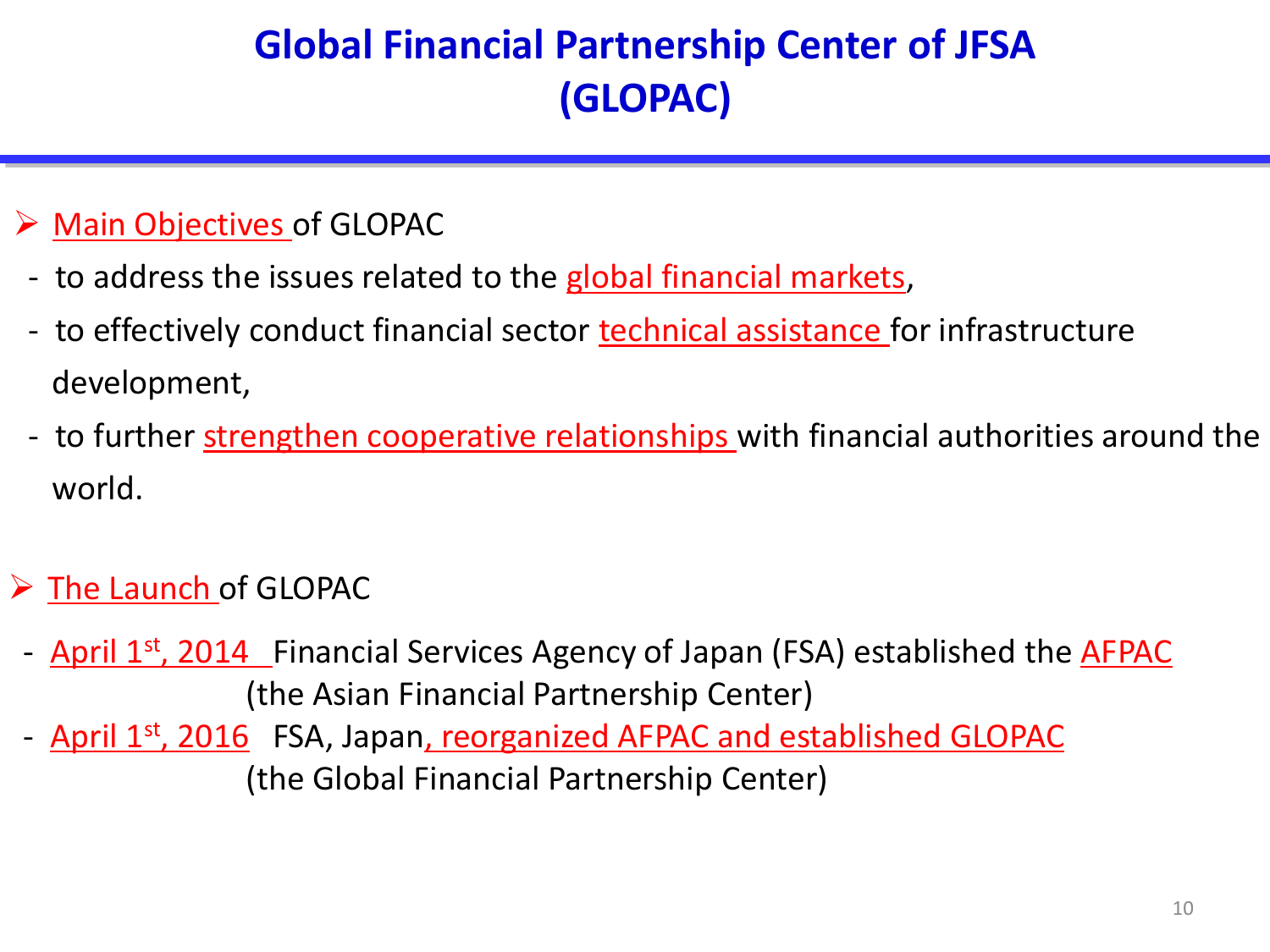### **Global Financial Partnership Center of JFSA (GLOPAC)**

- $\triangleright$  How GLOPAC pursue its objectives?
- <u>Fellowship Program (2 3 months program in Japan)</u>
- $\triangleright$  About Fellowship Program

As "Visiting Fellows", participants can take training and research programs tailored to their areas of interest.

- Participants: <u>financial regulators and supervisors around the world</u>
- ▶ Achievements (as of Nov.2016)
	- 65 officials from 19 jurisdictions (Banking: 33 officials Securities: 15 officials Insurance: 17 officials)
- Jurisdictions represented

 Asia (58 officials): Cambodia, India, Indonesia, Laos, Malaysia, Mongolia, Myanmar Philippines, Sri Lanka, Thailand, Uzbekistan and Vietnam Middle East, Africa and Latin America (7 officials): Botswana, Brazil, Dubai, Iran, Mexico, Peru and Uganda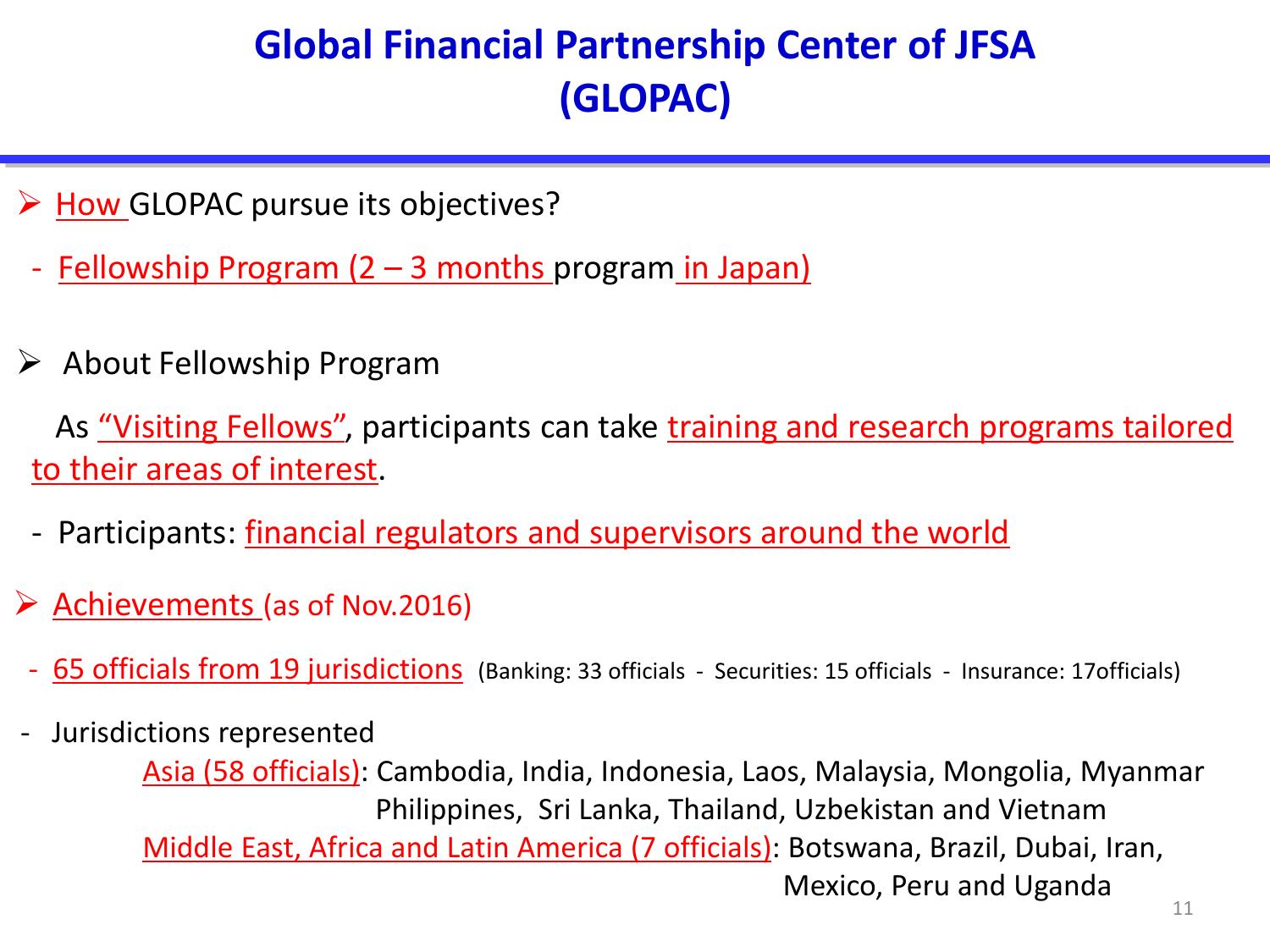## Global Financial Partnership Center of JFSA (GLOPAC)

#### Introduction of GLOPAC Fellowship Program (Sample)

#### **Orientation First Presentation** Japanese Lessons Discussion with Senior officers General & Basic Lectures Seminar on Banking Supervision Study Tour to Regional Office

Training course on supervision of financial sector etc

#### Focused Session

- Lectures / Training Sessions from FSA officers
- Visits to Financial Institutions, Relevant Organizations
- Preparing Report and Presentation etc

Customized sessions are arranged at relevant divisions of FSA or organizations, focusing on respective areas of interest

#### Final Presentation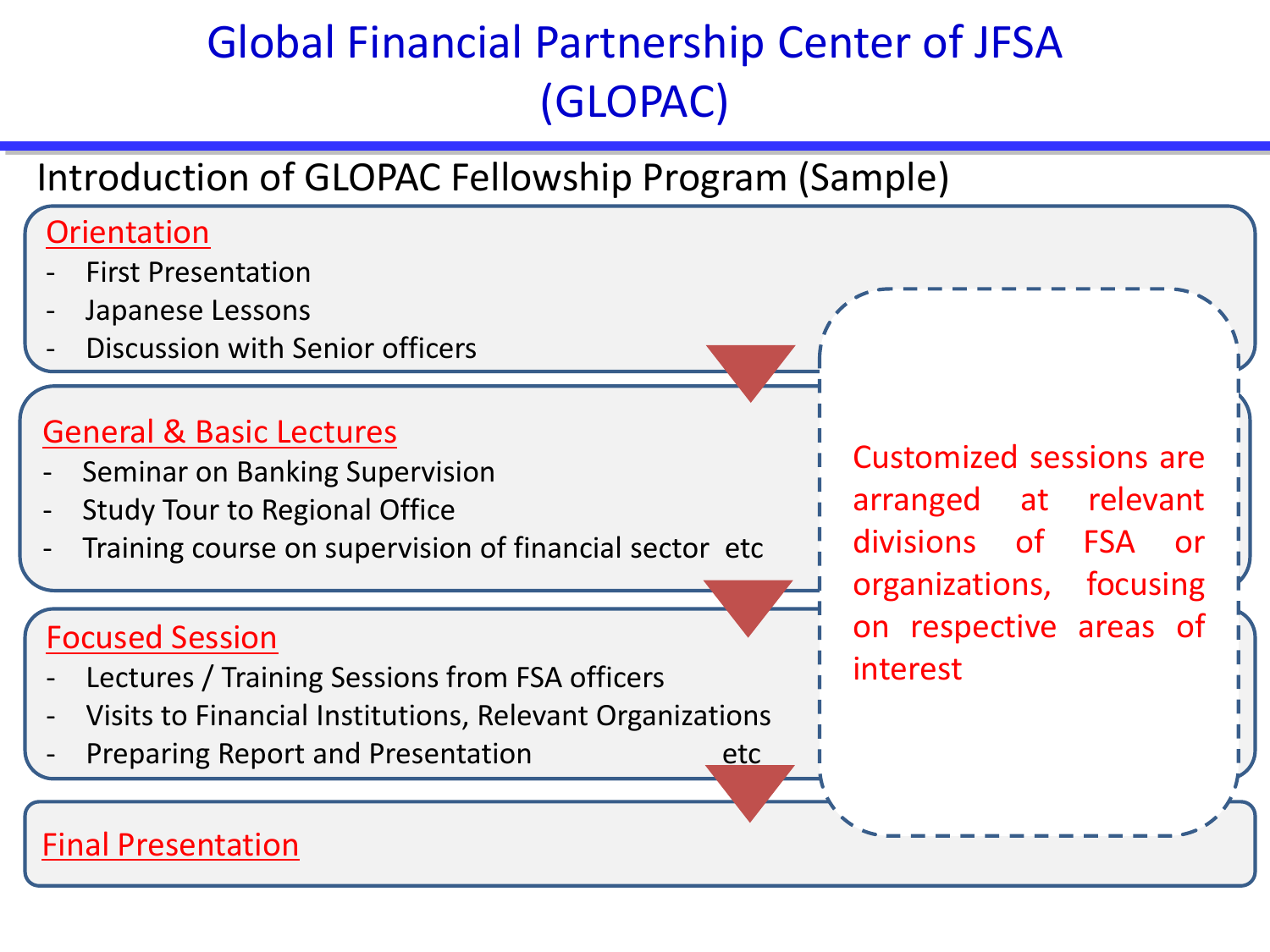### 2. Financial Consumer, Equipped with a Computer (1)FinCoNet

The International Financial Consumer Protection Organization (FinCoNet) was established in 2003 as an informal network of financial consumer protection regulators and supervisors to discuss consumer protection issues of common interest. It is recognized by the Financial Stability Board (FSB) and Group of 20 (G20).

In November 2013, FinCoNet was formalised as a new international organisation of financial consumer protection supervisory authorities.

Source: FinCoNet report on online and mobile payments: Supervisory challenges to mitigate serurity risks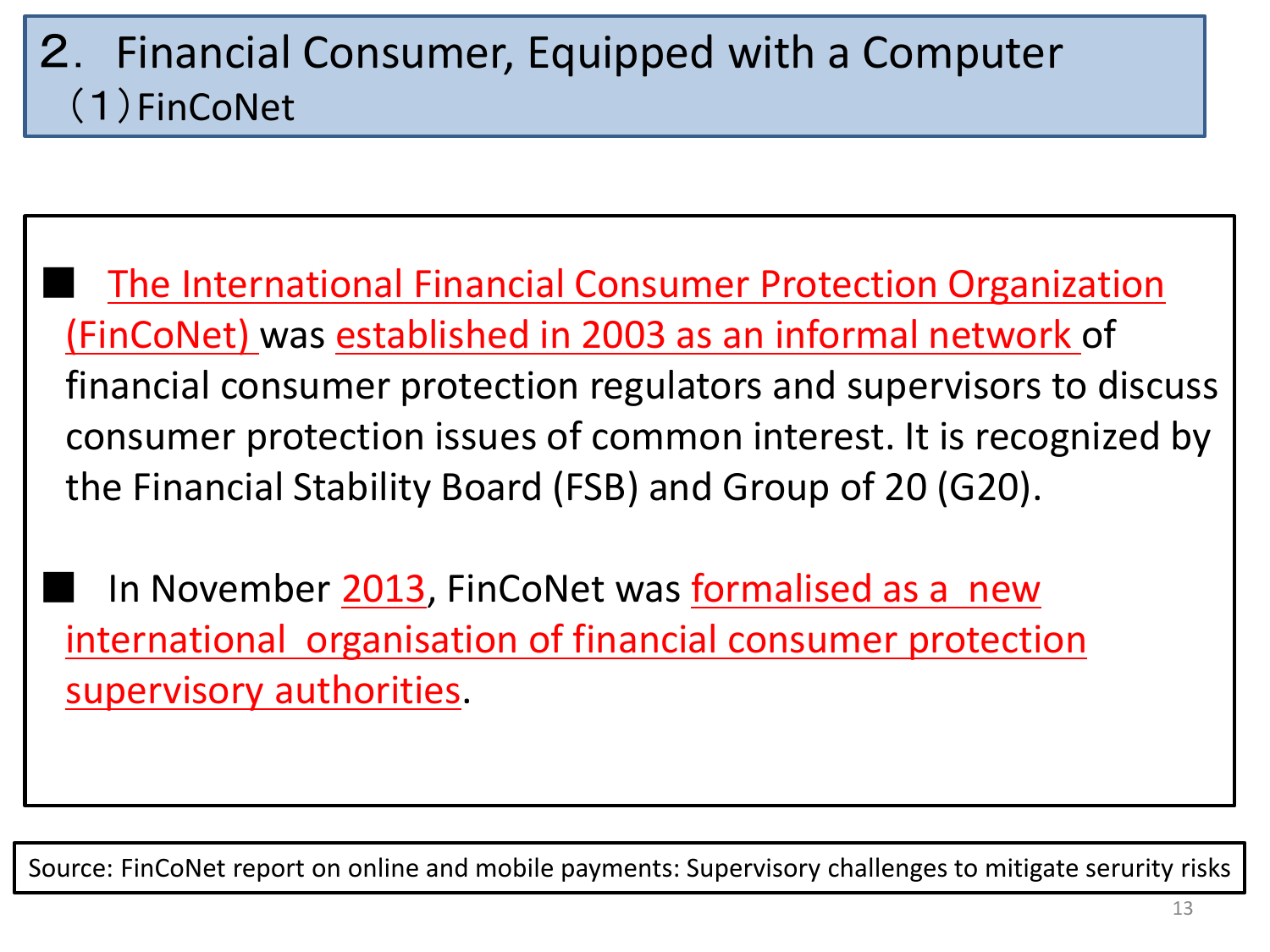The goal of FinCoNet is to promote sound market conduct and enhance financial consumer protection through efficient and effective financial market conduct supervision, with a focus on banking and credit.

FinCoNet members see the Organization as a valuable forum for sharing information on supervisory tools and best practices for consumer protection regulators in financial services. By sharing best practices and by promoting fair and transparent market practices, FinCoNet aims to strengthen consumer confidence and reduce systemic consumer risk.

Source: FinCoNet report on online and mobile payments: Supervisory challenges to mitigate serurity risks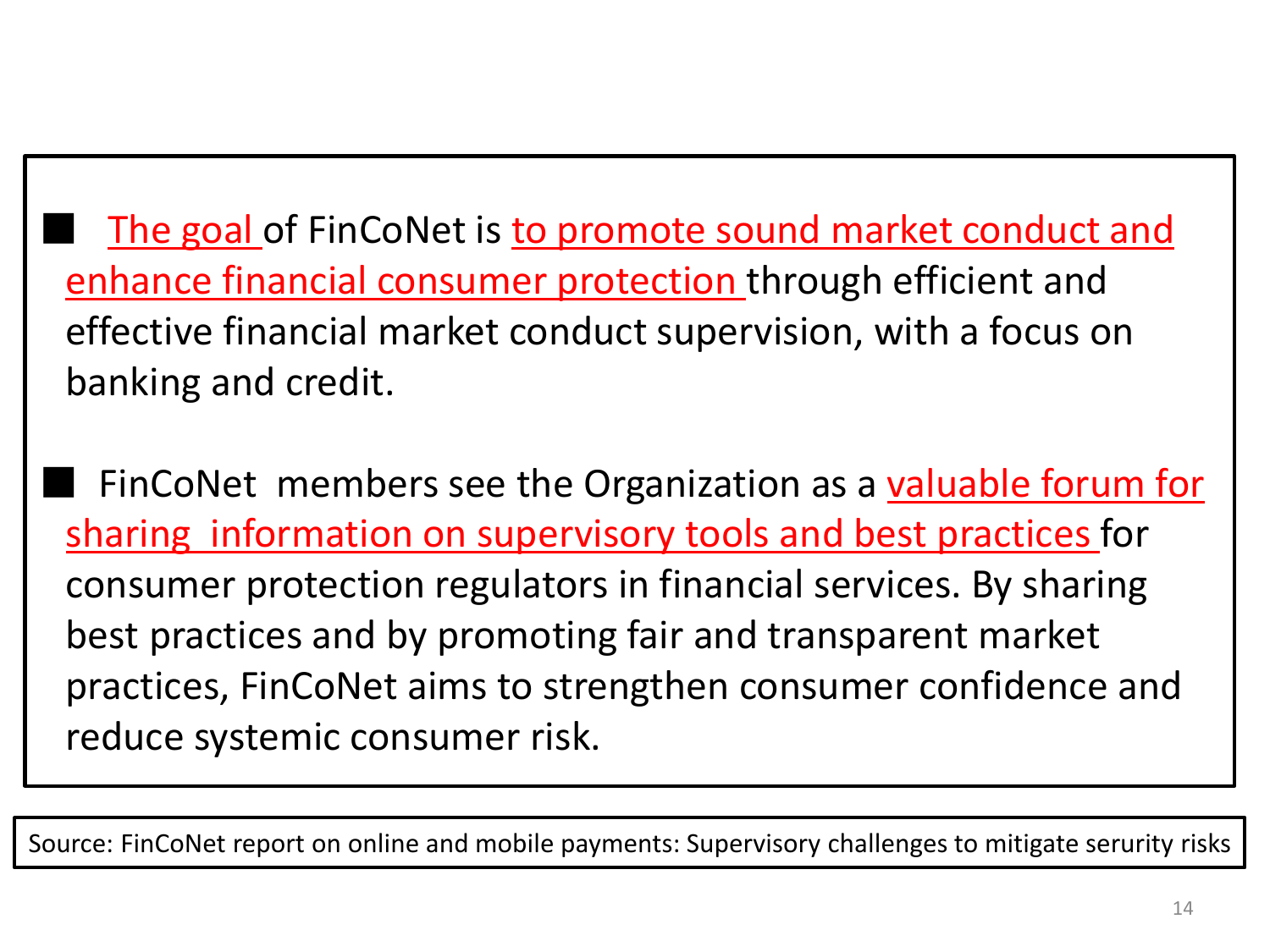#### Members

Australia: [Australian Securities and Investments Commission](http://www.asic.gov.au/) Brazil: [Central Bank of Brazil](http://www.bcb.gov.br/?ENGLISH) Canada: [Financial Consumer Agency of Canada](http://www.fcac-acfc.gc.ca/Pages/Welcome-Bienvenue.aspx) China: [People's Bank of China](http://www.pbc.gov.cn/publish/english/963/index.html) France: [Central Bank of France](https://www.banque-france.fr/accueil.html) Germany: [Federal Financial Supervisory Authority \(BaFin\)](http://www.bafin.de/cgi-bin/bafin.pl?verz=&sprache=1&filter=&ntick=0) Indonesia: [Financial Services Authority](http://www.ojk.go.id/en/) Ireland: [Central Bank of Ireland](http://www.centralbank.ie/Pages/home.aspx) Italy: [Central Bank of Italy](https://www.bancaditalia.it/homepage/index.html?com.dotmarketing.htmlpage.language=1) Japan: [Financial Services Agency](http://www.fsa.go.jp/en/) Korea: [Financial Services Commission](http://www.fsc.go.kr/eng/) Luxembourg: [Financial Sector Surveillance Commission](http://www.cssf.lu/) Mauritius: [Bank of Mauritius](https://www.bom.mu/) Netherlands: [Netherlands Authority for the Financial Markets](http://www.afm.nl/en) Norway: [Financial Supervisory Authority](http://www.finanstilsynet.no/en/) Portugal: [Central Bank of Portugal](http://www.bportugal.pt/en-US/Pages/inicio.aspx) Saudi Arabia: [Saudi Arabian Monetary Agency](http://www.sama.gov.sa/sites/SAMAEN/Pages/Home.aspx) South Africa: [Financial Services Board](https://www.fsb.co.za/Pages/Home.aspx) Spain: [Central Bank of Spain](http://www.bde.es/bde/en/) United Kingdom: [Financial Conduct Authority](http://www.fca.org.uk/)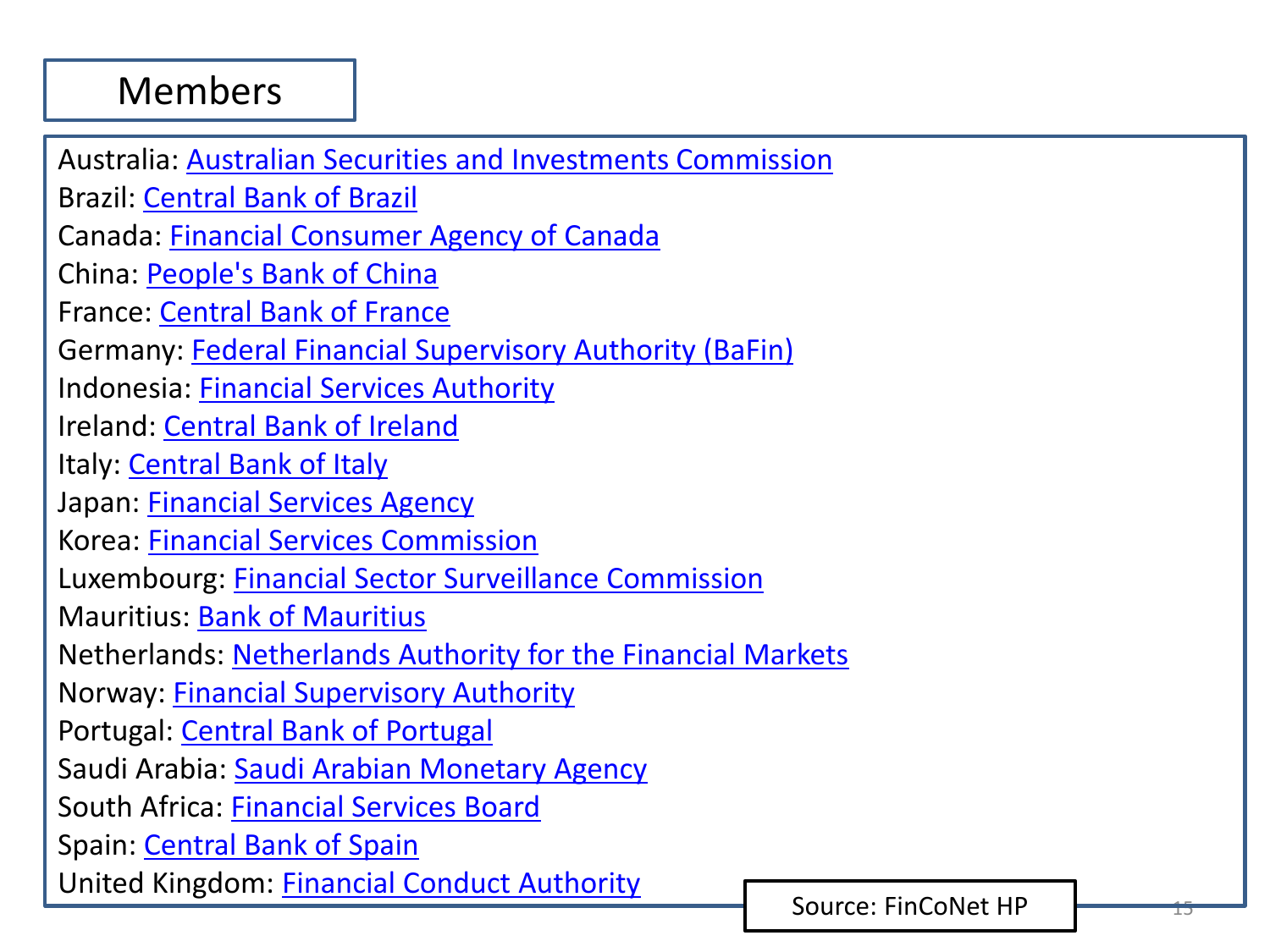### **15-17 November 2016, Jakarta, Indonesia**

The first (morning) session on day one of the Annual General Meeting (15 November 2016) will be a closed session for FinCoNet members only.

In the following open sessions on day one, the Chairman of the Indonesia Financial Services Authority will deliver a keynote address entitled 'Building National Strategic on Consumer Financial Protection in Indonesia'.

Participants will then have the opportunity to engage in a roundtable blue sky session focused on forward looking supervisory risks, trends and priorities.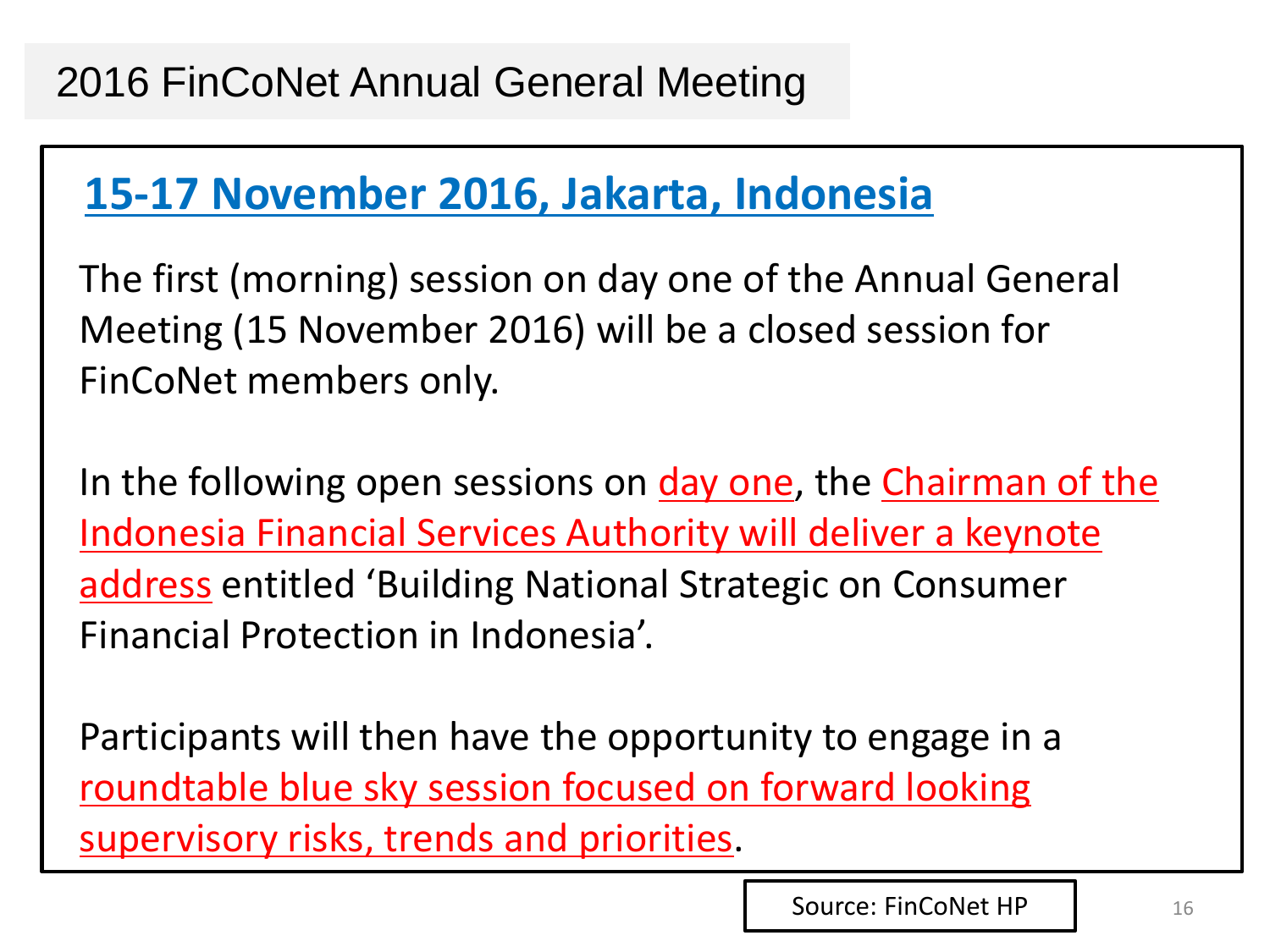Day two, 16 November 2016, will start with an update from the FinCoNet Member **from Japan on Cross-Border Transactions**.

The rest of the day will be dedicated to the work of the FinCoNet Standing Committees and two workshops.

Workshop I will focus on the important topic of **Digitalisation of High Cost Lending**,

while Workshop II will discuss **Practices and tools required to Support Risk Based Supervision in a Digital Age**.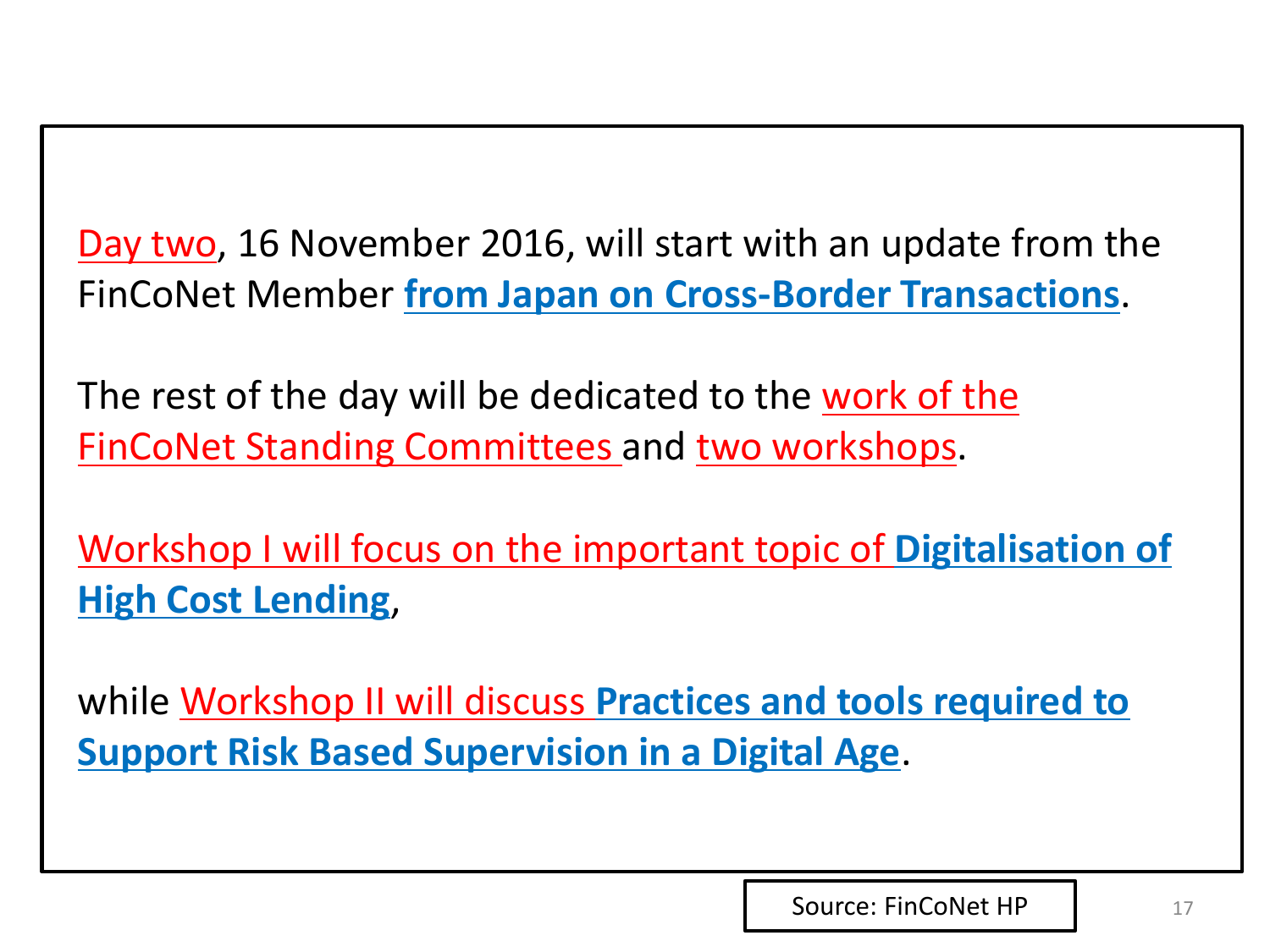#### *FinCoNet/OJK International Seminar on Financial Consumer Protection:*

The Seminar to be held on *day three*, 17 November 2016, and co-hosted by FinCoNet and the Indonesia Financial Services Authority will address the topic of **'Fast Innovation and Development of Fintech: Striking a Balance Between Financial Inclusion and Consumer Protection'**.

The first session of the Seminar will include interventions on the **supervisory overview of** fintech. Potential opportunities and risks; challenges in supervision; current and futures policies and supervision and regulation. ADR mechanisms will also be explored and a case study on customer protection or complaints in fintech, customer needs and behaviour changes will be presented.

The second session of the Seminar will provide an *industry overview*, touching on issues such as statistics and the development of fintech in Indonesia and other countries; opportunities and challenges as well as recommendations.

The evolution of digital transactions in banking and capital markets and the anticipated growth of fintech will also be addressed and some recommendations made.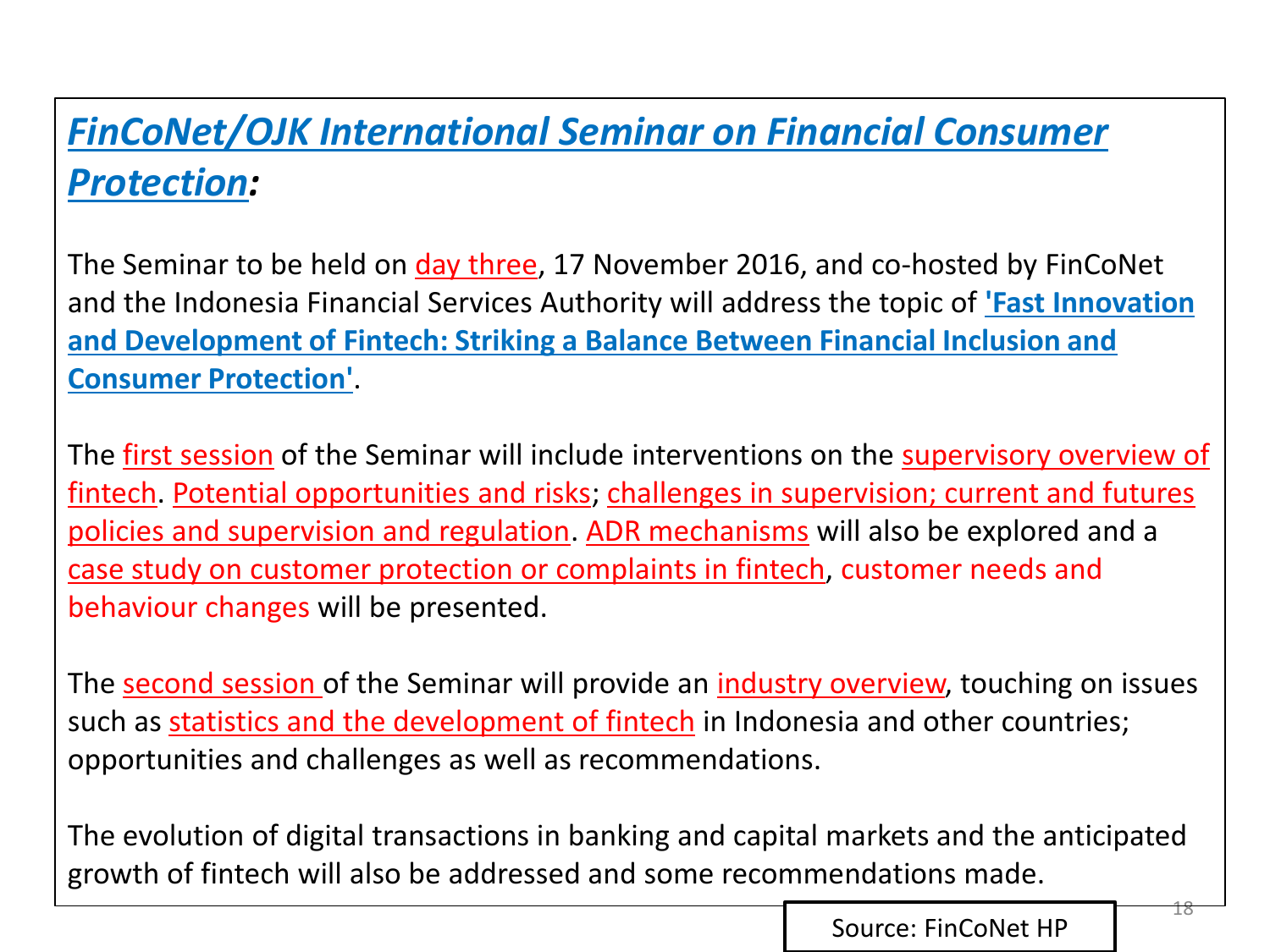This Report, analyses how the growth of online and mobile payment services can bring new risks and advantages to consumers as well as new challenges to financial supervisors while also supporting effective financial inclusion, especially in developing countries.

However these developments also present **threats to consumer protection** due to the emergence of new risks, in particular security risks, potentially. exposing consumers to incidents of fraud, deceptive practices and lack of reliability of devices and infrastructure.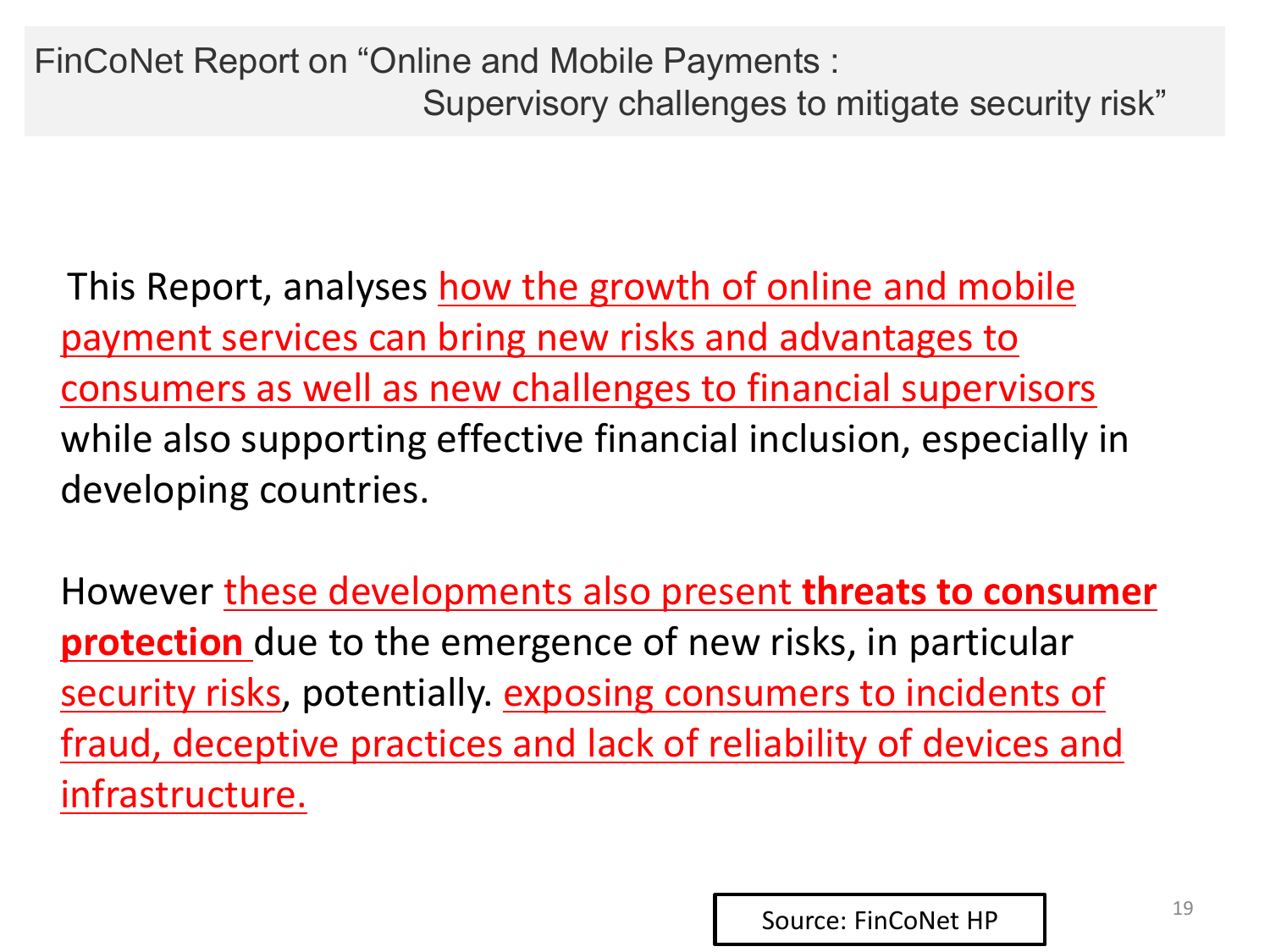FinCoNet Report on "Online and Mobile Payments : Supervisory challenges to mitigate security risk"

The report identifies a number of areas for **further work to enable supervisory** authorities to deal with various risks associated with online and mobile payments.

These include the standardisation of the categorisation of online and mobile payment services; the collection of statistical data and other relevant information surrounding the development and use of innovative payment services and on the most frequent security incidents at both the domestic and international level; and an assessment of the different supervisory frameworks of digital payments that exist among FinCoNet members are some of the areas highlighted in this report for further work.

Also identified are a number of conduct of business challenges in relation to the supervision of online and mobile payments going forward. The findings of this report will be disseminated amongst FinCoNet members and other interested parties in an effort to inform work in this area going forward.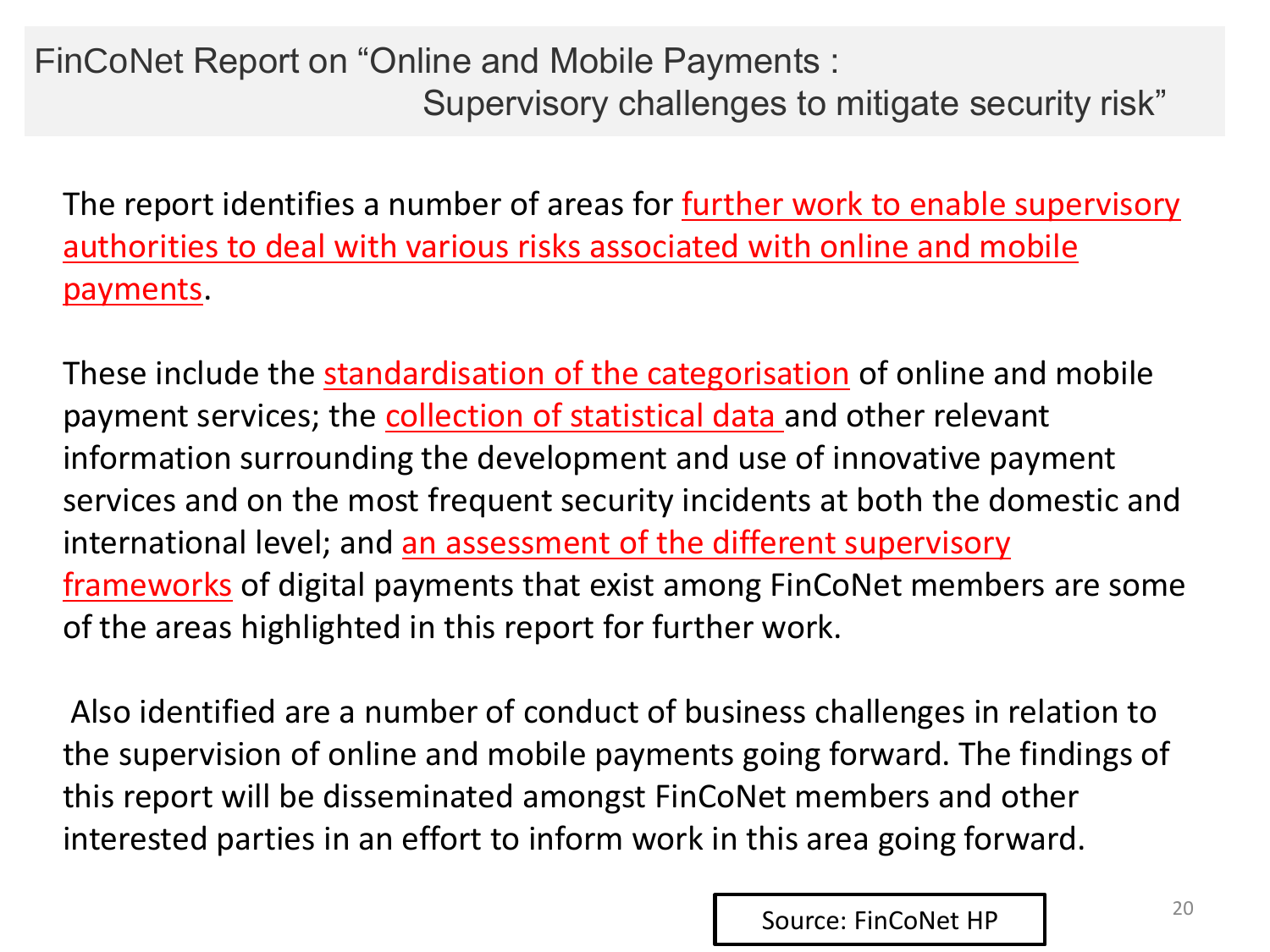### 2. Financial Consumer, Equipped with a Computer (2) Cross Border Transactions by Consumer

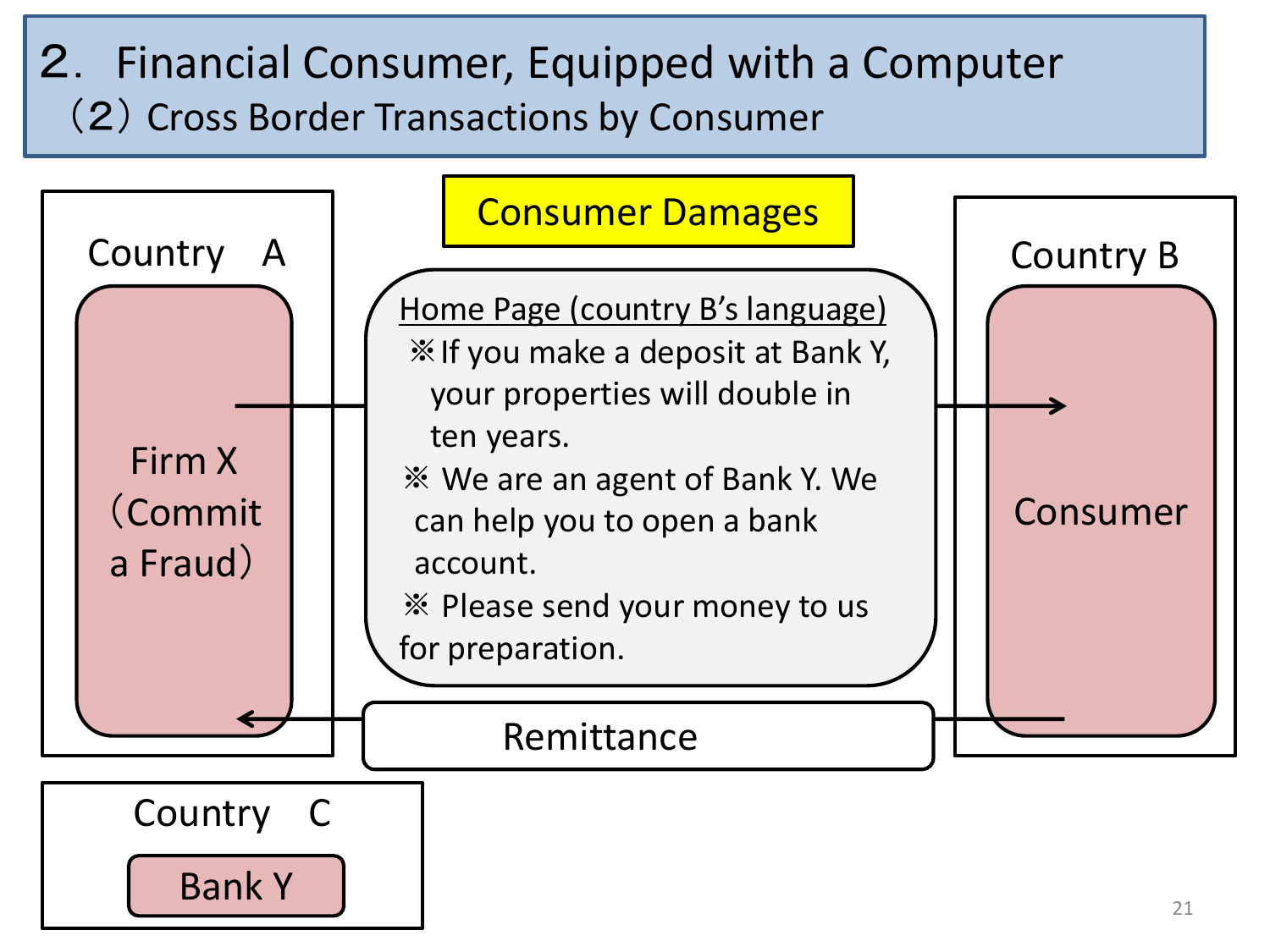### Why overseas scammers target Australians ?

(Source : Home Page of Australian Securities and Investment Commission)

Many scams come from companies based overseas. These scammers target Australians because **[ASIC](https://www.moneysmart.gov.au/glossary/a/australian-securities-and-investments-commission-asic) does not have** international jurisdiction to investigate and prosecute them.

However, ASIC can notify the regulator in the scammer's country so that the regulator may pursue these illegal activities. :

If you have received a call or email from someone you don't know offering you a great investment opportunity or a loan, be very wary. The caller may be a scammer trying to take your money. Scams come from companies operating overseas and Australia. Australians lose millions of dollars every year to scams and you do not want to be the next victim. Protect yourself by checking this list of companies and individuals that are not licensed by ASIC. If the company that called you is on this list, do not deal with them.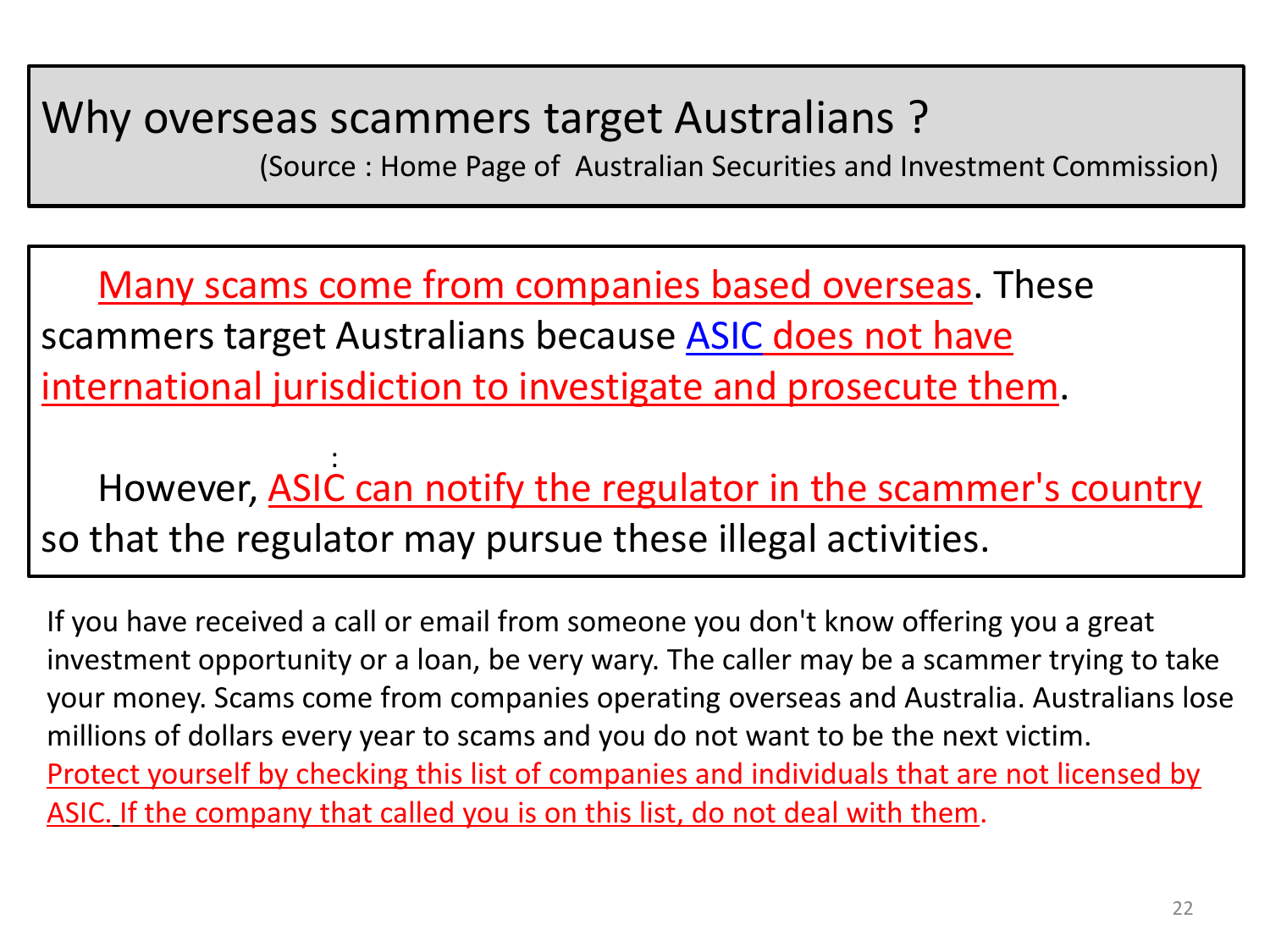### 2. Financial Consumer, Equipped with a Computer (3) Future Possibility



Productivity improvement

Digitalization

Digital market

Consumer protection & education

Enhancement of consumer

Value creation by consumer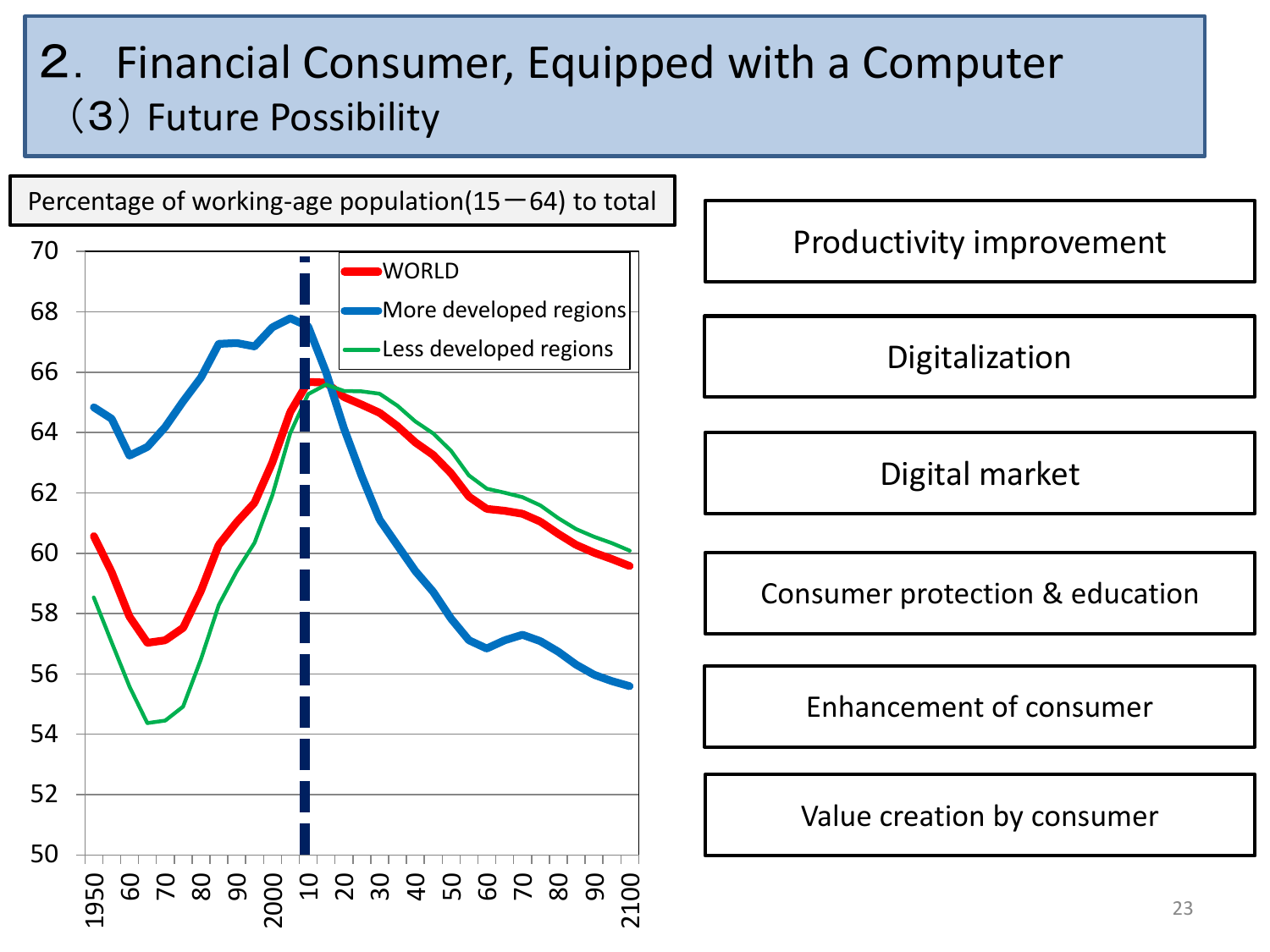**The Recent "Fundamental" Reform of General Consumer Law in the UK and its Impact on Financial Consumers**

> **2016 Global Forum for Financial Consumers Seoul, November 2016**



#### **Professor James Devenney**

McCann FitzGerald Chair in International Law and Business, UCD Sutherland School of Law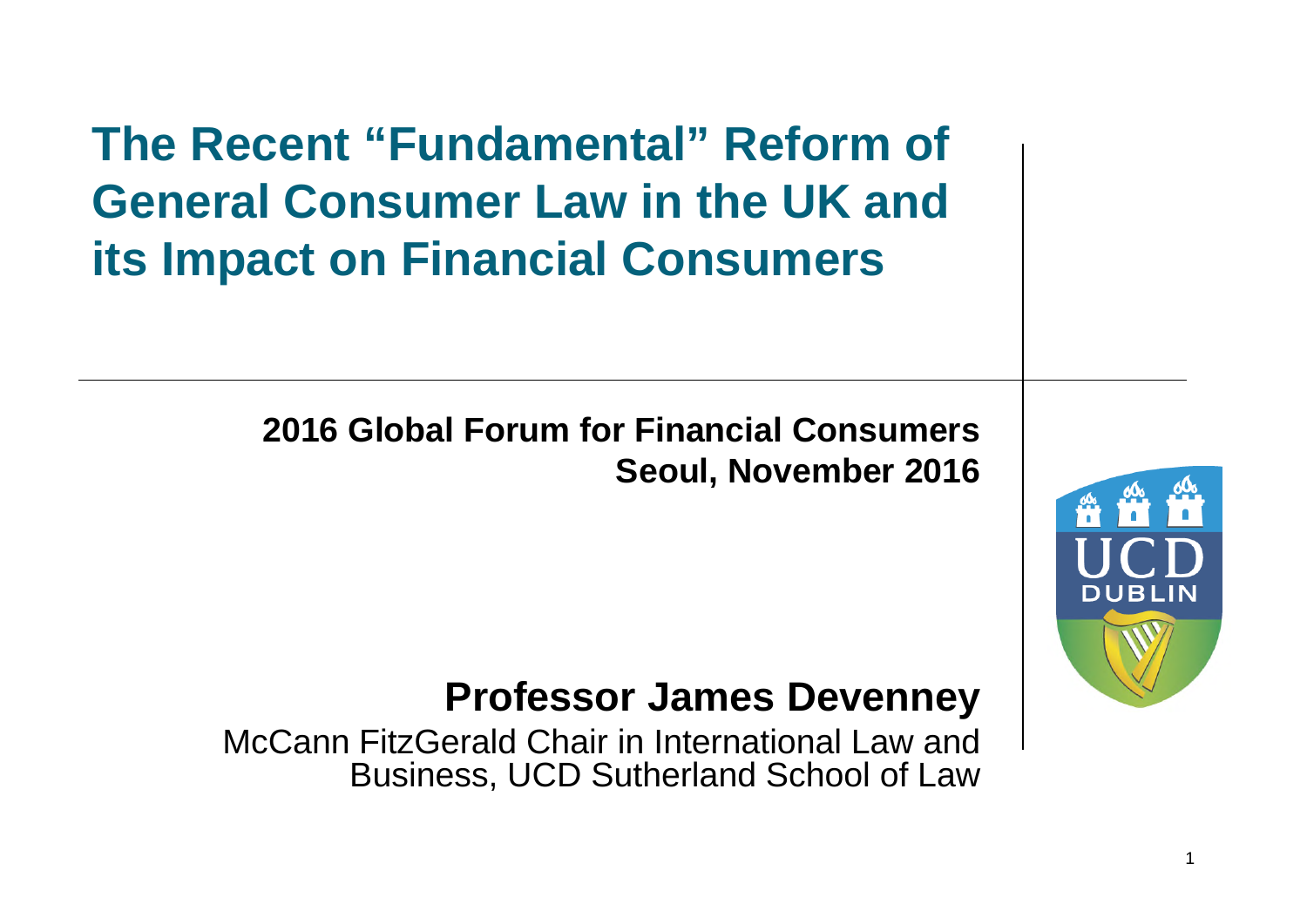## **Background**



- In recent years the UK has enacted **"fundamental" reform** of **general** Consumer Law;
- In particular the **Consumer Rights Act 2015** (CRA 2015) was enacted **on 26th March 2015** after an epic passage through Parliament and, before its introduction into Parliament, a huge consultation process;
- This paper considers the impact of these reforms of **general** Consumer Law in the UK on financial consumers;
- We shall also see how a Supreme Court case involving consumers and **unauthorised overdrafts** was one of the drivers to reform of general Consumer Law in the UK…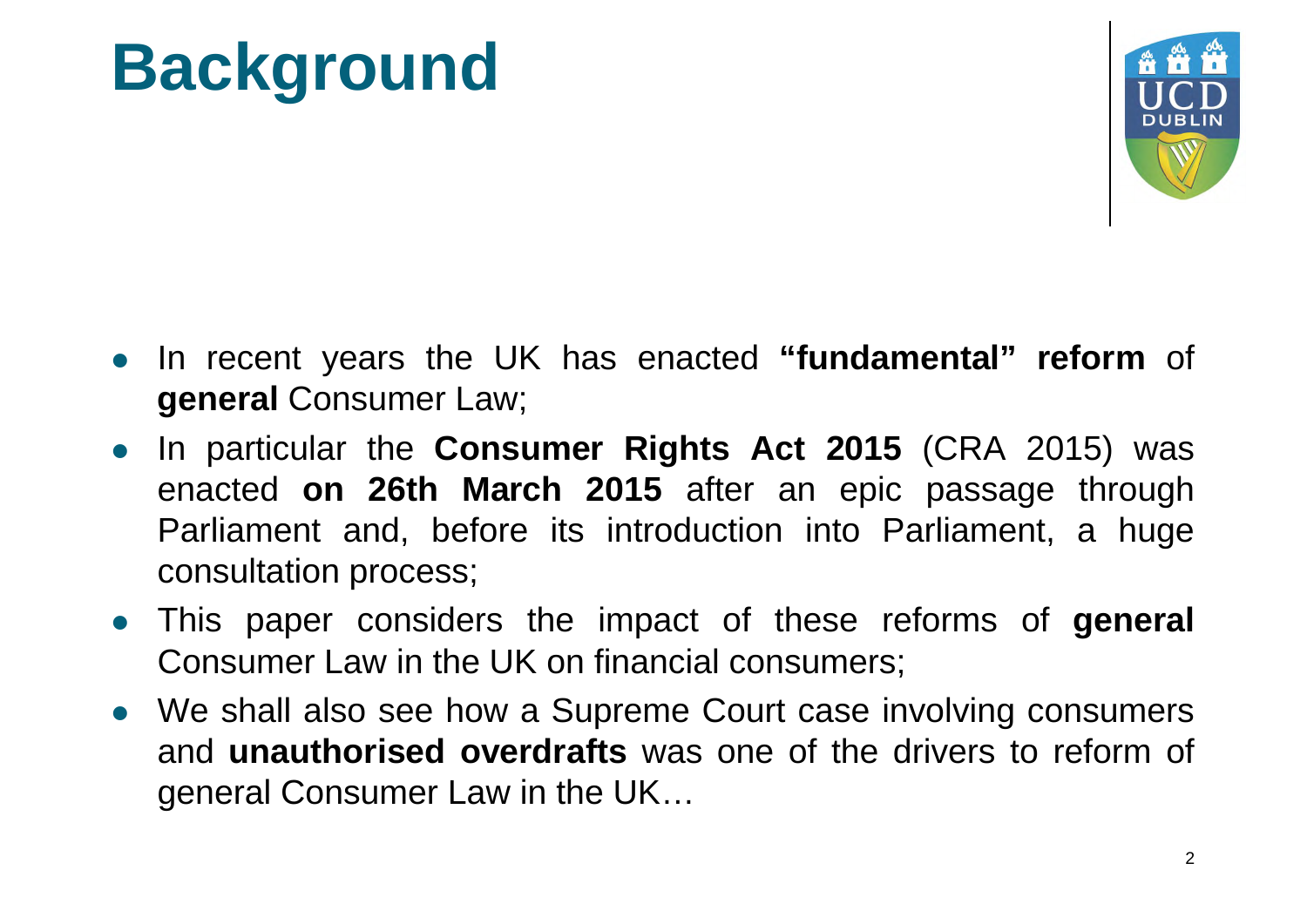## **Background: Work of the Law Commission**



It has been a **busy period for Consumer Law in the UK** with (for example):

- The Law Commission's 2005 work on *Unfair Terms in Contracts* (Law Com No 292);
- The Law Commission's 2009 work on *Consumer Remedies for Faulty Goods* (Law Com 317);
- The Law Commission's March 2012 report on *Consumer Redress for Aggressive and Misleading Practices* (Law Com No 332);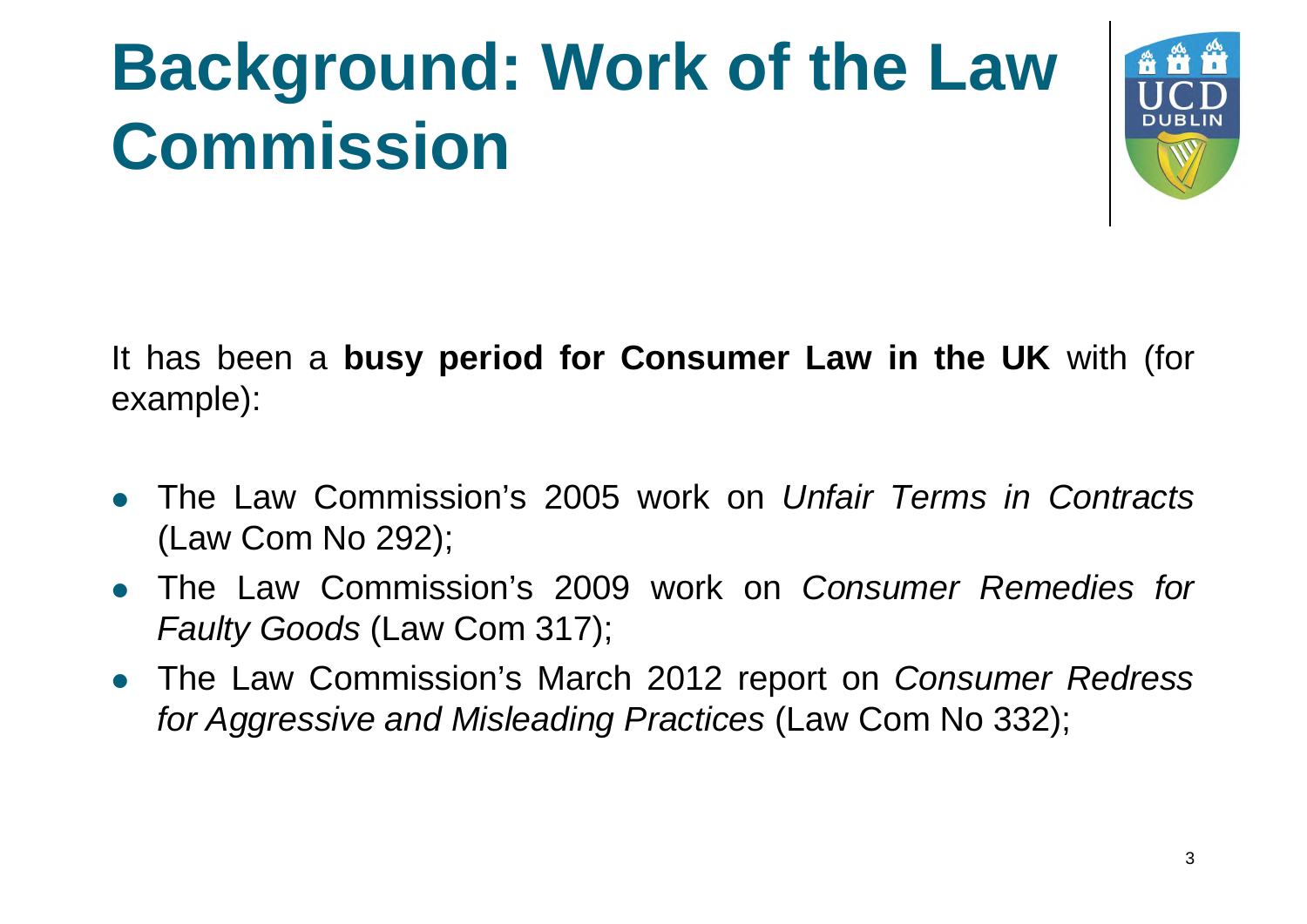## **Background: Work of the Law Commission**



 The Law Commission's 2012 *Issues Paper Unfair Terms in Consumer Contracts Contracts: a new approach?*

> "**We think the current law on which terms are exempt from review under the UTCCR is unacceptably uncertain.** This advantages well resourced, large organisations which can pay for sophisticated legal advice. It disadvantages smaller traders and individual consumers." (para 8.11, emphasis added)

> This stemmed from Regulation 6(2) of the (then) Unfair Terms in Consumer Contracts Regulations 1999 and particularly the interpretation of that provision by the Supreme Court in *Office of Fair Trading v. Abbey National Plc* [2009] UKSC 6…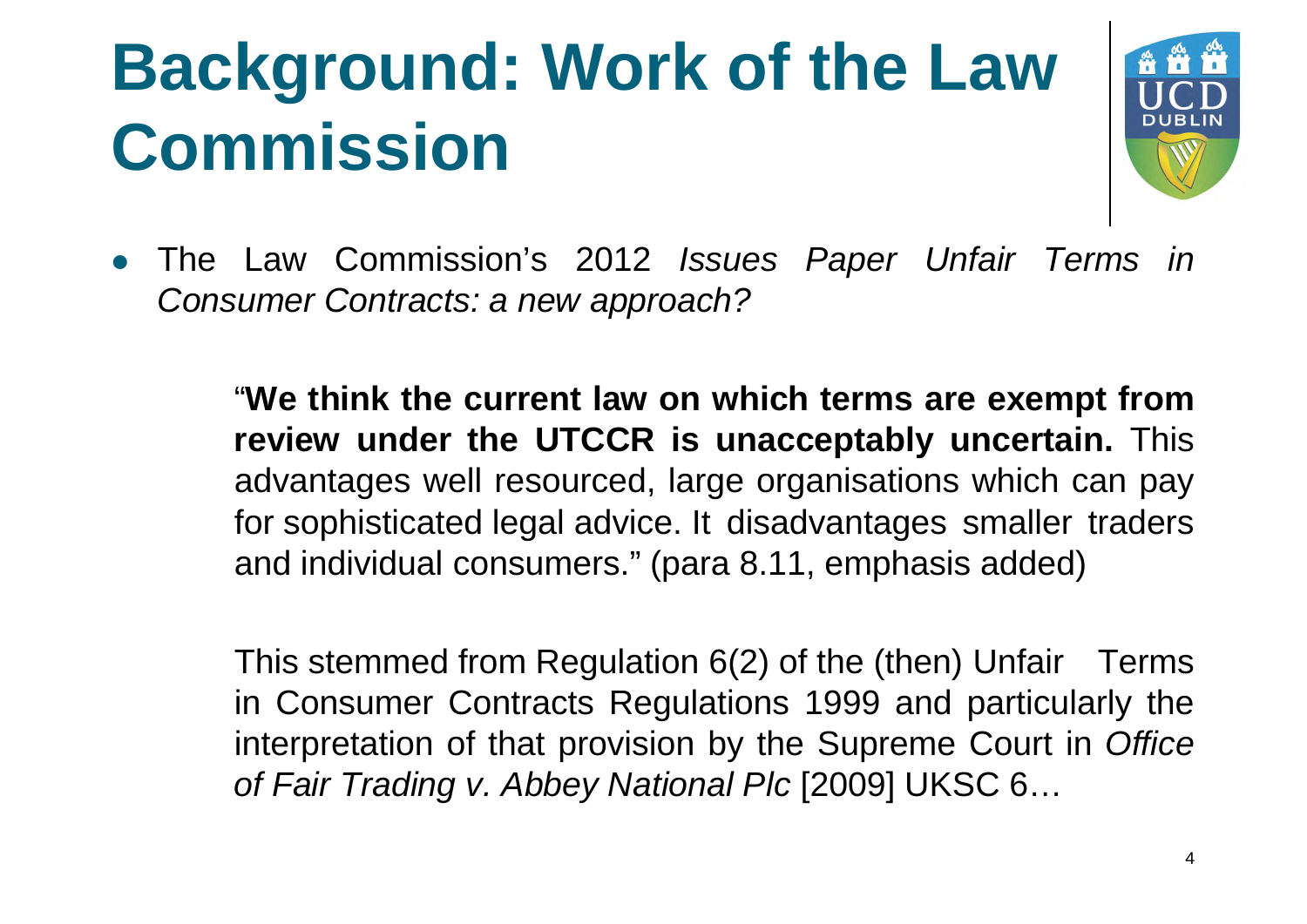## **Background: Work of the Law Commission**



"(2) In so far as it is in plain intelligible language, the assessment of fairness of a term shall **not** relate–

(a) to the definition of the main subject matter of the contract, or

(b) to **the adequacy of the price or remuneration, as against the goods or services supplied in exchange**." (former Regulation 6(2))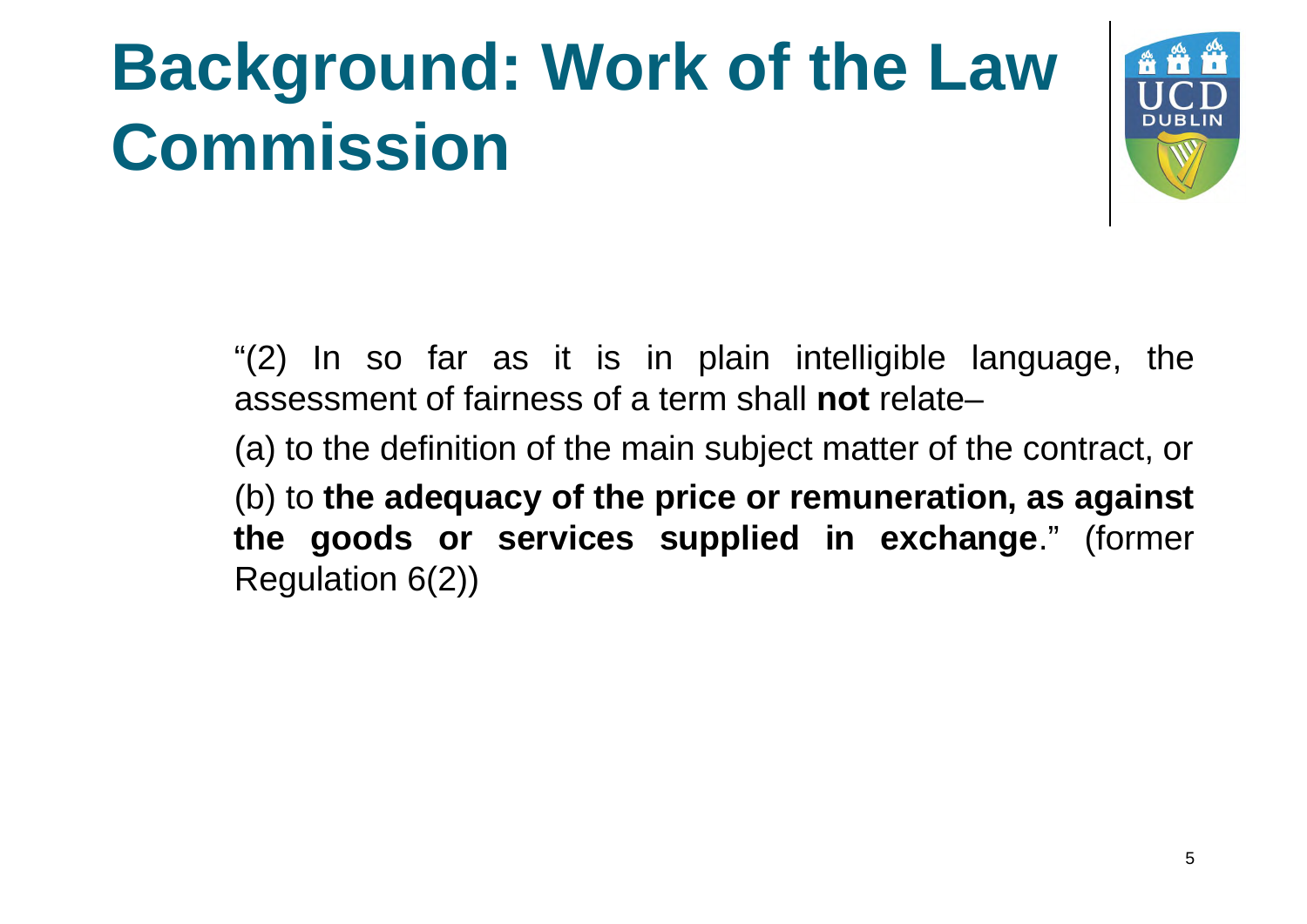

- The backdrop to *Office of Fair Trading v. Abbey National Plc*, was a significant amount of public concern in the UK about the **charges levied by banks on personal account holders in respect of unauthorised overdrafts** (and similar charges);
- This linked to the system of largely **"free-if-in-credit" personal banking in the UK**…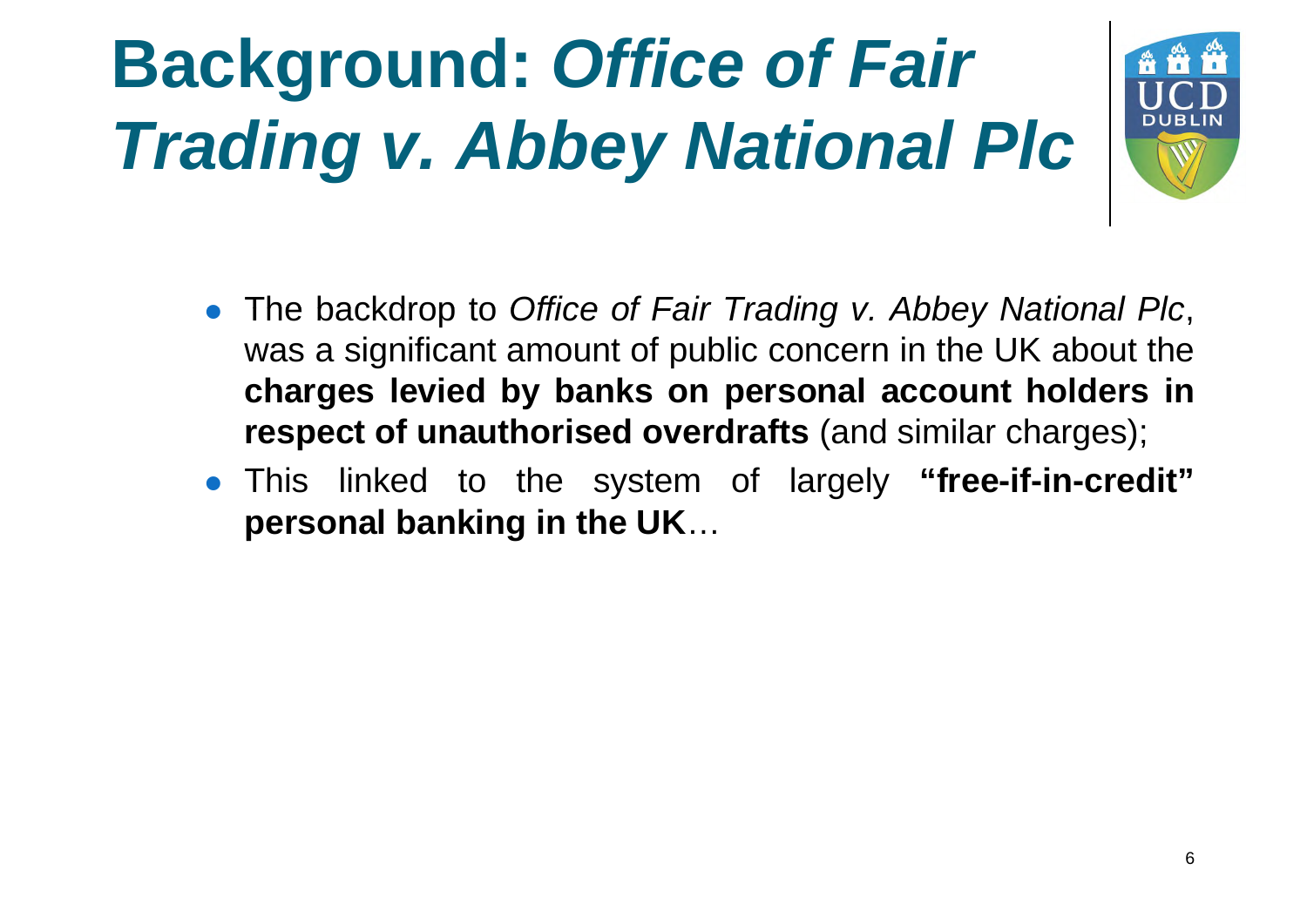

"The banks accept that the system of "free-if-in-credit" banking prevalent in this country **involves a significant cross-subsidy (amounting to about 30% of the banks' total revenue stream from current account customers) provided by those customers who regularly incur charges for unauthorised overdrafts (a cohort, we were told, of the order of 12 million people) to those customers (a cohort of about 42 million people)** who are in the fortunate position of never (or very rarely) incurring such charges. Banks in other European countries adopt different forms of cross-subsidy; French banks, for instance, concentrate their charges on processing standing orders and debit card transactions." (*Office of Fair Trading v. Abbey National Plc* [2009] UKSC 6 at [1] *per* Lord Walker)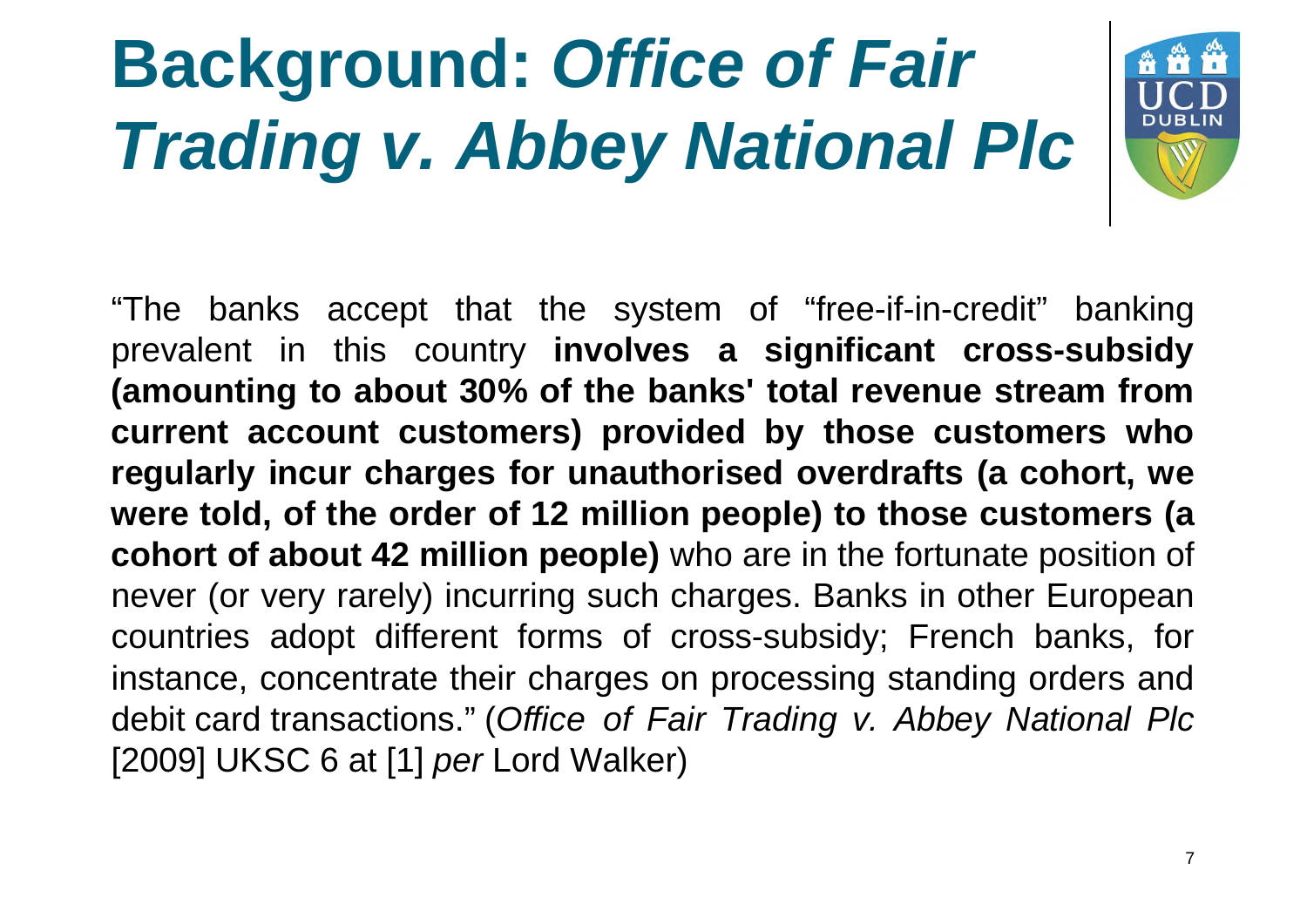

- In early 2007 the Office of Fair Trading commenced an investigation into such charges;
- It quickly transpired that a key issue related to whether or not **Regulation 6(2) circumscribed any claim that the charges were unfair** for the purposes of the Regulations;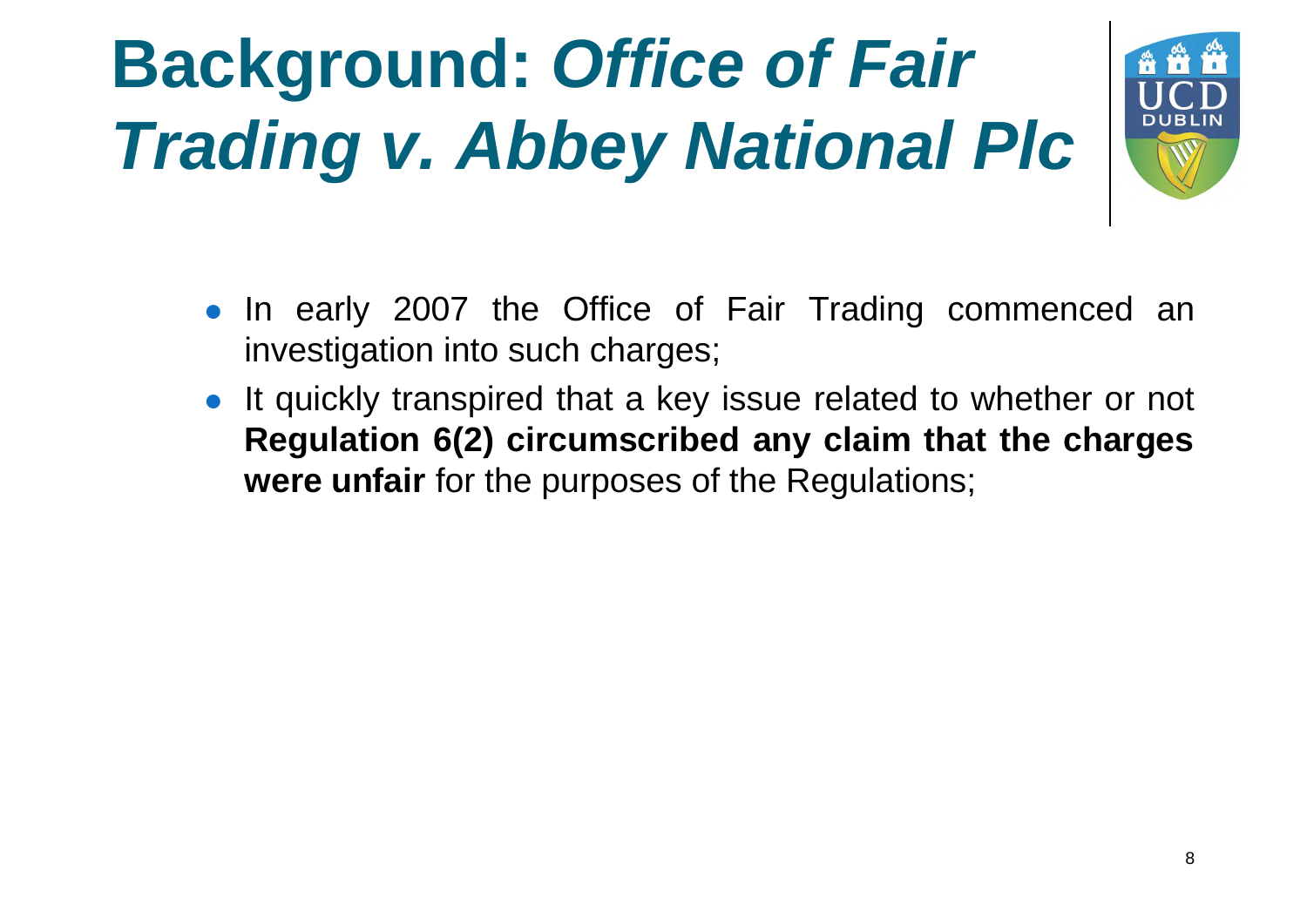

- Ultimately the Office of Fair Trading issued proceedings, against (and with the agreement of) various banks and building societies ("the banks"), focusing on the correct interpretation of Regulation 6(2);
- At first instance, Andrew Smith J. held that the relevant terms were **not** protected by Regulation 6(2) from being characterised as unfair under the Regulations; in particular the learned Judge, focusing on the wording of Regulation 6(2), felt that the charges were **not paid in exchange for any services**;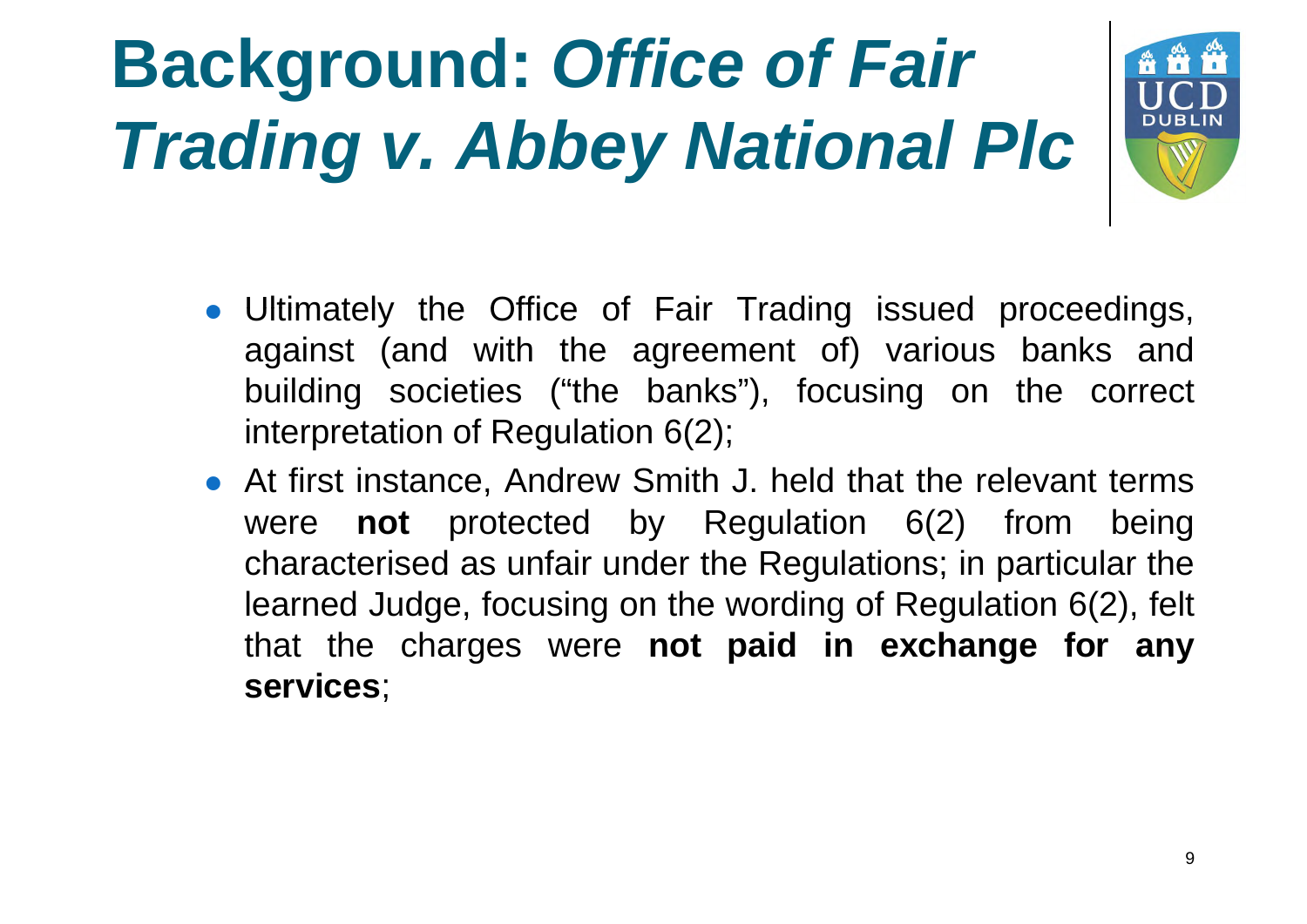

- The Court of Appeal dismissed the appeal although their reasoning did not entirely match the reasoning of the learned Judge. Essentially the Court of Appeal, taking its lead from *Director General of Fair Trading v. First National Bank plc*, made a distinction between **core and ancillary terms**, only the former of which come within Regulation 6(2); and held that the charges in question were ancillary terms and, hence, not covered by Regulation 6(2);
- Nevertheless a further **appeal by the banks was subsequently allowed by the Supreme Court**, the immediate aftermath of which was that the Office of Fair Trading decided not to pursue its investigation into such terms under the Regulations.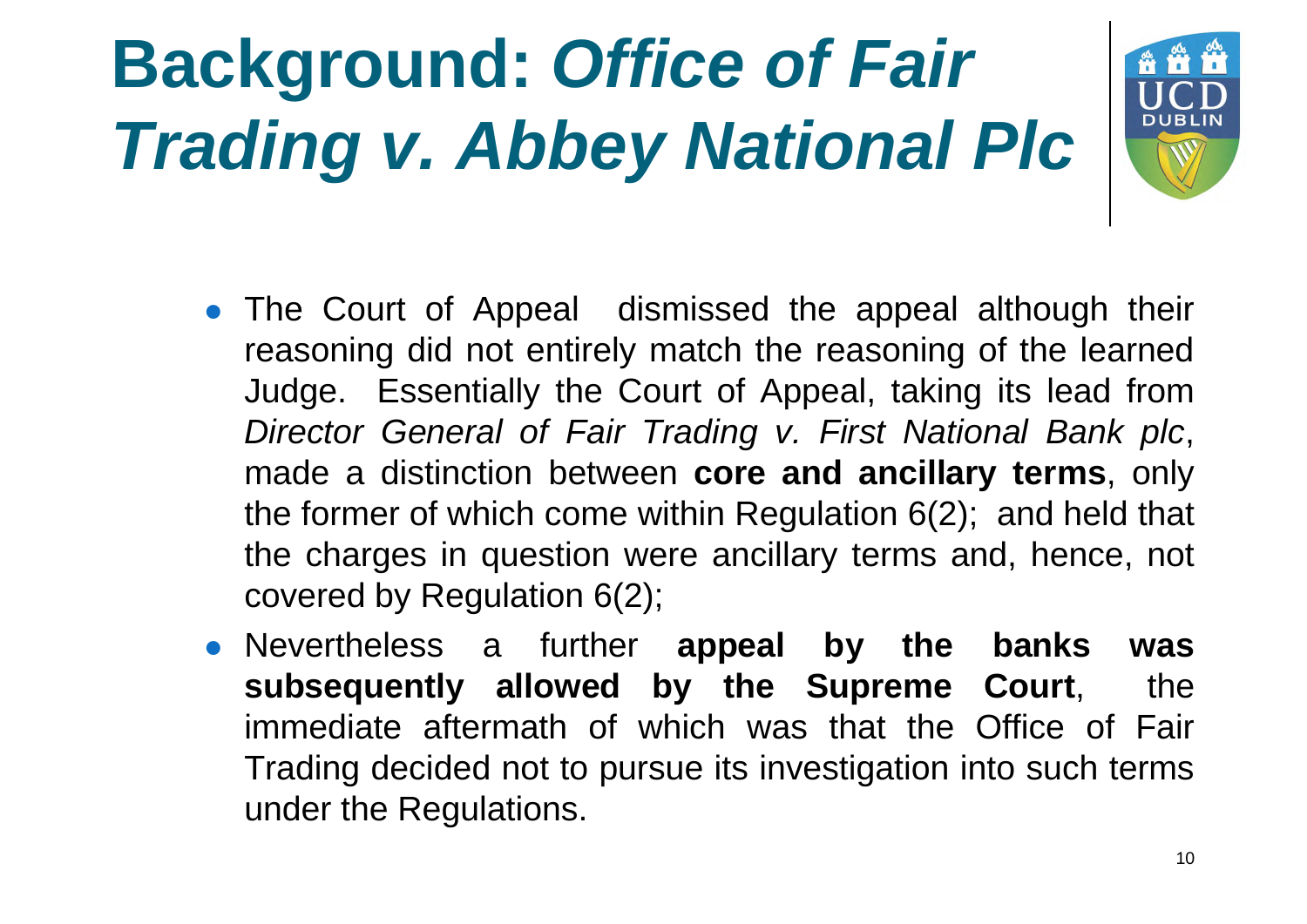

"Charges for unauthorised overdrafts are **monetary consideration for the package of banking services supplied to personal current account customers. They are an important part of the banks' charging structure, amounting to over 30 per cent of their revenue stream from all personal current account customers.** The facts that the charges are contingent, and that the majority of customers do not incur them, are irrelevant. On the view that I take of the construction of Regulation 6(2), the fairness of the charges would be exempt from review in point of appropriateness under Regulation 6(2)(b) even if fewer customers paid them, and they formed a smaller part of the banks' revenue stream." (*Office of Fair Trading v. Abbey National Plc* [2009] UKSC 6 at [47] *per* Lord Walker)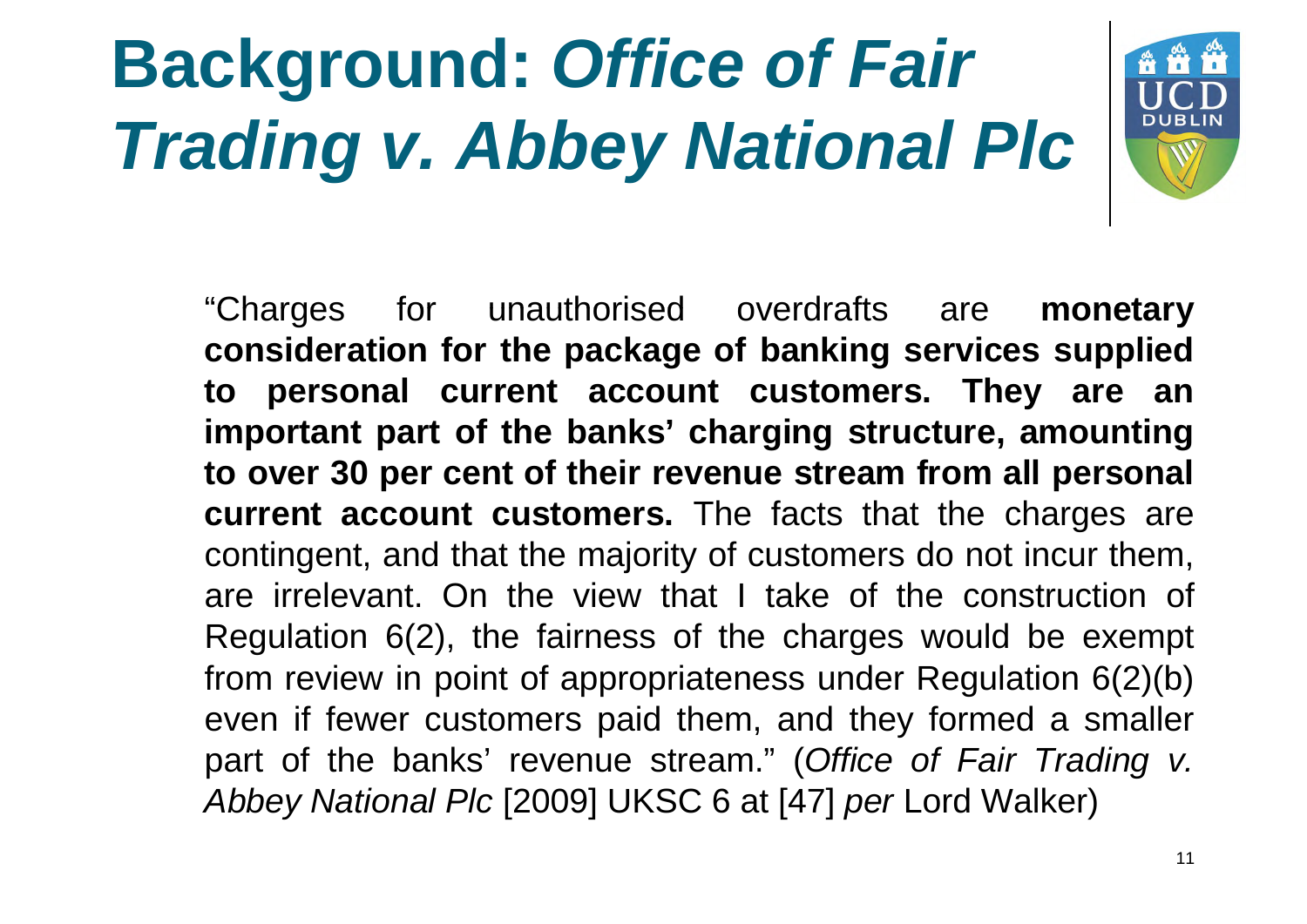

- The Supreme Court ruled on the Abbey appeal in the immediate aftermath of the banking crisis;
- We may wonder whether or not a (perhaps perceived) vulnerability on the part of banks (and the associated impact on the economy) in any way impacted (not necessarily illegitimately) on the Supreme Court's ruling in *Abbey*…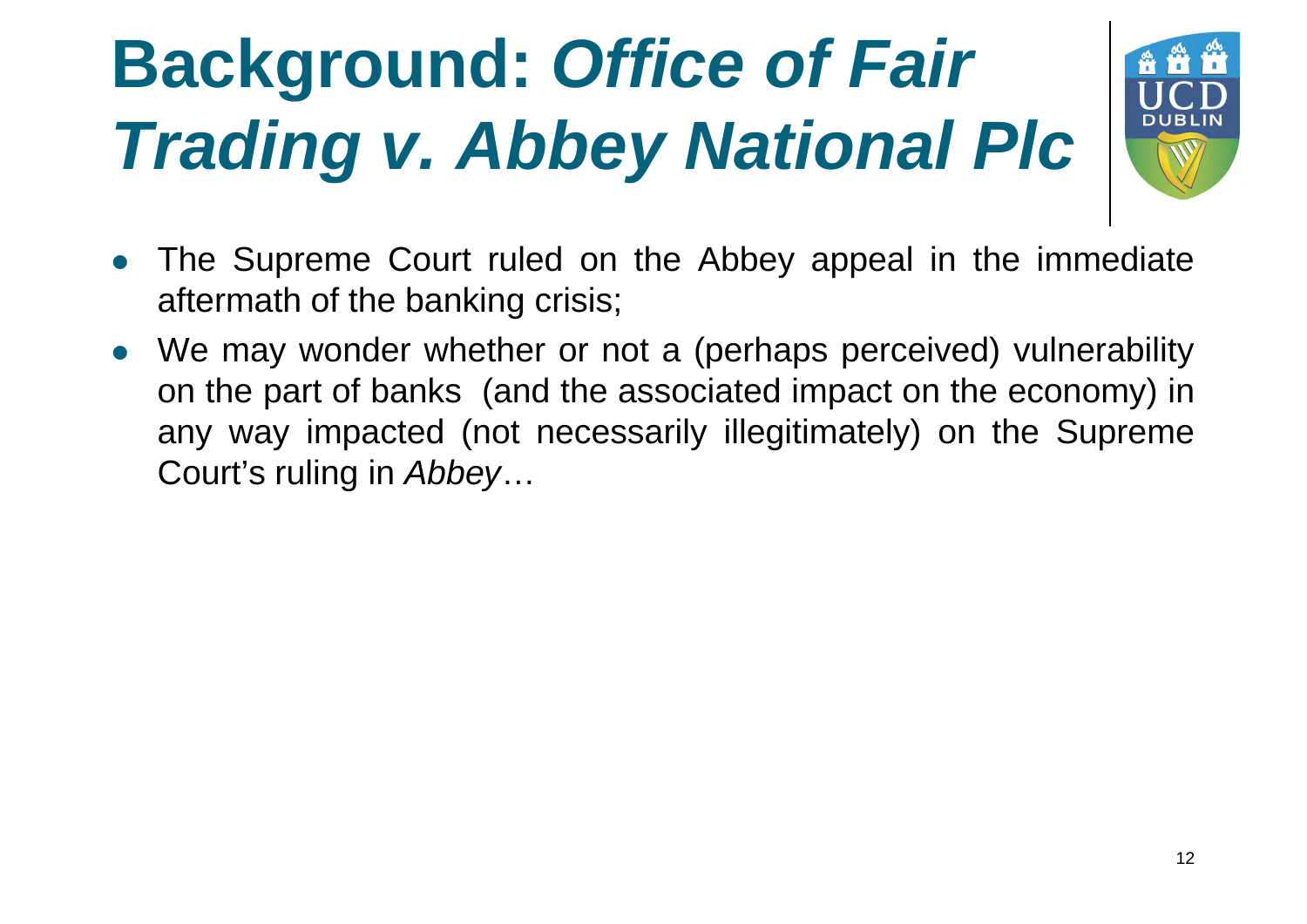## **Background:** *Office of Fair Trading v. Abbey National Plc*



"…**many thousands of individual claims in the county courts**, many brought by litigants in person with the assistance of on-line forms and advice. All or virtually all of these proceedings have been stayed to await the outcome of these proceedings…the banks having earned **£2.56 billion from relevant charges in 2006** (against £4.1 billion in net interest earned on accounts in credit) and to over 12 million customers who had incurred relevant charges in that year.. They are an important part of the banks' charging structure, **amounting to over 30% of their revenue stream from all personal current account customers** ." (*Office of Fair Trading v. Abbey National Plc* [2009] UKSC 6 at [17], [36] and [47] *per* Lord Walker)

Cf. *Office of Fair Trading v. Ashbourne Management Services Ltd* [2011] EWHC 1237 (Ch);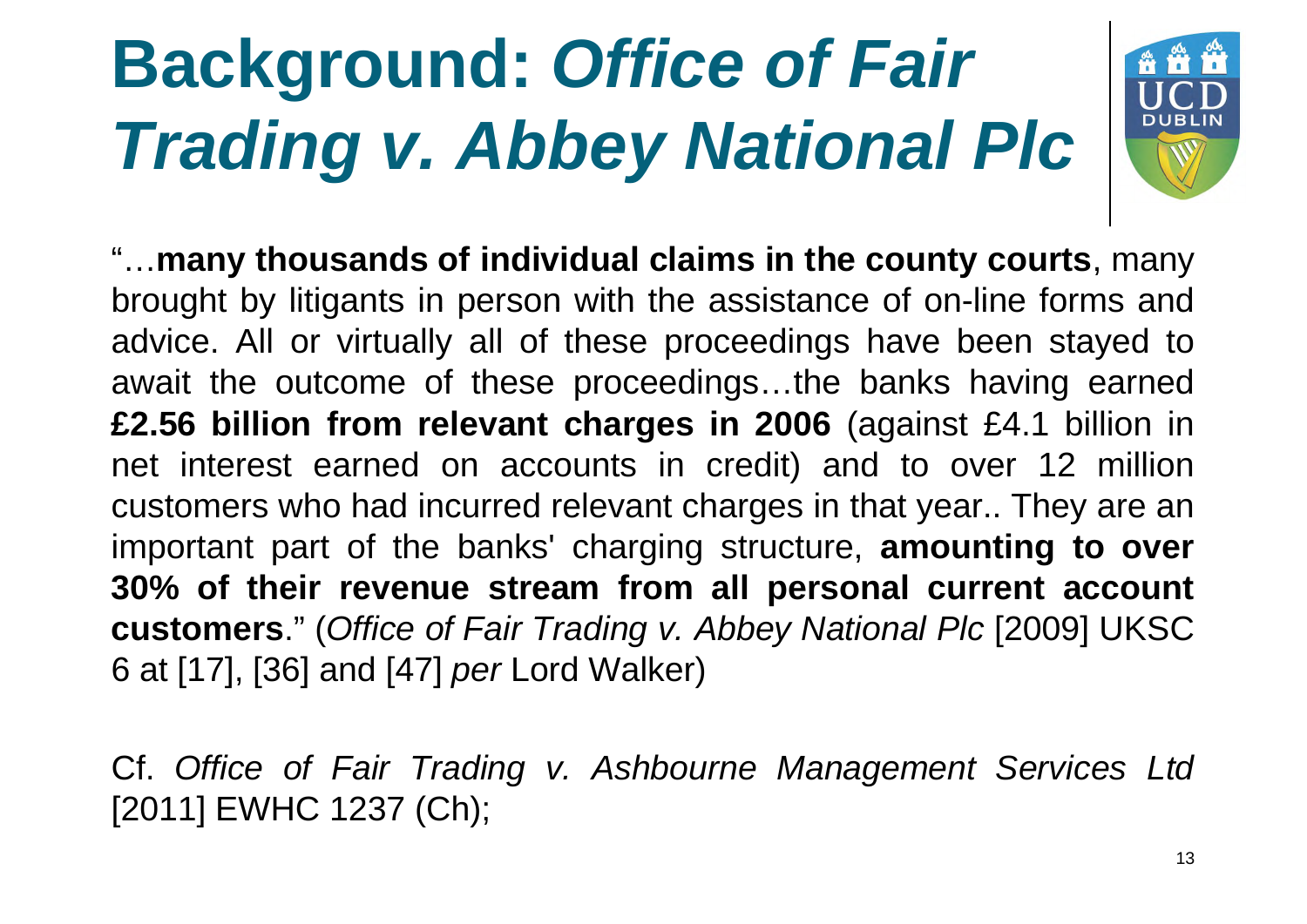#### **Background:** *Office of Fair Trading v. Abbey National Plc*



"We think that the words of the judgment may be lulling some **businesses into a false sense of security. There are other ways to interpret the judgment – and it could be overturned by the Court of Justice of the European Union (CJEU). The German Federal Supreme Court takes a different view on the UTD and has reviewed ancillary bank charges for fairness**…In a world of price comparison websites, there is increasing pressure on traders to advertise low headline prices, whilst earning their profits through other charges. Given this potential undermining of competition, the law should provide effective tools to prevent abuse…The current uncertainty has the potential to damage businesses as well as consumers." (Law Commission, *Unfair Terms in Consumer Contracts: Advice to the Department for Business, Innovation and Skills* (2013) at S.11ff)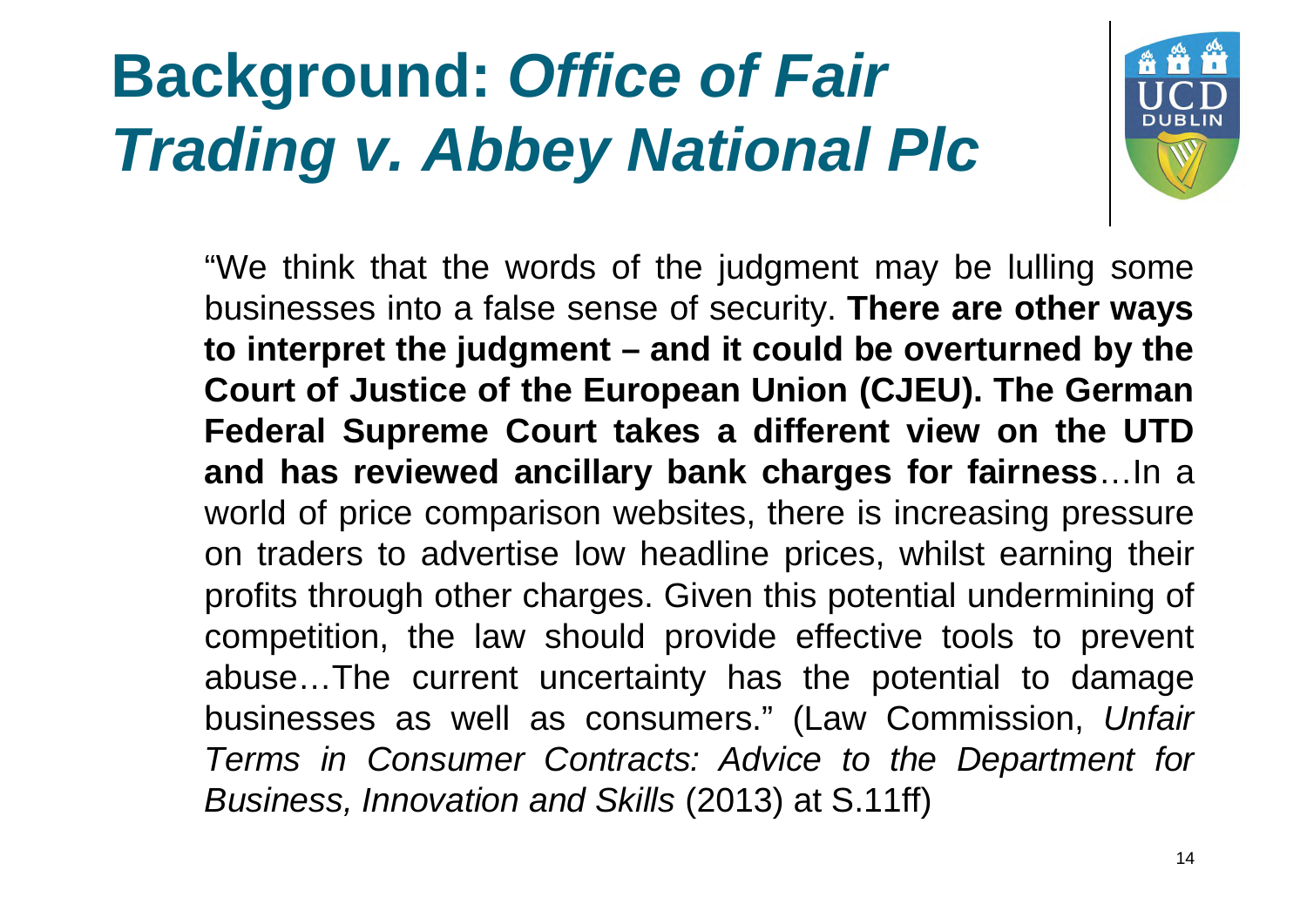# **Background: Related Reforms**



The CRA 2015 is also part of a package of reforms to Consumer Law at both national and EU level, for example:

- Consumer Rights (Payment Surcharges) Regulations 2012 (cf. Regulation  $5(2)(d)$ ;
- Consumer Contracts (Information, Cancellation and Additional Charges) Regulations 2013 (CC(ICAC) 2013) [link to Consumer Rights Directive 2011/83/EU and note Regulation 6]; and
- Consumer Protection (Amendment) Regulations 2014 (CPAR 2014).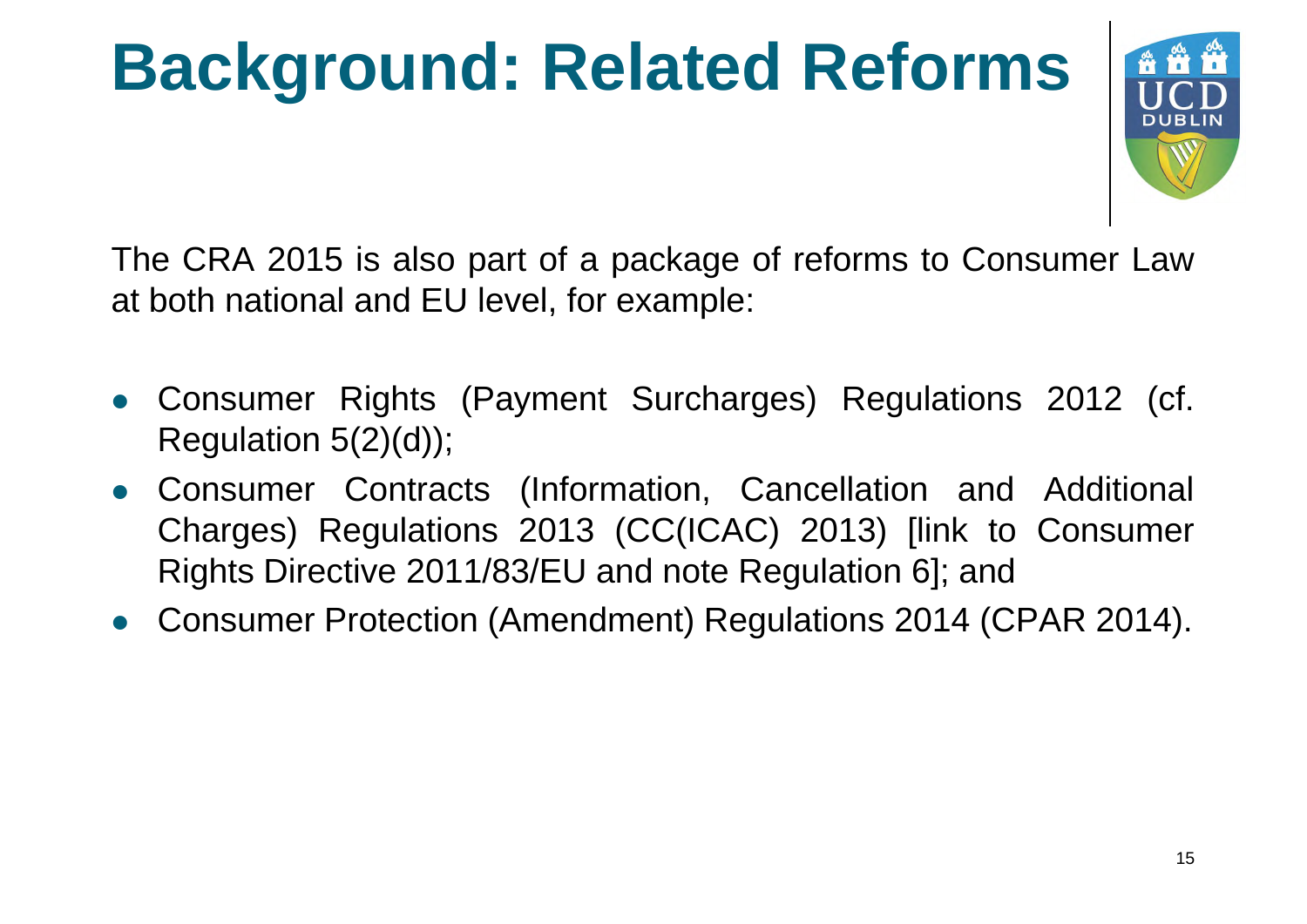#### **Consumer Case Law**



For example, Supreme Court decisions in:

- *Plevin v Paragon Personal Finance Ltd* [2014] UKSC 61 (unfair relationships in consumer credit contracts);
- *ParkingEye Ltd v Beavis* [2015] UKSC 67 (on the penalty rule).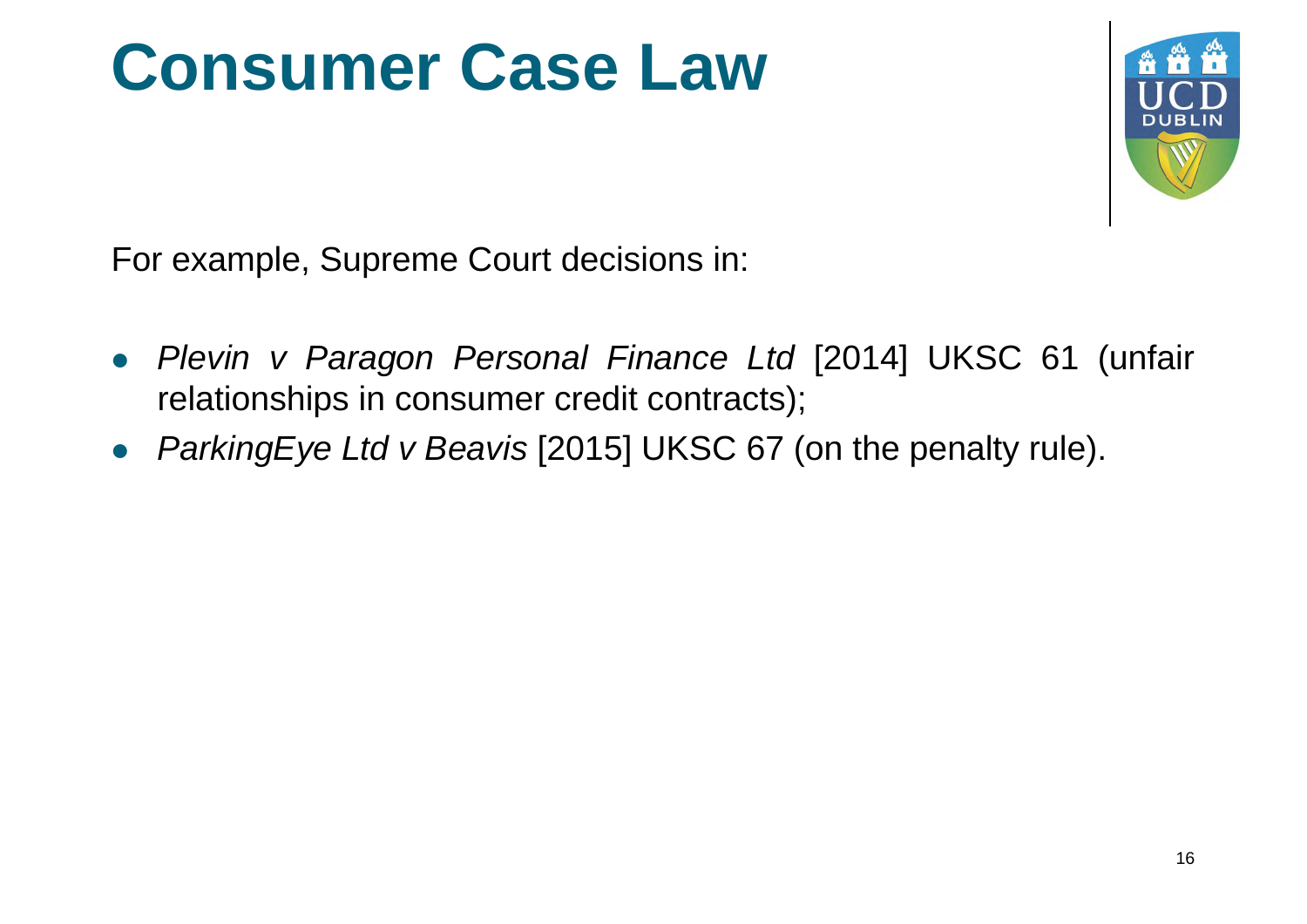# **Background: Future Reforms? ###**



Law Commission, *Consumer Prepayments on Retailer Insolvency* ((2015) Consultation Paper No. 221) p1:

"**Consumers often pay for goods and services in advance of receiving them**. This is common practice for a range of products from flights and theatre tickets to football season tickets and magazine subscriptions. Many furniture retailers rely on receiving deposits to place orders with suppliers. Holiday companies and hotels need the security of payment in advance to ensure consumers do not cancel at the last minute…the gift card…market in the United Kingdom was valued at £5.4 billion…"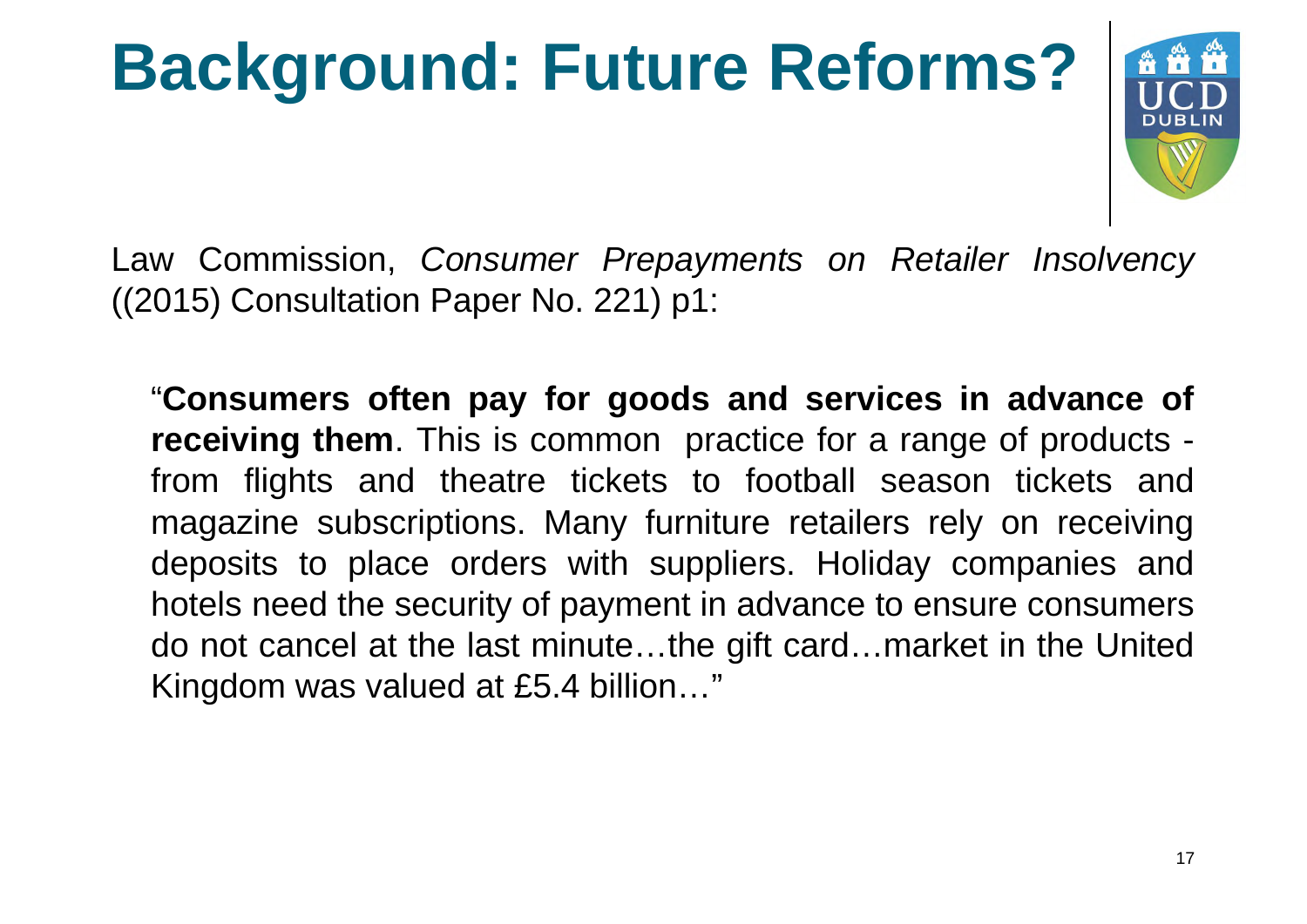# **Background: Future Reforms?**



"**If the company that has taken the prepayment becomes insolvent, consumers risk losing their money. Insolvency law does not give consumers any special protection.** Along with trade suppliers, landlords, HMRC and others, consumers are unsecured creditors who will not receive anything until secured creditors (such as banks and investment funds) and preferential creditors (such as employees) have been paid. This does not mean that consumers always lose out. There is a wide variety of ways in which consumers may be protected through industry-specific schemes, through protections provided to those who pay with credit and debit cards... However, such protection is patchy and cannot always be relied on."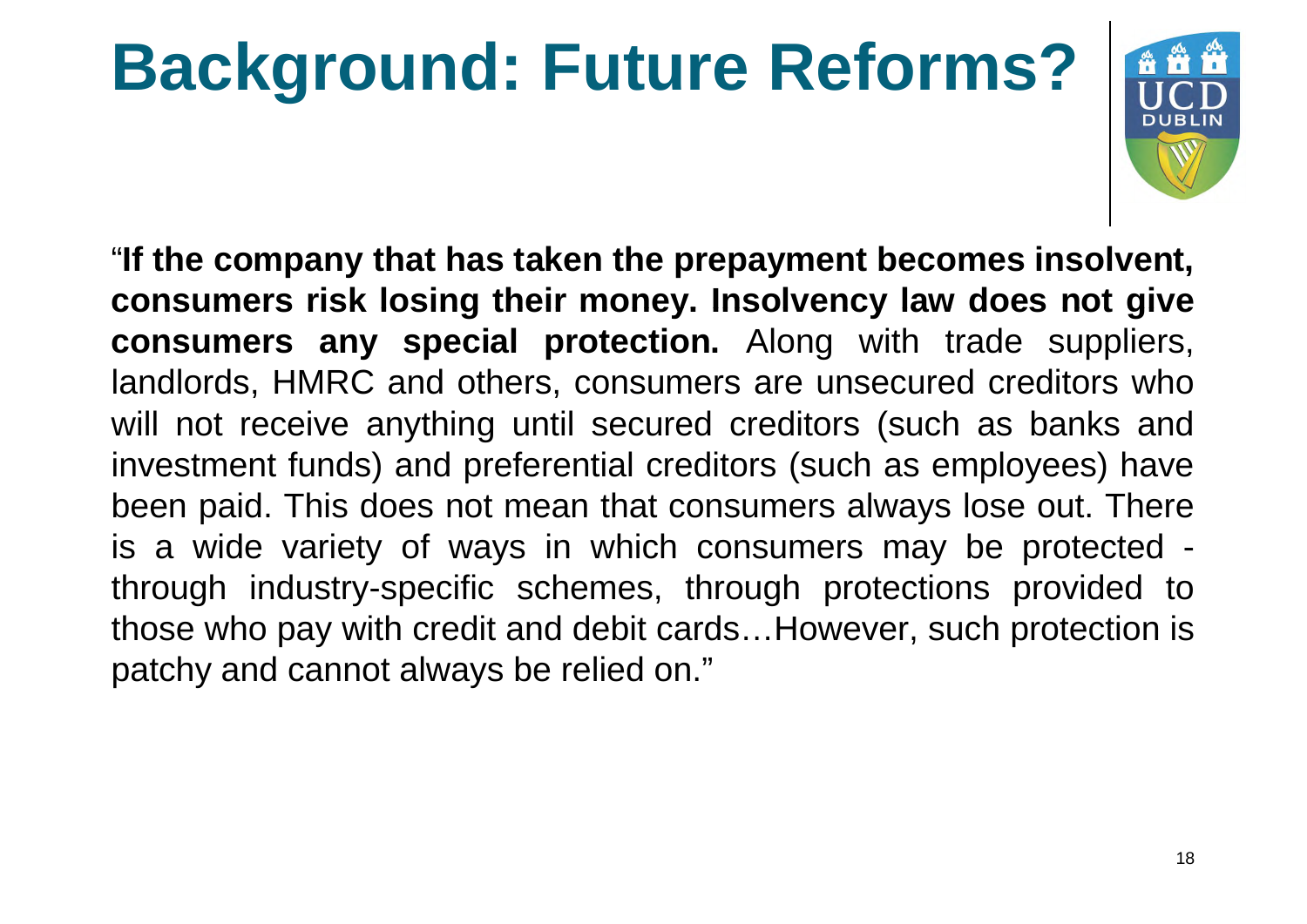# **Background: Future Reforms?**



"The report sets out five recommendations which would improve consumers' position on insolvency:

- **Regulating Christmas and similar savings schemes**, which pose a particular risk to vulnerable consumers.
- Introducing a general power for Government to require prepayment protection in sectors which pose a particular risk to consumers.
- Giving consumers **more information about obtaining a refund through their debit or credit card issuer**.
- Making a limited change to the **insolvency hierarchy**, to give a preference to the most vulnerable category of prepaying consumers.
- Making changes to the rules on when consumers acquire ownership of goods." (Law Commission website, July 2016)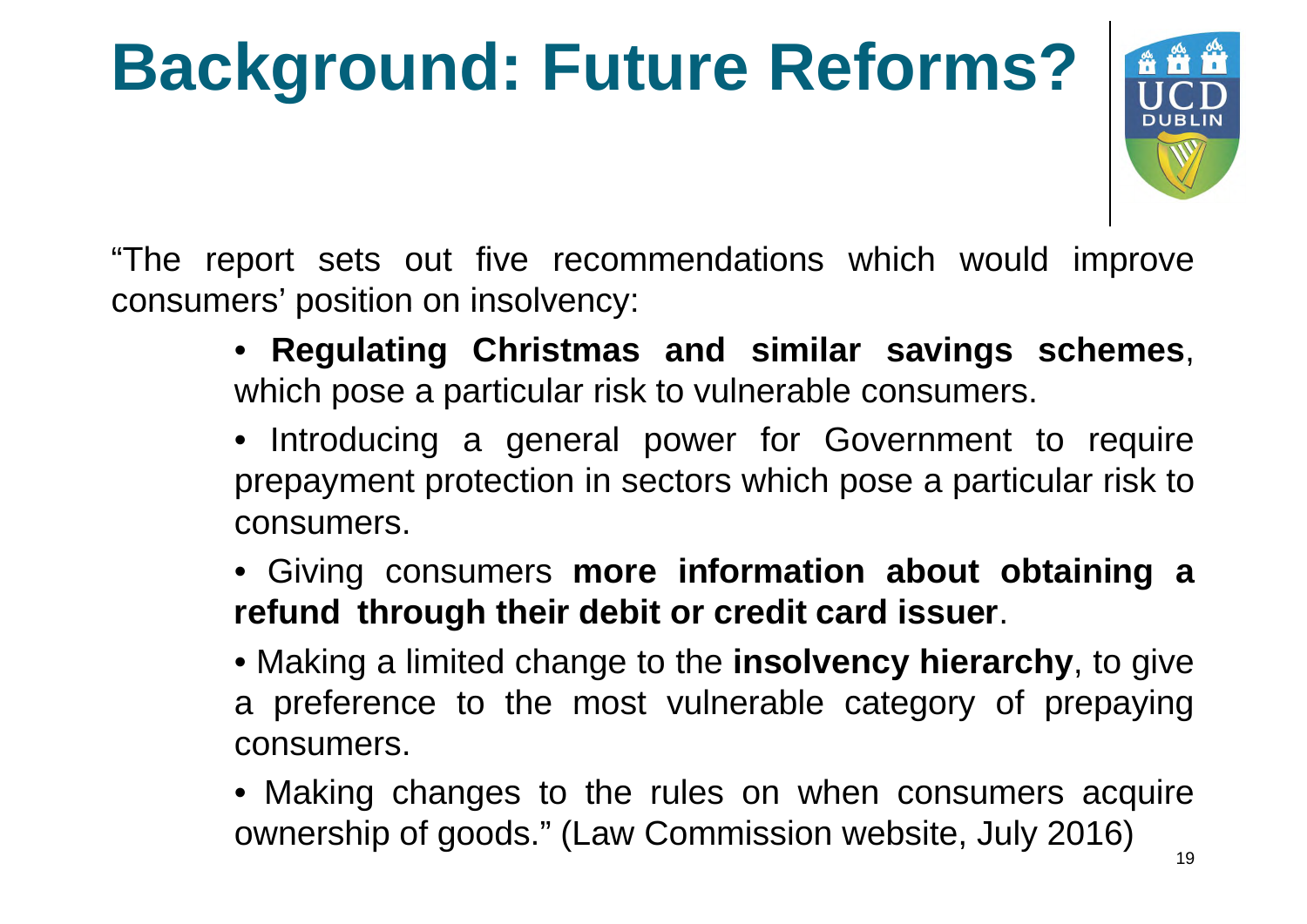#### **Background: Future Reforms?**



"The **Bills of Sale Acts** are archaic Victorian statutes, which are wholly unsuited for modern credit arrangements such as logbook loans. They should be repealed in their entirety...The Law Commission **recommends a new Goods Mortgages Act** to:

- Provide appropriate protection to borrowers, so that vehicles are not seized too readily;
- Protect innocent purchasers who buy vehicles without realising that they are subject to a bill

of sale;

• Save £2m of costs caused by unnecessary registration and red tape; and

• Remove unnecessary restrictions on secured lending to small businesses." (Law Commission, *Bills of Sale: A summary of the Law Commission's recommendations to reform the law of logbook loans and of other loans secured on goods* (Law Com No 369 (Summary), September 2016))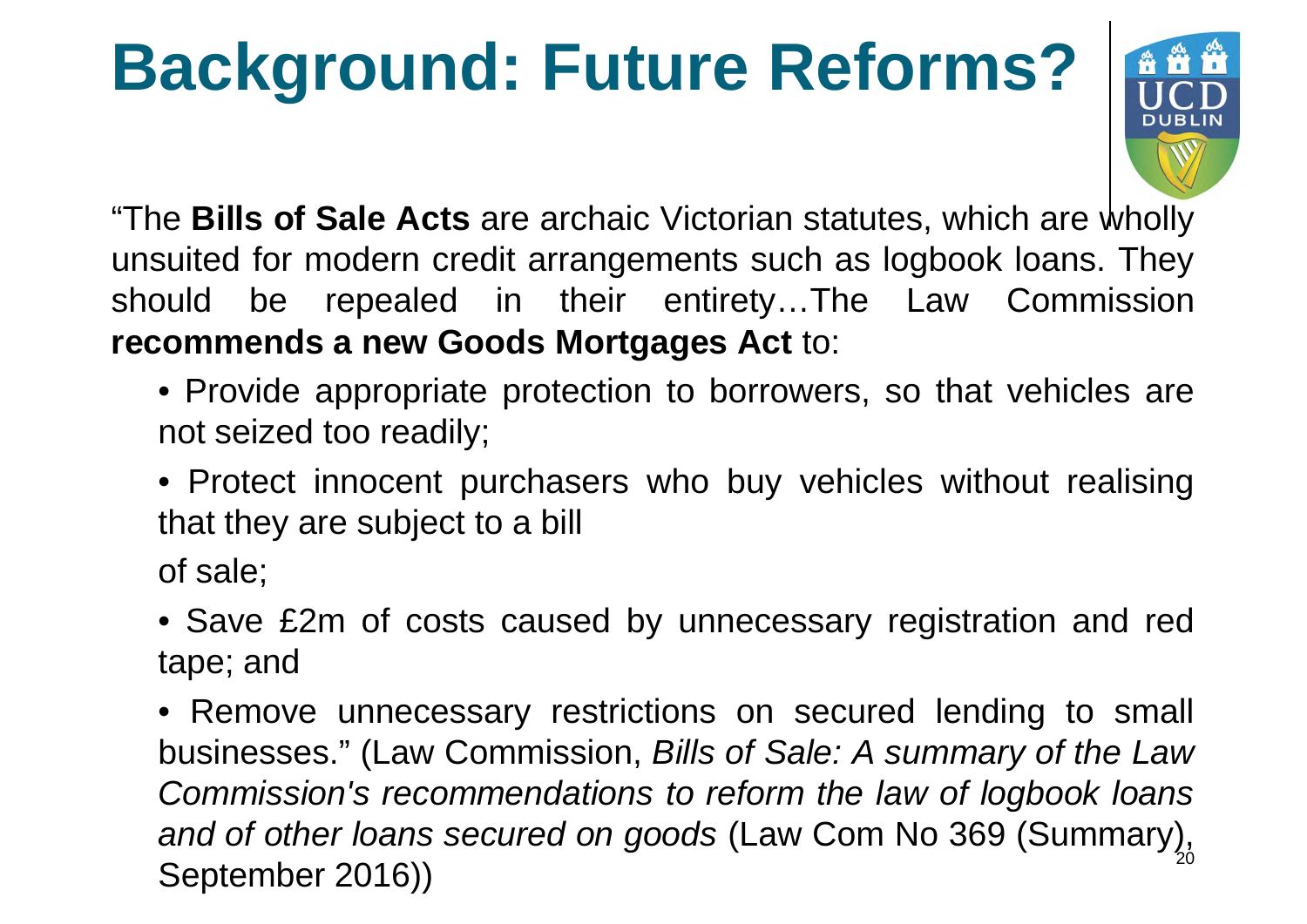#### **Consumer Protection Policy**



"Consumer law and consumer regulation are **ostensibly** aimed at providing consumers with protection from, and rights against, producers and suppliers of goods and services. But how necessary are those measures? To what extent are consumers disadvantaged? And how should we see the consumer, and, more fundamentally, consumption itself?...The problems that consumers face in the market are not the same for all consumers and can fall most heavily on vulnerable consumers…" (C. Scott & J. Black, *Cranston's Consumers and the Law* (3rd edn., Butterworths, London, 2000) pp.1-4)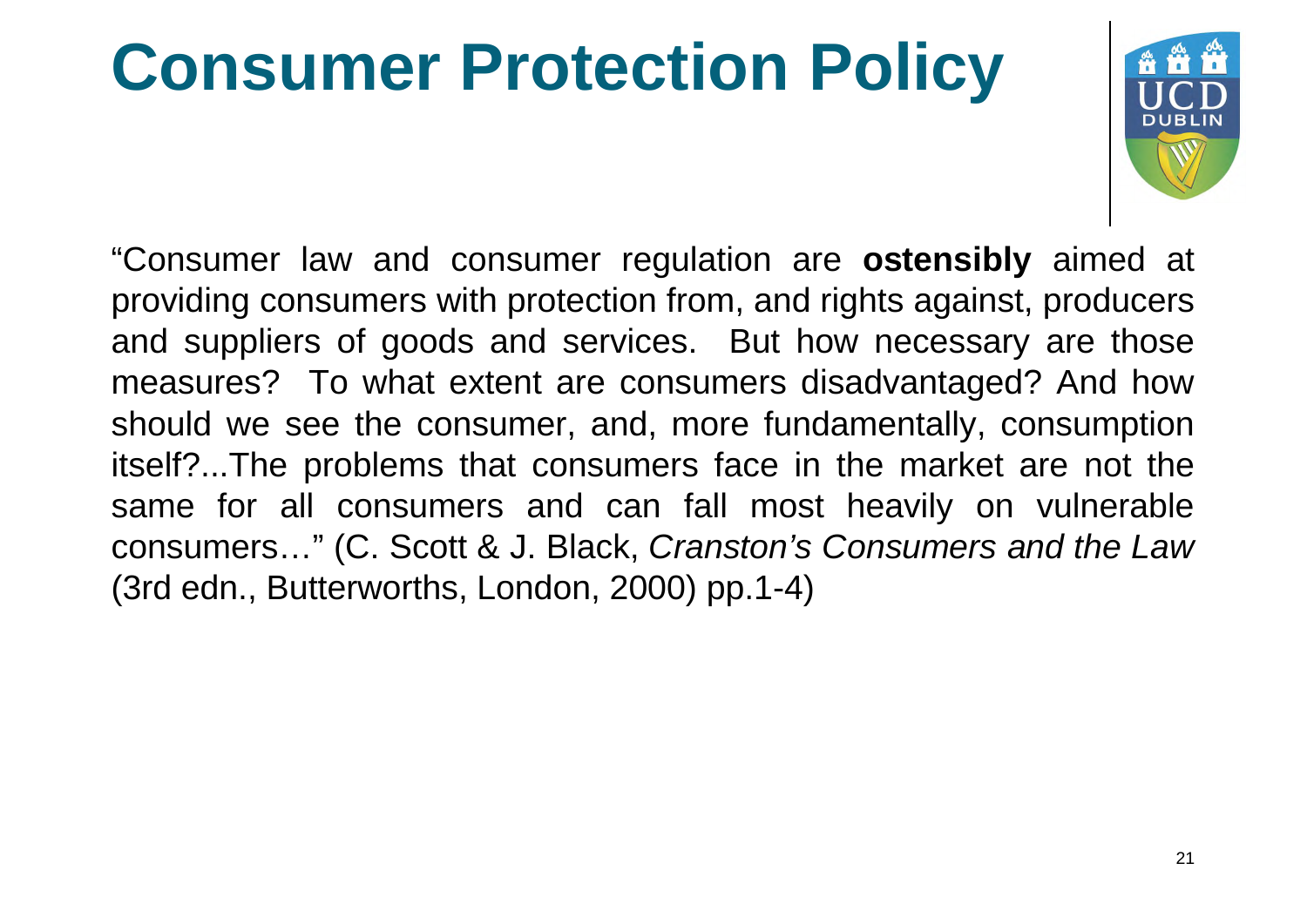#### **Consumer Protection Policy**



"[EU] consumer law is based on a different understanding of the consumer and the role of consumer policy than national consumer law. [EU] consumer law sees the importance of the consumer in terms of promoting the **integrity of the market**: a market which depends on consumer confidence in cross-border transactions. National consumer law is based on other, **more social, policy imperatives**…"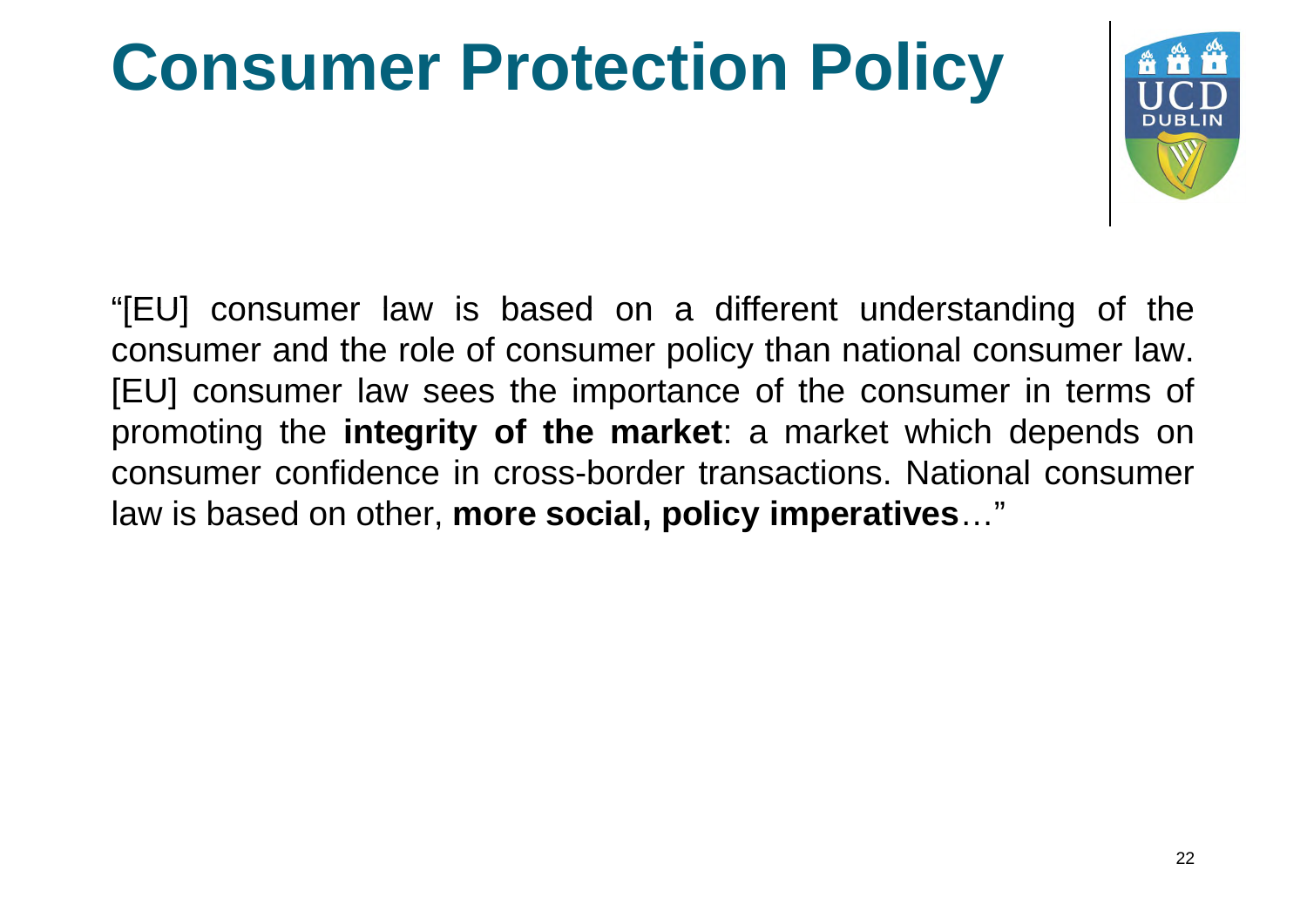#### **Consumer Protection Policy**



"...whether redistributive, social justice or contract freedom-based. National policy-makers have [traditionally?] not promoted consumer protection out of concern with the "integrity of the market" but have sought to distinguish between the weak and the strong. [EU] consumer policy is quite different and demarcation differs." (B. Heiderhoff & M. Kenny, 'The Commission's 2007 Green Paper on the Consumer Acquis: deliberate deliberation?' [2007] *ELR* 740 at 742)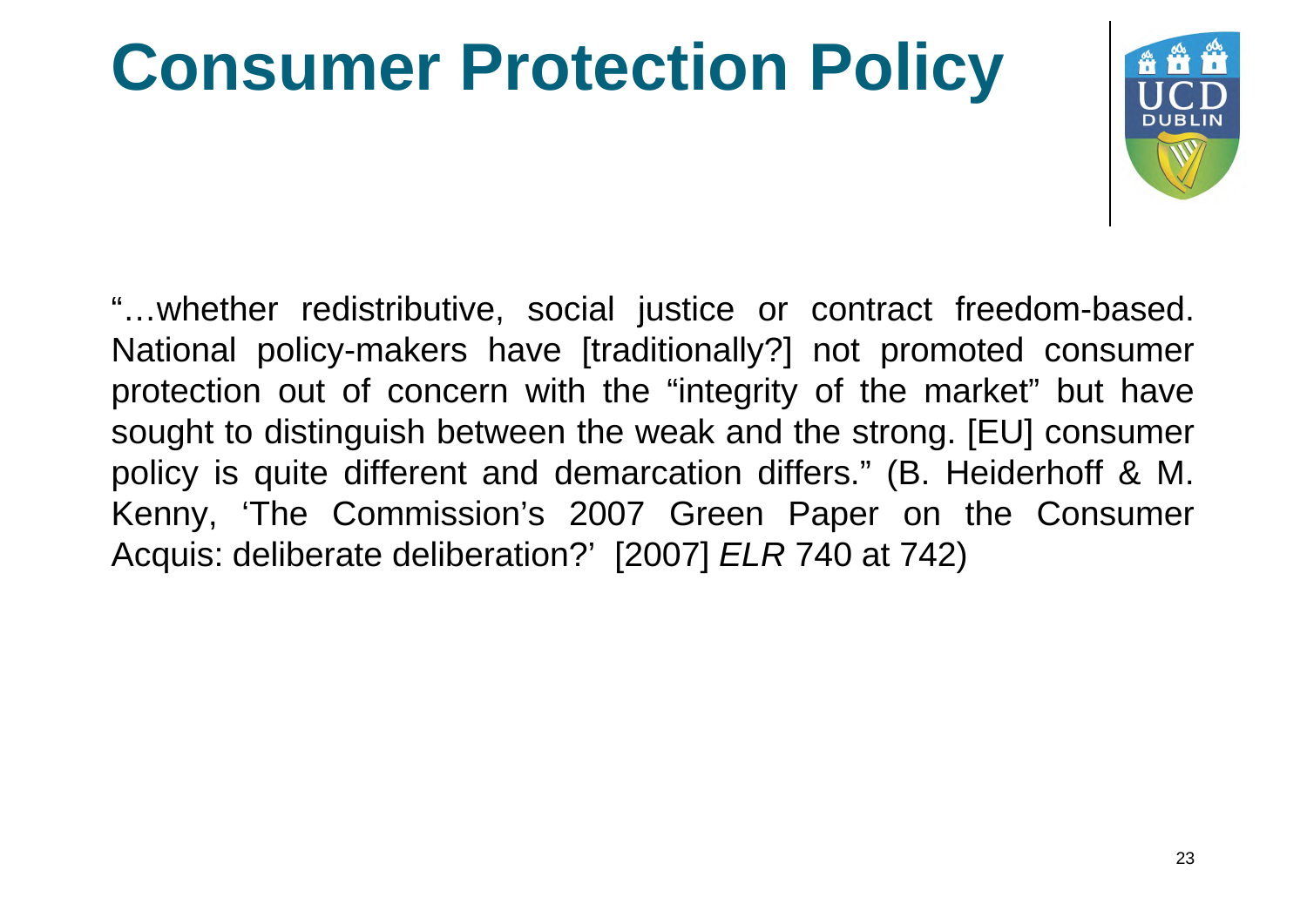## **Consumer Protection Policy & Information**



The provision of information to consumers is a cornerstone of recent reforms in the UK and this is linked to a market driven view of consumer protection: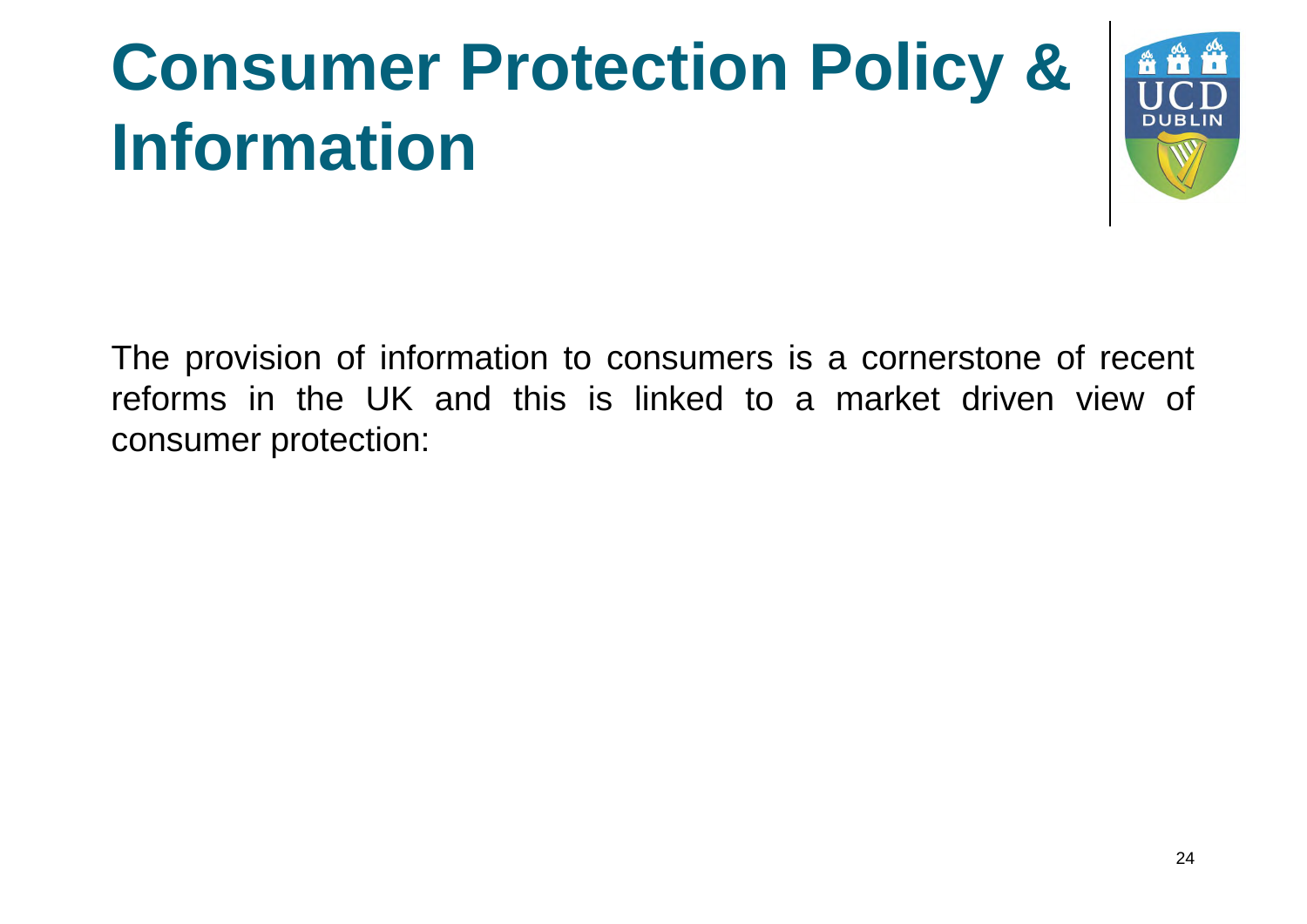## **Consumer Protection Policy & Information**



"Simplifying and reforming consumer law should **make markets work more effectively and drive economic growth. It is widely recognised that well-functioning competitive markets encourage growth by creating incentives for firms to become more efficient and innovative to compete for customers. Markets can only be fully competitive if consumers are active and confident**, meaning that they are willing to challenge firms to provide a better deal, switch between suppliers, and take up new products." (Department for Business, Innovation and Skills, *Draft Consumer Rights Bill: Government Response to Consultations on Consumer Rights* (BIS/13/916, June 2013) p.9)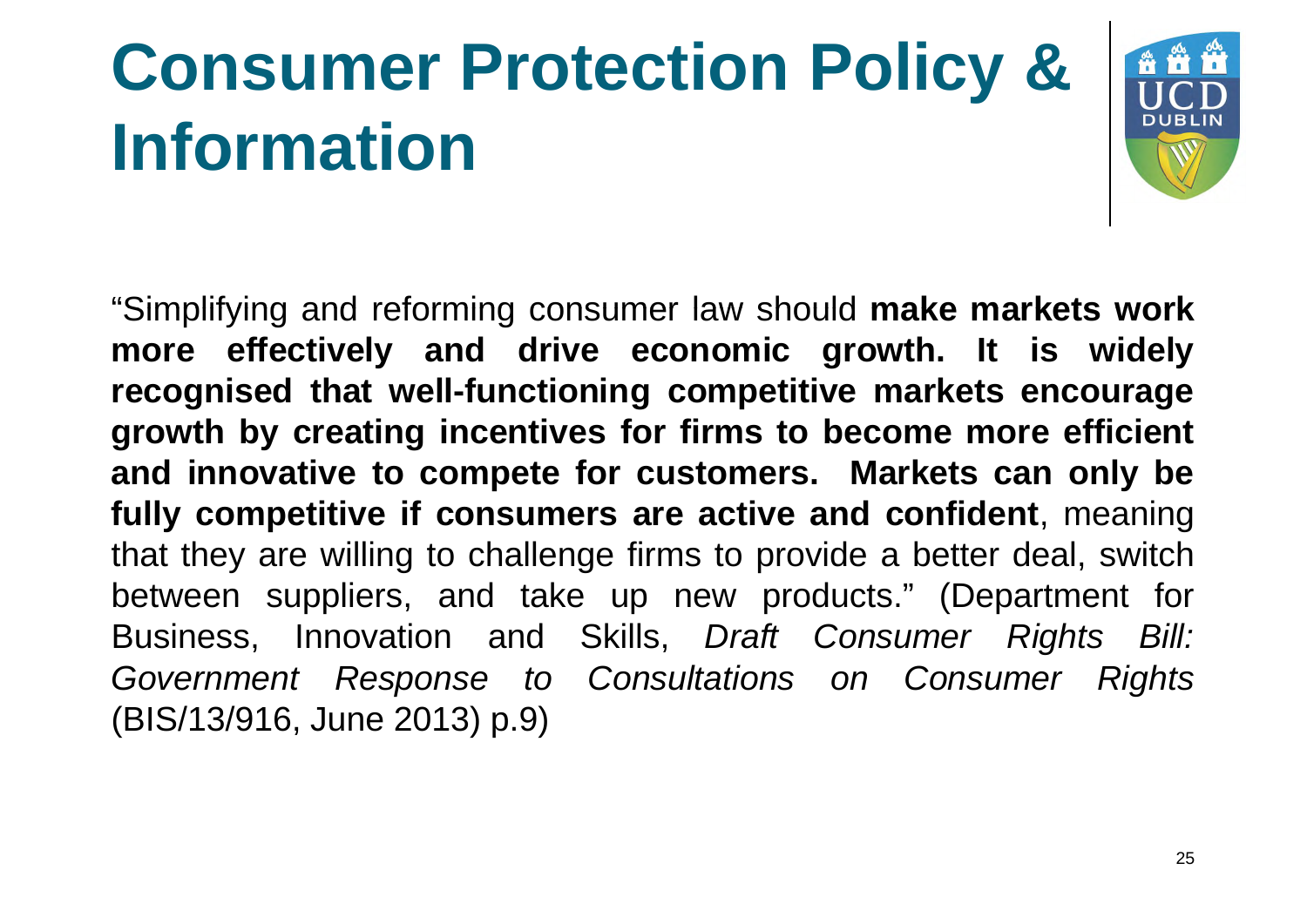

- The foregoing also highlights the (hitherto!) dynamic relationship between EU and national consumer laws;
- Briefly note that the reforms in the CRA 2015 (and related reforms) were introduced whilst work about the future of **general Consumer Law** at EU level were ongoing (although, of course, that may be less significant following Brexit)…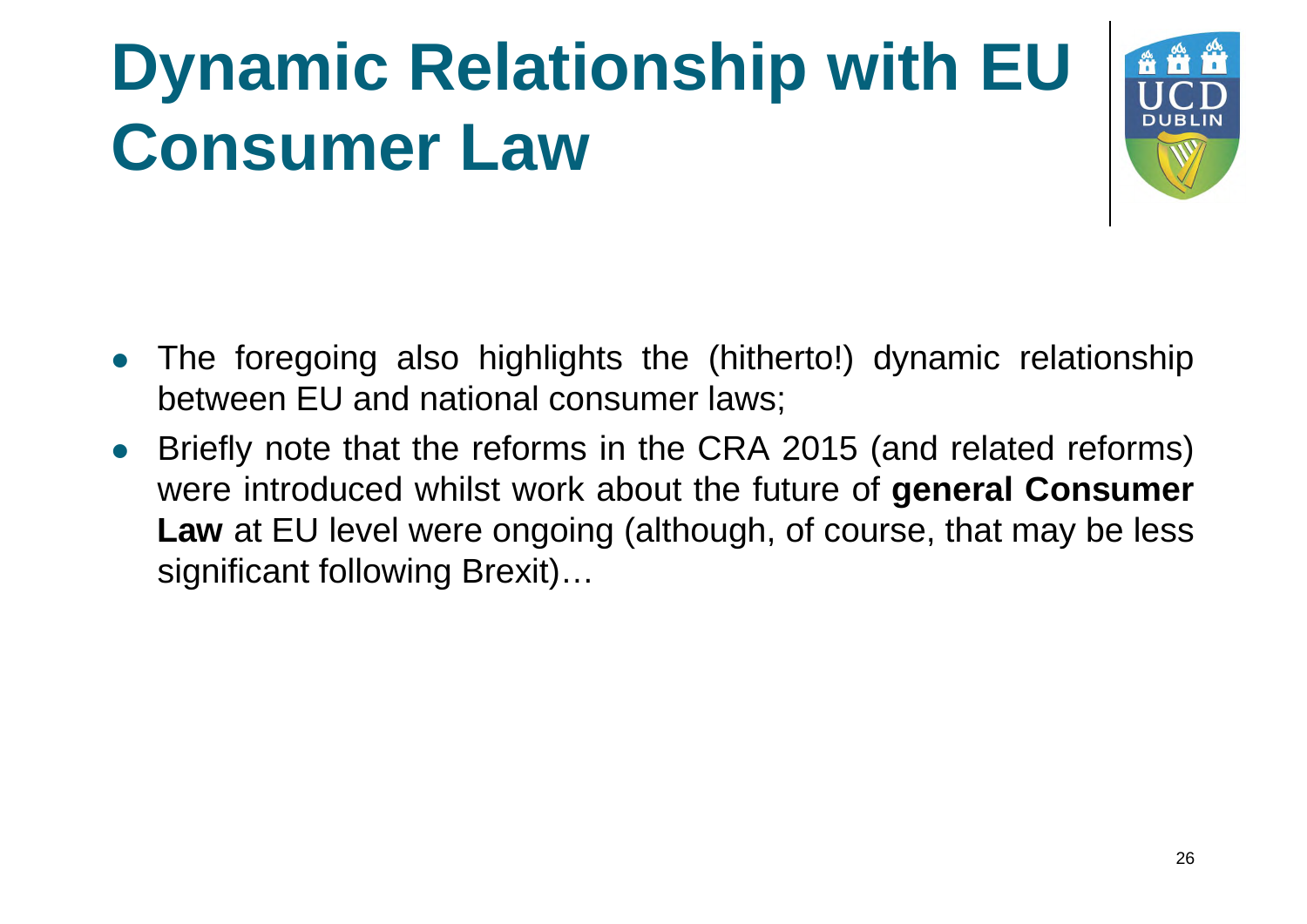

 For example, in 2009 there was the publication of C. von Bar and E. Clive, *Principles, Definitions and Model Rules of European Private Law: Draft Common Frame of Reference* (DCFR) (Sellier, Munich, 2009):

"The following volumes contain the results of the work of the Study Group on a European Civil Code…and the Research Group on Existing EC Private Law... **Nearly two hundred and fifty people of different generations collaborated in the research groups over a period of more than twenty five years.** They have reflected important areas of private law…The perspective is thoroughly European and…[m]odel rules, with comments and notes, bring together rules derived largely from the legal systems of the Member States and the over-arching Community law." (p.1)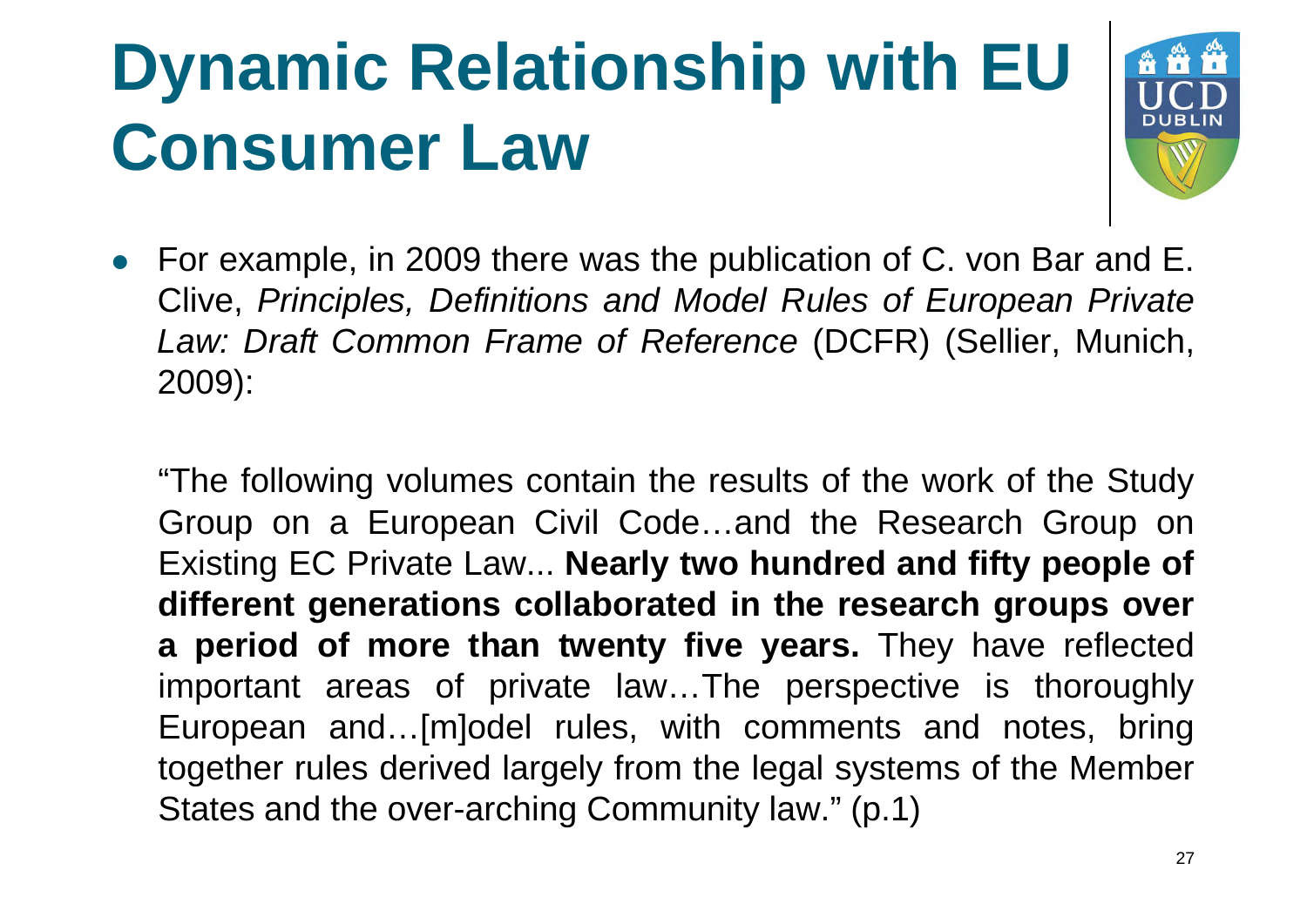

- The (D)CFR was published in six volumes, spanning ten 'books' and includes provisions on:
	- general contract law (Books II & III);
	- specific contracts such as sales contracts (Book IV, Part A) and contracts relating to **personal security** (Book IV, Part G);
	- non-contractual obligations (Book VI);
	- unjustified enrichment (Book VII); and
	- trusts (Book X).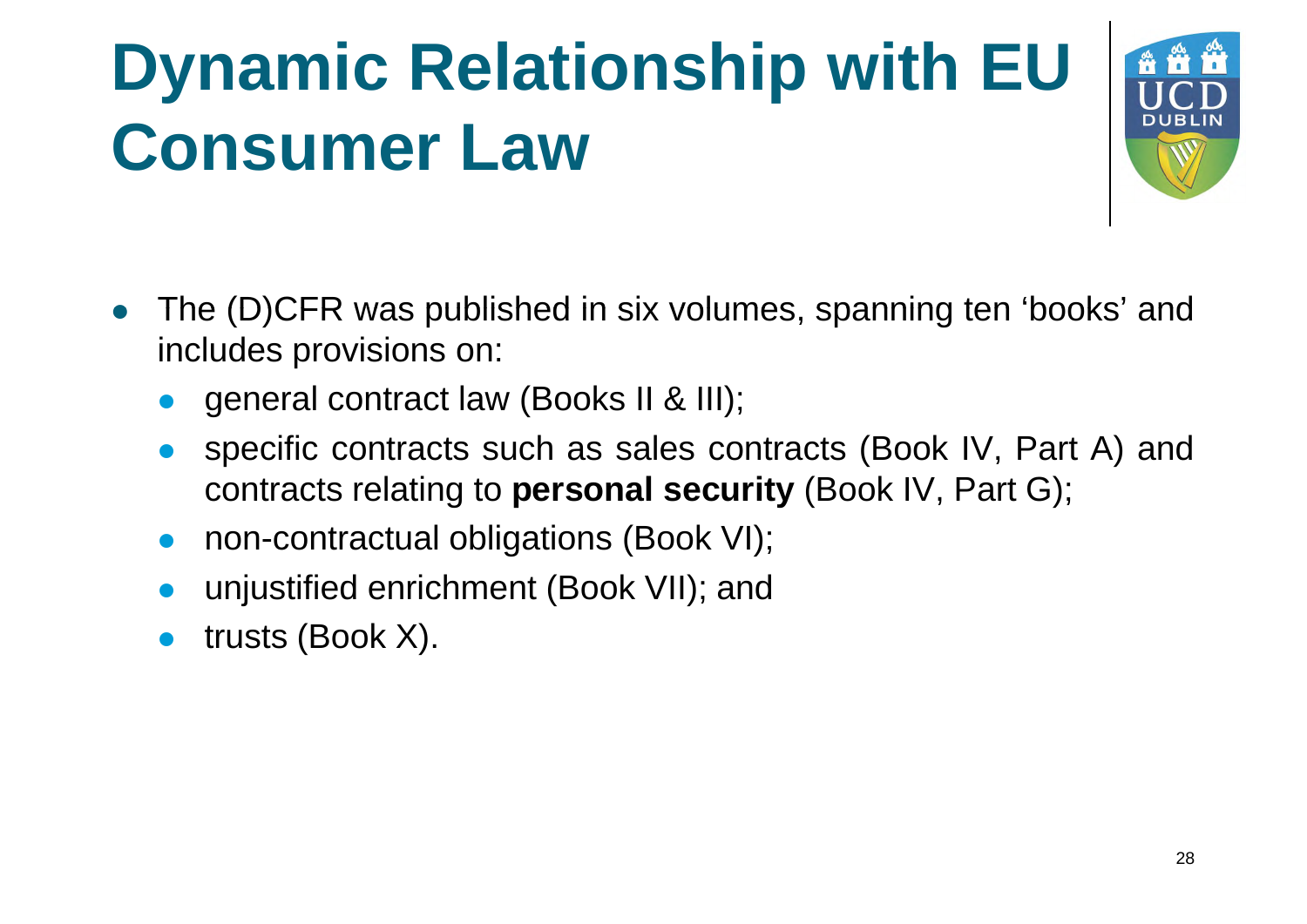

- Subsequently a controversial EU Commission *Green Paper on policy options for progress towards a European Contract Law for consumers and businesses* (COM(2010)348 final) was published;
- Thereafter there was a EU Commission proposal for a Common European Sales Law: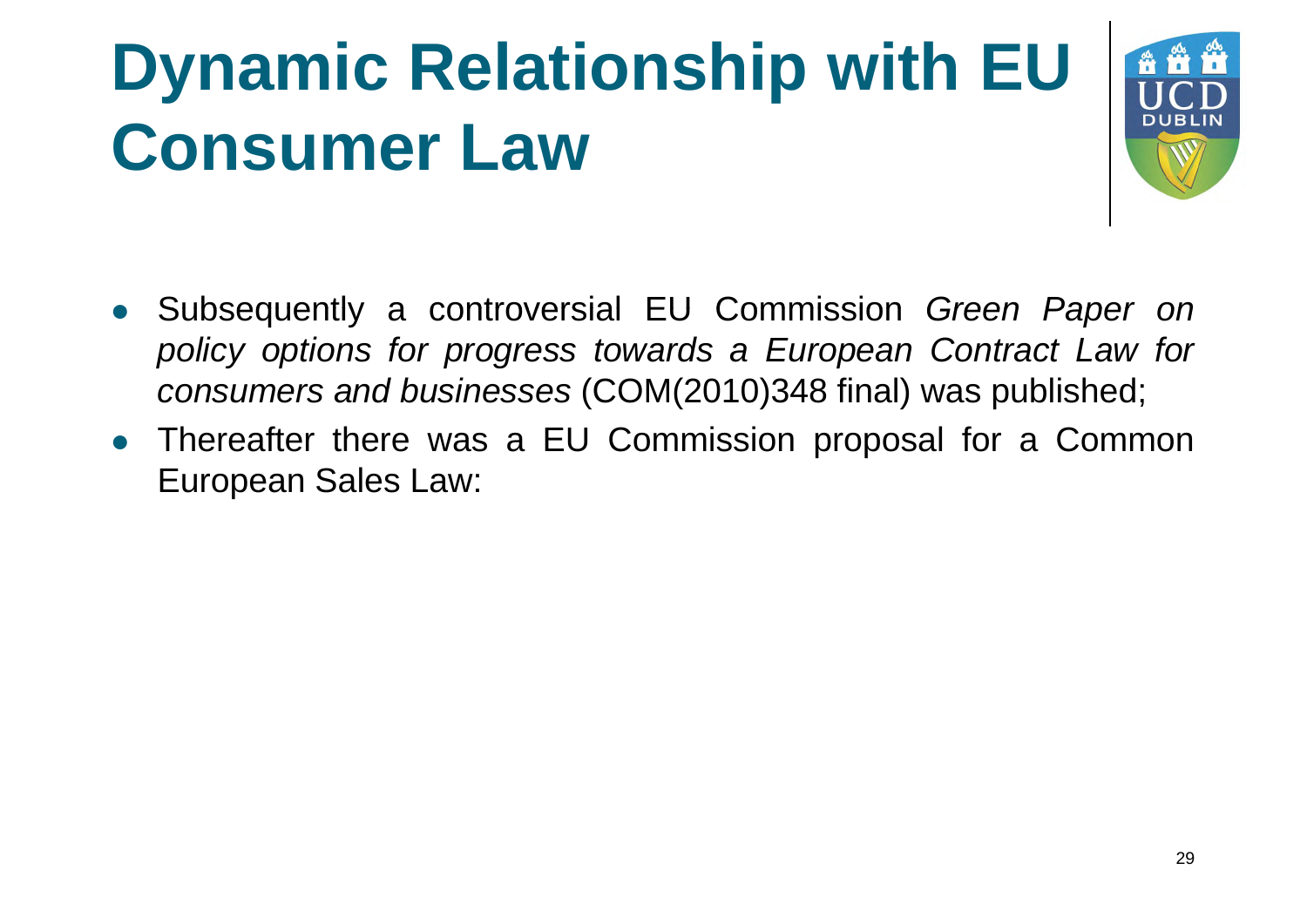

"On October 11th 2011, the European Commission **proposed an optional Common European Sales Law** will help break down these barriers and give consumers more choice and a high level of protection. It will facilitate trade by offering a single set of rules for cross-border contracts in all 27 EU countries. If traders offer their products on the basis of the Common European Sales law, consumers would have the option of choosing a user-friendly European contract with a high level of protection with just one click of a mouse…" (Press Release IP/11/1175)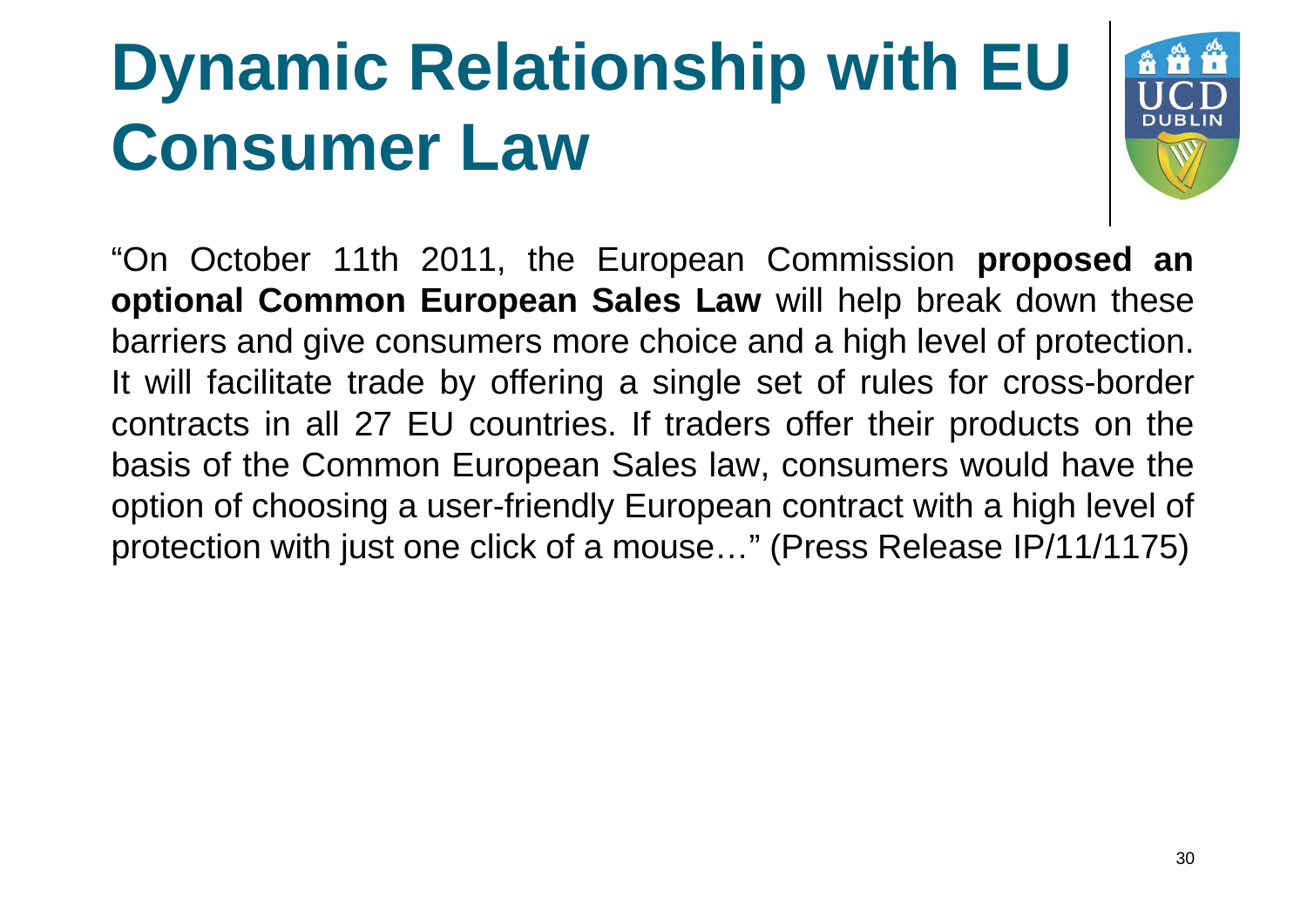

• Much narrower than (D)CFR;

"**The Common European Sales Law may not be used for contracts between a trader and a consumer where the trader grants or promises to grant to the consumer credit in the form of a deferred payment, loan or other similar financial accommodation.** The Common European Sales Law may be used for contracts between a trader and a consumer where goods, digital content or related services of the same kind are supplied on a continuing basis and the consumer pays for such goods, digital content or related services for the duration of the supply by means of instalments." (Article 6)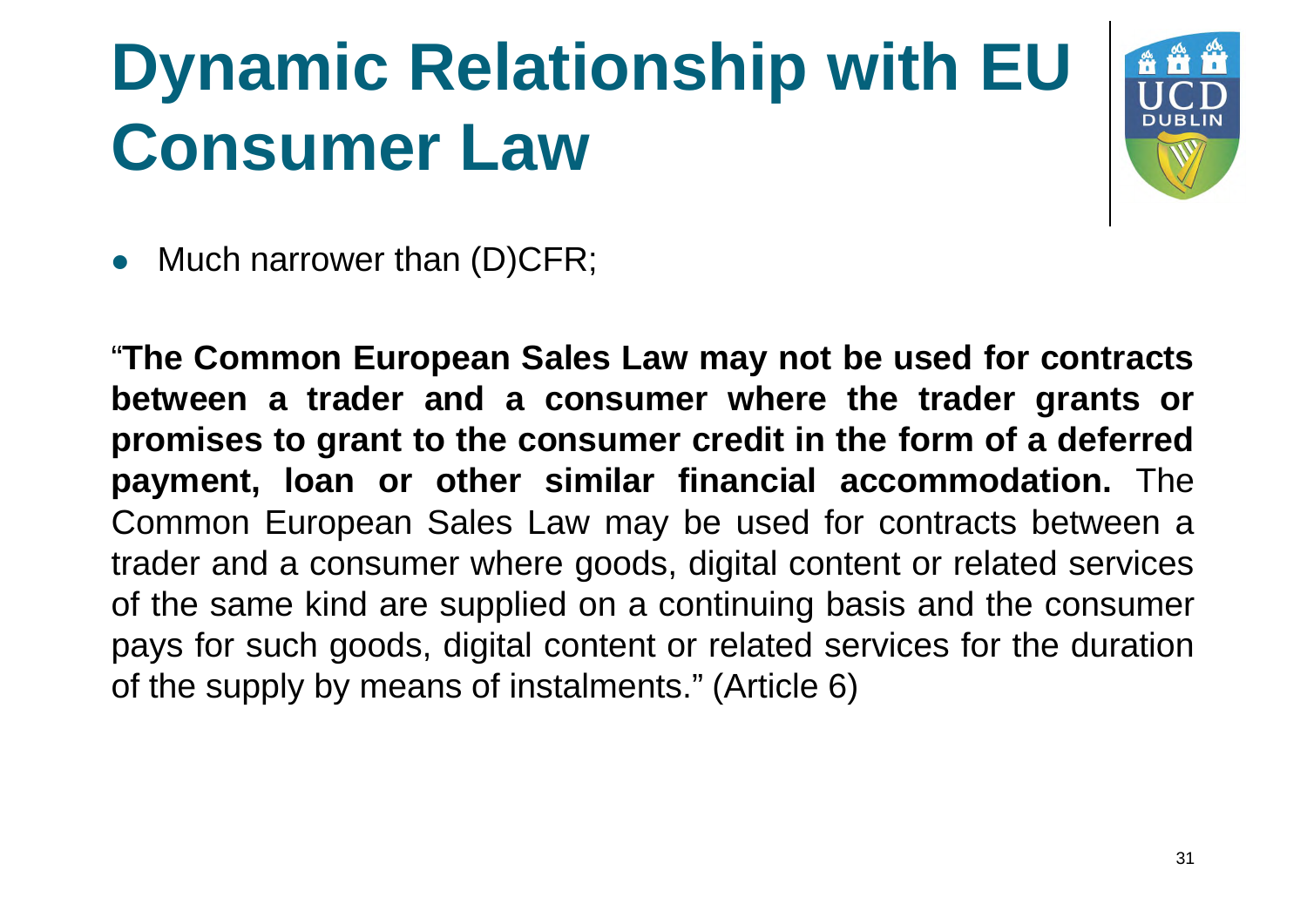

"The proposal for an optional Common European Sales Law…was backed today by a large majority (19 votes for, 3 against and 2 abstentions) in the leading European Parliament committee on this proposal, the **Committee for Legal Affairs** (JURI)…The European Parliament's Legal Affairs Committee **is backing the adoption of an optional instrument limited to distance contracts, notably online contracts**." (European Commission, MEMO/13/792, 17/09/2013)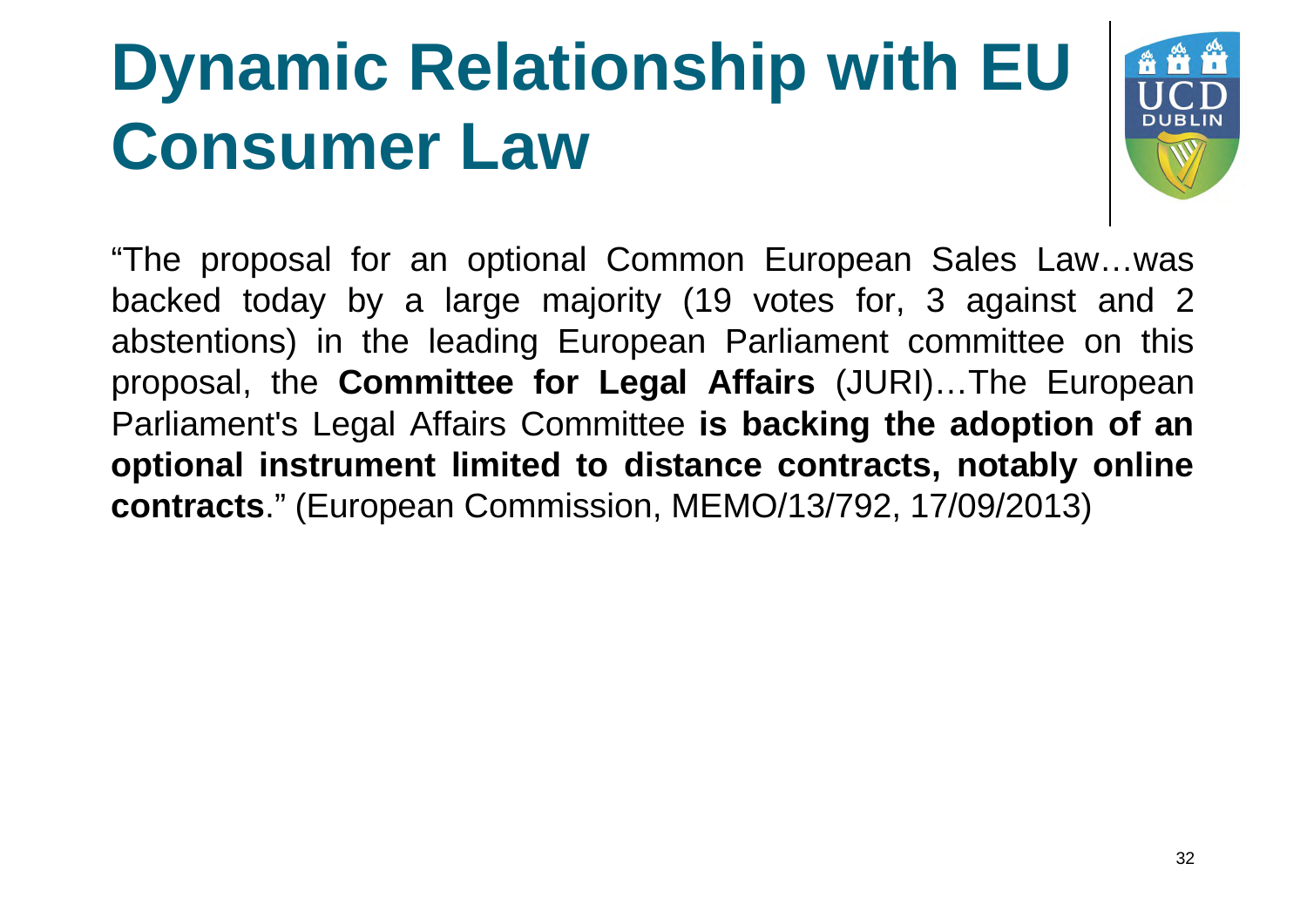

"The proposal for an optional European Sales Law…was backed today by a majority (416 votes for, 159 against and 65 abstentions) in the **European Parliament**…Today's plenary vote…follows a positive opinion on the initiative from the Legal Affairs (JURI) Committee (MEMO/13/792) **limiting the European Sales Law to distance contracts, notably online contracts**…the proposed Regulation will now have to be adopted by the Council of Ministers using the "ordinary legislative procedure" (co-decision)." (European Commission, MEMO/14/137 26/02/2014)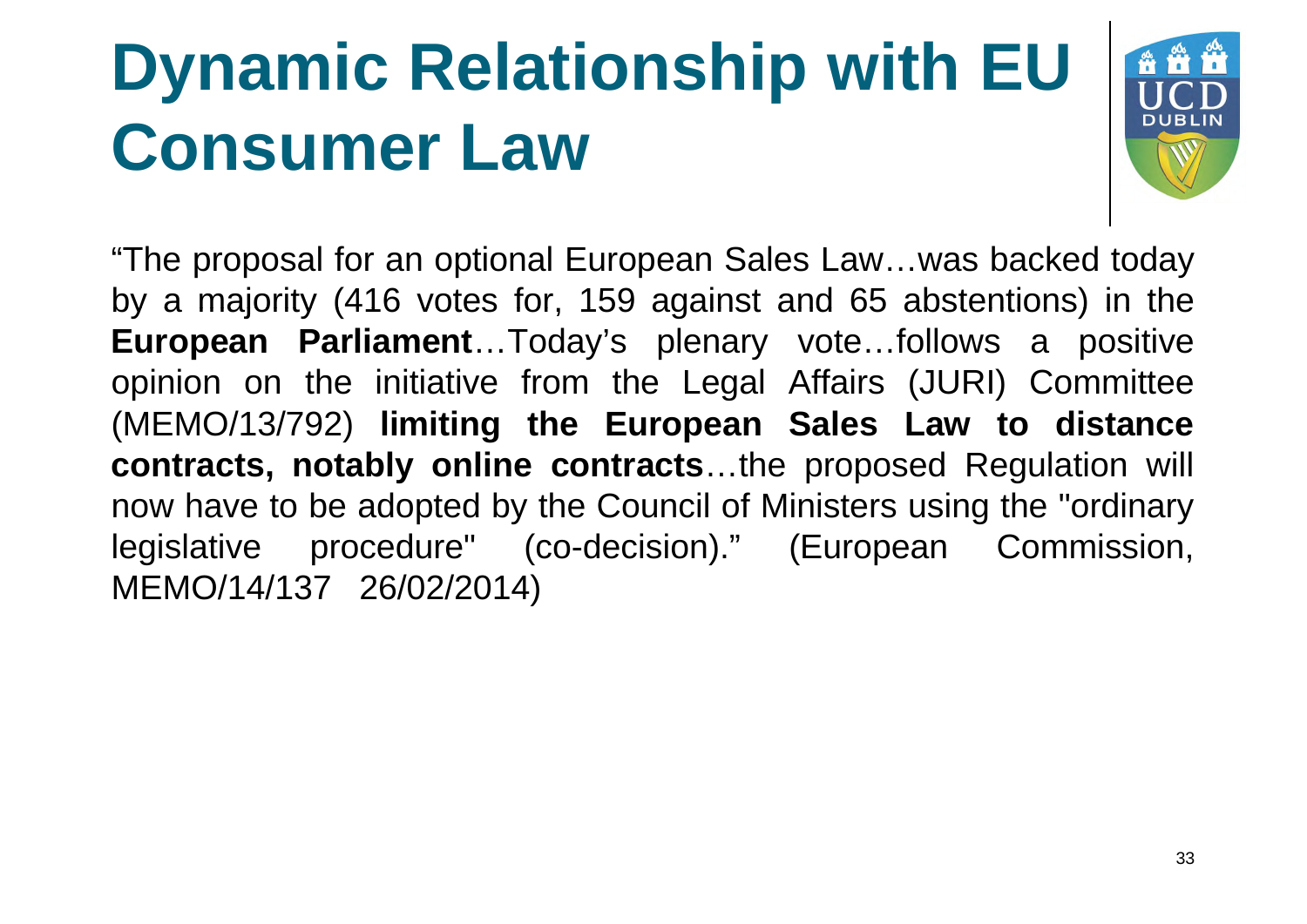

However, on 16th December 2014 the EU Commission withdrew the proposed CESL from their 2015 work programme…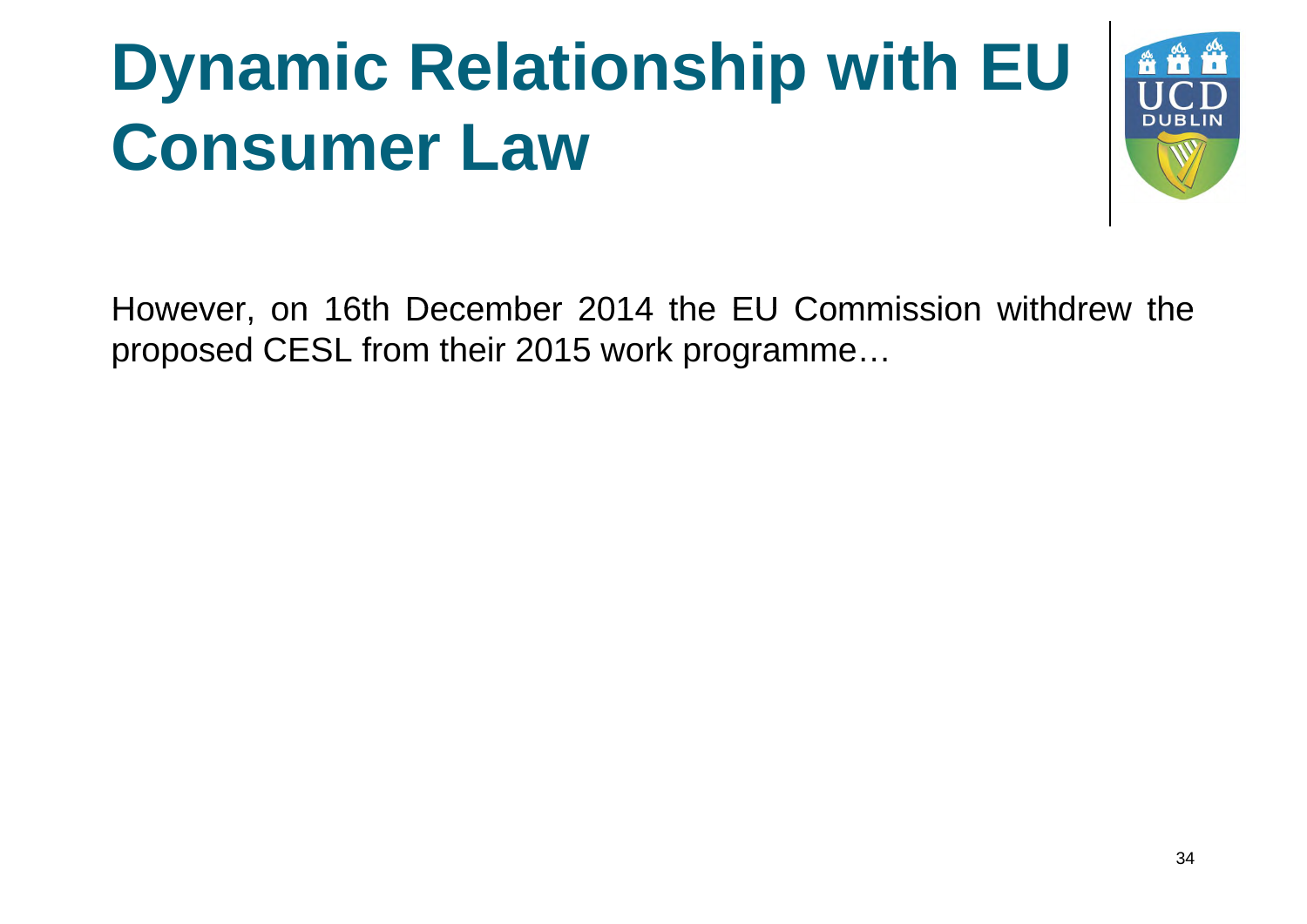

"The Commission will propose: 1. rules to make cross-border ecommerce easier. **This includes harmonised EU rules on contracts and consumer protection when you buy online: whether it is physical goods like shoes or furniture; or digital content like ebooks or apps**. Consumers are set to benefit from a wider range of rights and offers, while businesses will more easily sell to other EU countries…" (A Digital Single Market for Europe: Commission sets out 16 initiatives to make it happen, 6th May 2015 (IP/15/4919))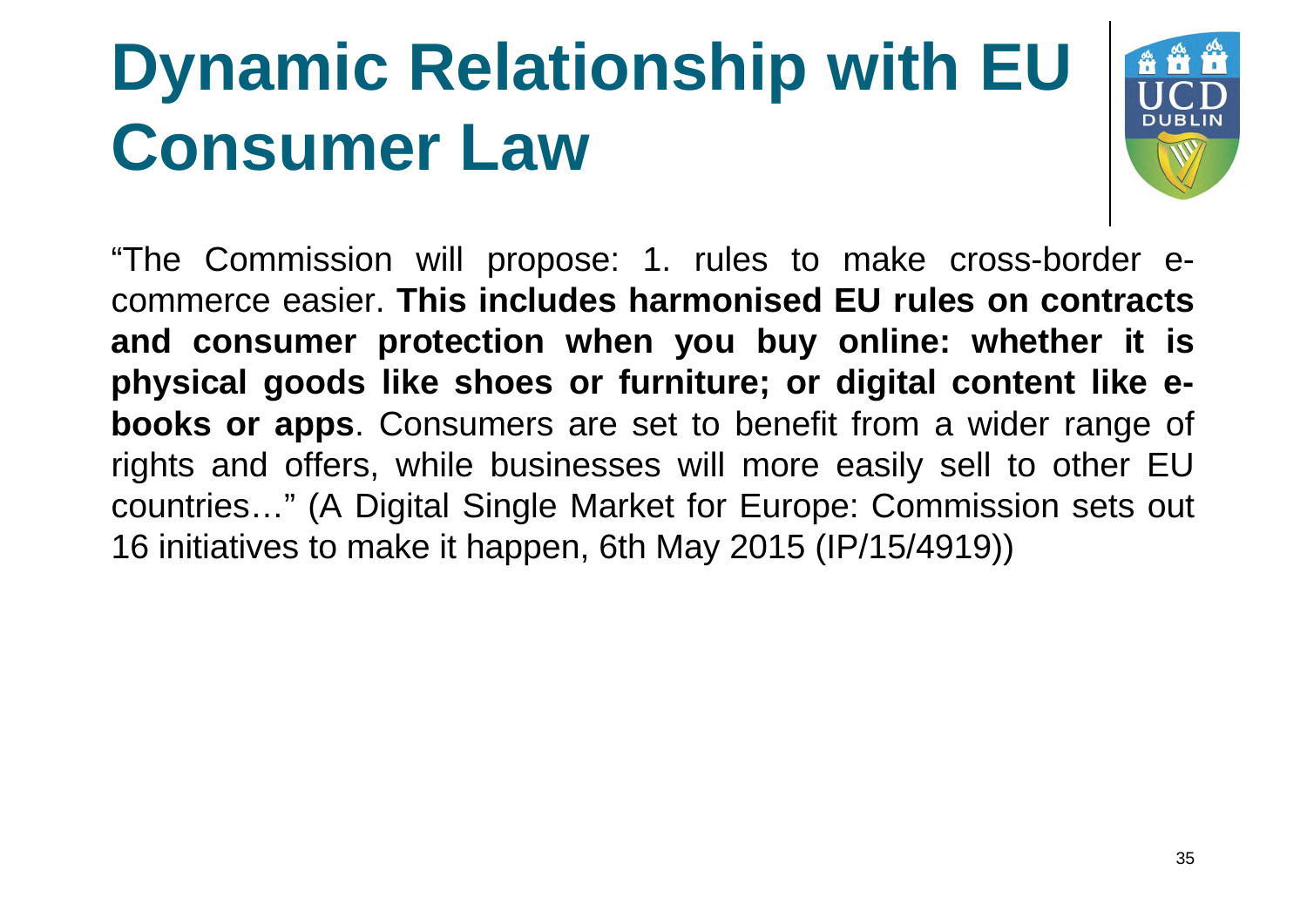

"**The Commission today adopted two proposals: one on the supply of digital content (e.g. streaming music) and one on the online sale of goods (e.g. buying clothes online).** The two proposals will tackle the main obstacles to cross-border e-commerce in the EU: legal fragmentation in the area of consumer contract law and resulting high costs for businesses – especially SMEs- and low consumer trust when buying online from another country." (Press release, IP/15/6264)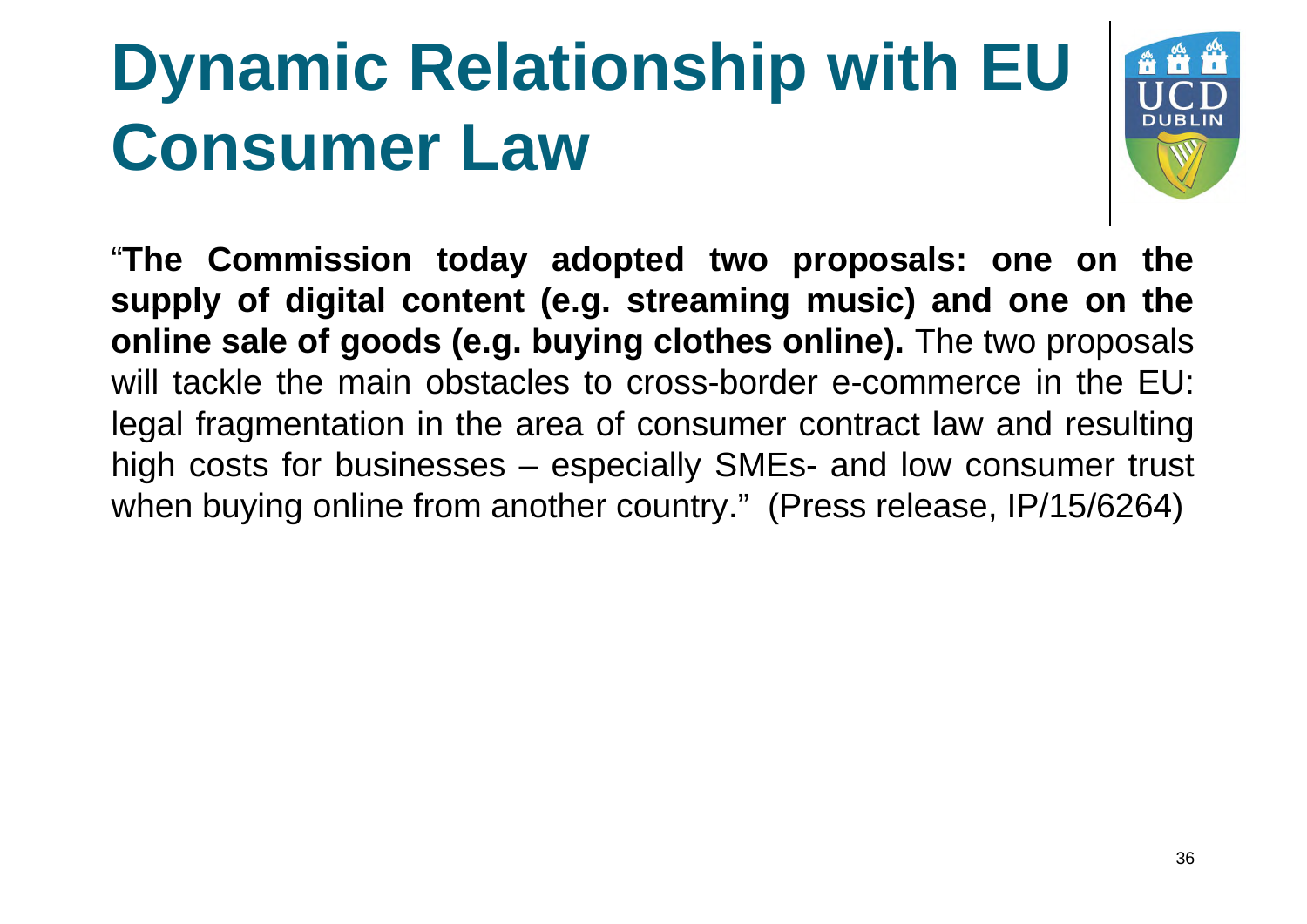

Proposal for a DIRECTIVE OF THE EUROPEAN PARLIAMENT AND OF THE COUNCIL on certain aspects concerning contracts for the online and other distance sales of goods (COM/2015/0635 final):

"This Directive lays down certain requirements concerning distance sales contracts concluded between the seller and the consumer, in particular rules on conformity of goods, remedies in case of nonconformity and the modalities for the exercise of these remedies." (Article 1)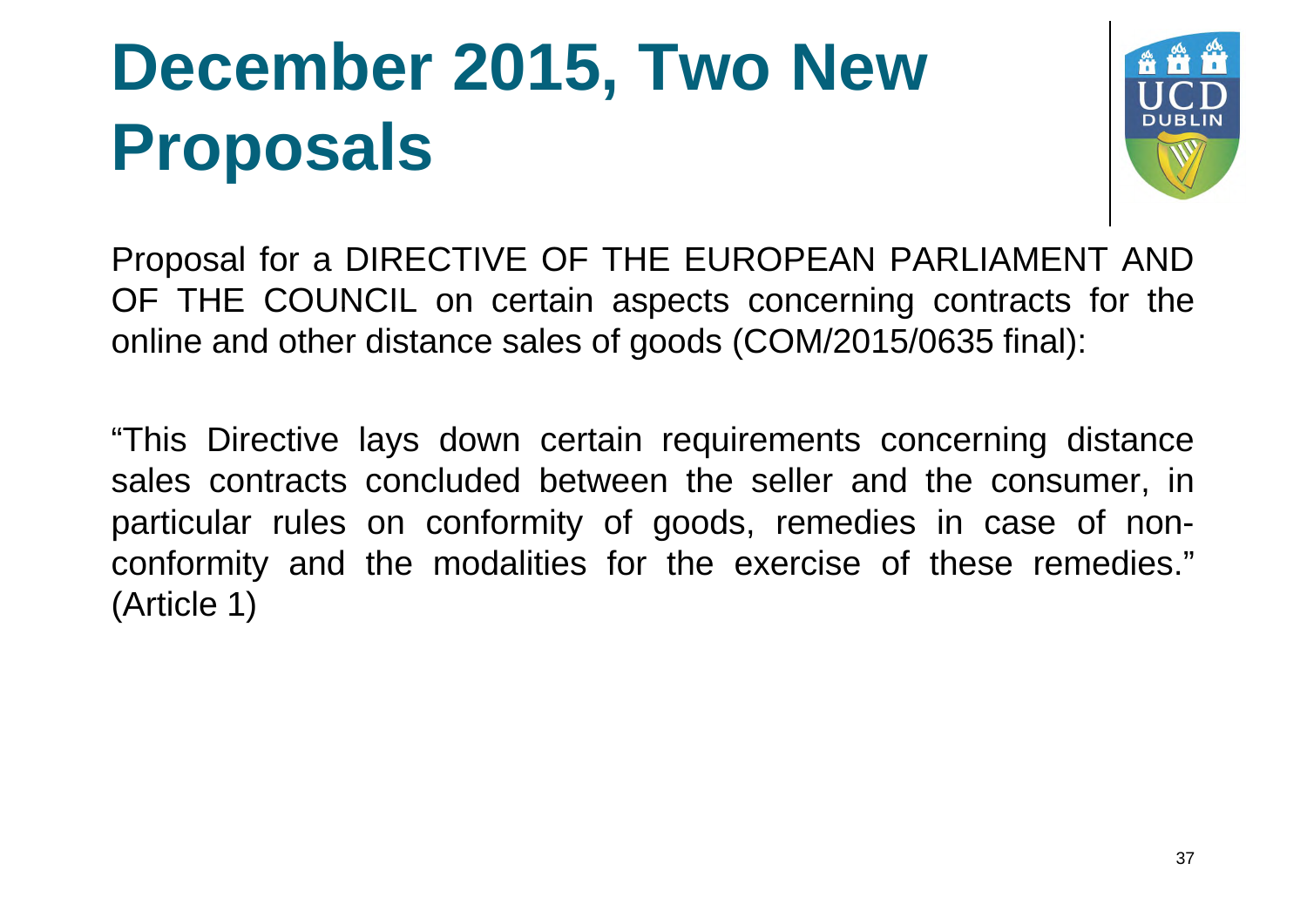

"Member States shall **not maintain or introduce provisions diverging** from those laid down in this Directive including more or less stringent provisions to ensure a different level of consumer protection." (Article 3)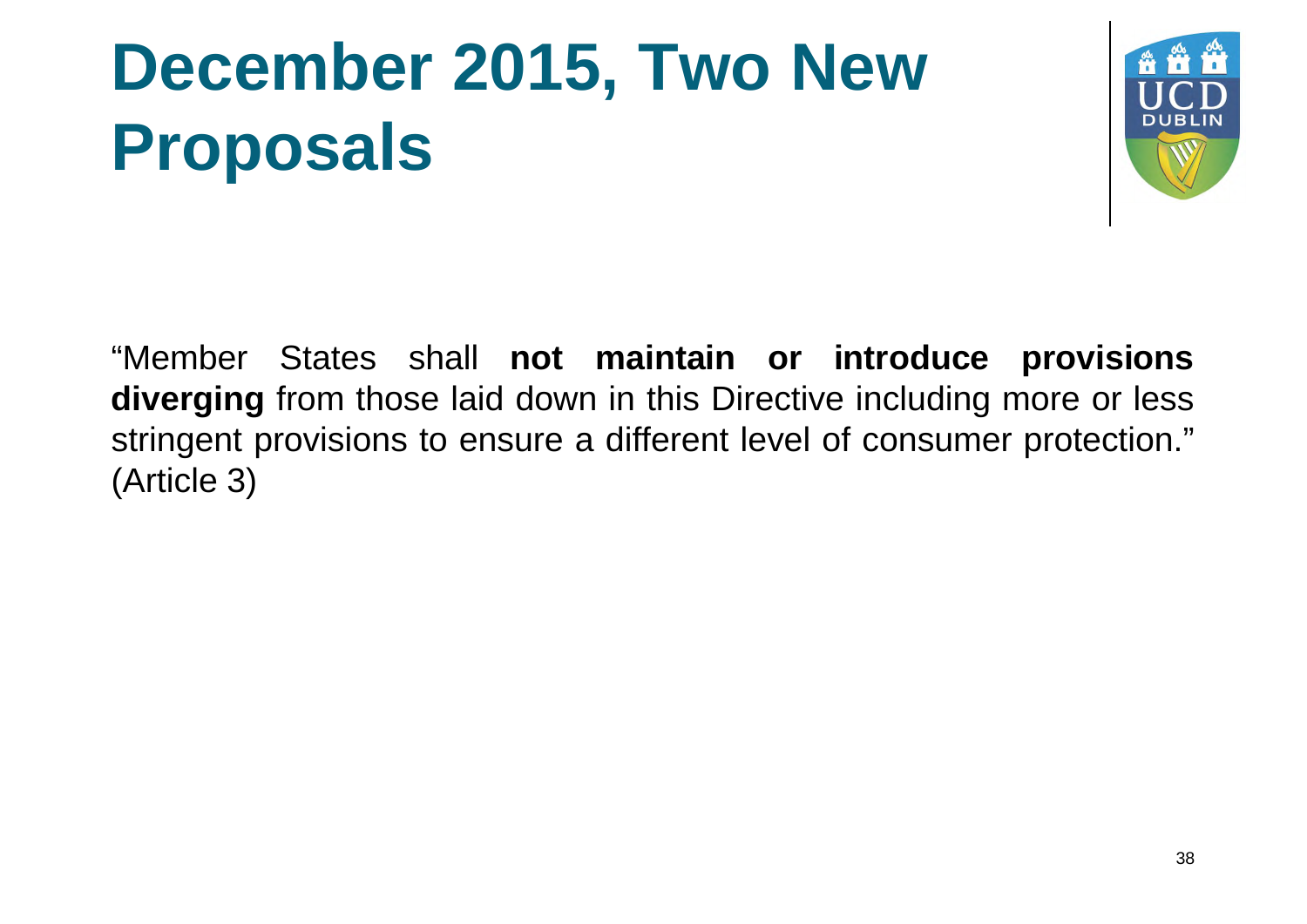

"This Directive shall **not apply** to distance contracts for the provision of services. However, in case of sales contracts providing both for the sale of goods and the provision of services, this Directive shall apply to the part relating to the sale of goods" (Article 1(2))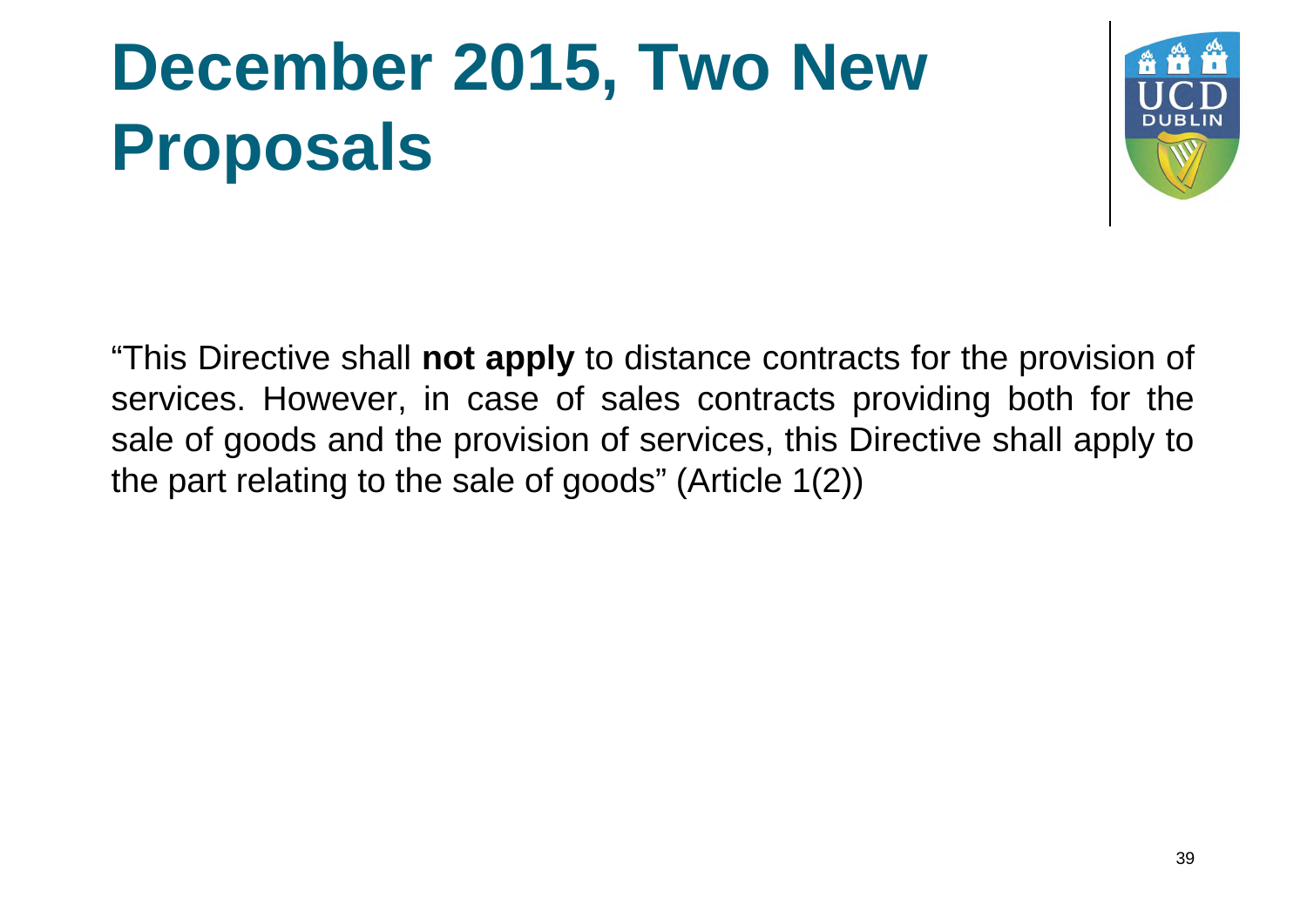

Proposal for a DIRECTIVE OF THE EUROPEAN PARLIAMENT AND OF THE COUNCIL on certain aspects concerning contracts for the supply of digital content (COM/2015/0634 final):

"This Directive lays down certain requirements concerning contracts for the supply of digital content to consumers, in particular rules on conformity of digital content with the contract, remedies in case of the lack of such conformity and the modalities for the exercise of those remedies as well as on modification and termination of such contracts." (Article 1)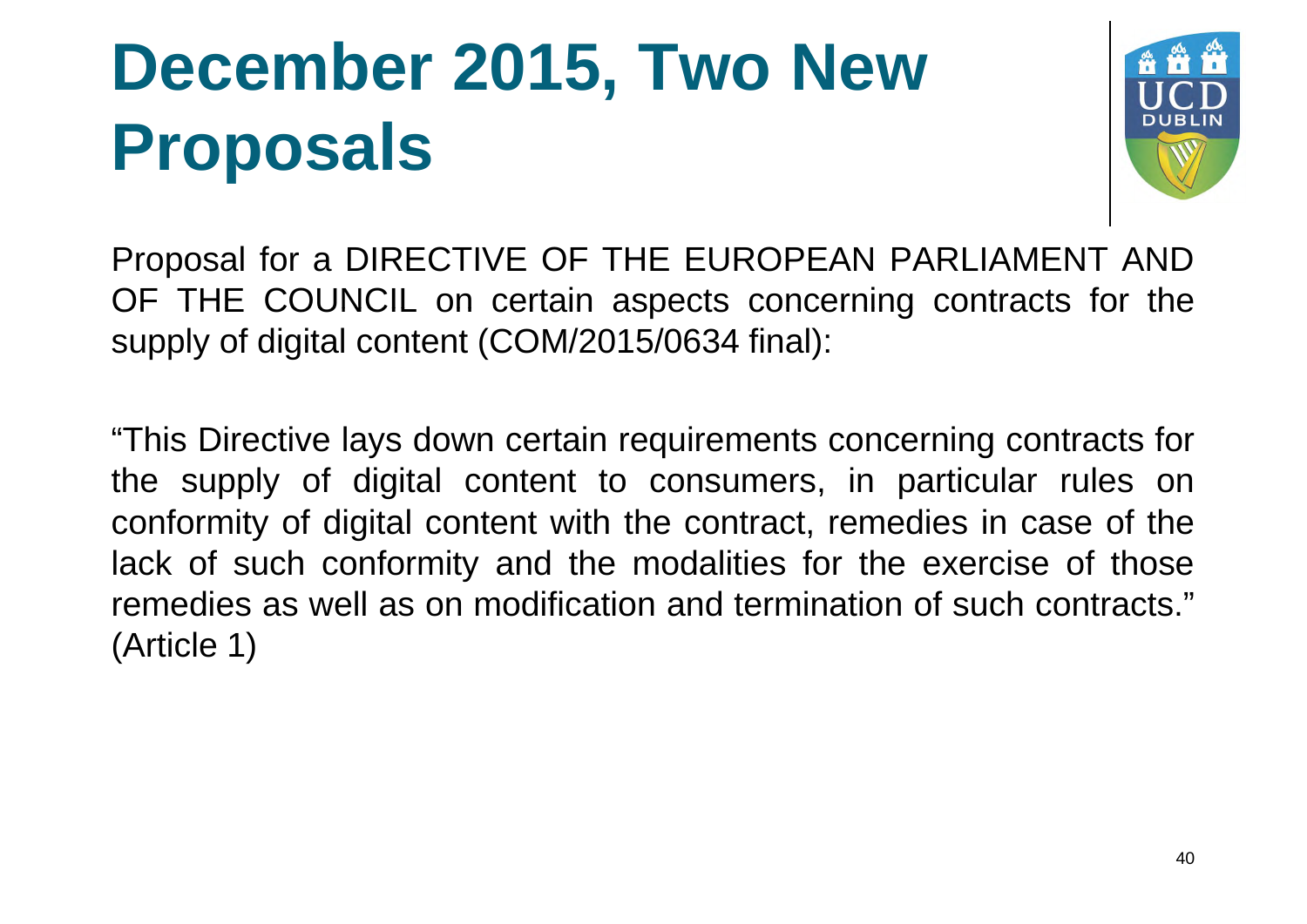

"Member States **shall not maintain or introduce provisions diverging** from those laid down in this Directive, including more or less stringent provisions to ensure a different level of consumer protection." (Article 4)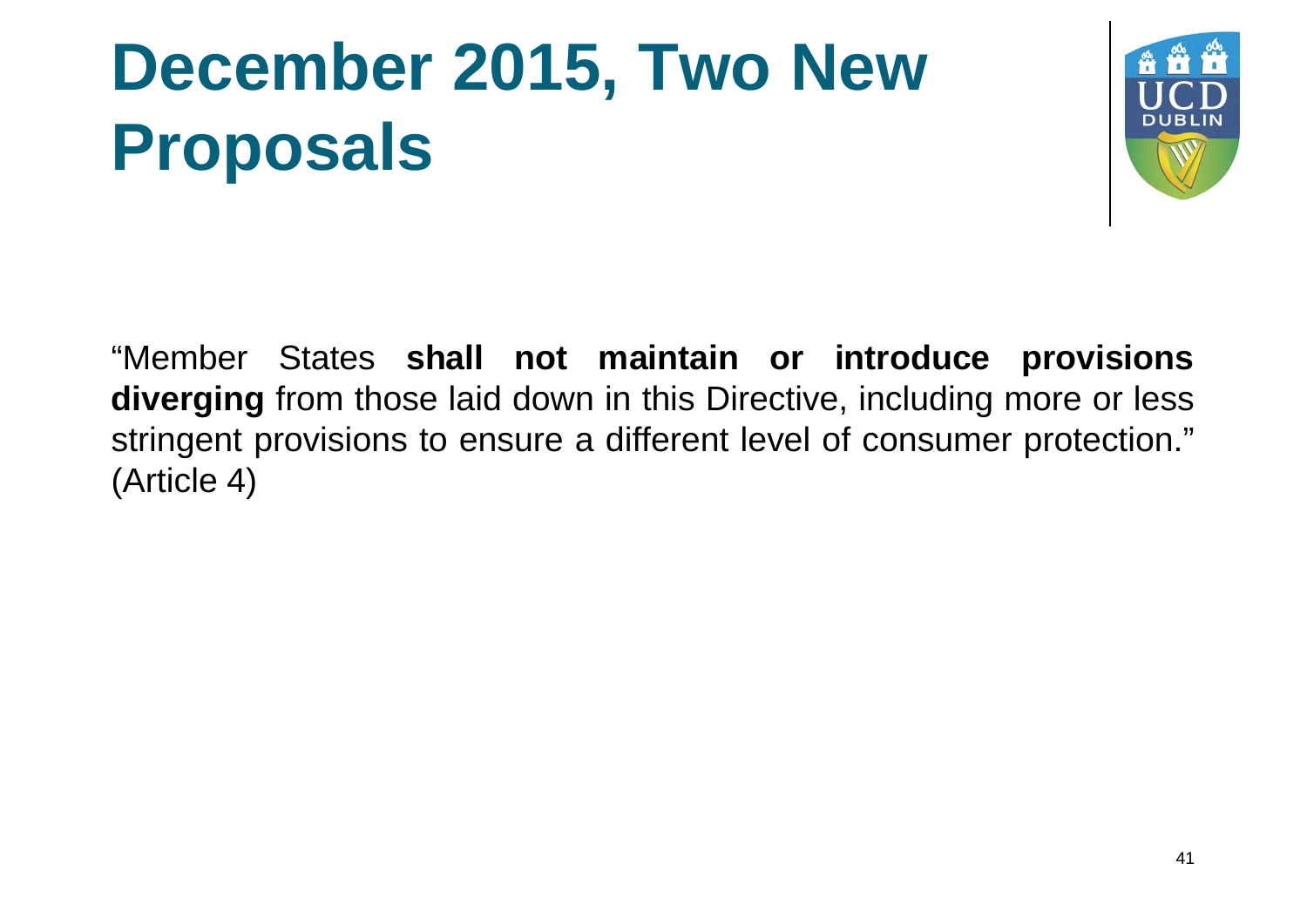# **Background: Related Reforms**



CRA 2015 is part of a package of reforms to Consumer Law at both national and EU level, for example:

- Consumer Rights (Payment Surcharges) Regulations 2012 (cf. Regulation  $5(2)(d)$ ;
- Consumer Contracts (Information, Cancellation and Additional Charges) Regulations 2013 (CC(ICAC) 2013) [link to Consumer Rights Directive 2011/83/EU and note Regulation 6]; and
- **Consumer Protection (Amendment) Regulations 2014 (CPAR 2014)**.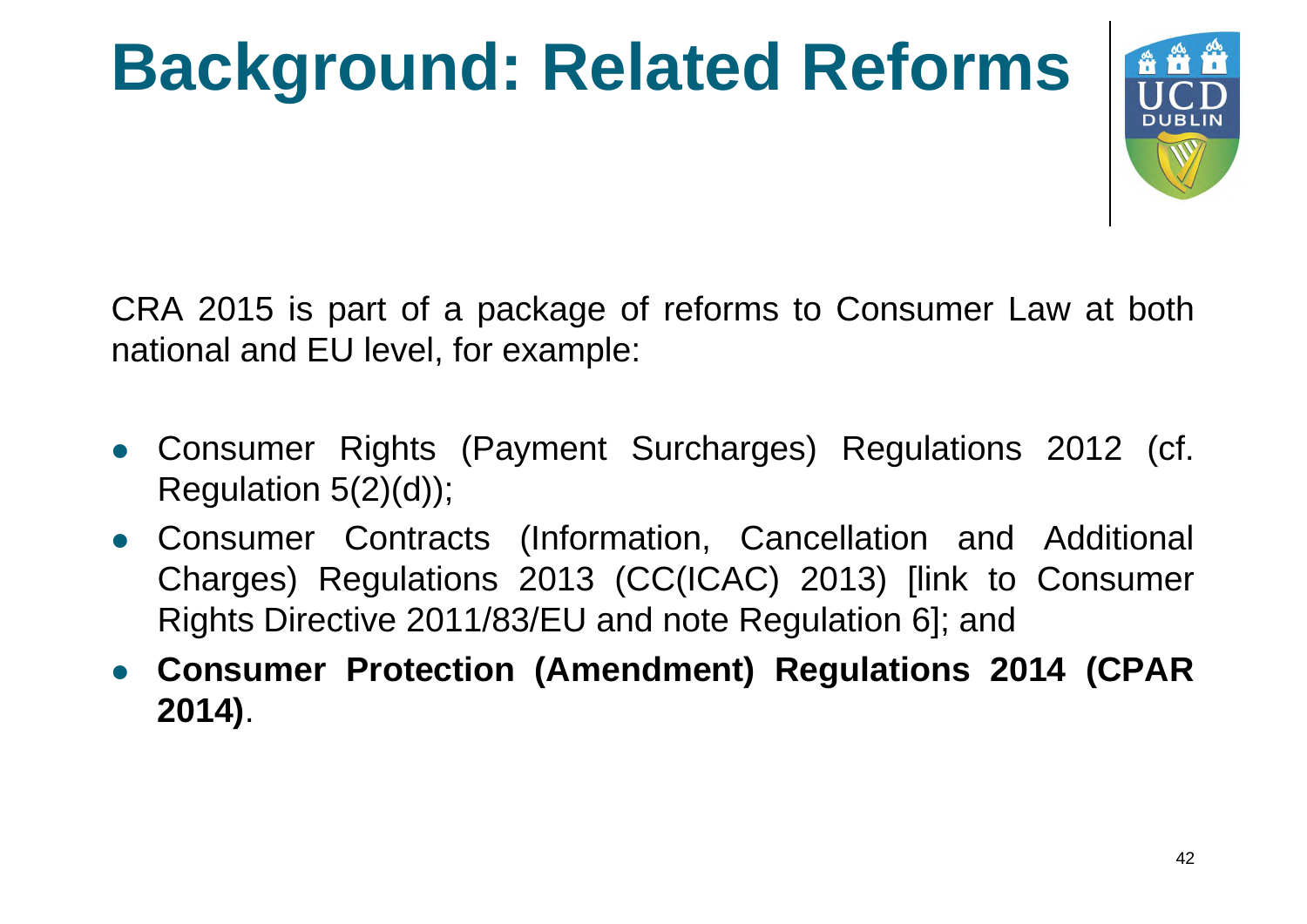### **Unfair Commercial Practices Directive**



- The Unfair Commercial Practices Directive (Directive 2005/29/EC) was largely transposed in the UK by the **Consumer Protection from Unfair Trading Regulations 2008 (CPUTR 2008);**
- The CPUTR, which replaced 23 earlier enactments, closely follow the wording of the Directive.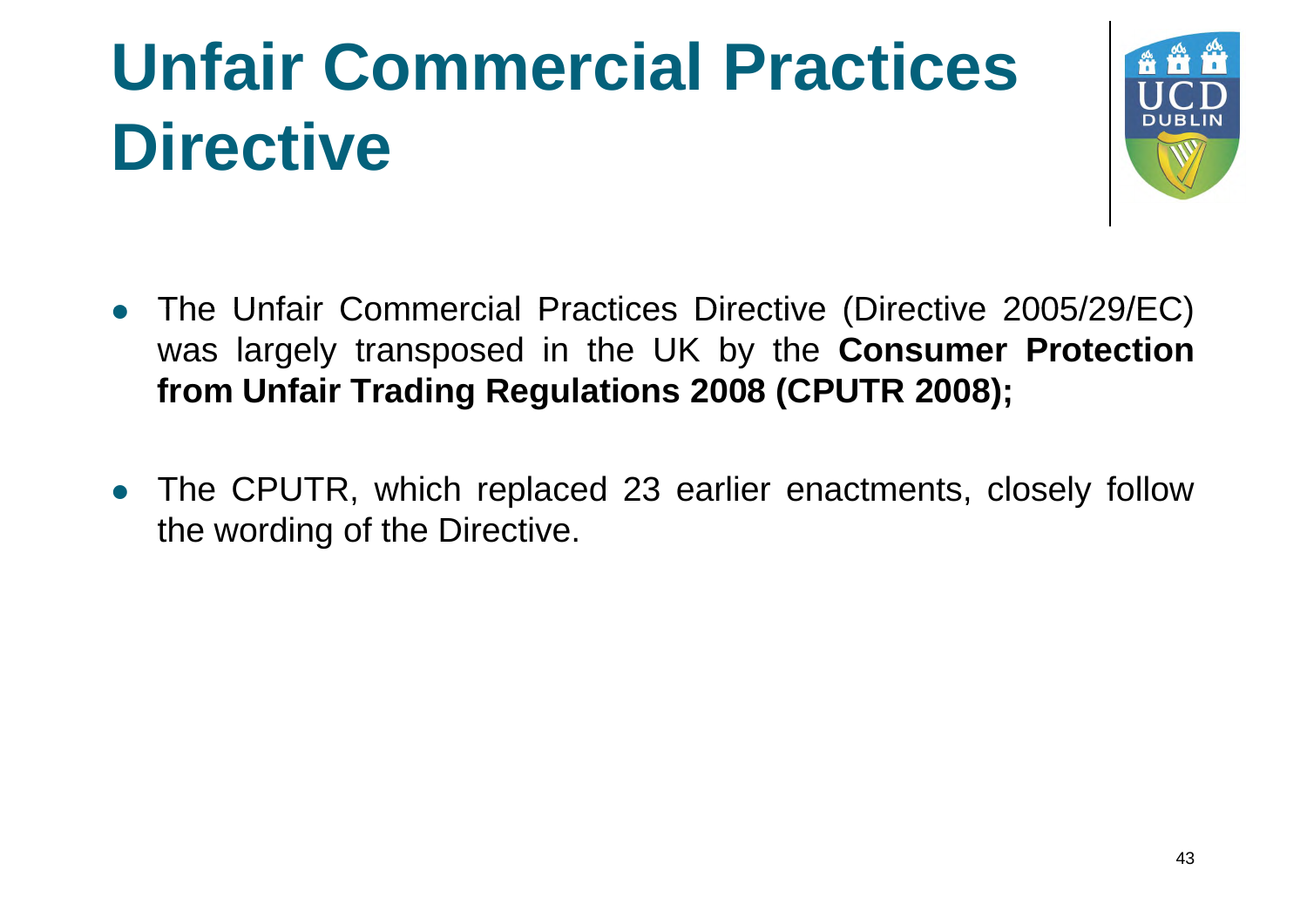## **A Commercial Practice: Meaning**



Regulation 2: ""commercial practice" means **any act, omission, course of conduct, representation or commercial communication (including advertising and marketing) by a trader**, which is directly connected with the promotion, sale or supply of a **product** to or from consumers, whether occurring before, during or after a commercial transaction (if any) in relation to a product…"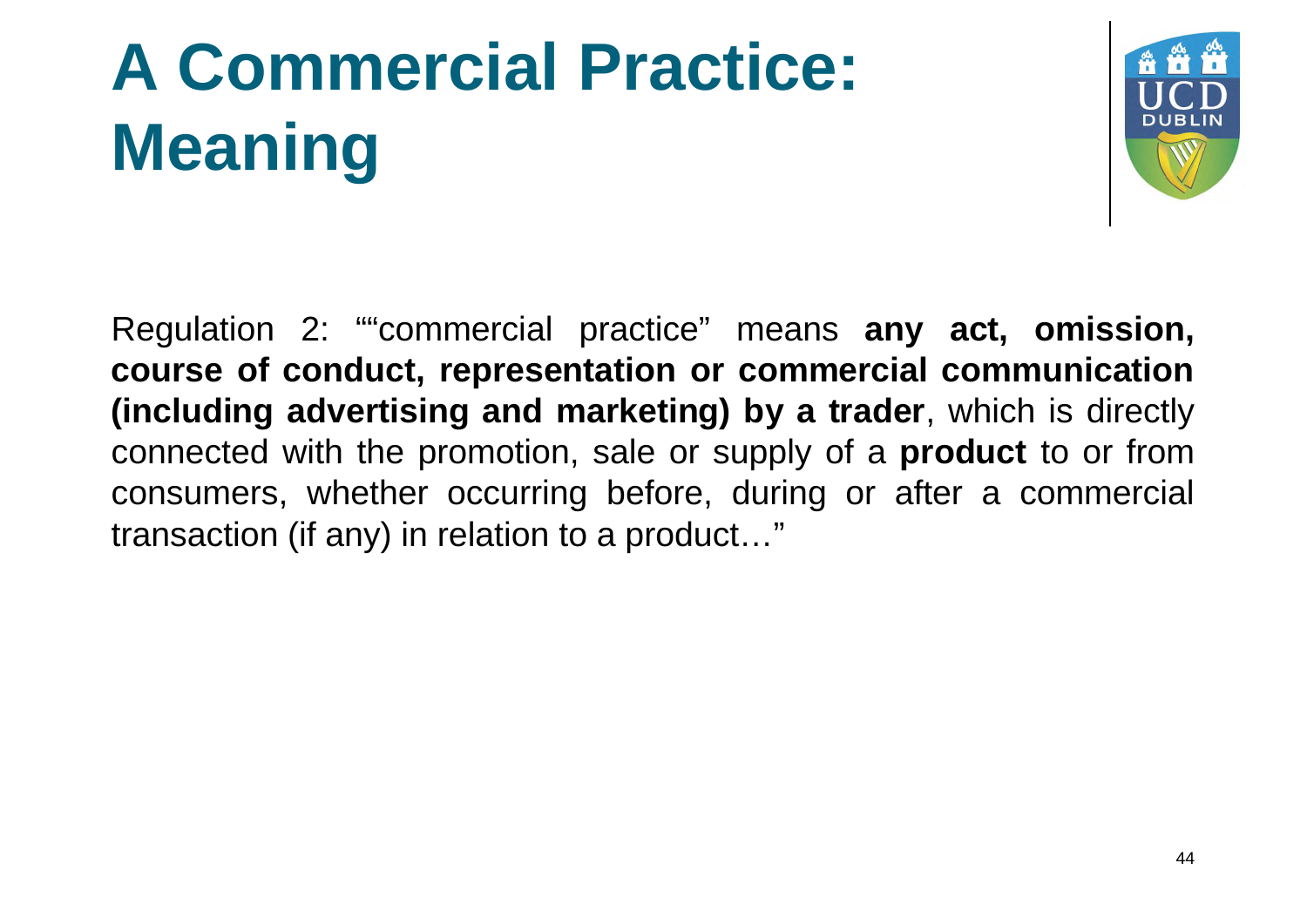## **A Commercial Practice: Meaning**



Regulation 2: ""product" means—

(a) goods,

- (b) a service,
- (c) digital content,
- (d) immoveable property,
- (e) rights or obligations, or

(f) a product of the kind mentioned in paragraphs (1A) and (1B)…"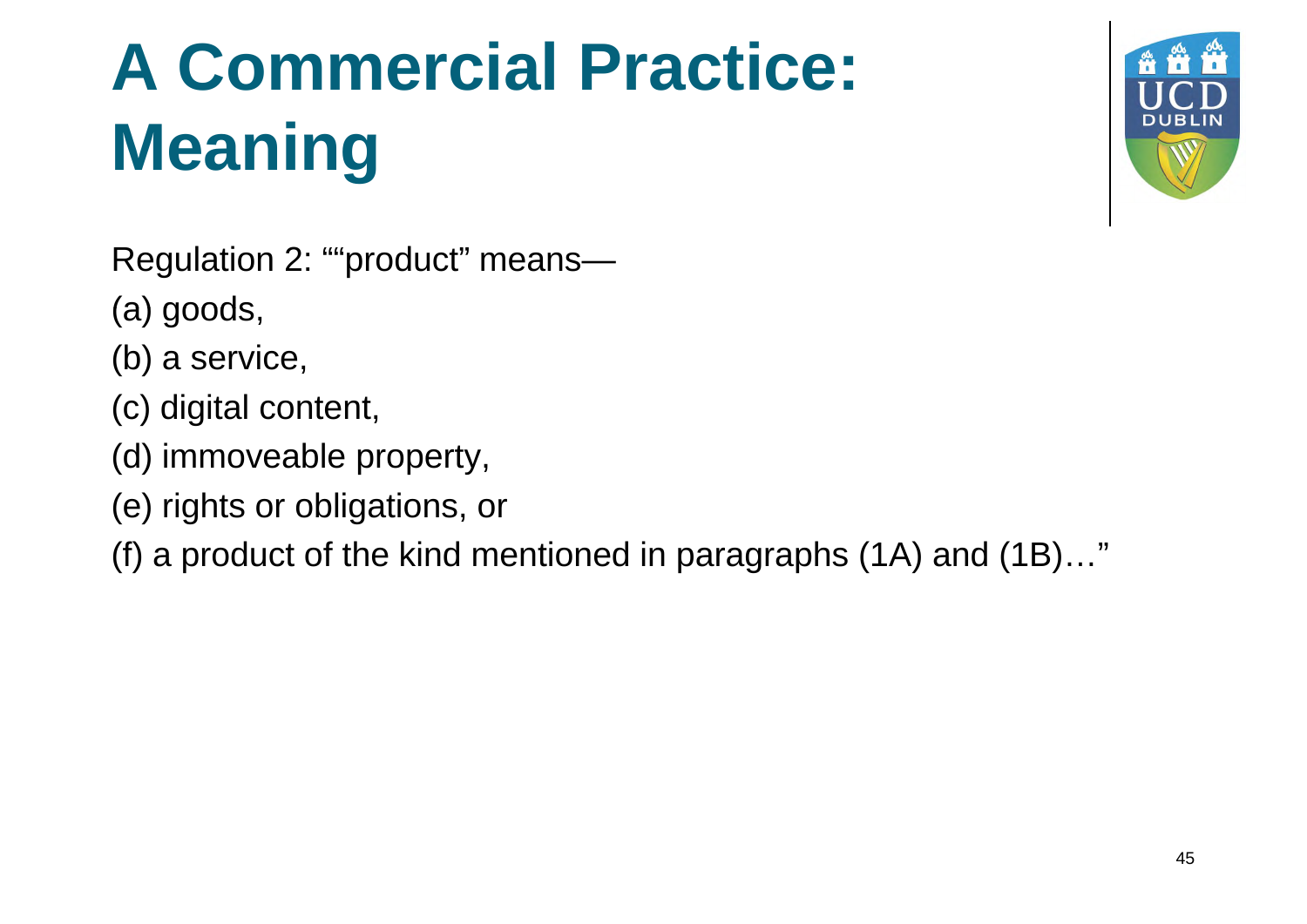### **An Unfair Commercial Practice: Meaning**



Regulation 3(3) "A commercial practice is **unfair** if—

(a) it **contravenes the requirements of professional diligence**; and

(b) it materially distorts or is likely to materially distort the economic behaviour of the average consumer with regard to the product."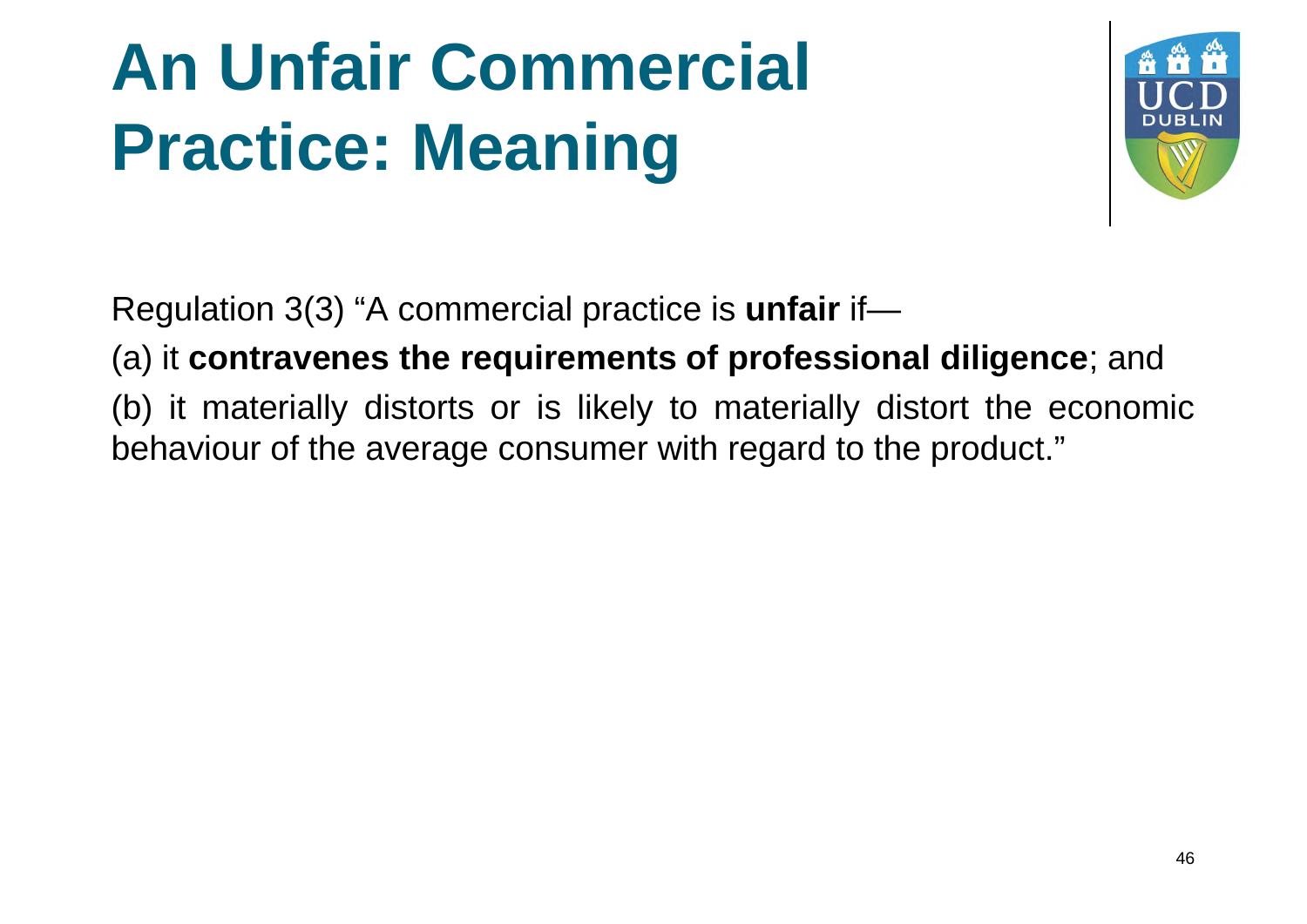#### **An Unfair Commercial Practice: Meaning**



"(4) A commercial practice is **unfair** if—

- (a) it is a **misleading action** under the provisions of regulation 5;
- (b) it is a **misleading omission** under the provisions of regulation 6;
- (c) it is **aggressive** under the provisions of regulation 7; or
- (d) it is **listed in Schedule 1**."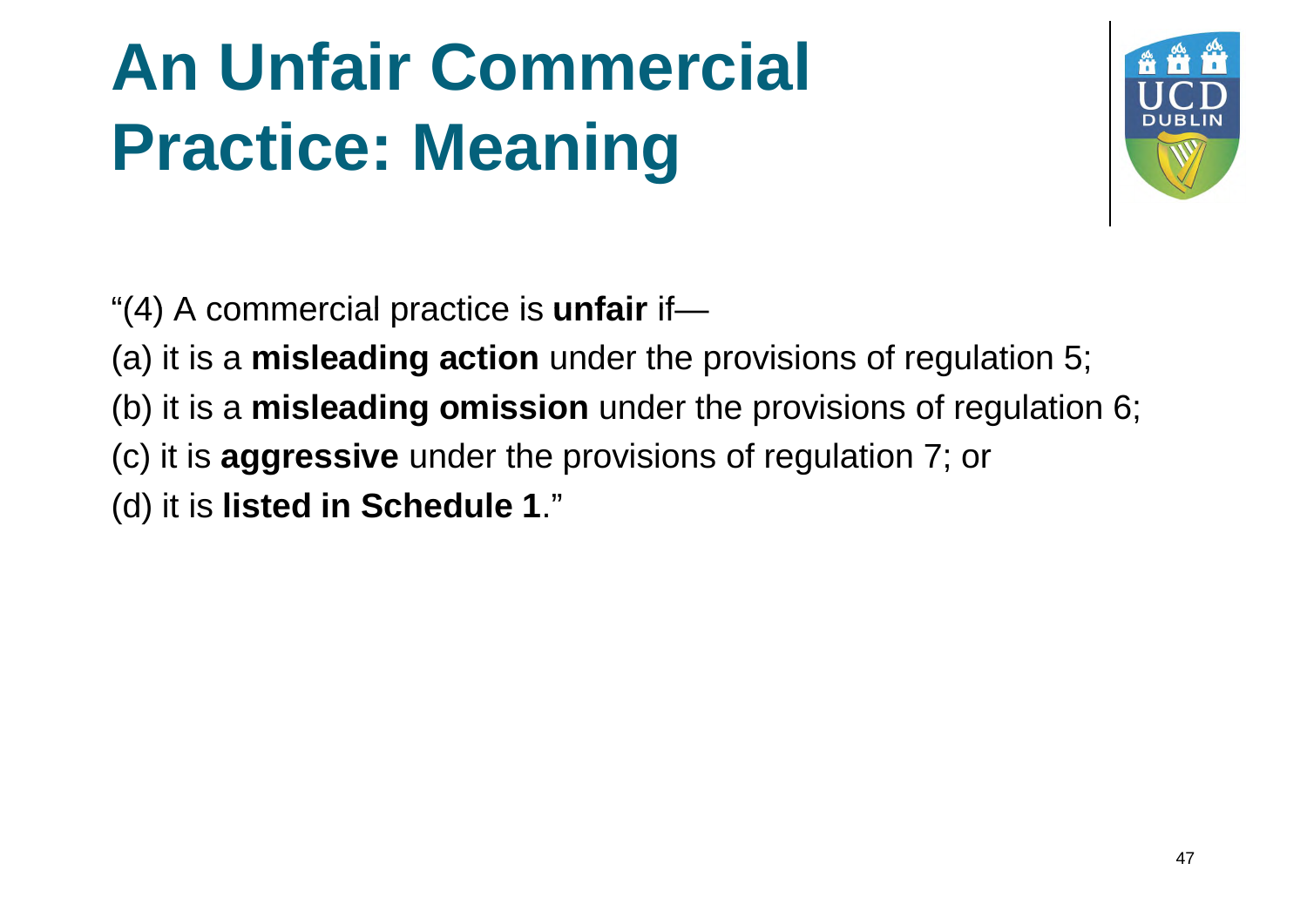#### **An Unfair Commercial Practice: Meaning**



Examples from Schedule 1:

"**Describing a product as 'gratis', 'free', 'without charge' or similar if the consumer has to pay anything** other than the unavoidable cost of responding to the commercial practice and collecting or paying for delivery of the item."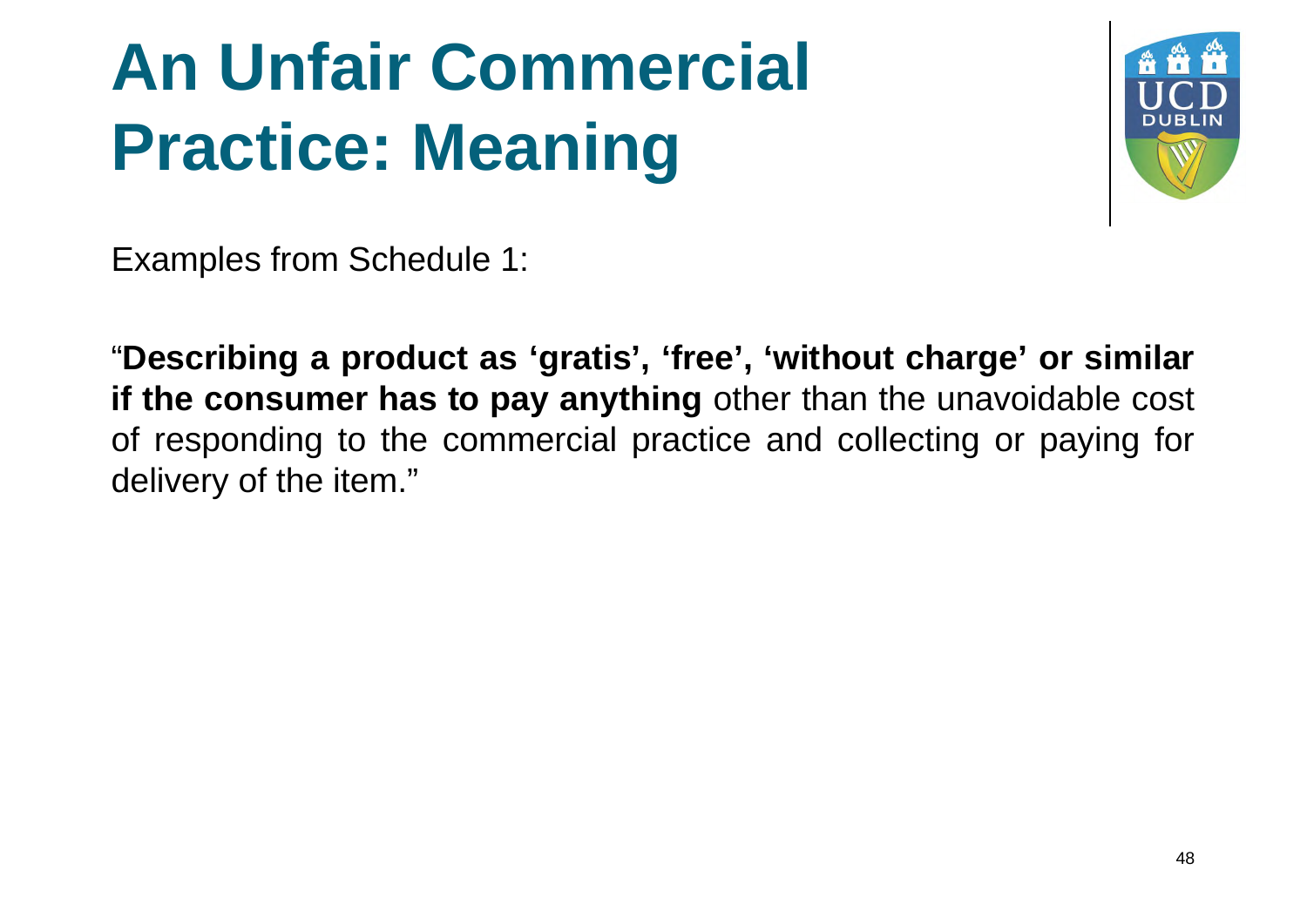# **An Unfair Commercial Practice: Meaning**



Examples from Schedule 1:

"Requiring a consumer who wishes to claim on an insurance policy to produce documents which could not reasonably be considered relevant as to whether the claim was valid, **or failing systematically to respond to pertinent correspondence, in order to dissuade a consumer from exercising his contractual rights.**"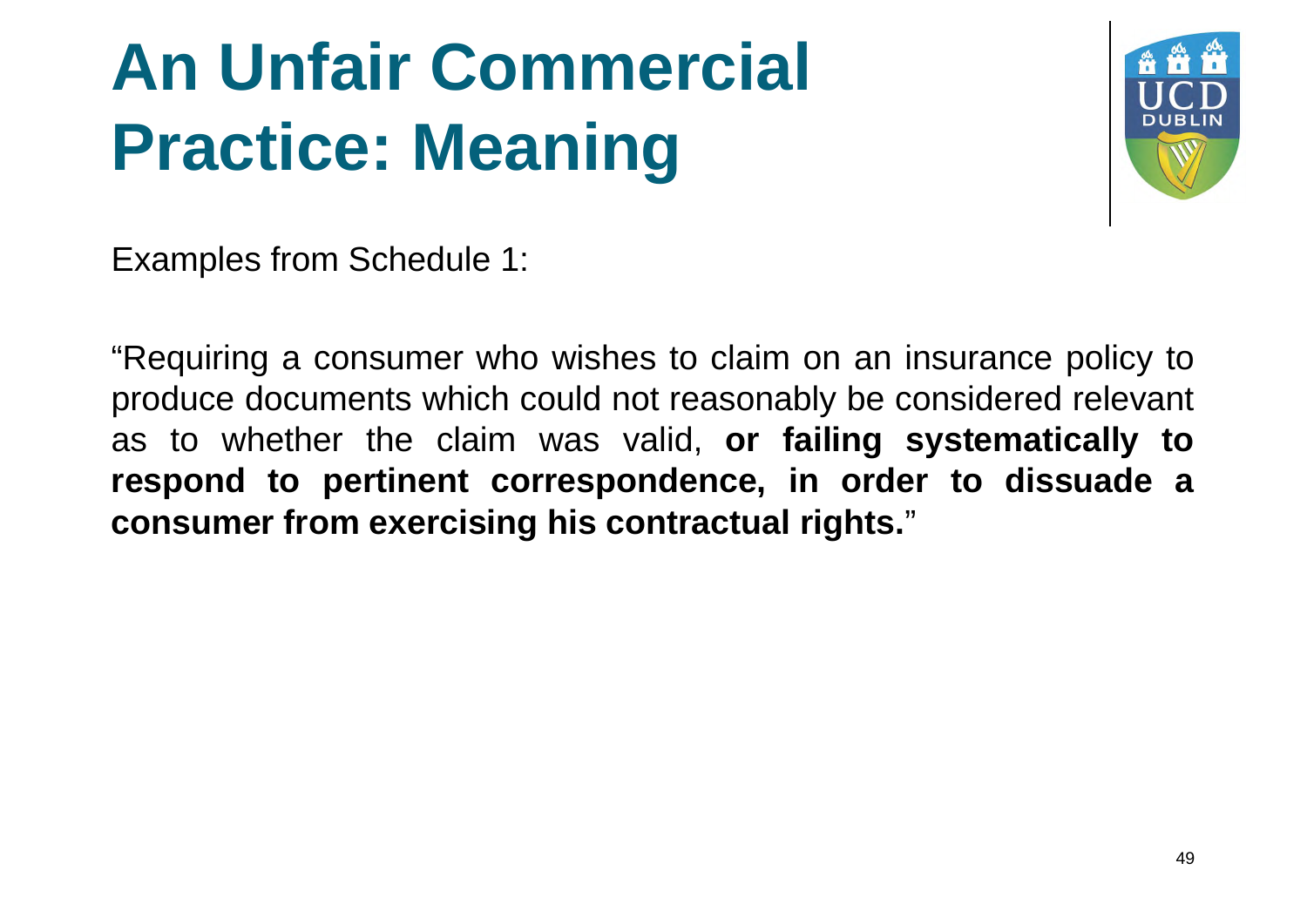# **An Unfair Commercial Practice: Meaning**



CMA, *UK higher education providers – advice on consumer protection law: Helping you comply with your obligations*, (12 March 2015) para 6.7ff:

"You should ensure that your **complaint handling processes are fair**. You may risk infringing the CPRs by engaging in unlawful practices in relation to the handling of student complaints, for example:

(a) if you **fail to adequately respond to and address student complaints** this could fall below the standards of 'professional diligence' expected in the sector…;"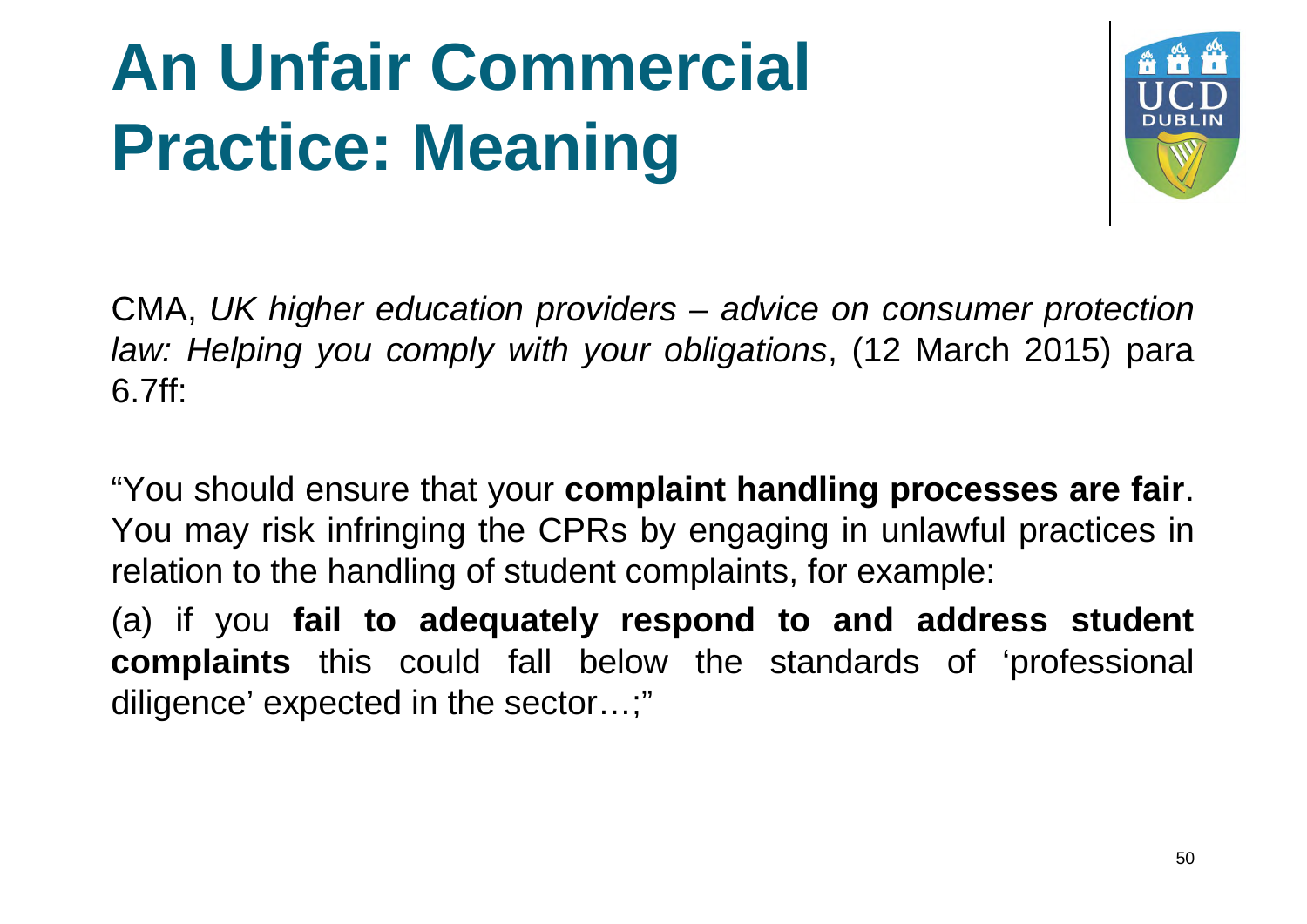# **An Unfair Commercial Practice: Meaning**



"(b) if you **mislead students** about their rights under the contract (such as their right to have the educational service carried out with reasonable care and skill), or how they can exercise these rights (for example, giving them misleading information indicating they may not be able to complain to a third party) there could be a misleading action or misleading omission under the CPRs; or

(c) if you **place barriers** in the way of students exercising their rights under the contract (such as ignoring legitimate complaints), or pressure them not to bring complaints this could be an aggressive practice under the CPRs."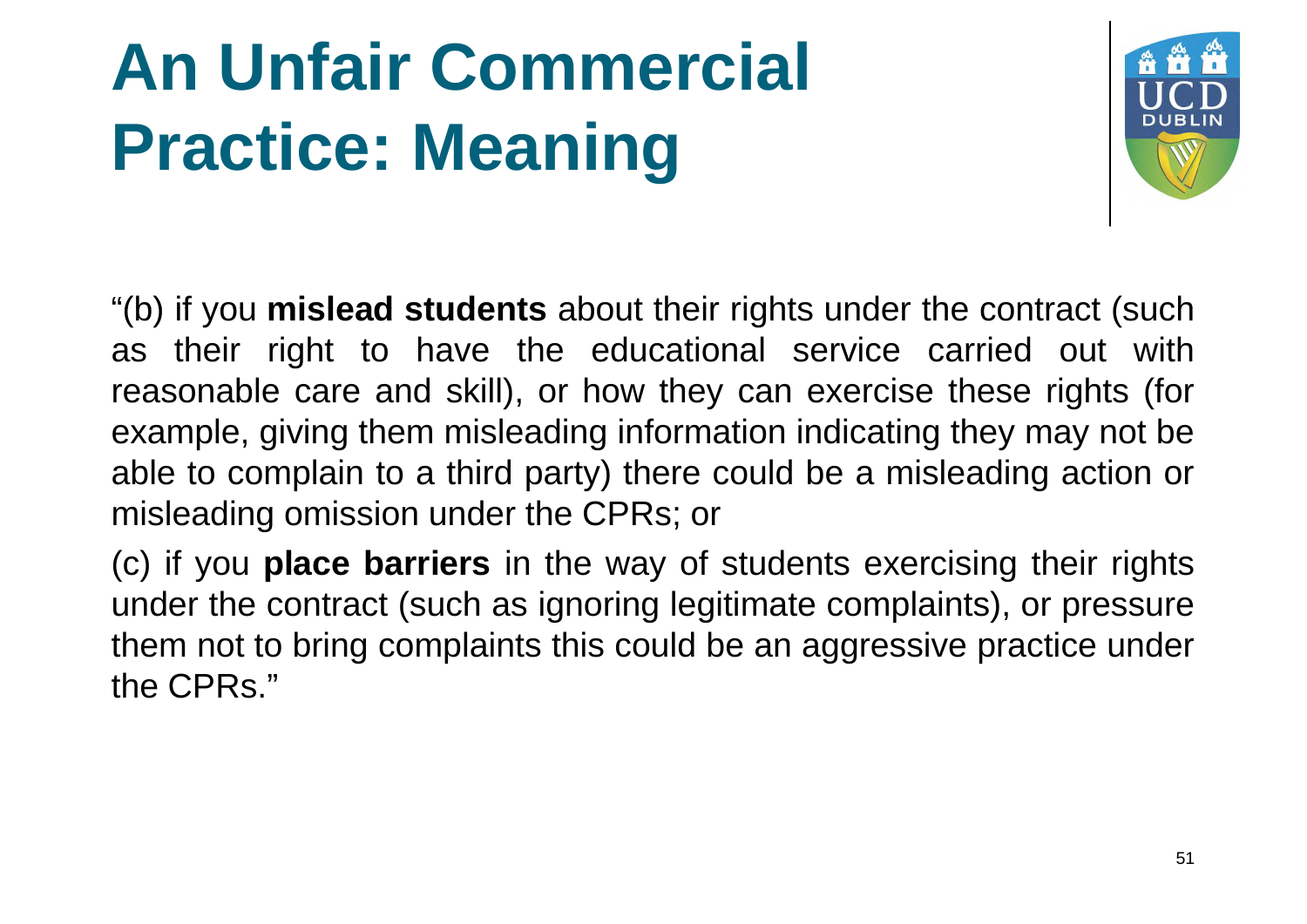# **Unfair Commercial Practices: Scope**



- Under the CPUTR 2008 a "consumer" was initially defined as: "any individual who in relation to a commercial practice is acting for purposes which are outside his business" (Regulation 2);
- Subsequently amended to read: "…an individual acting for purposes that are **wholly or mainly outside** that individual's business";
- *R v. X Ltd* [2013] EWCA Crim 818 Court of Appeal considering whether **isolated** incidents can be unfair commercial practices.
- In terms of sanctions/enforcement…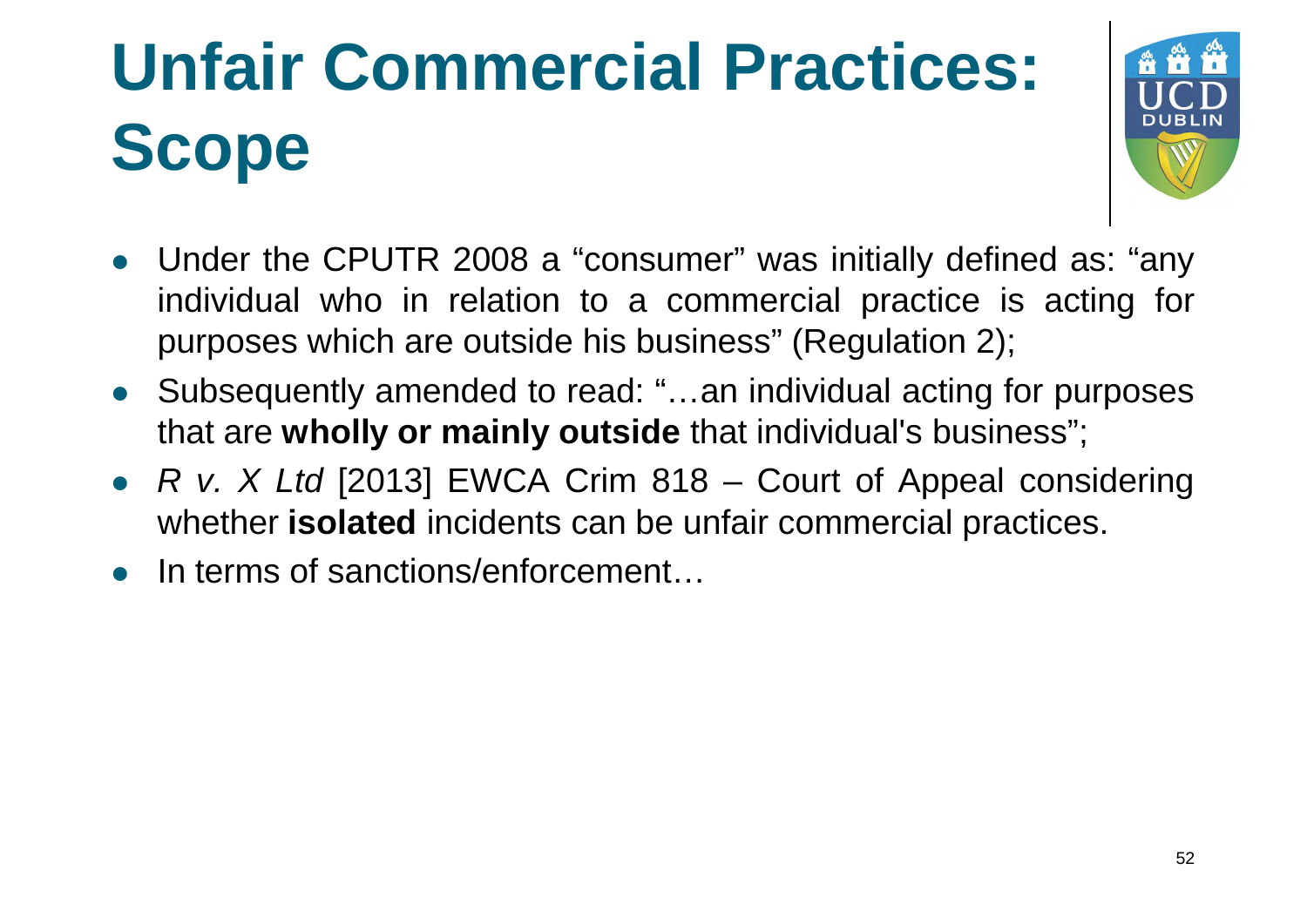# **Unfair Commercial Practices: Enforcement**



"**Directive is without prejudice to individual actions brought by those who have been harmed by an unfair commercial practice practice.** It is also without prejudice to Community and national rules on contract law, on intellectual property rights, on the health and safety aspects of products, on conditions of establishment and authorisation regimes, including those rules which, in conformity with Community law, relate to gambling activities, and to community competition rules and the national provisions implementing them..." (Directive 2005/29/EC, Recital (9))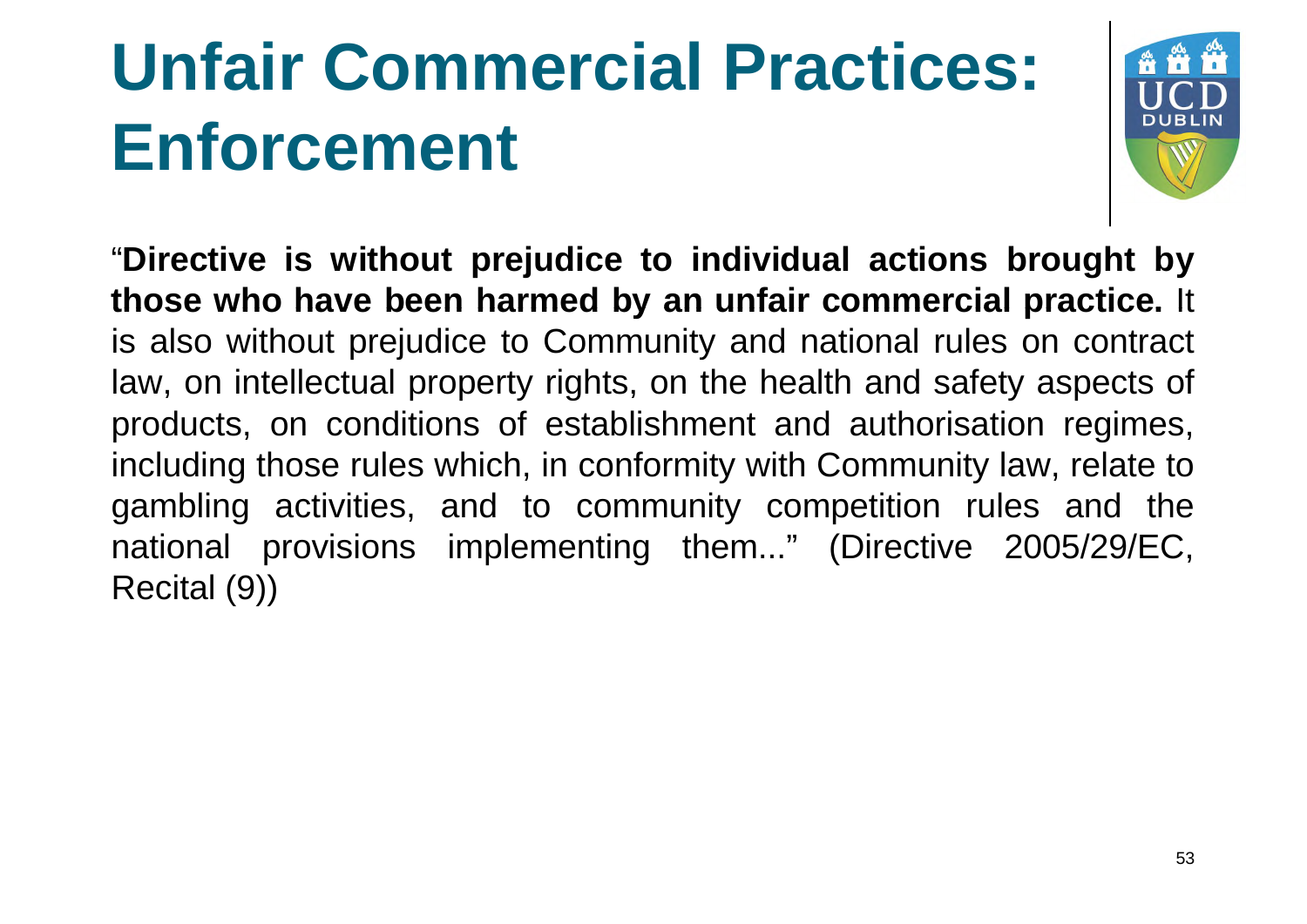## **Unfair Commercial Practices: Enforcement**



The CPUTR 2008 **originally** relied on a dual system of enforcement consisting of:

(1) Criminal sanctions; and

(2) Administrative sanctions (see now the Consumer Rights Act 2015, Schedule 5).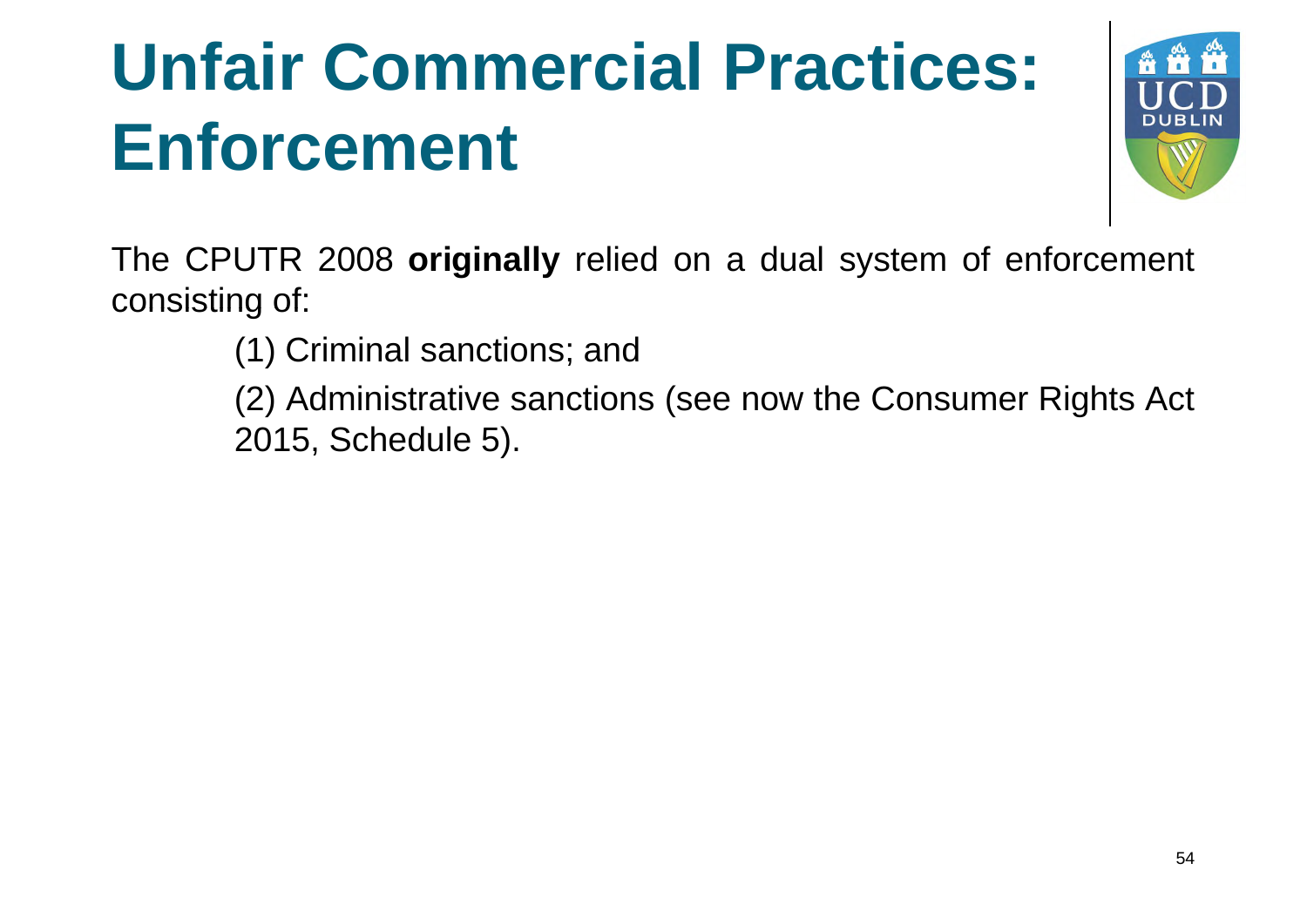# **Unfair Commercial Practices: Private Enforcement**



Originally the CPUTR 2008 did **not** give consumers specific rights of private redress.

"An agreement shall **not** be void or unenforceable by reason only of a breach of these Regulations." (CPUTR 2008, Regulation 29 (original version))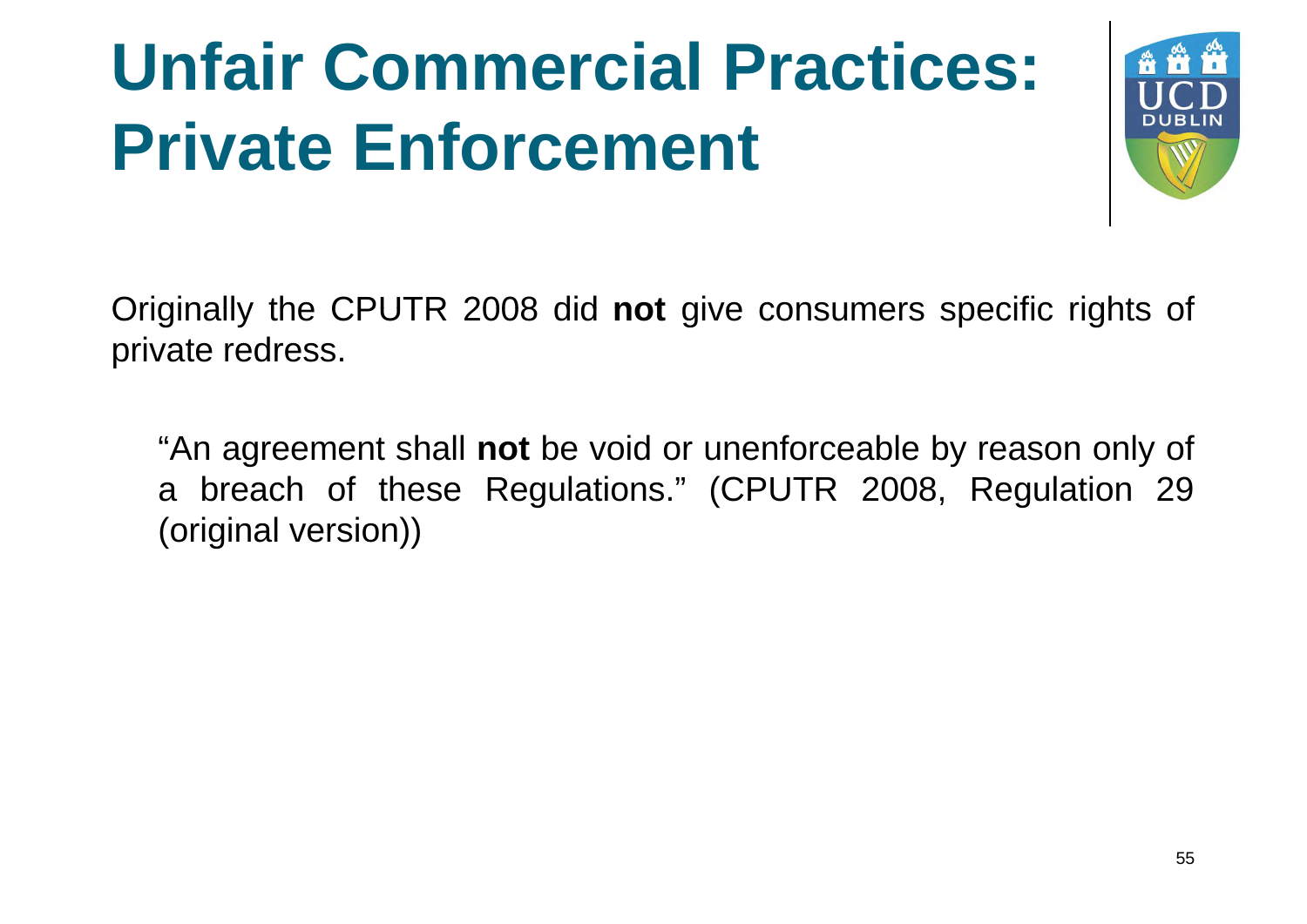# **CPUTR 2008 and a Patchwork of Private Enforcement**



"The Regulations concern public enforcement rather than private redress. They do not give consumers the right to start civil actions to obtain compensation or other remedies. Instead, consumers must rely on **existing private law doctrines**, such as the law of misrepresentation and duress." (Law Commission, *Consumer Redress for Misleading and Aggressive Practices* (Cm 8328 (2012)) viii (referring to the original Regulations))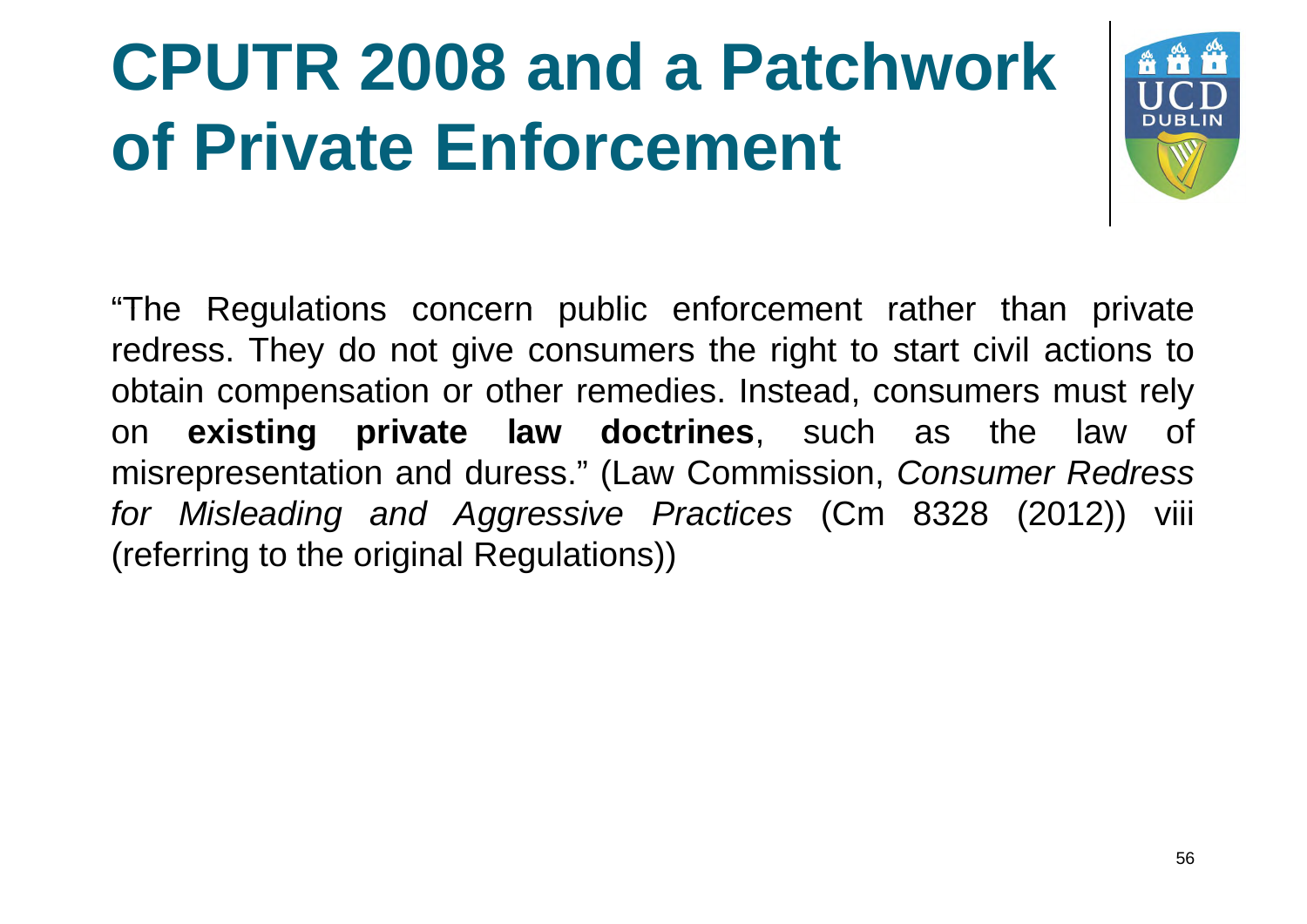## **CPUTR 2008 and a Patchwork of Private Enforcement: Misrepresentation**



A consumer who has been subject to a misleading action or omission under the CPUTR 2008 might be able to **fashion a private remedy from the general law of misrepresentation** (rescission and possibly damages).

"This is problematic: the law of misrepresentation is **complex and uncertain**…" (Law Commission, *Consumer Redress for Misleading and Aggressive Practices* (Cm 8328 (2012)) viii)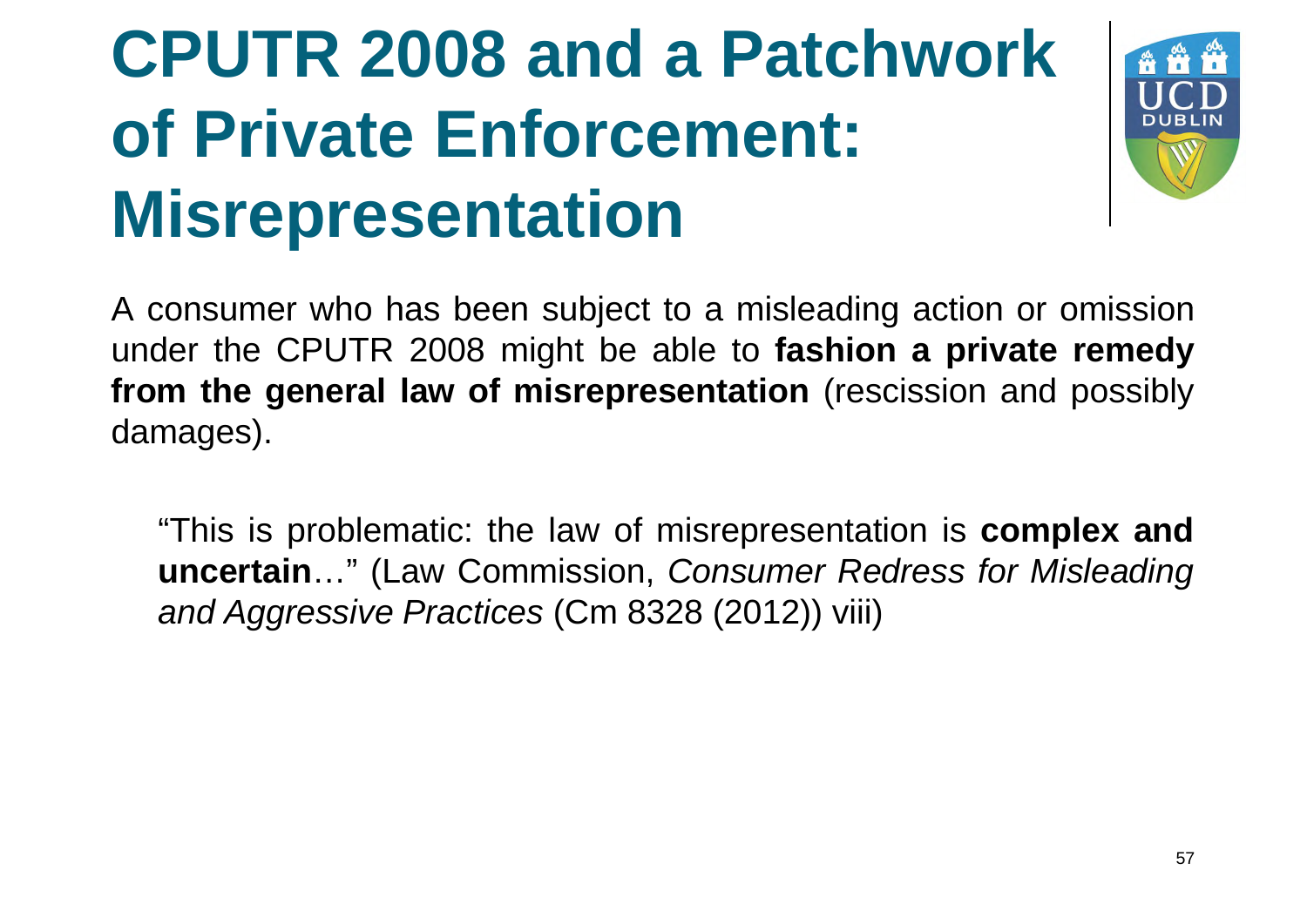# **CPUTR 2008: Enforcement and Calls for Reform**



"**In 2009, Consumer Focus called for a private right of redress for all consumers who suffered loss through a breach of the Regulations**. They pointed out that scams are all too common but relatively few prosecutions are brought. They thought that enforcement would be more effective if public authorities and consumers "worked in tandem", using both private and public enforcement sanctions." (Law Commission, *Consumer Redress for Misleading and Aggressive Practices* (Cm 8328 (2012)) viii)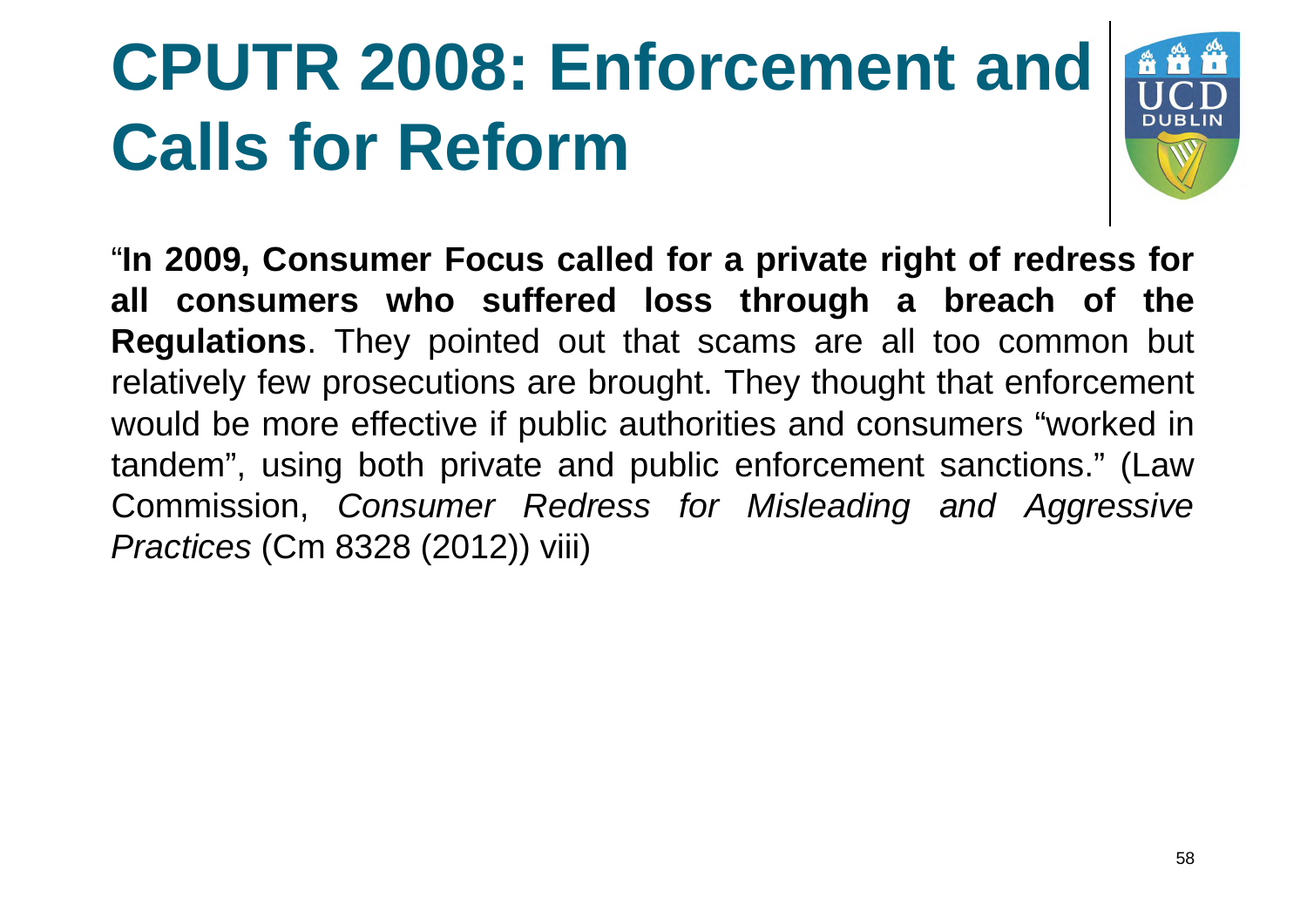# **Consumer Protection (Amendment) Regulations 2014 (CPAR 2014)**



- CPAR 2014 inserted a **new Part 4A** into CPUTR 2008 giving consumers **particular private rights of redress in relation to the CPUTR 2008**;
- Part of the significant overhaul of consumer law in the UK;
- Unfortunately the CPAR 2014 is **not a model of clarity in drafting.**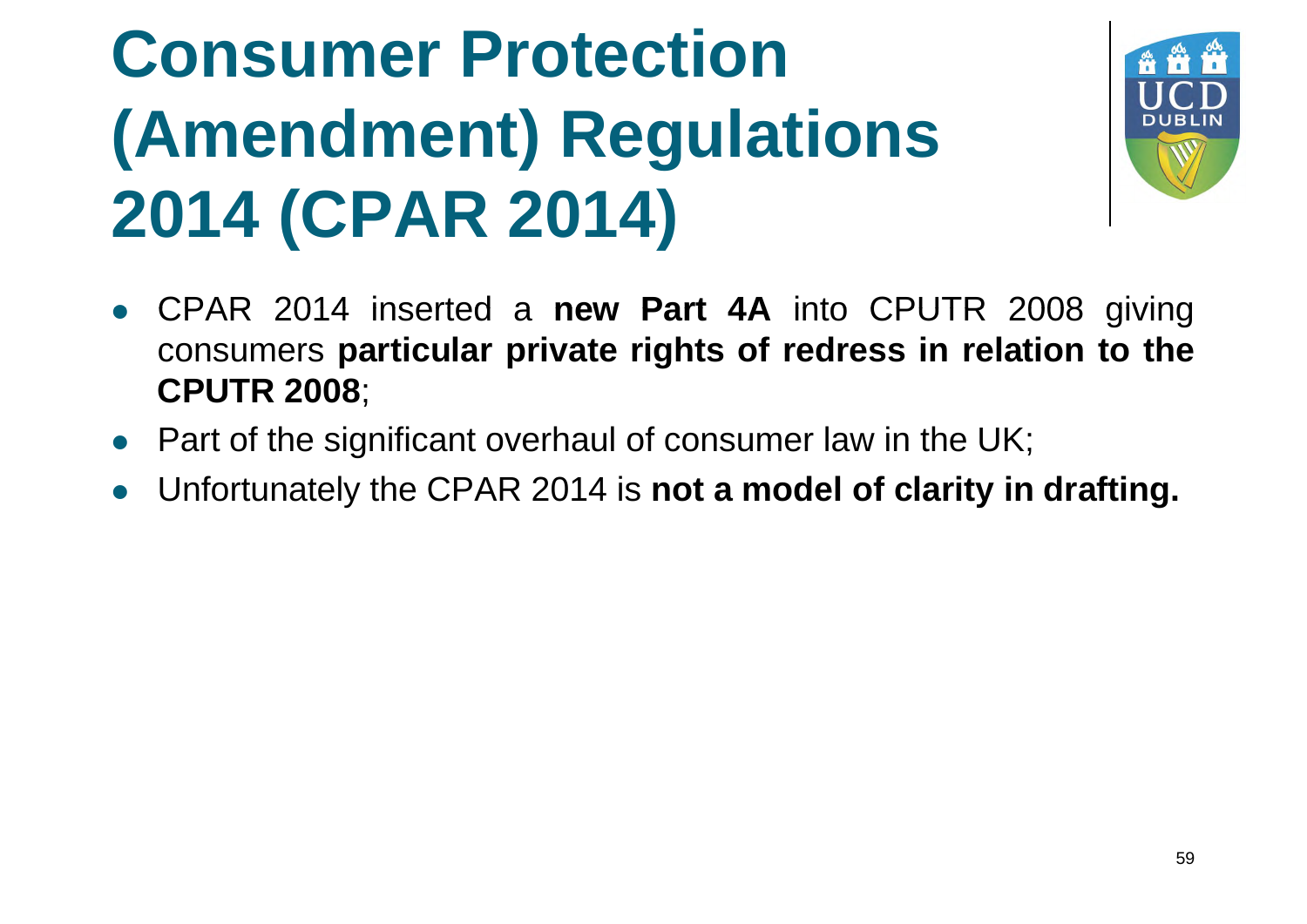# **Consumer Protection (Amendment) Regulations 2014 (CPAR 2014)**



"The new rights **do not** apply to financial services, defined as a regulated activity within section 22 of the Financial Services and Markets Act 2000. Therefore pensions, mortgages, insurance and banking are also not covered by the new Regulations. These areas are already highly regulated, and applying the new rights could lead to confusion and inconsistency." (Department for Business, Innovation & Skills, *Guidance on the Consumer Protection (Amendment) Regulations 2014*, August 2014)

Cf. s.49 CRA 2015!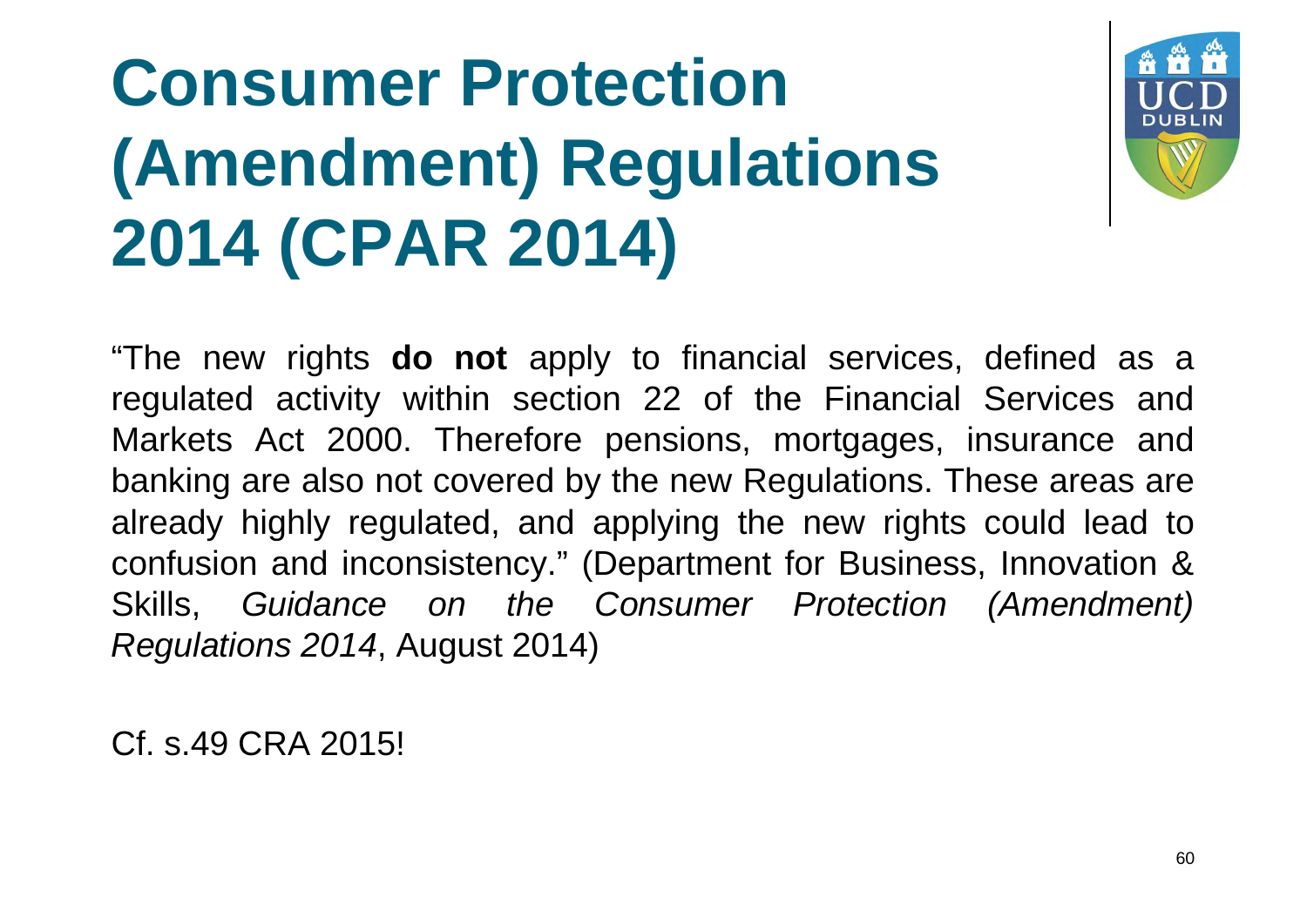## **Consumer Protection (Amendment) Regulations 2014 (CPAR 2014)**



See Regulation 27D although there are a number of complex exceptions (see s.27D(2)).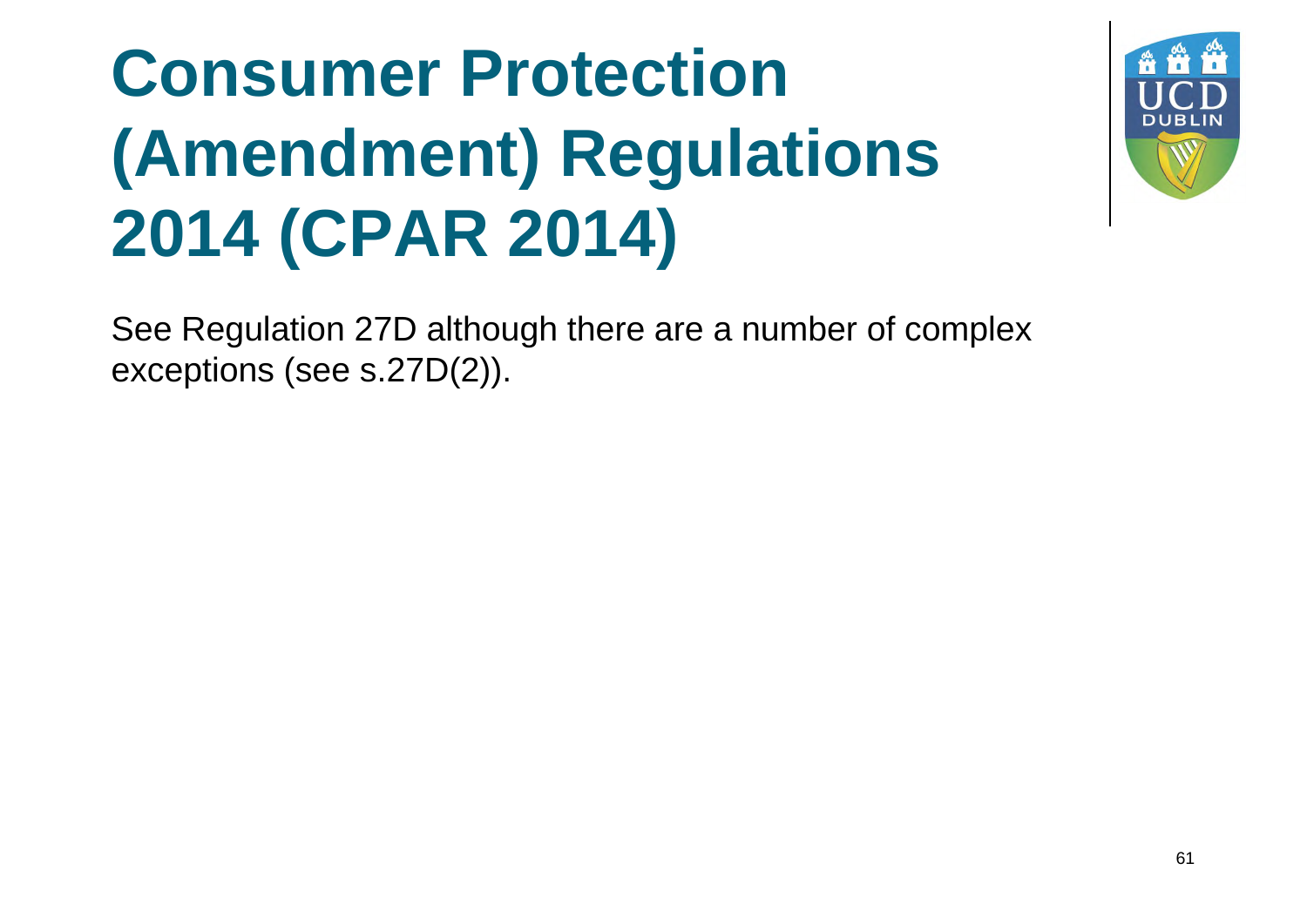# **Consumer Protection (Amendment) Regulations 2014 (CPAR 2014): Overview**



- Consumer given private redress rights in relation to **misleading actions and aggressive practices** but not specifically misleading omissions (CPUTR, Regulation 27B);
- Generally, and **subject to rules on double recovery**, operate in addition to existing possibilities for private redress under the general law (see CPUTR, Regulation 27L but cf. Misrepresentation Act 1967  $s.2(4)$ ;
- The remedies are the **unwinding of a contract, a discount and damages**.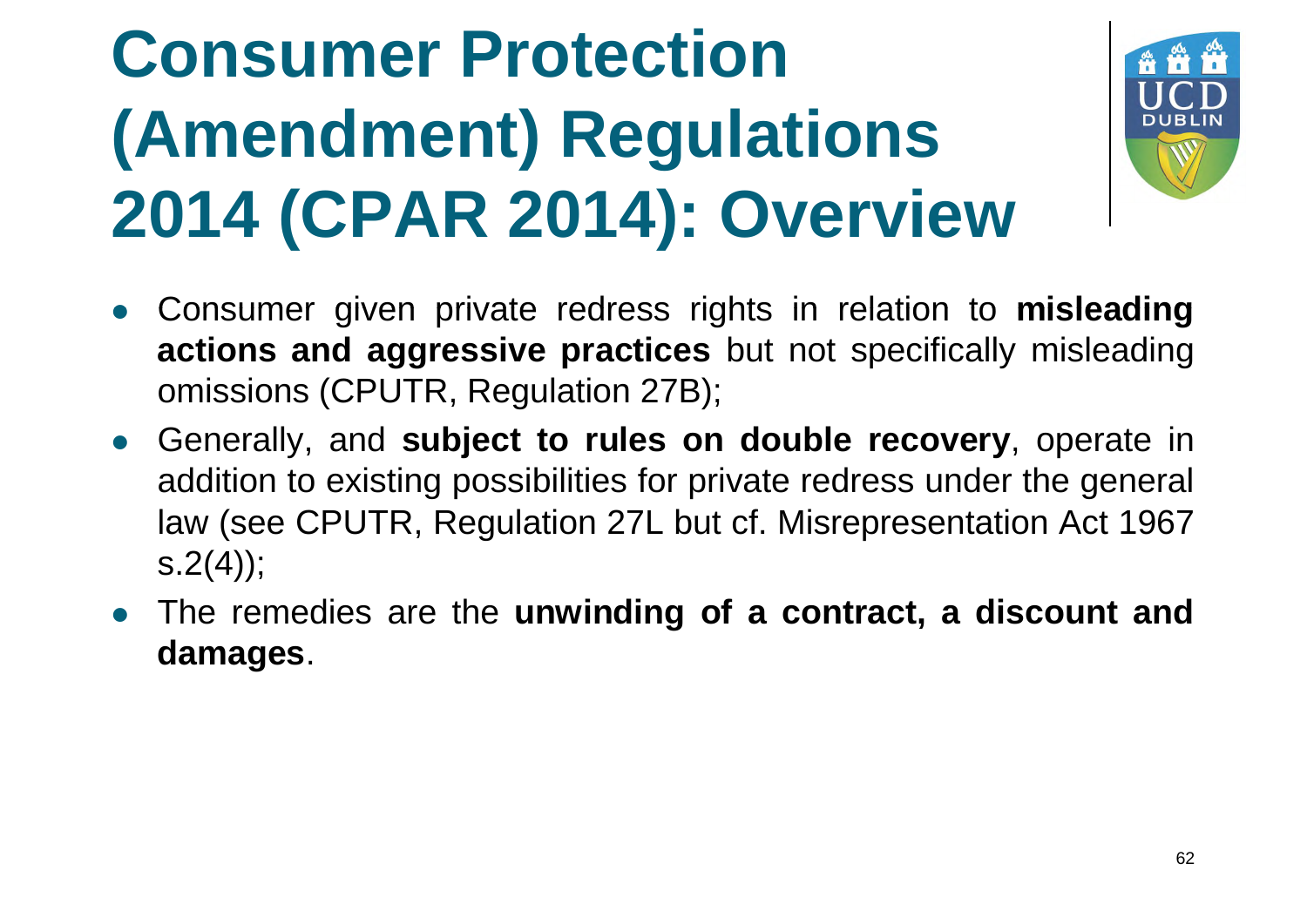# **Consumer Protection (Amendment) Regulations 2014 (CPAR 2014): Application**



3 Conditions (Regulation 27A):

"(2) The **first condition** is that—

(a) **the consumer enters into a contract with a trader for the sale or supply of a product by the trader** (a "business to consumer contract"),

(b) the consumer enters into a contract with a trader for the sale of goods to the trader (a "consumer to business contract"), **or**

(c) the consumer makes a payment to a trader for the supply of a product (a "consumer payment")."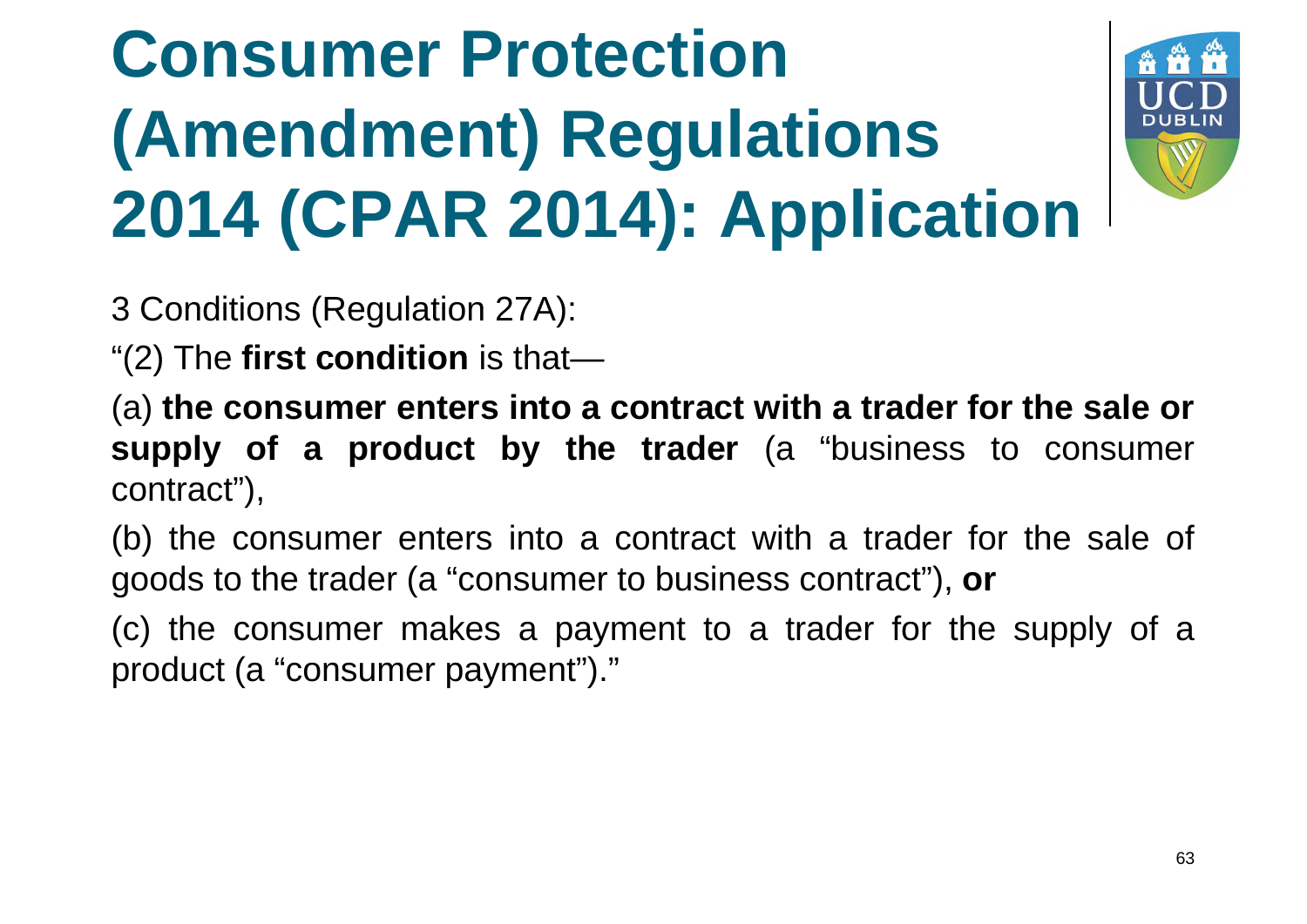# **Consumer Protection (Amendment) Regulations 2014 (CPAR 2014): Application**



"The **second condition** is that—

(a) the trader engages in a **prohibited practice** in relation to the product, or

(b) in a case where a consumer enters into a business to consumer contract for goods or digital content—

(i) a **producer engages in a prohibited practice in relation to the goods or digital content**, and

(ii) when the contract is entered into, the trader is aware of the commercial practice that constitutes the prohibited practice or could reasonably be expected to be aware of it."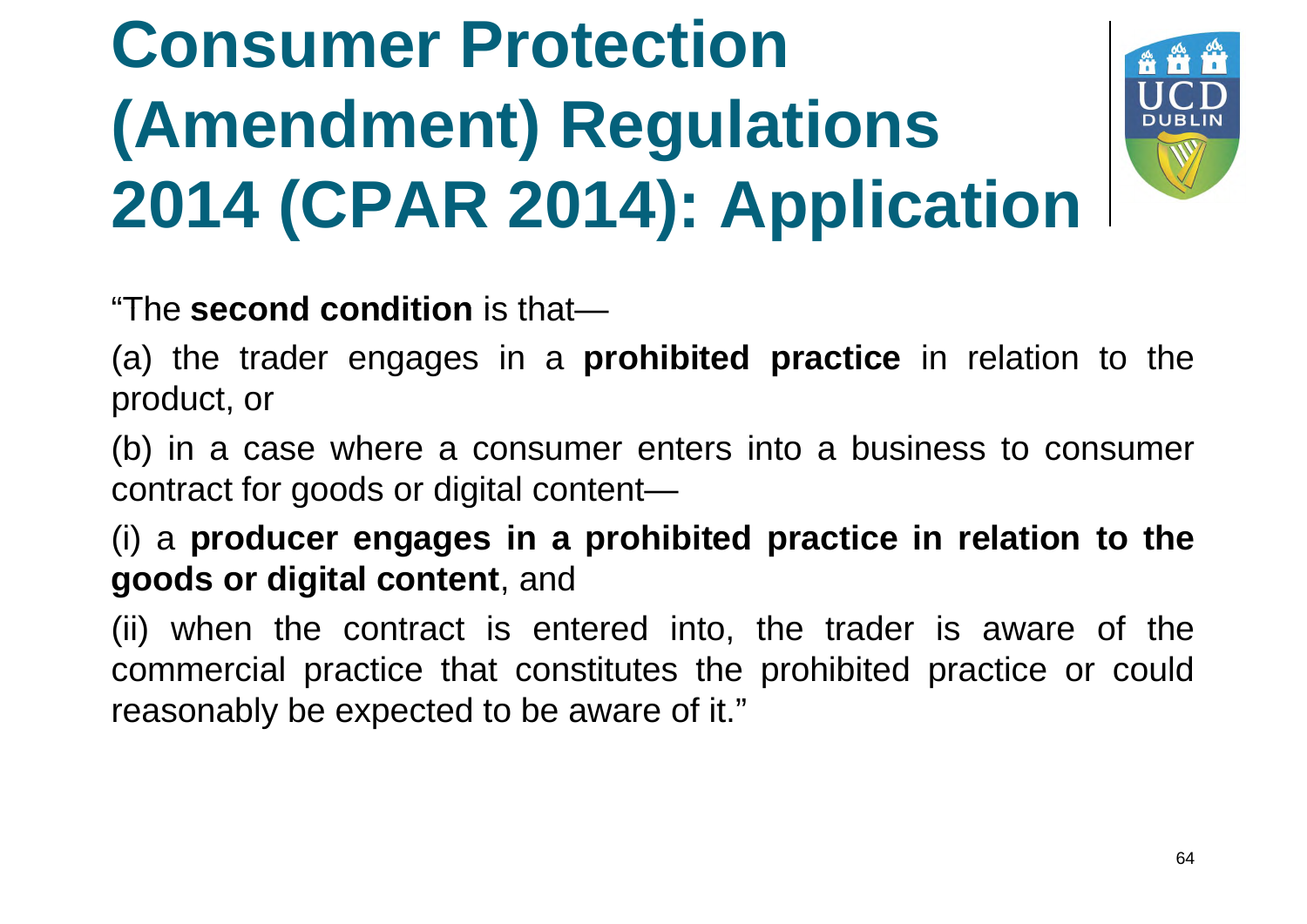# **Consumer Protection (Amendment) Regulations 2014 (CPAR 2014): Application**



"(6) The **third condition** is that the prohibited practice is a **significant factor in the consumer's decision to enter into the contract** or make the payment."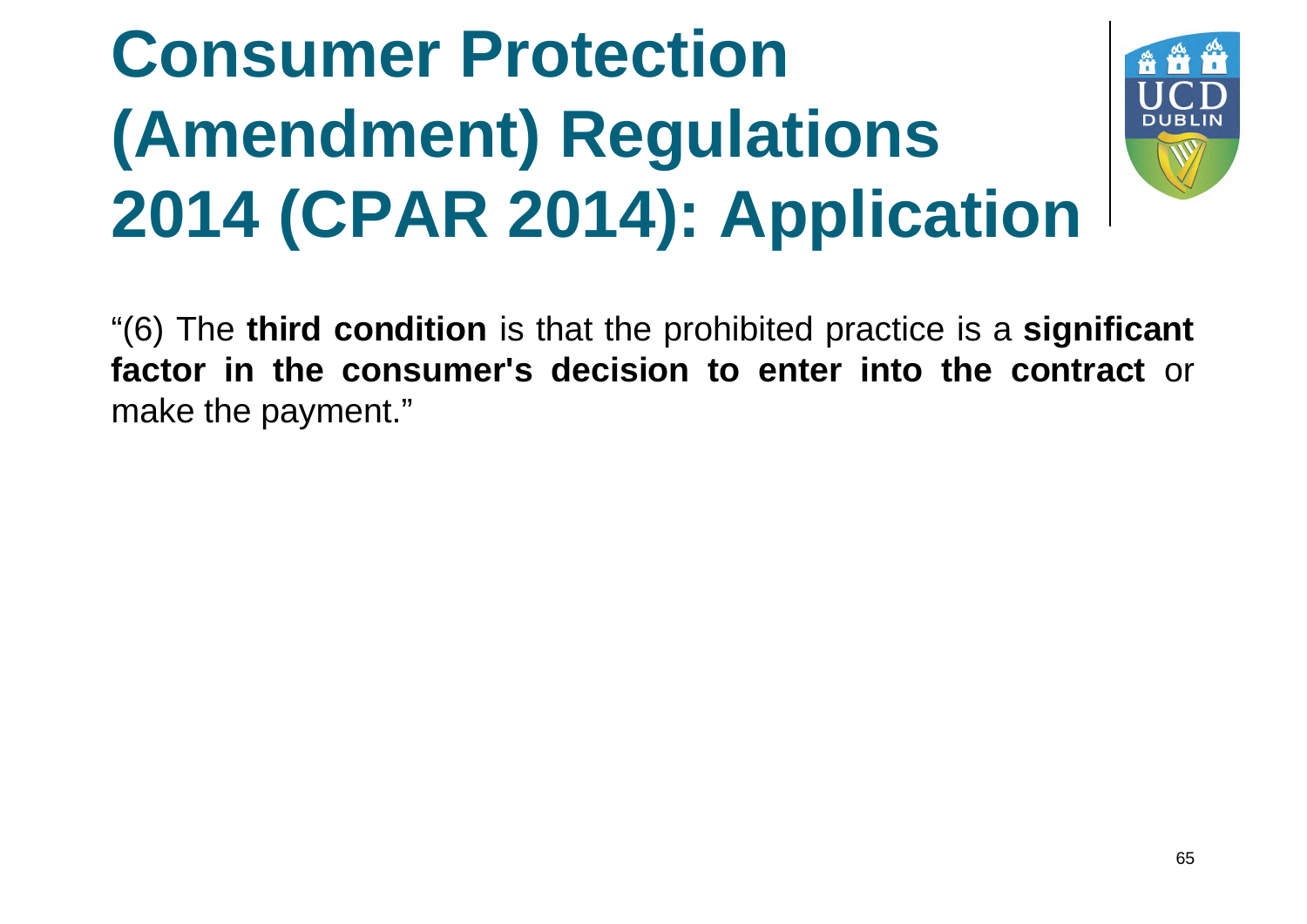

- Contained in CPUTR 2008 Regulations 27E-H. **Regulations 27E-F deal with business to consumer contracts** (see above: "a contract with a trader for the sale or supply of a product by the trader");
- Under 27E(1) "A consumer has the right to unwind in respect of a business to consumer contract if the consumer indicates to the trader that the consumer rejects the product, and does so—

(a) within the relevant period [90 days], and

 $(b)$  at a time when the product is capable of being rejected."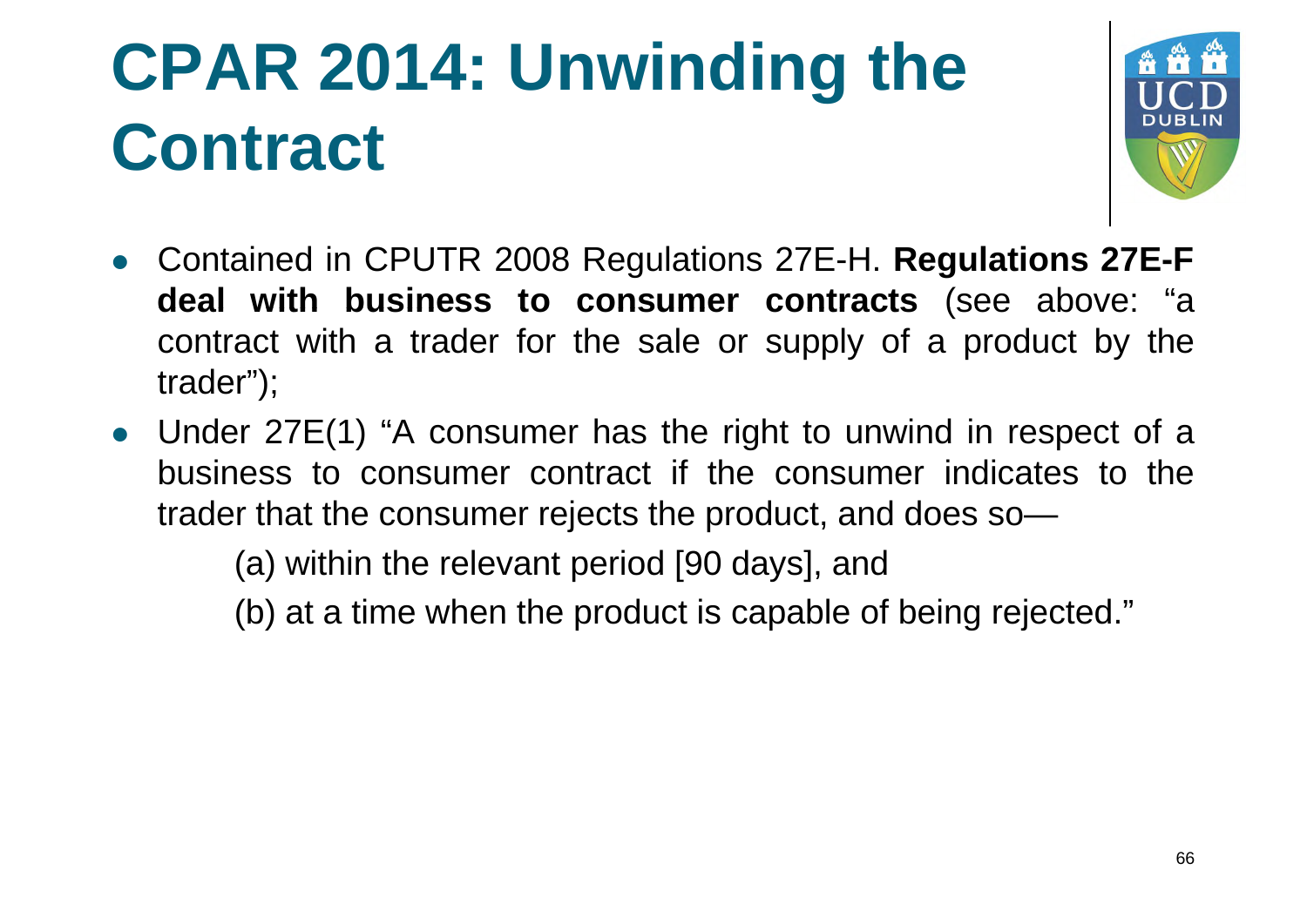

27E(8): "For the purposes of paragraph (1)(b), a product remains capable of being rejected only if—

- (a) the goods have not been fully consumed,
- (b) the service has not been fully performed,
- (c) the digital content has not been fully consumed,
- (d) the lease has not expired, or
- (e) the right has not been fully exercised…"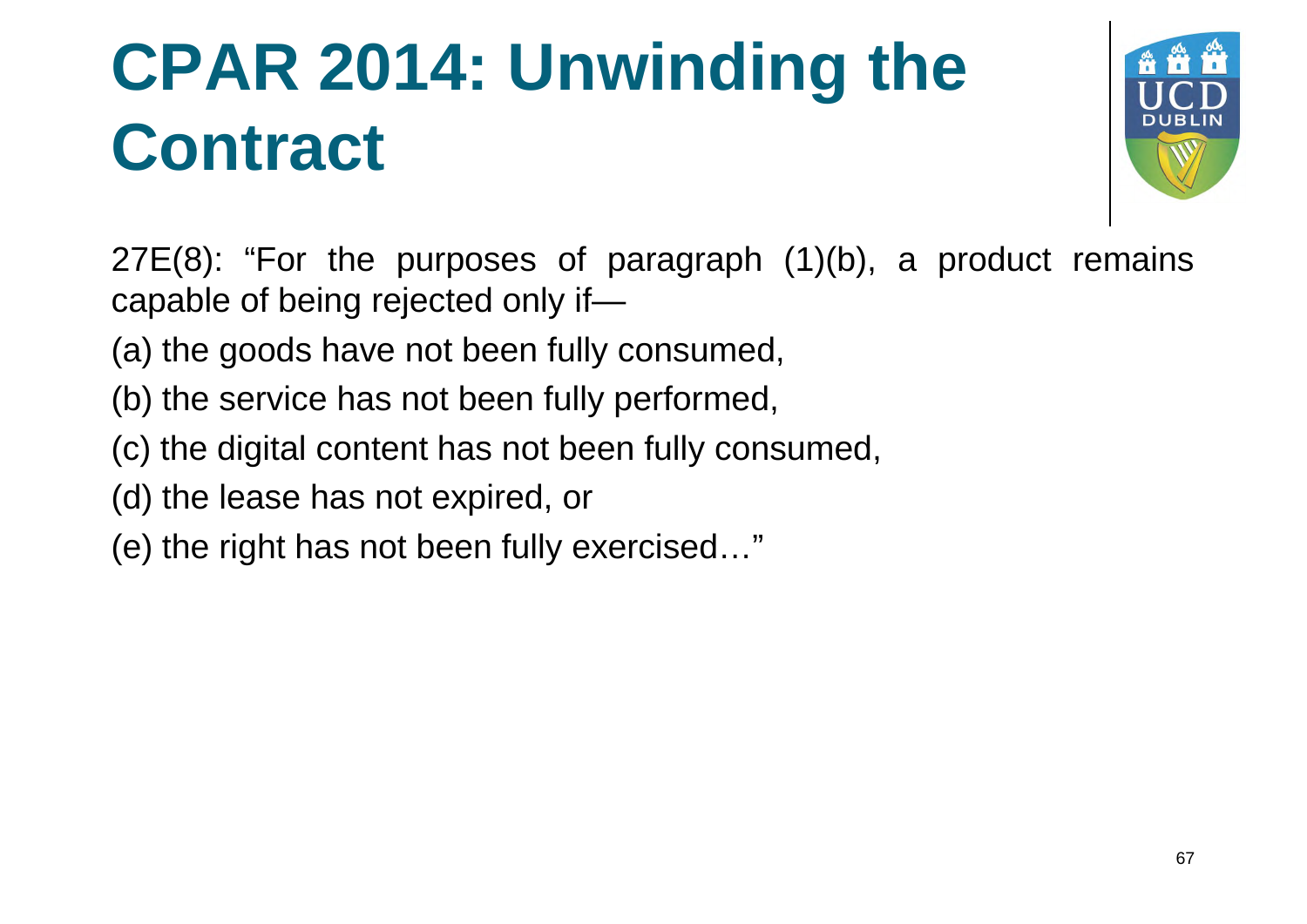

Regulation 27F(1): "Where a consumer has the right to unwind in respect of a business to consumer contract—

(a) the **contract comes to an end** so that the consumer and the trader are released from their obligations under it,

(b) the trader has a **duty to give the consumer a refund (subject as follows)**, and

(c) if the contract was wholly or partly for the sale or supply of goods the **consumer must make the goods available for collection by the trader**."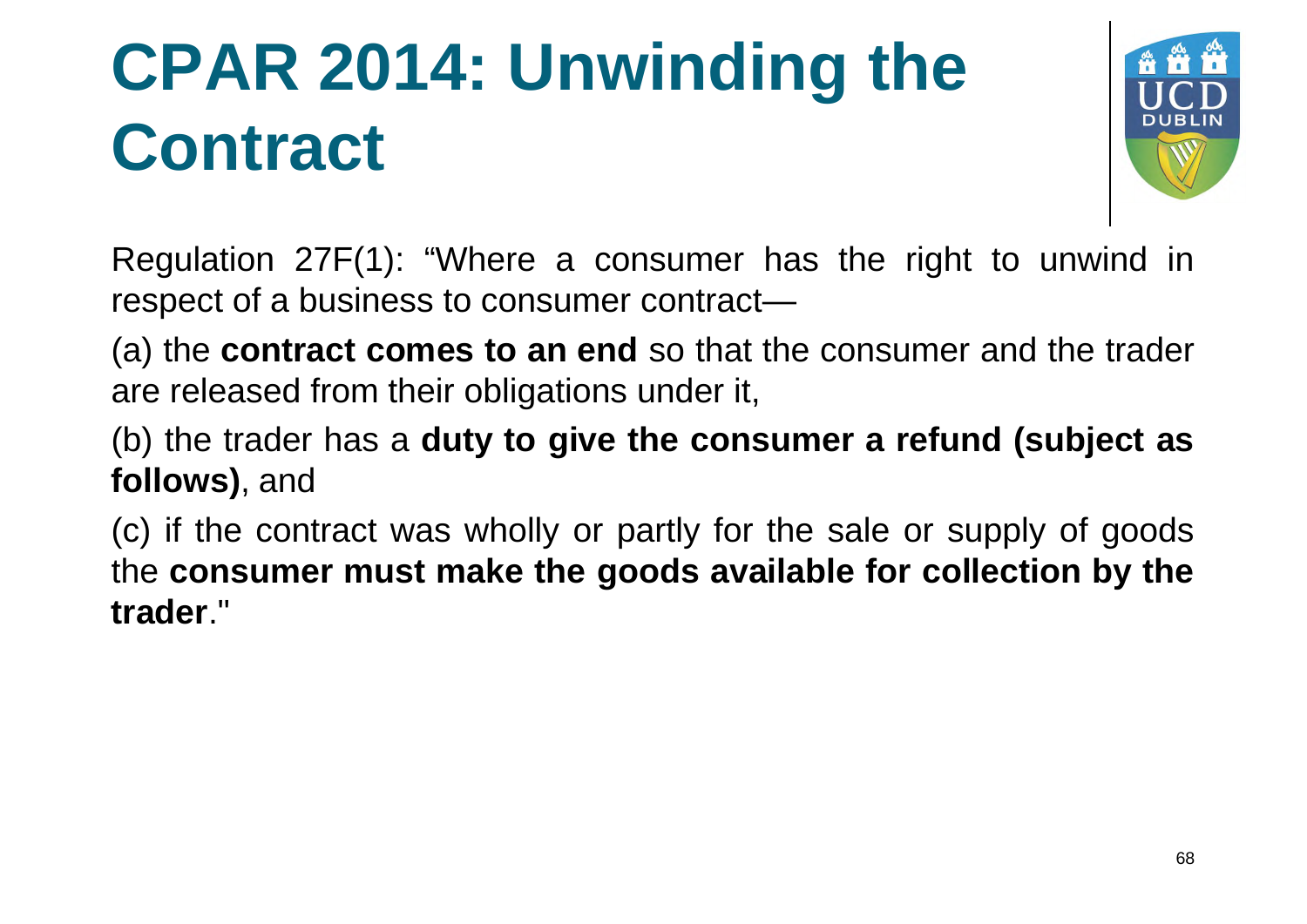

Consumer generally not required to account for use of product (cf. Regulation 27F(7) in relation to, for example, continuous contracts such as some utility contracts).

"**We believe that in most cases, requiring an allowance for use would remove the simplicity and usefulness of the remedy**. Any over-compensation would be limited because the complaint must be made within three months. Given that the trader has acted in a misleading or aggressive way, this is not wholly inappropriate." (Law Commission, *Consumer Redress for Misleading and Aggressive Practices* (Cm 8328 (2012)) 8.91)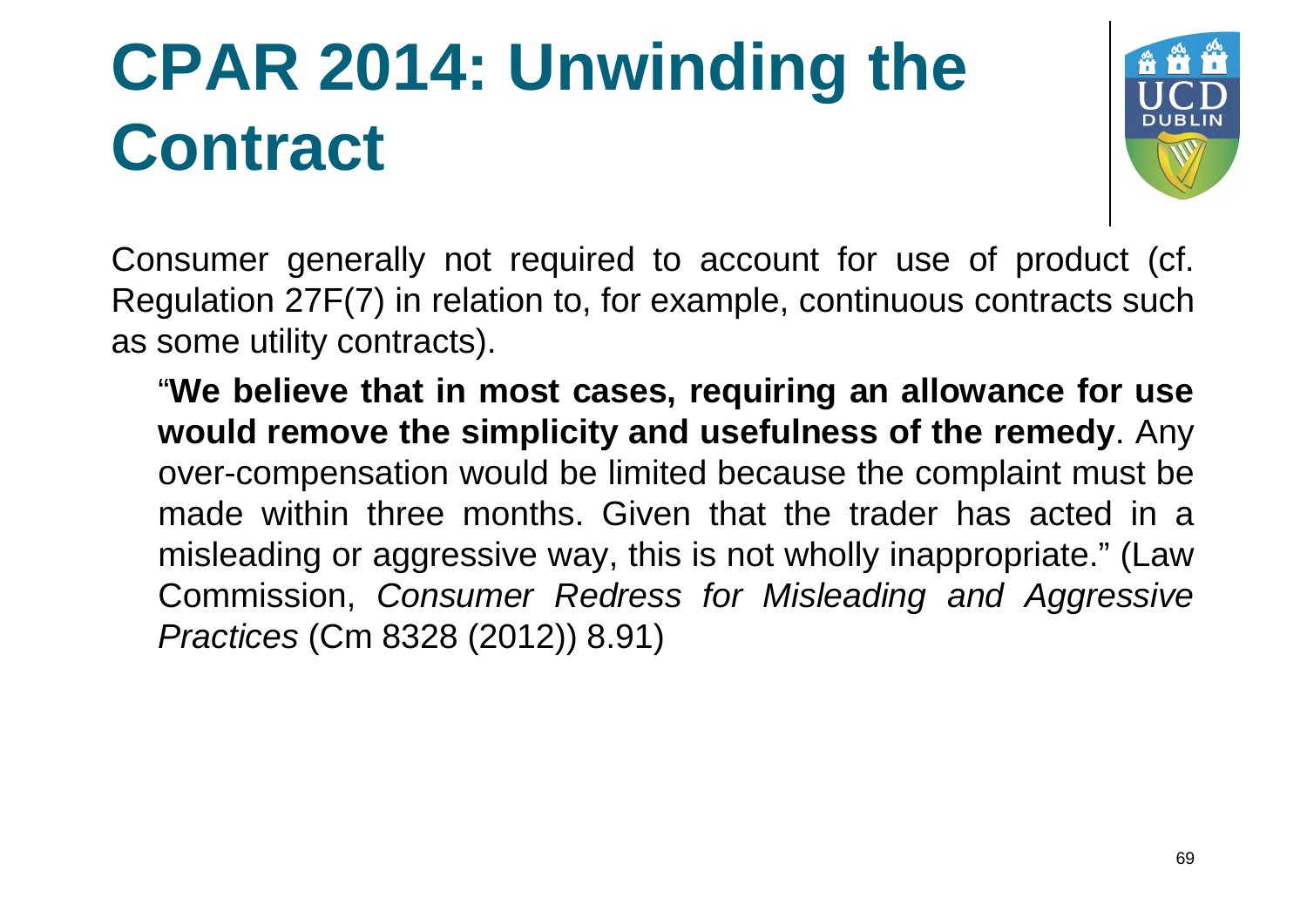

Regulations 27G and 27H deal respectively with the unwinding of a consumer to business contract and a consumer payment.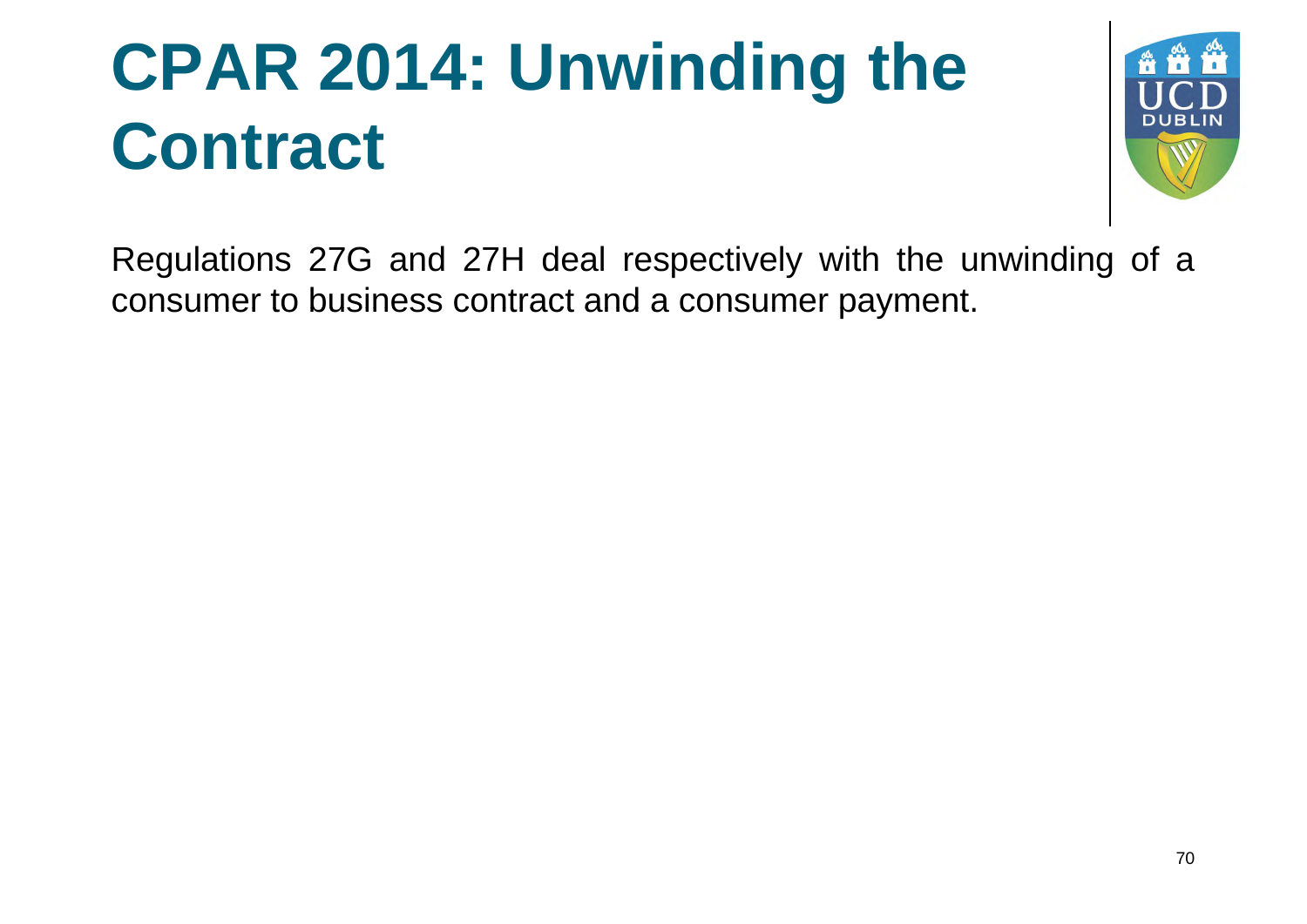#### **CPAR 2014: Discount**



Regulation 27L(1): "A consumer has the right to a discount in respect of a business to consumer contract if—

(a) the consumer has made one or more payments for the product to the trader or one or more payments under the contract have not been made, and

(b) the consumer has **not** exercised the right to unwind in respect of the contract."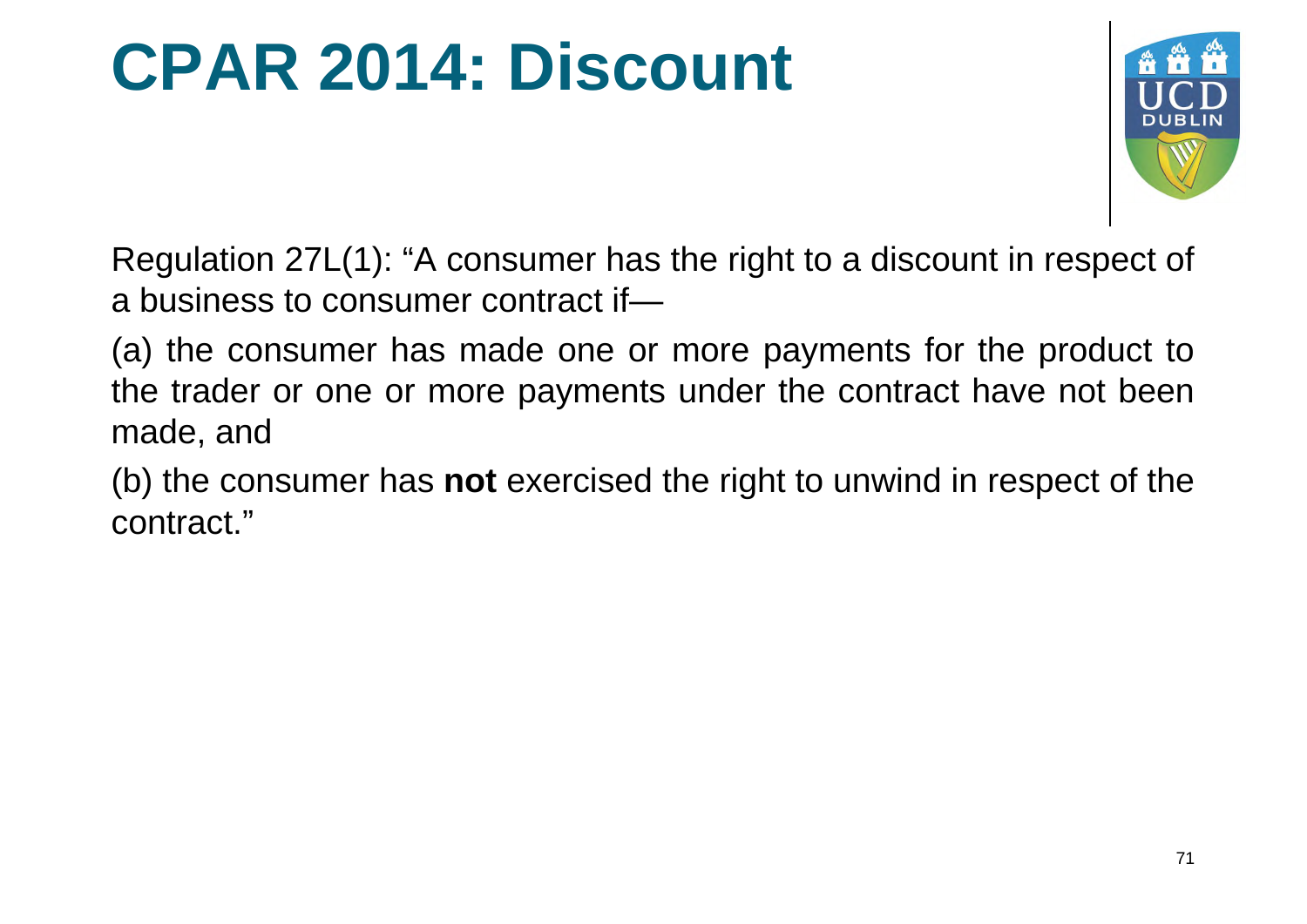#### **CPAR 2014: Discount**



Regulation 27L (4) "Subject to paragraph (6), the relevant percentage is as follows—

- (a) if the prohibited practice is more than **mino**r, it is 25%,
- (b) if the prohibited practice is **significan**t, it is 50%,
- (c) if the prohibited practice is **serious**, it is 75%, and
- (d) if the prohibited practice is **very serious**, it is 100%."

Regulation 27L(6) concerns products where the contract price exceeds £5,000.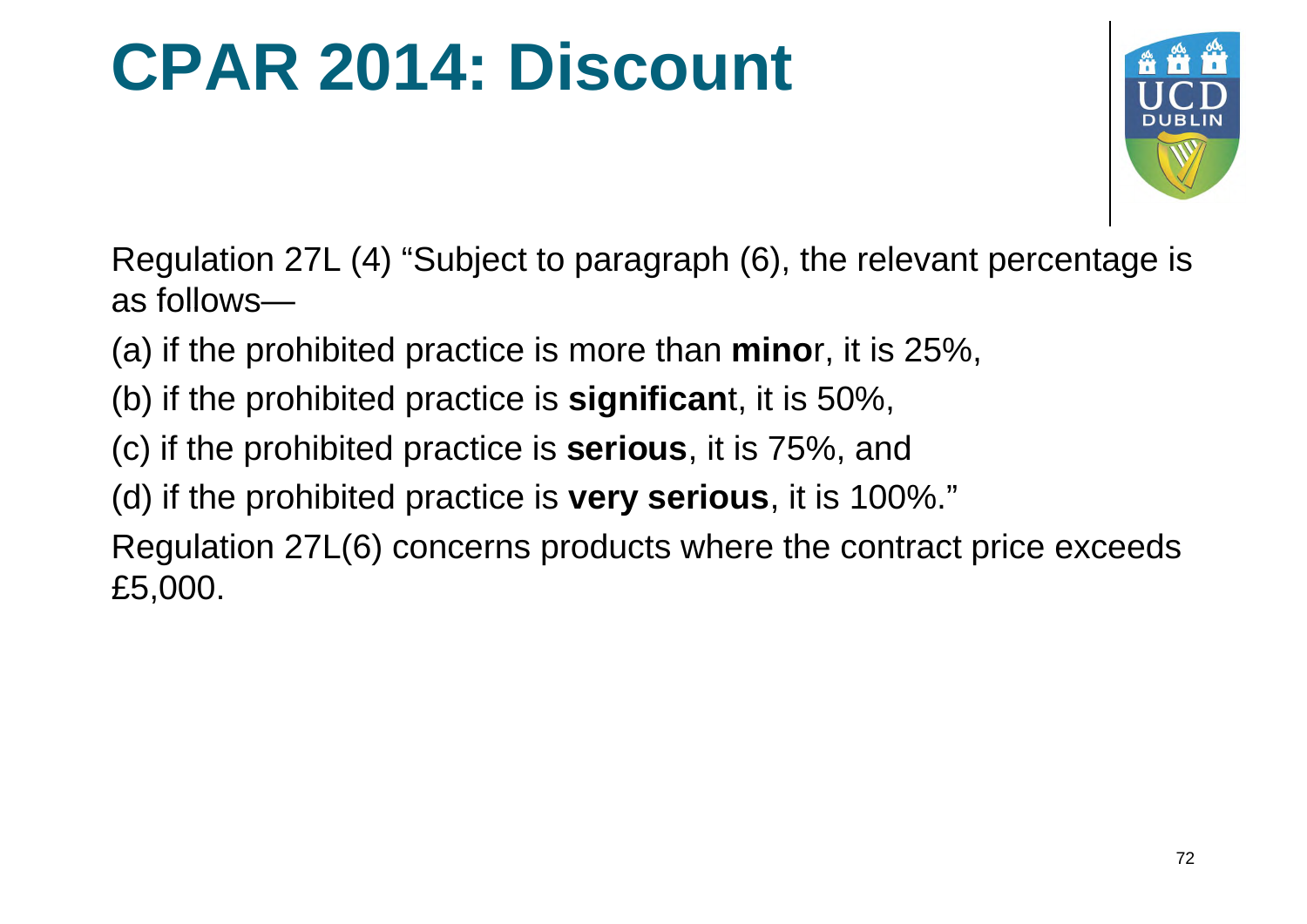#### **CPAR 2014: Damages**



Regulation 27J (1): "Subject as follows, a consumer has the right to damages if the consumer—

(a) has incurred financial loss which the consumer would not have incurred if the prohibited practice in question had not taken place, or

(b) has **suffered alarm, distress or physical inconvenience or discomfort which the consumer would not have suffered if the prohibited practice in question had not taken place**."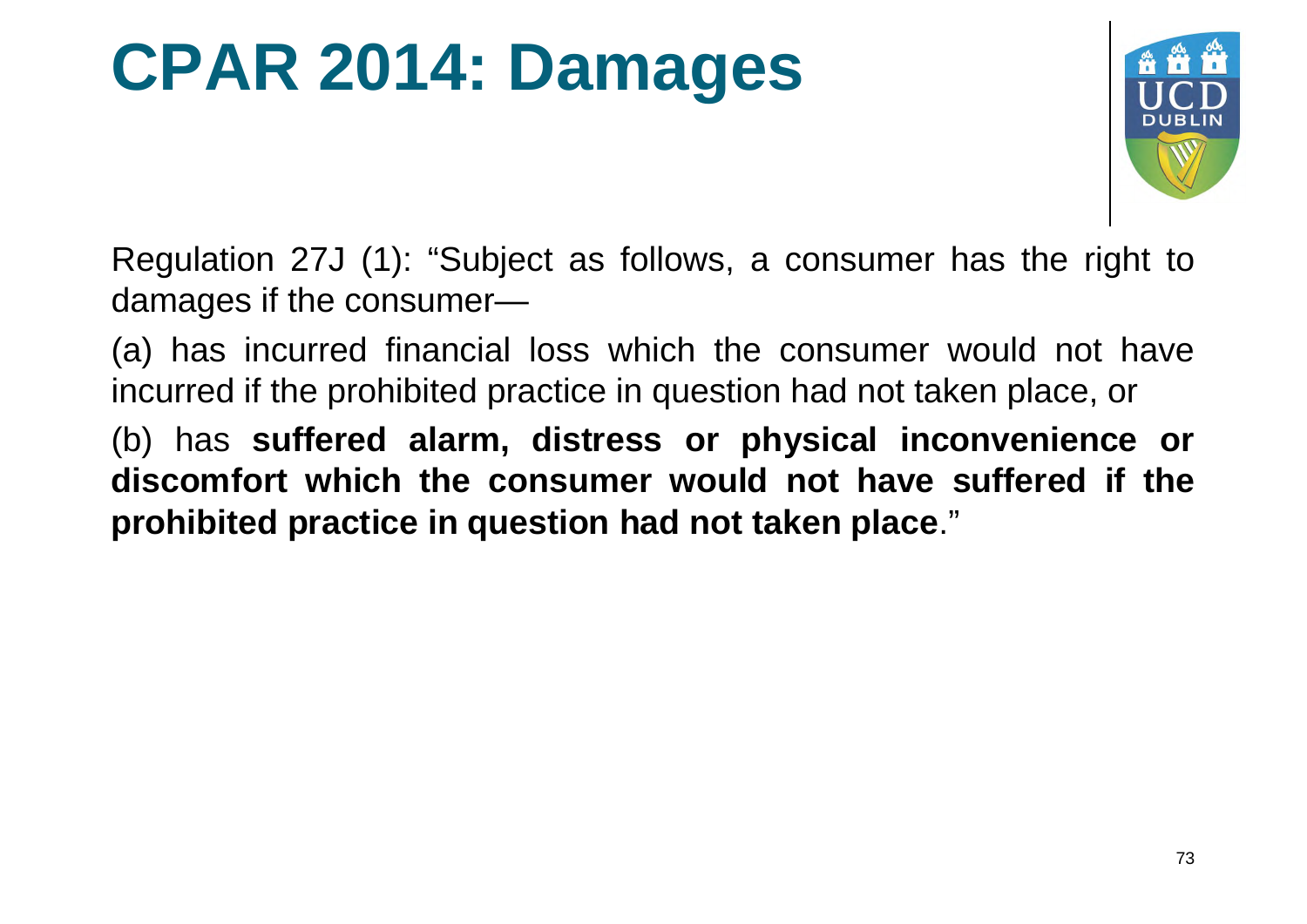#### **CPAR 2014: Damages**



"(3) The right to be paid damages for financial loss does **not** include the right to be paid damages in respect of the difference between the market price of a product and the amount payable for it under a contract.

(4) The right to be paid damages under this regulation is a right to be paid only damages in respect of loss that was **reasonably foreseeable** at the time of the prohibited practice".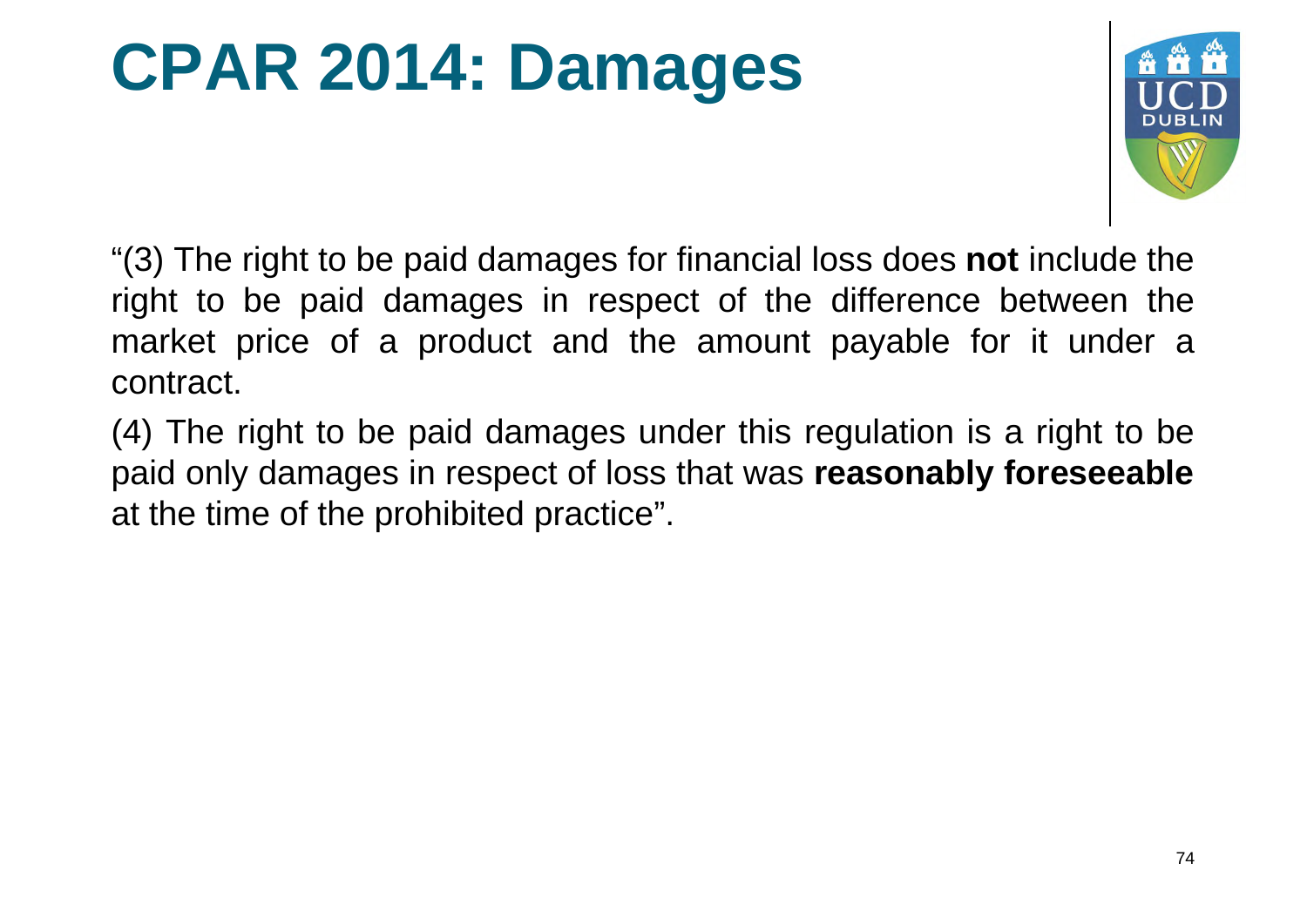#### **CPAR 2014: Damages**



Unlike the other remedies, there is a **due diligence defence** (s27J(5)(b): "the trader took all reasonable precautions and exercised all due diligence to avoid the occurrence of the prohibited practice").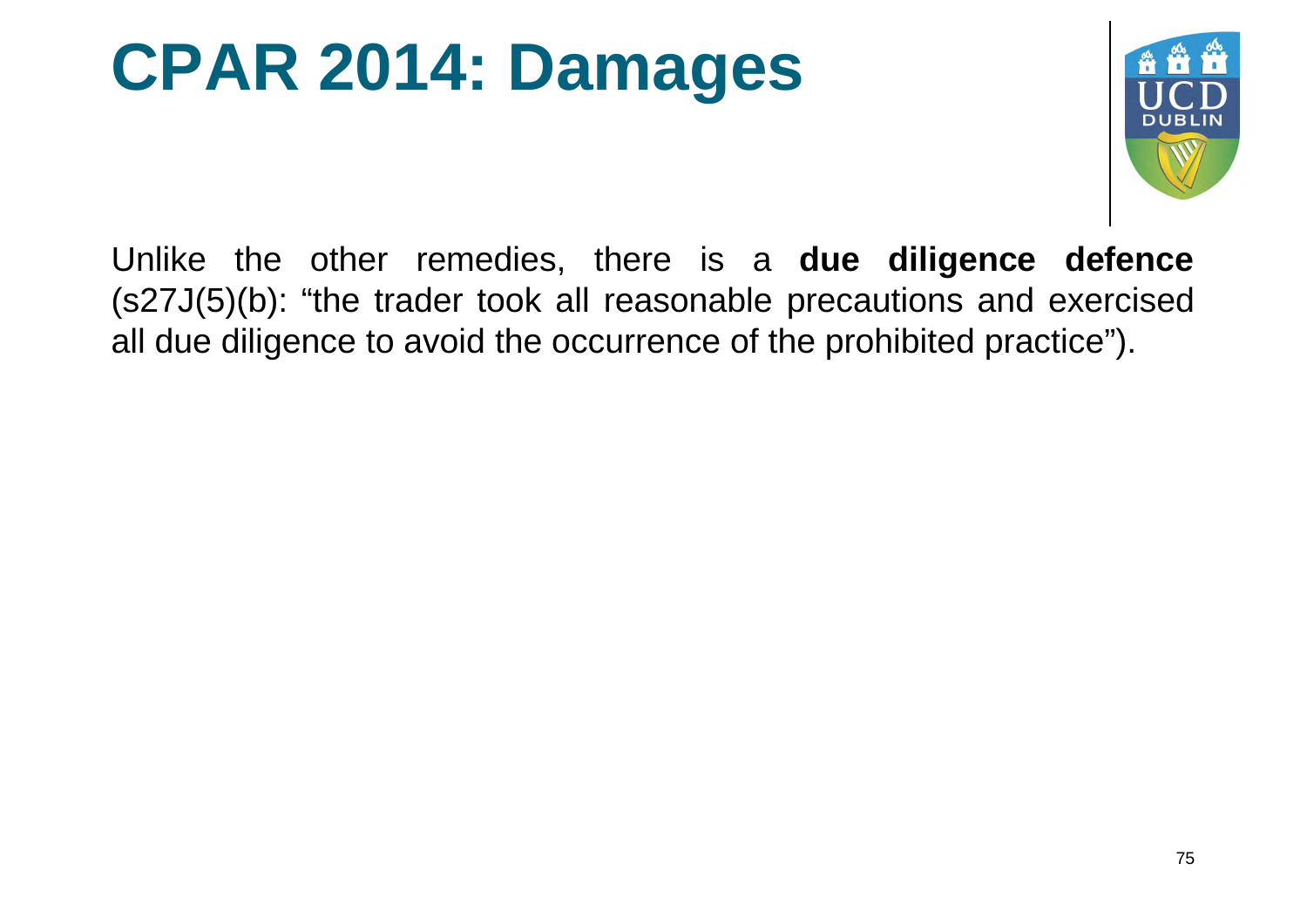### **CPAR 2014: Concluding Remarks**



- As a result of the CPAR 2014 the UK now has specific private law remedies for some unfair commercial practices (although note the general, although complex, exclusion of financial services);
- Yet these remedies, which largely operate alongside remedies under the general law, have **added complexity** to this area of consumer law;
- **There are also continuing issues around the ability and willingness of consumers to make full use of such remedies as well as issues of consumer education** .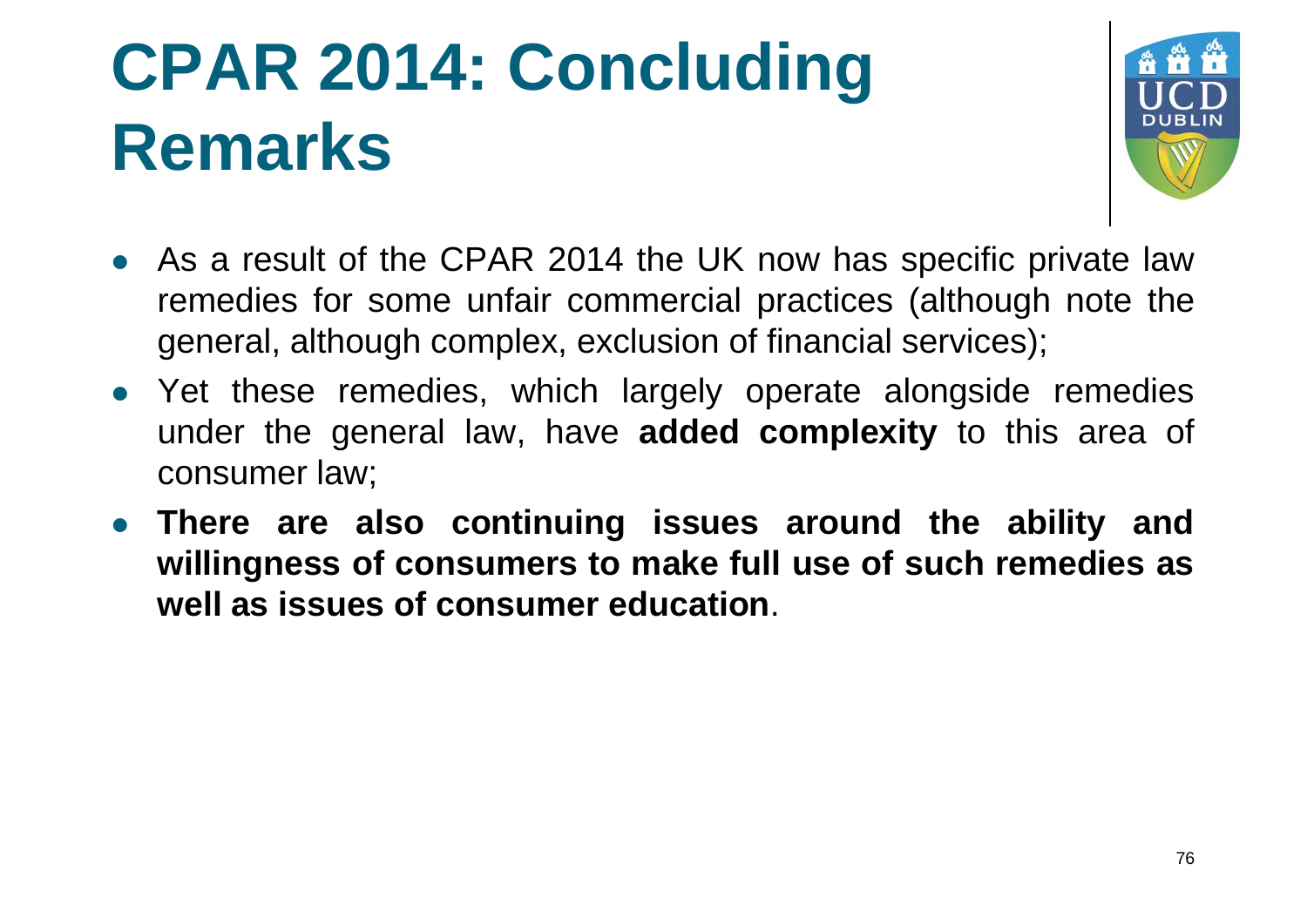# **Consumer Rights Act 2015 (CRA 2015)**

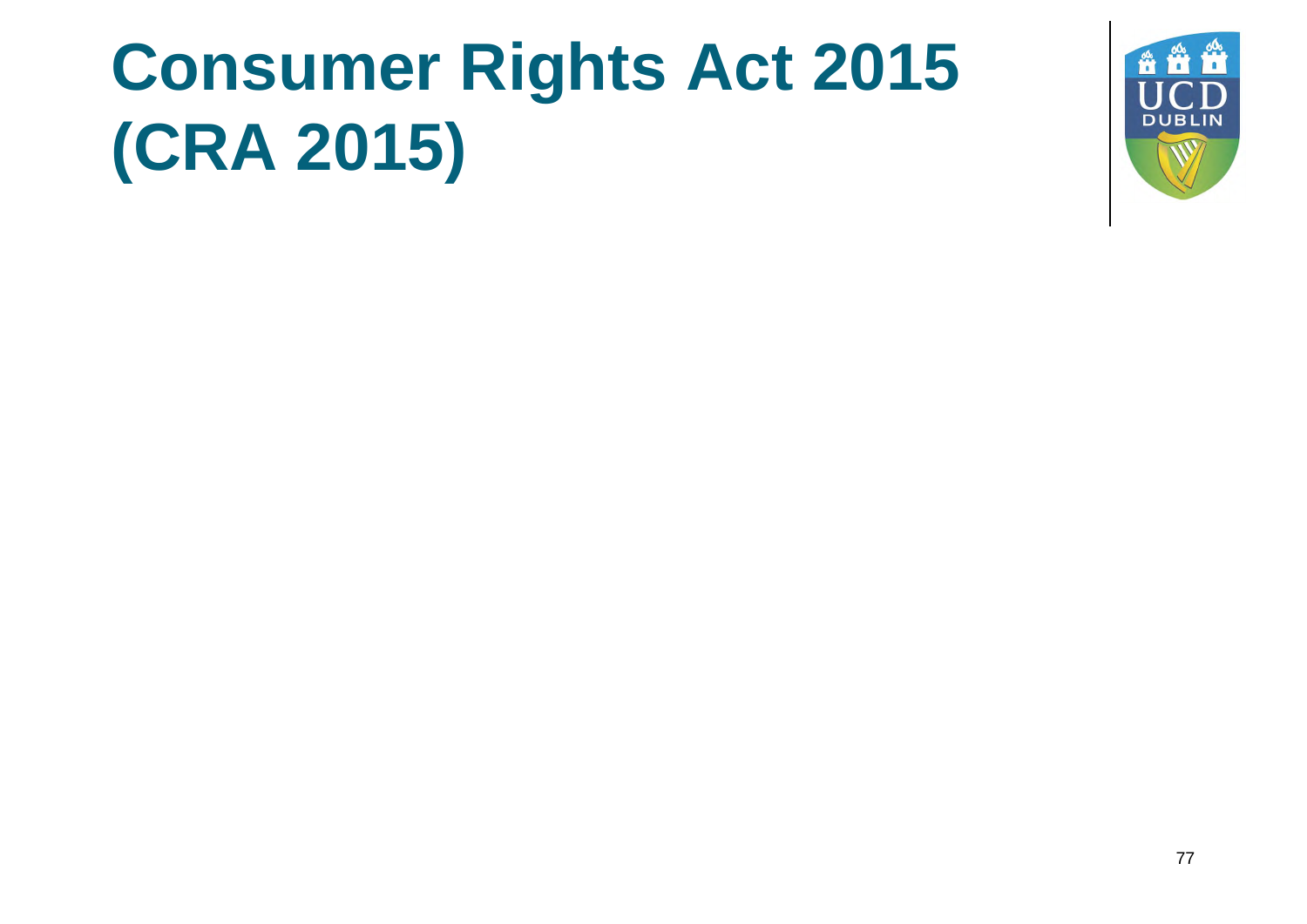#### **Aims CRA 2015**



The aims of the CRA 2015 were:

- **to streamline** consumer rights;
- to **clarify** aspects of consumer law (cf*. Salt v. Stratstone Specialist Limited* [2015] EWCA Civ 745 at [49] *per* Roth J.)*;*
- to **modernise consumer law**, particularly for the digital age;
- to **deregulate for businesses**; and
- to **selectively enhance consumer protection** in the UK.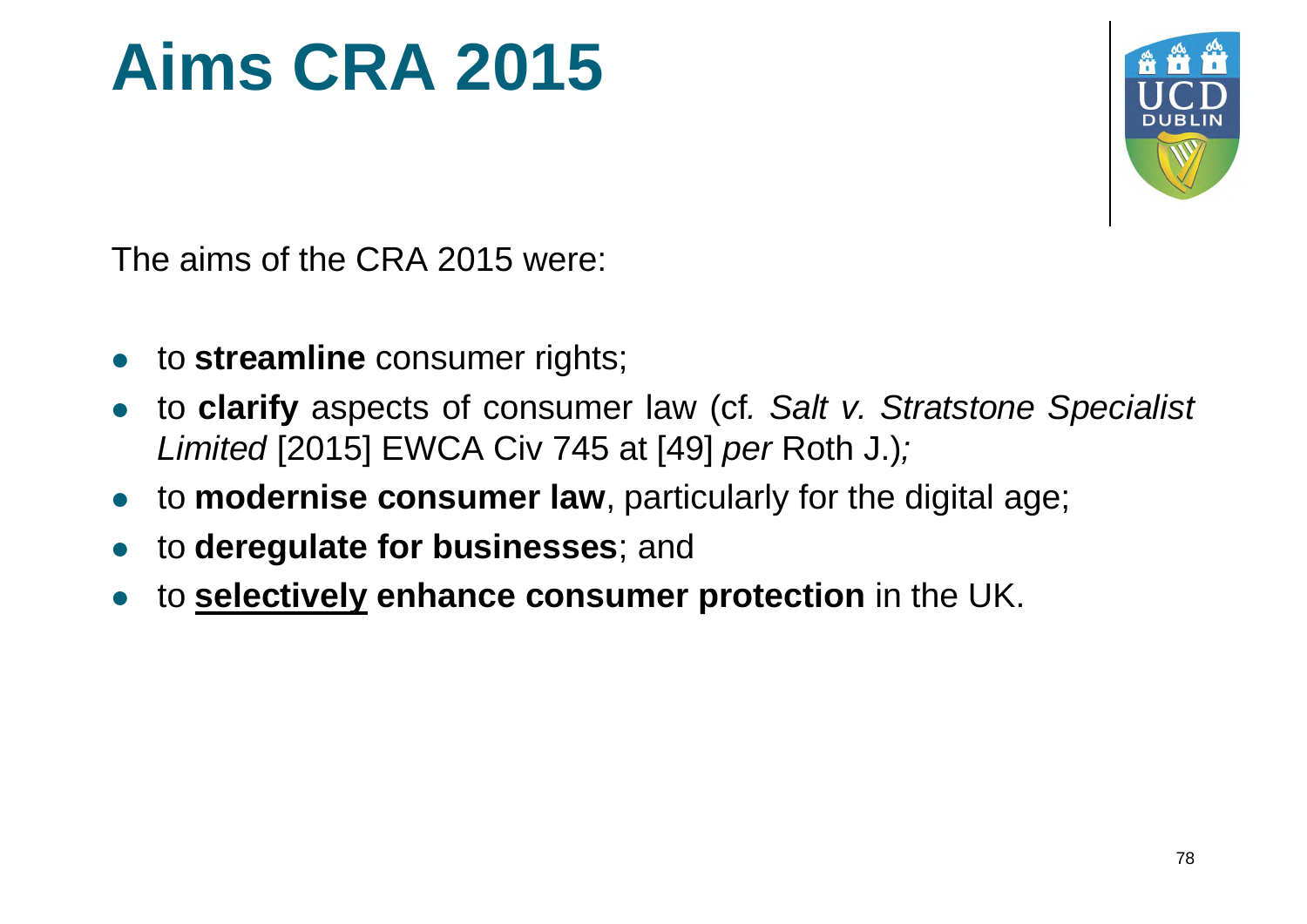#### **CRA 2015, Part 1 and Part 2**



- For present purposes our focus is on Part 1 and, to a greater extent, Part 2 of the CRA 2015;
- Most of the provisions we shall consider came into force on **1st October 2015**.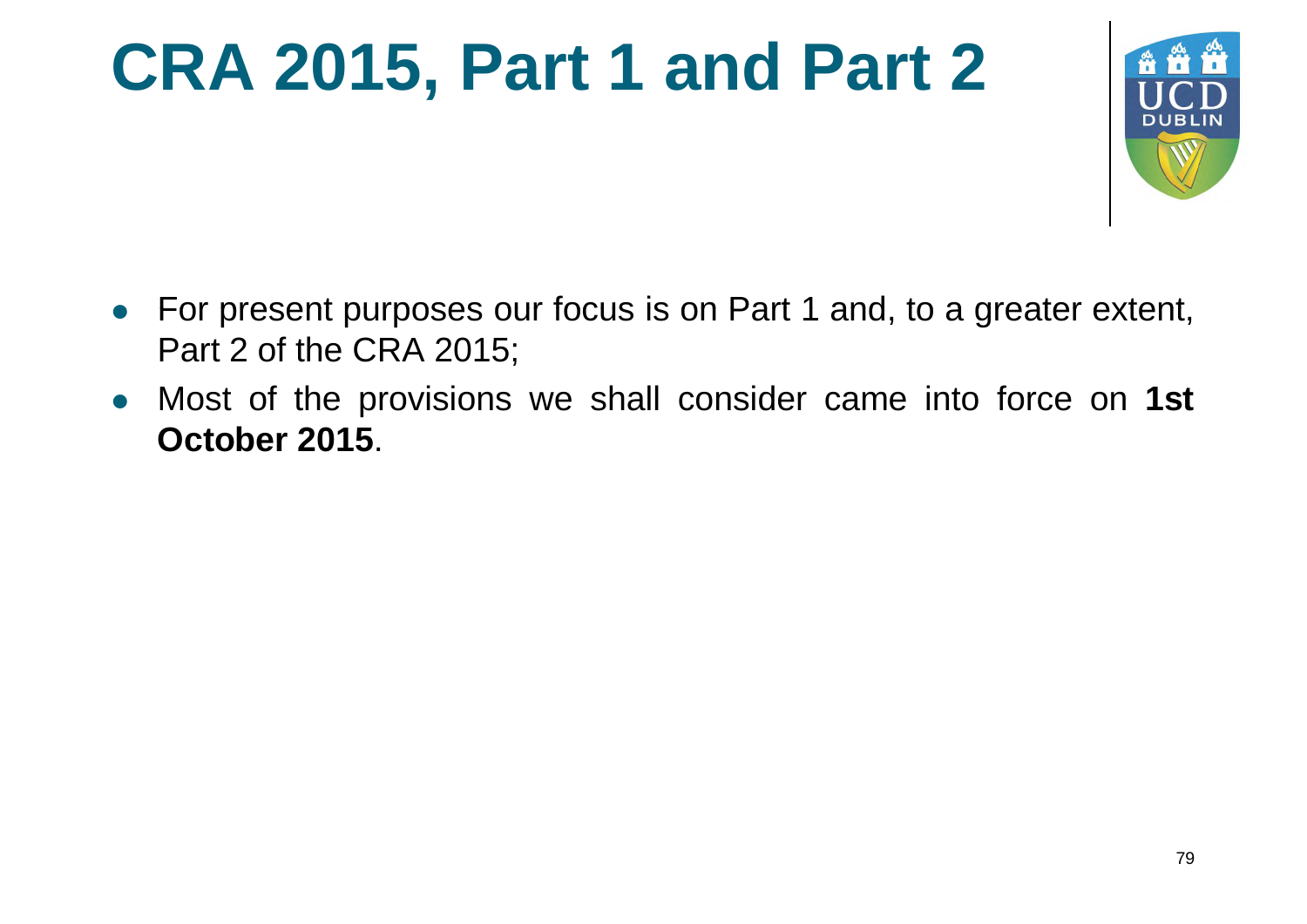#### **Definition of a Consumer**



"…for the purposes of consumer protection law, the term 'consumer' [often] has a narrower meaning which is based on the capacity in which the consumer and the supplier of the goods of services supplied have acted…[and] statutes which purport to protect consumer interests contain relevant, but limited definitions." (D. Oughton & J. Lowry, *Consumer Law*, (Blackstone Press, 1997) p. 1)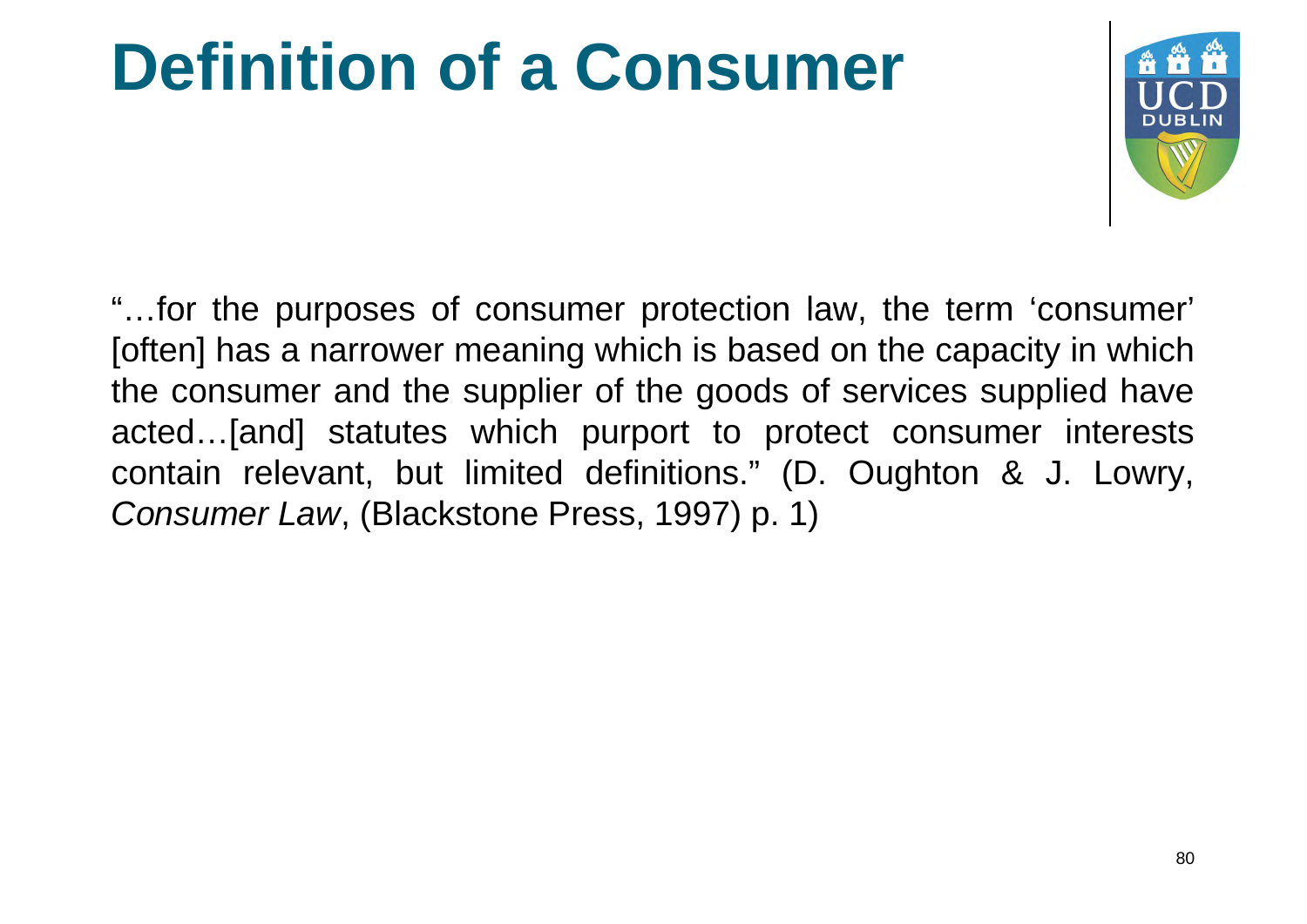# **Policy Objective: Definitions of Consumers**



"…**One of the policy objectives is to align, as far as possible, the definitions of certain key terms across the Act and other consumer law**…to facilitate easier interpretation and clearer application of the law. These terms are "trader," "consumer," "goods" and "digital content"." (Consumer Rights Act 2015: Explanatory Notes at [34])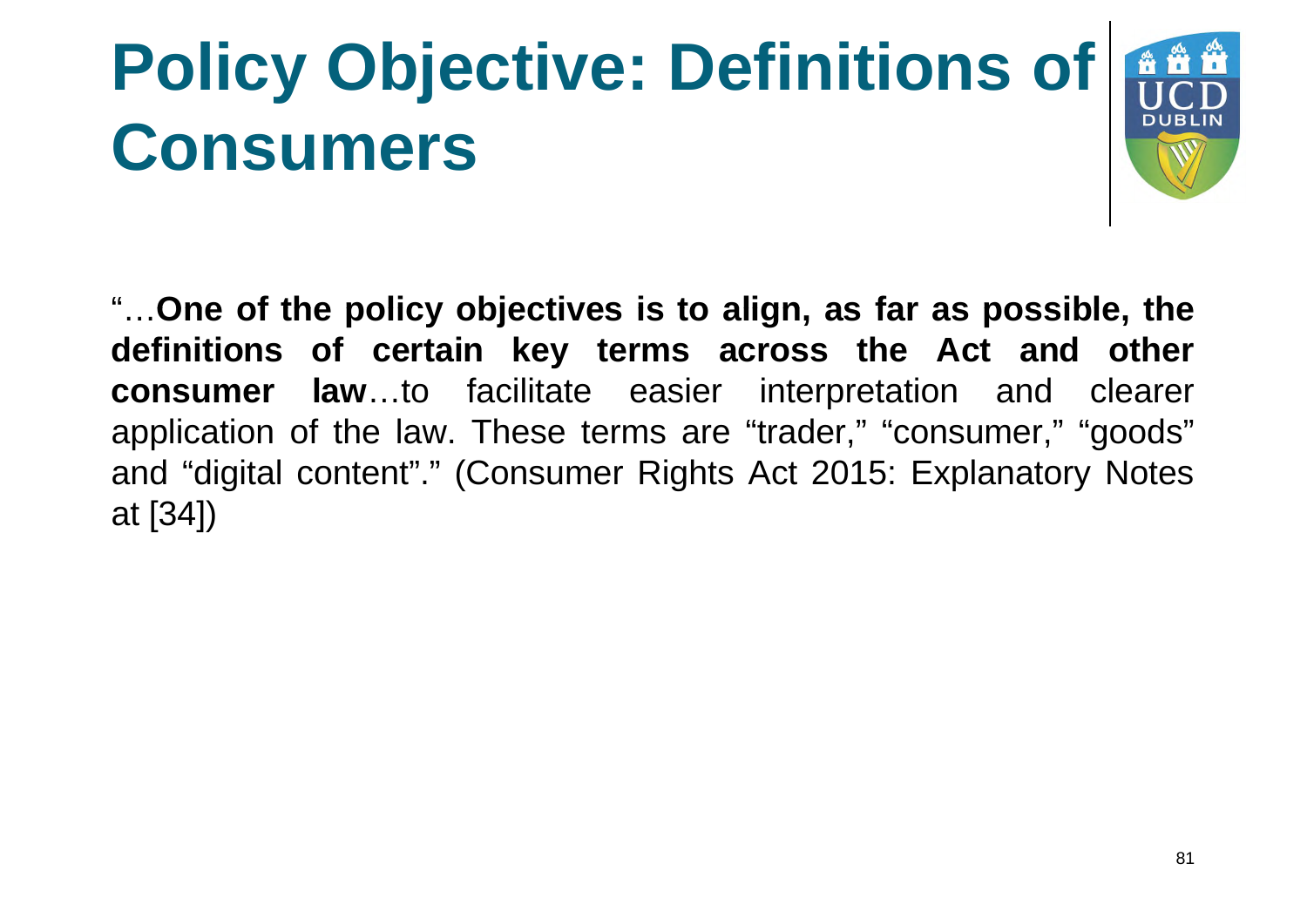### **Consumer Rights Act 2015: Definitions**



- Parts 1 and 2 of the Consumer Rights Act 2015 apply to contracts between a **consumer and a trader** (see s.1 and s.61), with those terms being defined in s.2.
- A **'consumer'** "means an individual acting for purposes that are **wholly or mainly** outside that individual's trade, business, craft or profession."
- Thus, for these purposes, a company cannot be a consumer.
- A **'trader'** is defined as "…a person acting for purposes relating to that person's trade, business, craft or profession, whether acting personally or through another person acting in the trader's name or on the trader's behalf".
- This definition is significant in relation to contracts of guarantee provided by non-professional guarantors…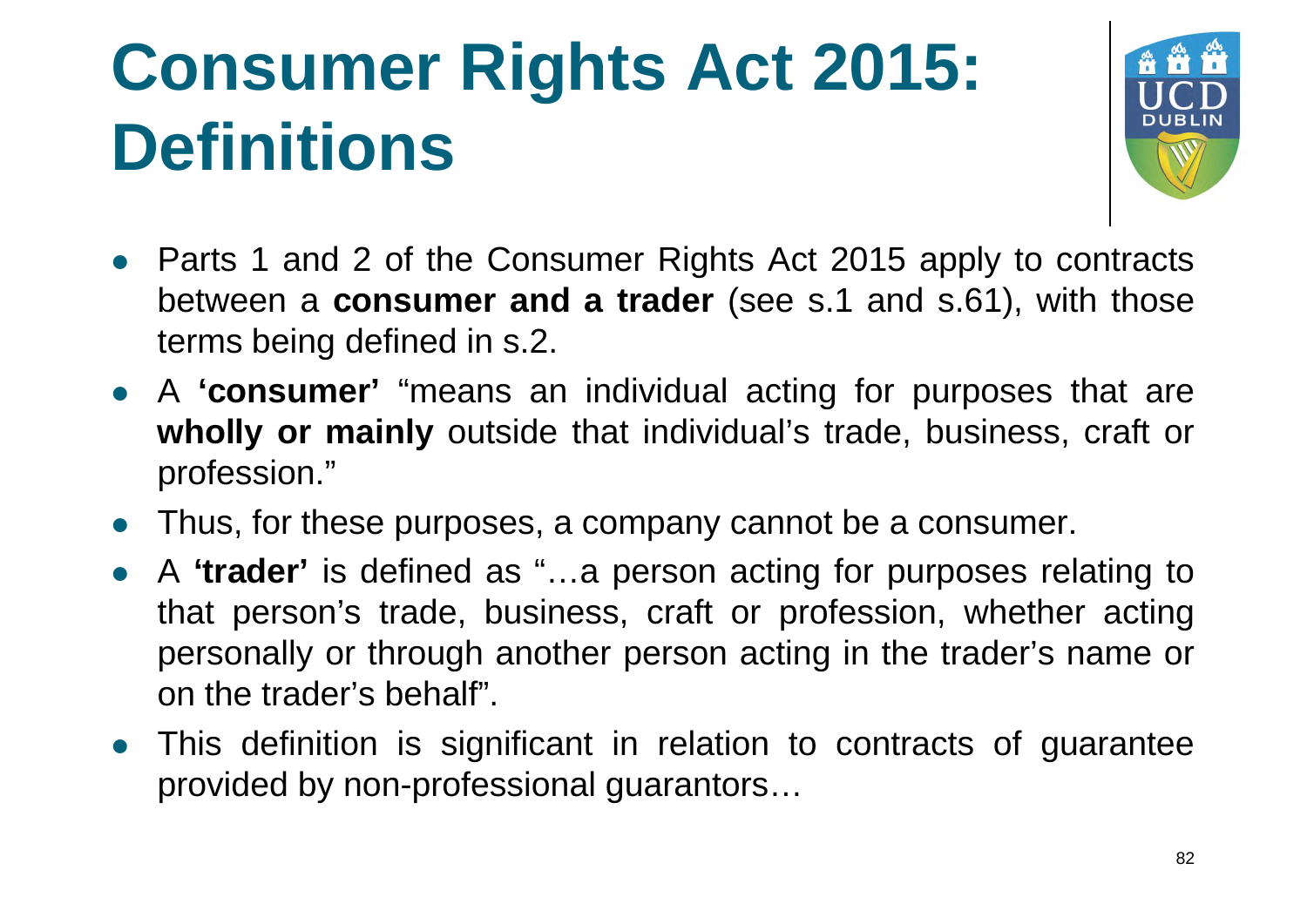### **Consumer Rights Act 2015 : Definitions**



- Previously there was some **debate** as to whether or not the Unfair Terms in Consumer Contracts Regulations 1999 (now repealed by the CRA 2015) applied to surety transactions.
- The Regulations implemented the EC Council Directive on Unfair Terms in Consumer Contracts and were concerned with "unfair terms in contracts concluded between a **seller or a supplier** and a **consumer**."
- Seller/supplier was defined as, "any natural or legal person who ... is acting for purposes relating to his trade, business or profession …" whereas a consumer was defined as, "any natural person who … is acting for purposes which are outside his trade, business or profession."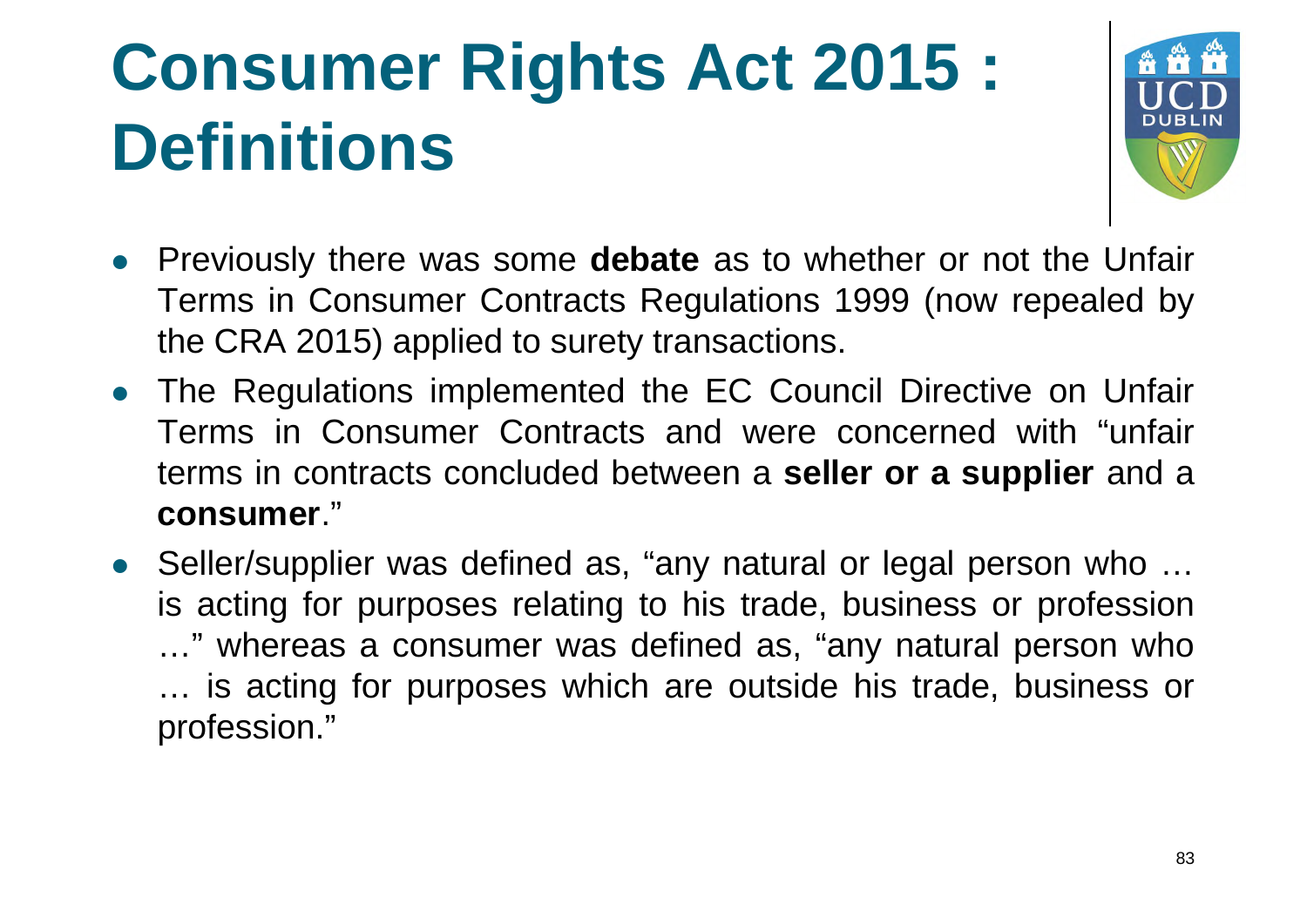### **Consumer Rights Act 2015: Definitions**



- The Regulations thus contemplated the **reverse scenario** to that typically operating in non-professional suretyship transactions.
- More specifically, whilst the non-professional surety is typically acting for purposes outside his/her trade, business or profession (and, therefore, might be seen as a "consumer" in such transactions), **he/she supplies the service**.
- In contrast, the creditor, as beneficiary of the agreement, is usually acting in the course of a business (and, therefore, might have been seen under Reg.3 as a "seller or supplier" in such transactions).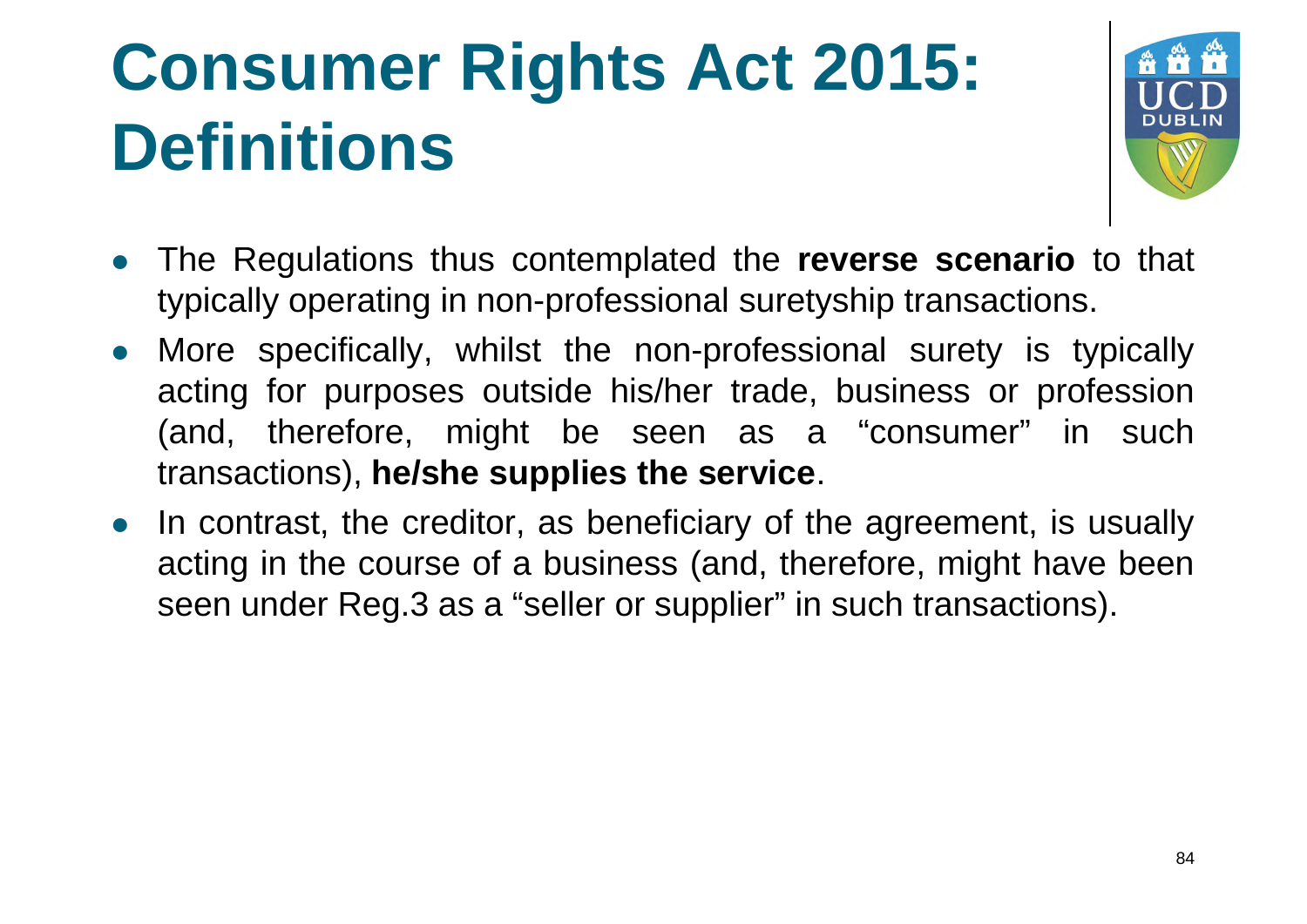

- In *Bank of Scotland v. Singh* (QBD, unreported, 17th June 2005) H.H. Judge Kershaw Q.C, on a literal approach to provisions, answered the question in the negative.
- His view has subsequently been described as "compelling" (*Manches LLP v Freer* [2006] EWHC 991) and "convincing" (*Williamson v Governor of the Bank of Scotland* [2006] EWHC 1289).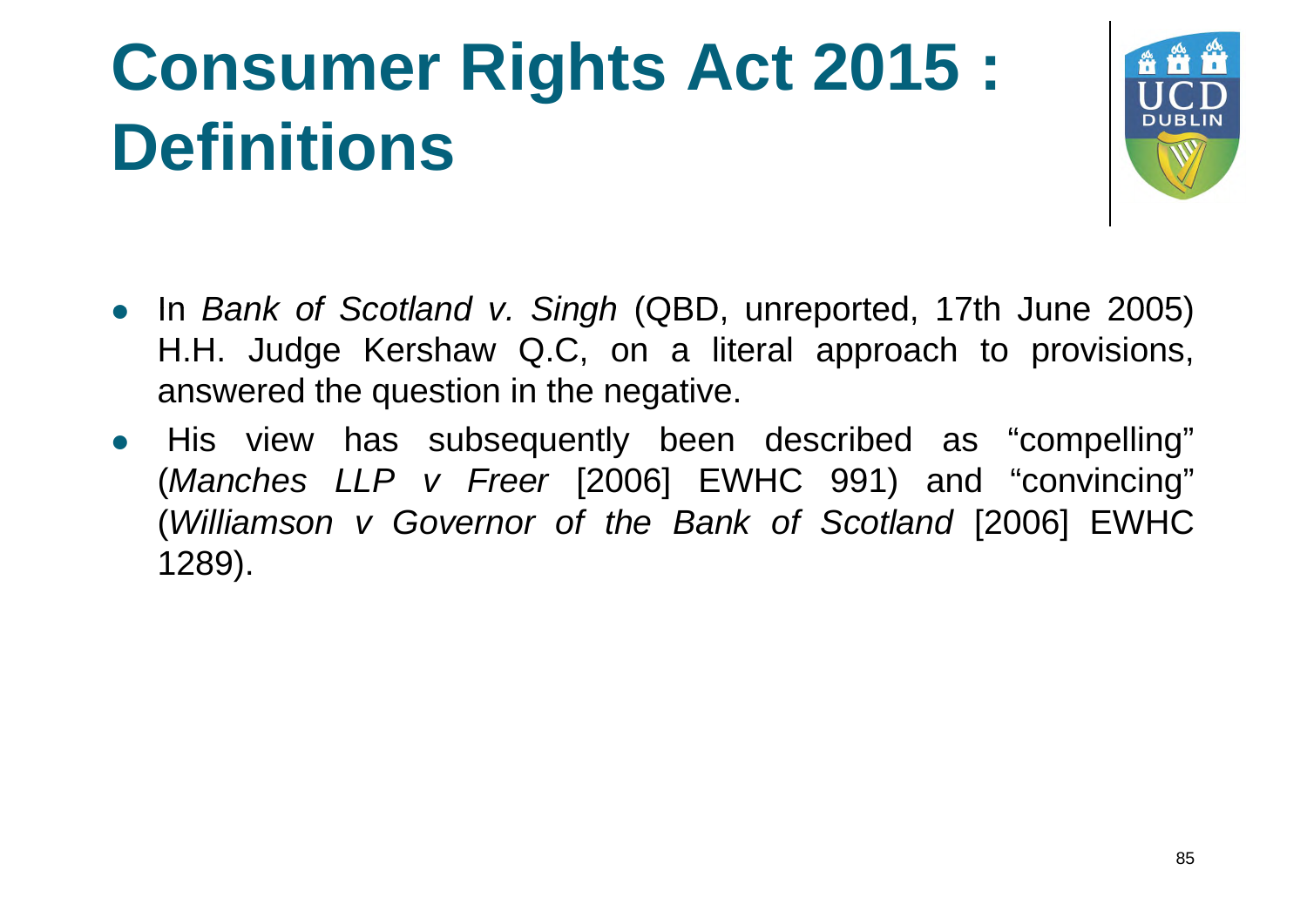

- Compare *Barclays Bank Plc v. Kufner* [2008] EWHC 2319 (Comm) where on a more 'European' approach to the provisions, it was held that they did apply to contracts of suretyship (expressly disagreeing with *Bank of Scotland v. Singh*).
- The unfair terms provisions in the CRA 2015 (Part 2) clearly apply to guarantees given by non-professional sureties which, on one view, increases the level of consumer protection.
- However, we should sound a note of caution…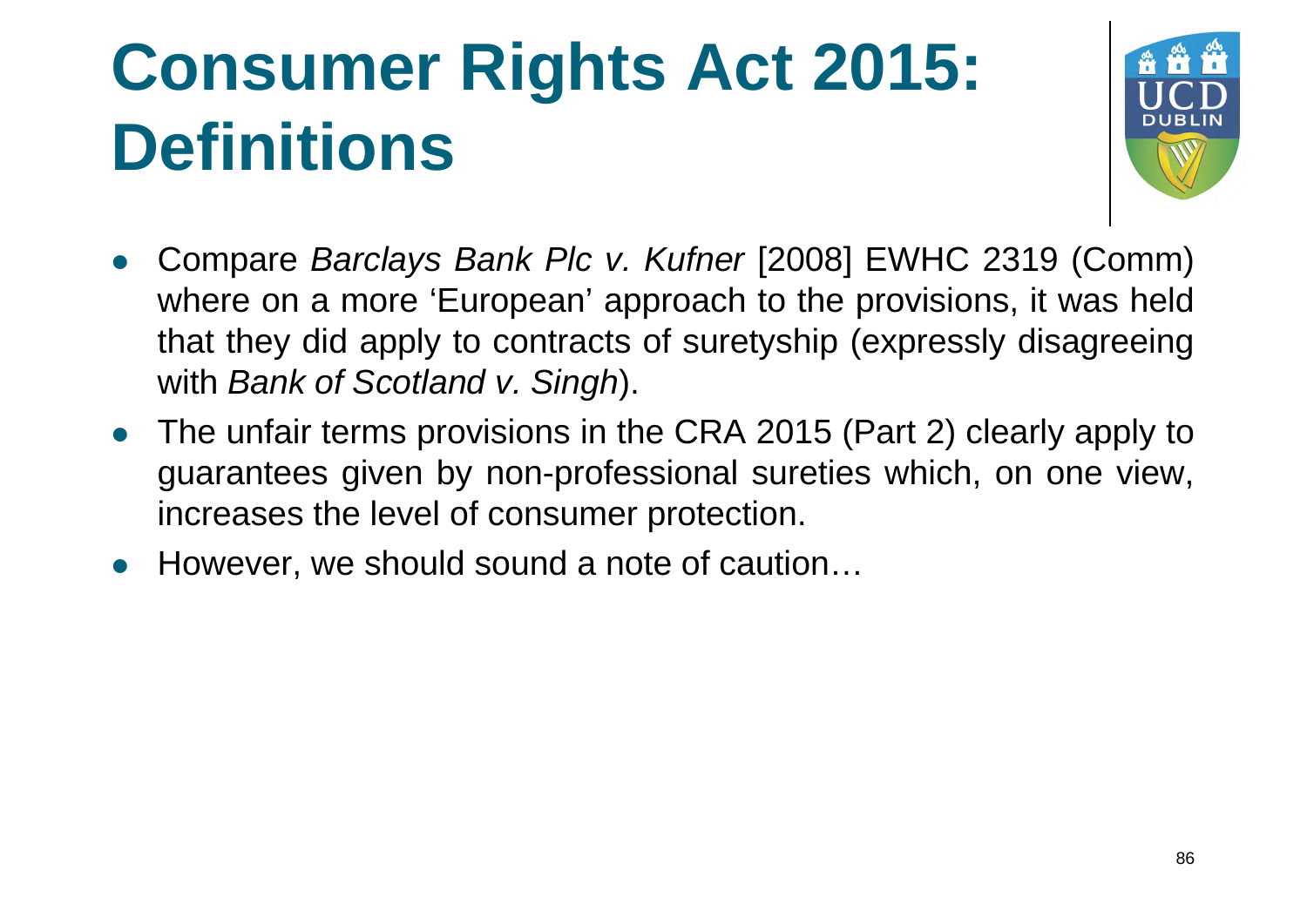

"The problem... raised by the present appeals is of comparatively recent origin. It arises out of the substantial growth in home ownership over the last 30 or 40 years... More than two-thirds of householders in the United Kingdom now own their own homes. **For most homeowning couples, their homes are their most valuable asset. They must surely be free, if they so wish, to use this asset as a means of raising money, whether for the purpose of the husband's business or for any other purpose..."** (*Royal Bank of Scotland v Etridge* (No 2) [2001] UKHL 44 at [34]-[35] *per* Lord Nicholls)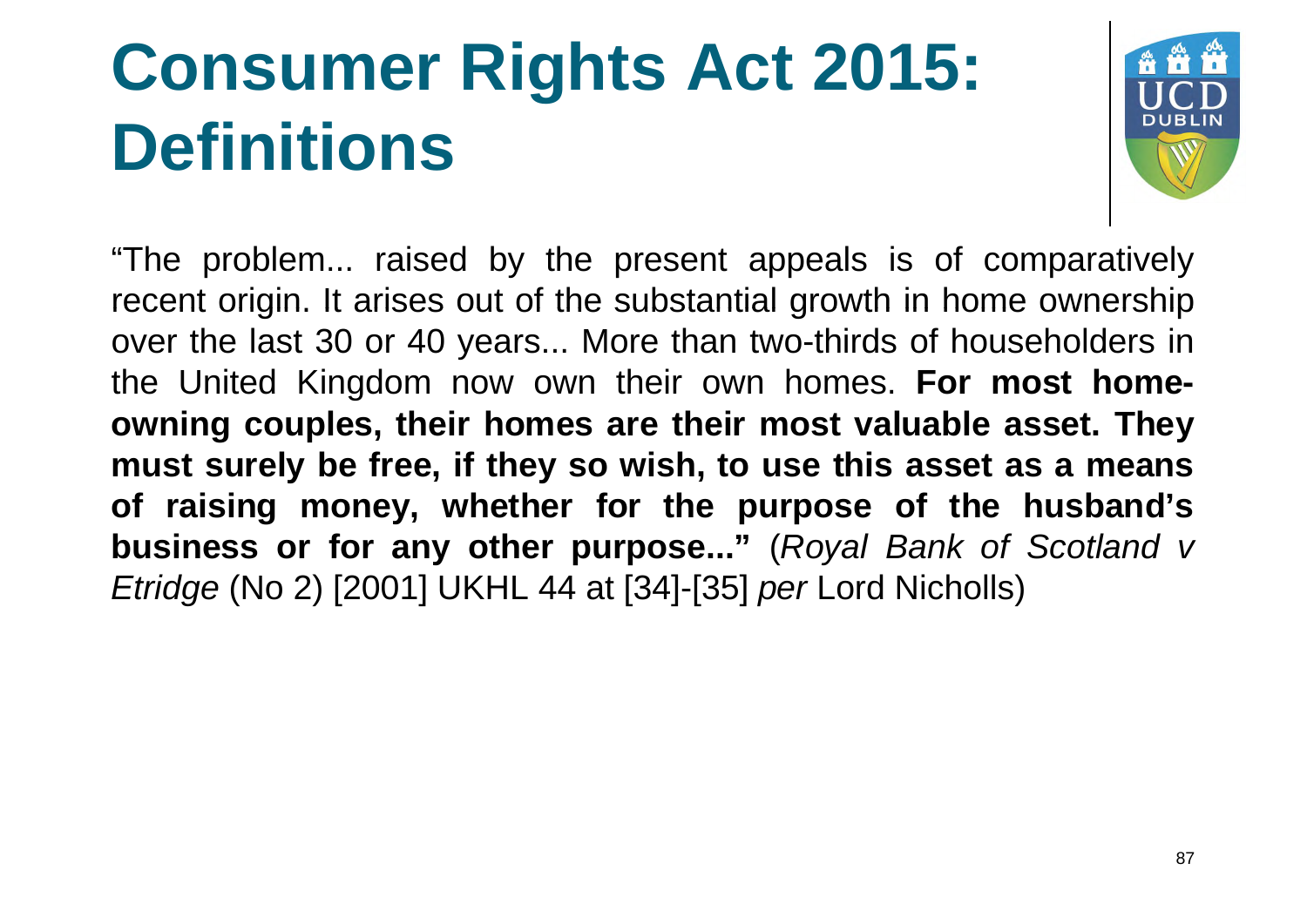

**"Bank finance is in fact by far the most important source of external capital for small businesses with fewer than ten employees. These businesses comprise about 95 per cent of all businesses in the country, responsible for nearly one-third of all employment...** If the freedom of home-owners to make economic use of their homes is not to be frustrated, a bank must be able to have confidence that a wife's signature of the necessary guarantee and charge will be as binding upon her as is the signature of anyone else on documents which he or she may sign. Otherwise banks will not be willing to lend money on the security of a jointly owned house or flat."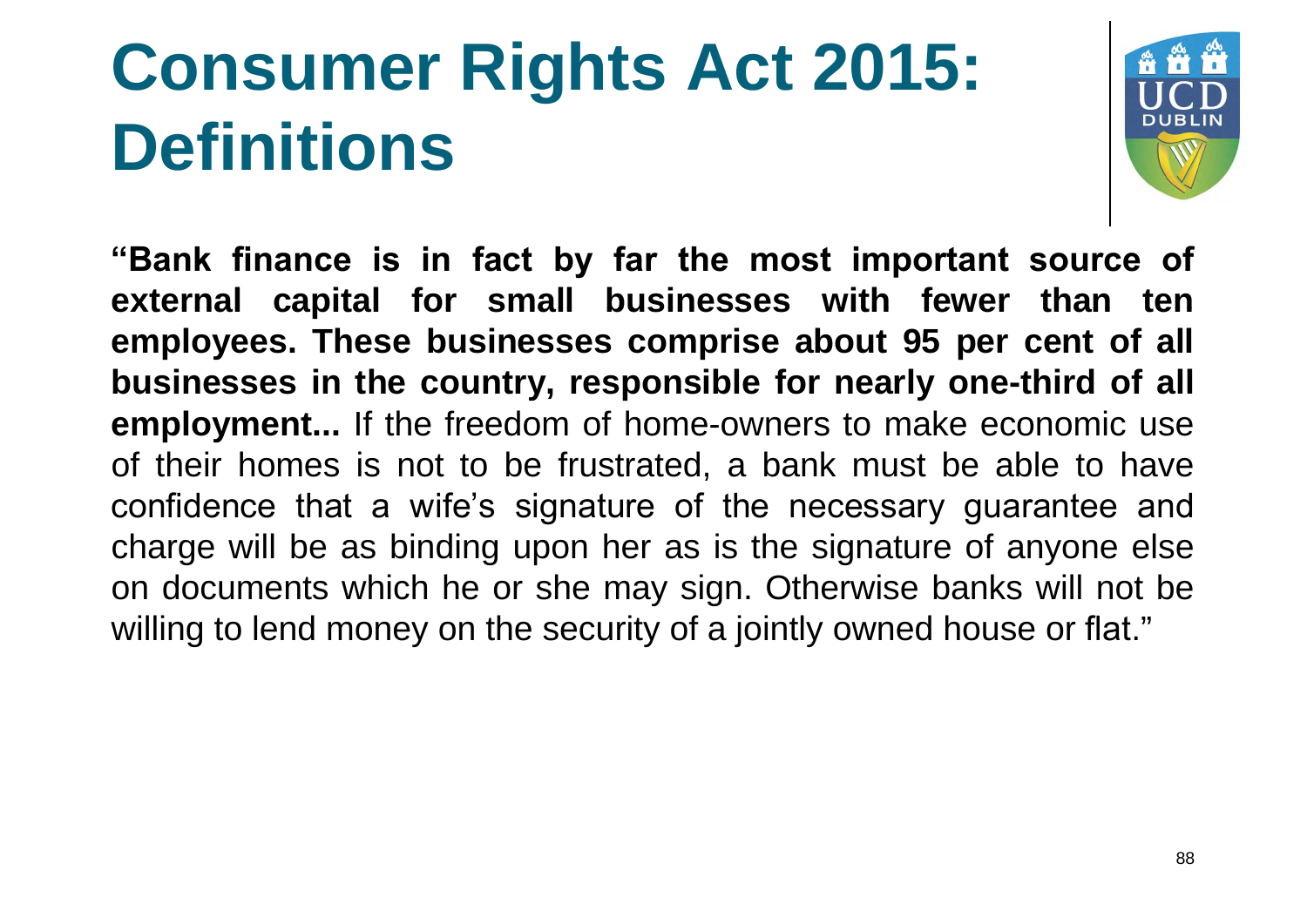

- Yet the application of the Regulations to surety transactions may significantly alter the balance of interests between the surety and the creditor.
- Increasing the level of protection vis-á-vis sureties or increasing the duties incumbent upon financial institutions may produce **unintended consequences**: resulting in suretyship transactions **becoming less attractive to banks and triggering a narrowing in access to credit**.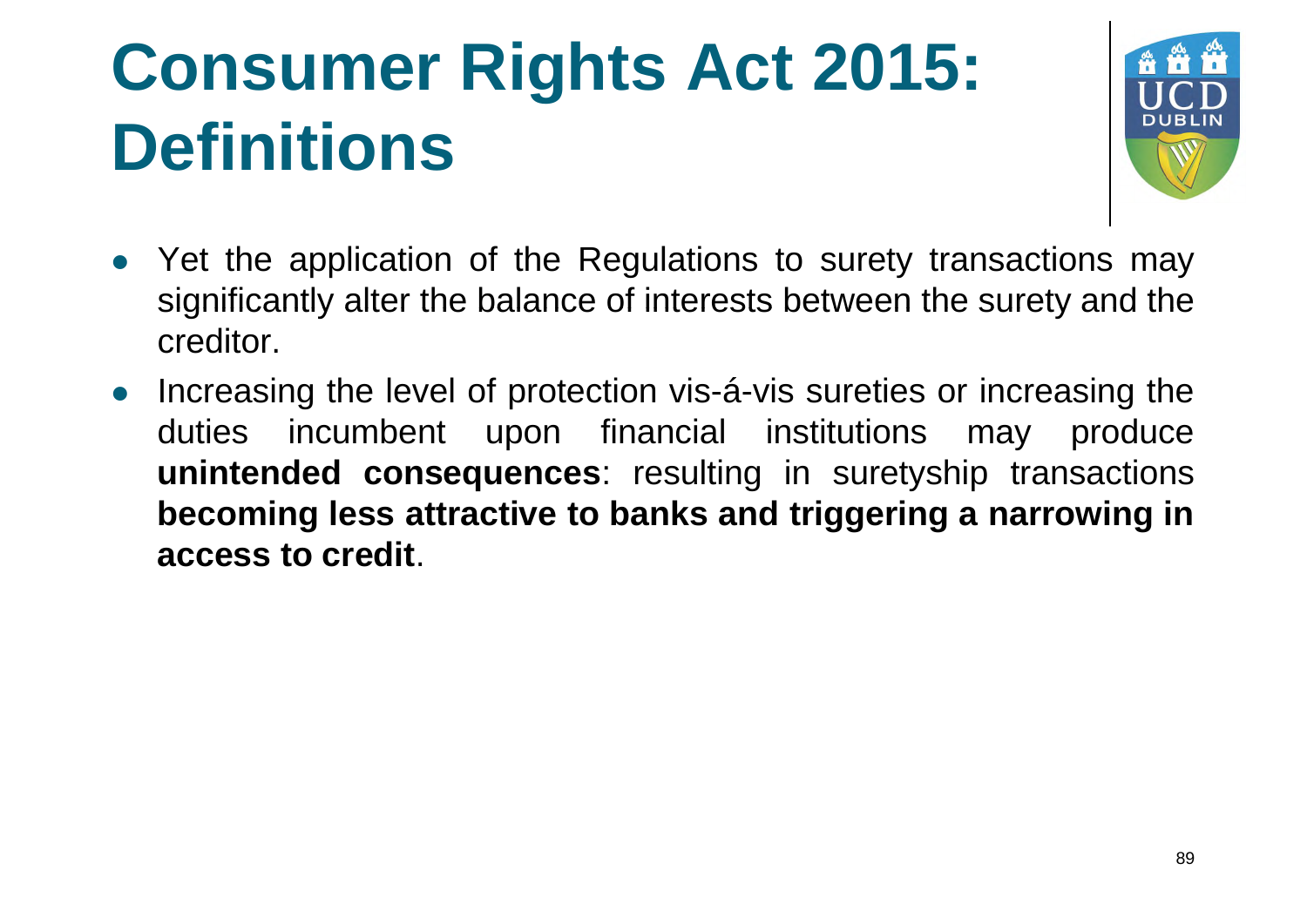

G. Andrews and R. Millett, *The Law of Guarantees* , 4th edn (London (London: Sweet & Maxwell, 2005) argued (at p.85) that " … if the regulations are applied to bank guarantees, it will be seen that there is considerable scope for an interventionist judiciary to redress the balance between creditor and surety significantly".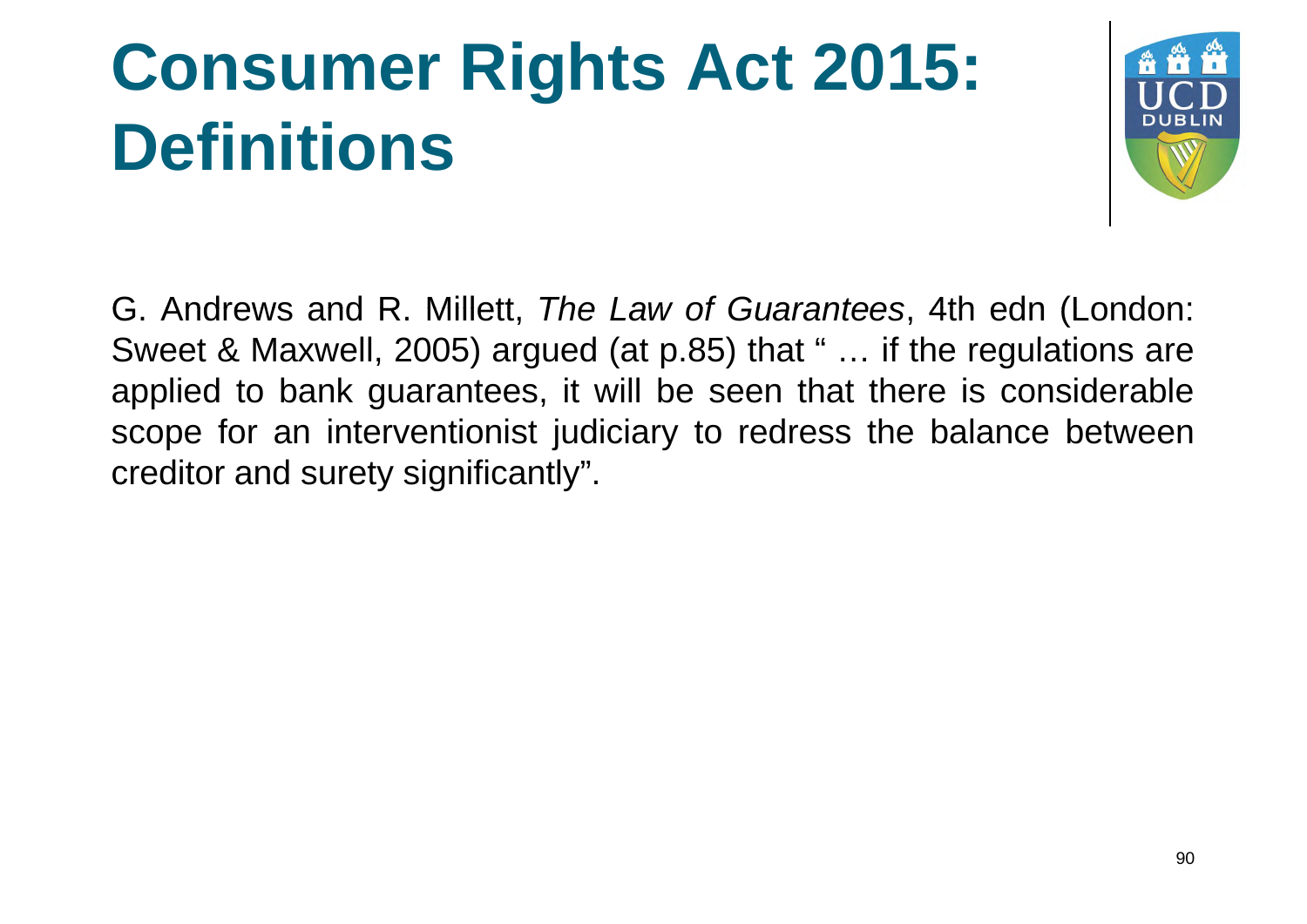#### **Part 1 of the CRA 2015: Introduction**



• Our focus will be on Part 2 of the CRA 2015 but it will be helpful to outline, briefly, the key reforms in Part 1 relevant to our discussions…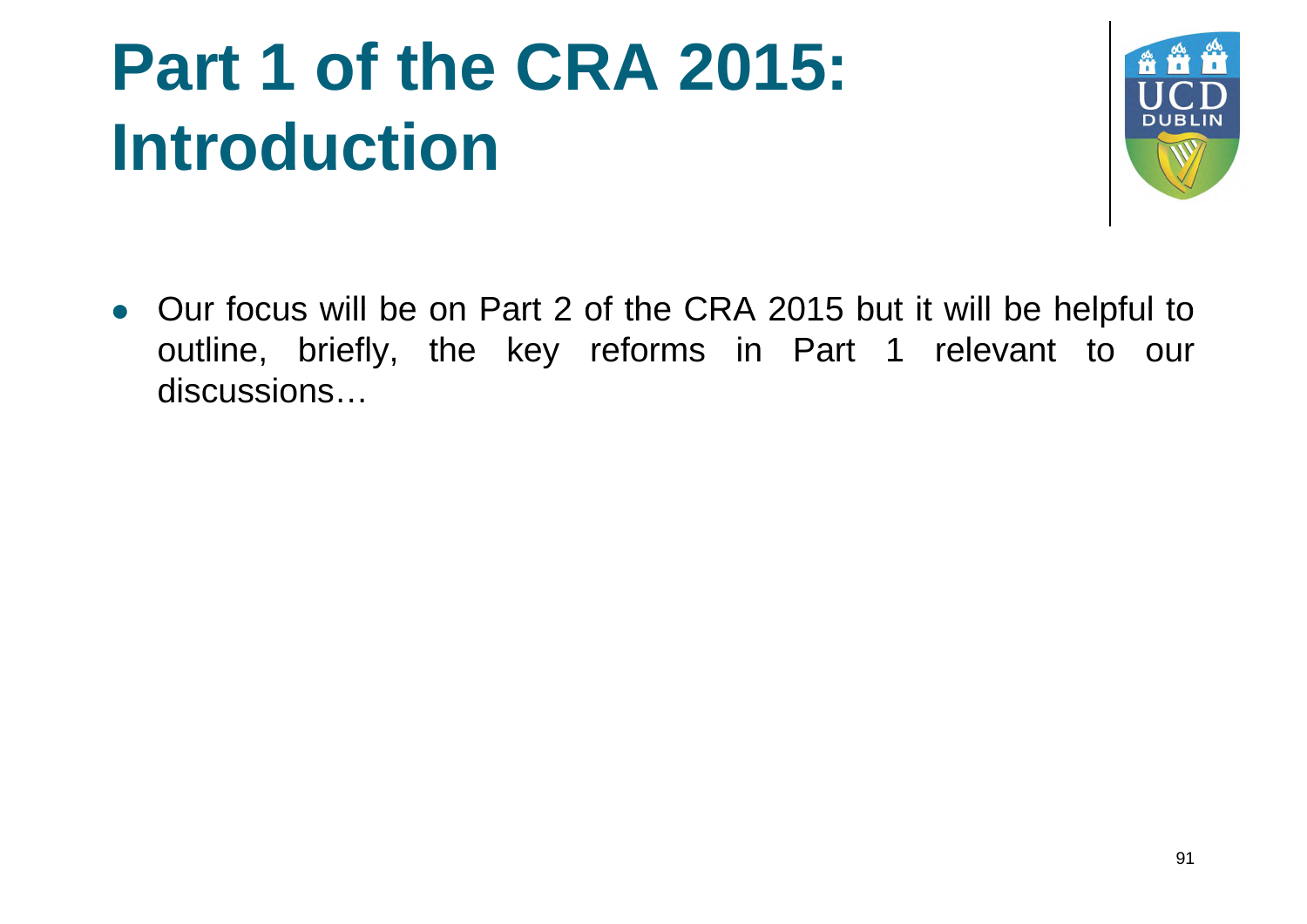# **Consolidation in Part 1 of the CRA 2015**



- Part 1, Chapter 2 consolidates some of the law on the supply of goods.
- Chapter 2 applies to:

S.3(1) "This Chapter applies to a contract for a trader to **supply goods to a consumer**.

(2) It applies only if the contract is one of these (defined for the purposes of this Part in sections 5 to 8)—

(a) a sales contract;

- (b) a contract for the hire of goods;
- (c) a **hire-purchase agreement**;
- (d) a contract for transfer of goods."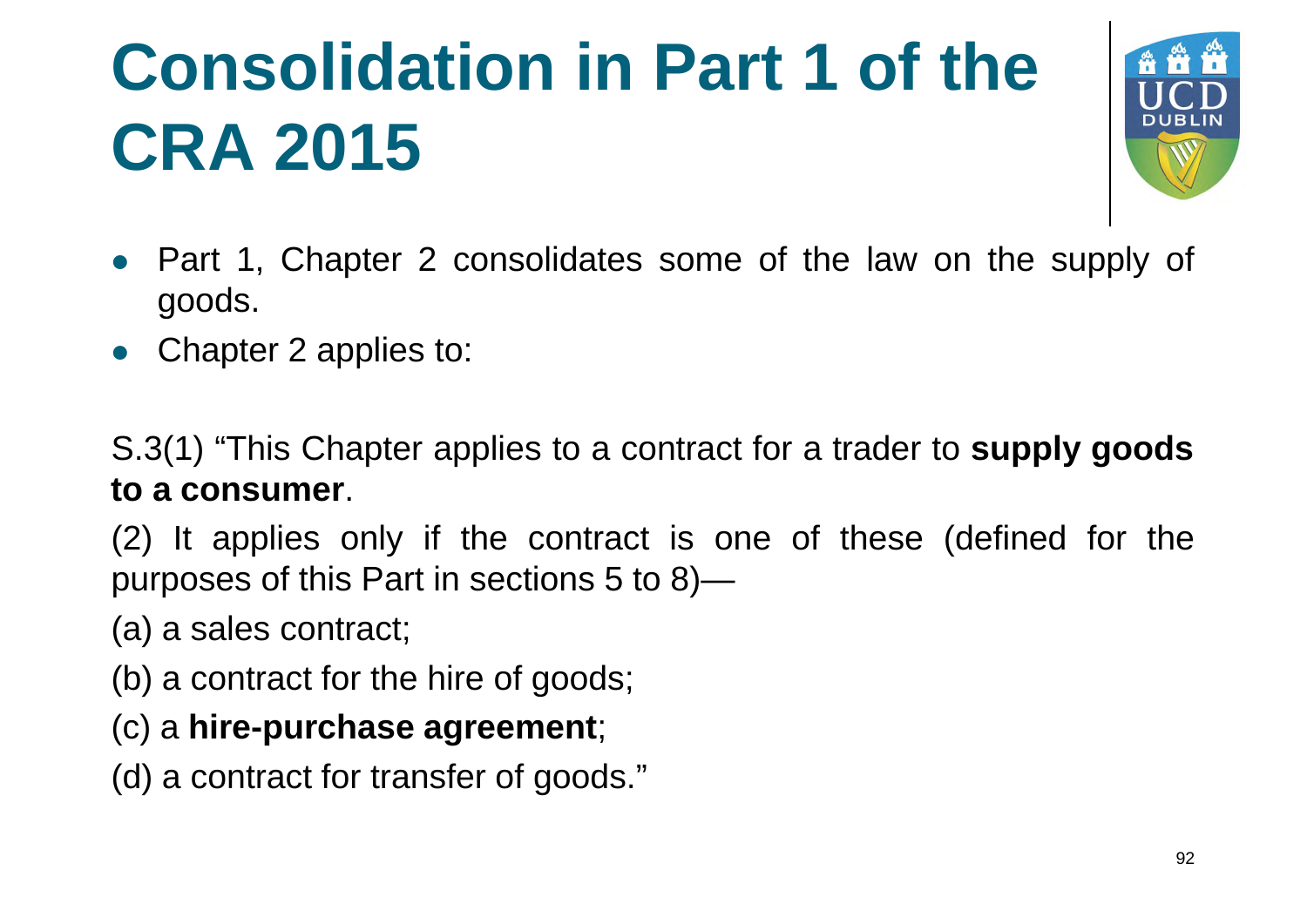# Consolidation in Part 1 of CRA **2015**



For example:

S.9: "(1) Every contract to supply goods is to be treated as including a term that the quality of the goods is satisfactory."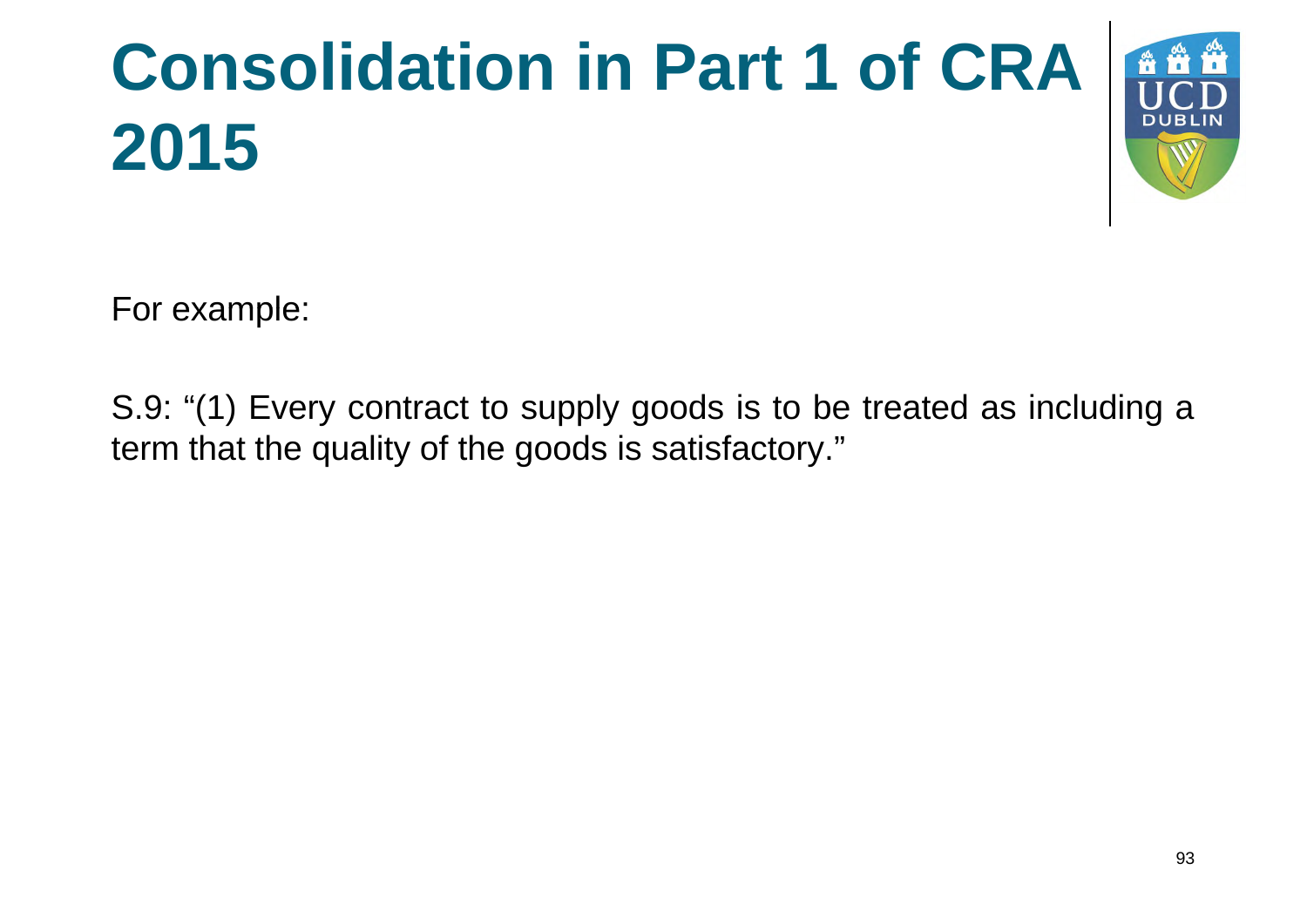### **Consolidation in Part 1 of the CRA 2015**



Note also s.12:

"(2) Where regulation 9, 10 or 13 of the **Consumer Contracts (Information, Cancellation and Additional Charges) Regulations 2013 (SI 2013/3134)** required the trader to provide information to the consumer before the contract became binding, any of that information that was provided by the trader other than information about the goods and mentioned in paragraph (a) of Schedule 1 or 2 to the Regulations (main characteristics of goods) is to be treated as included as a term of the contract."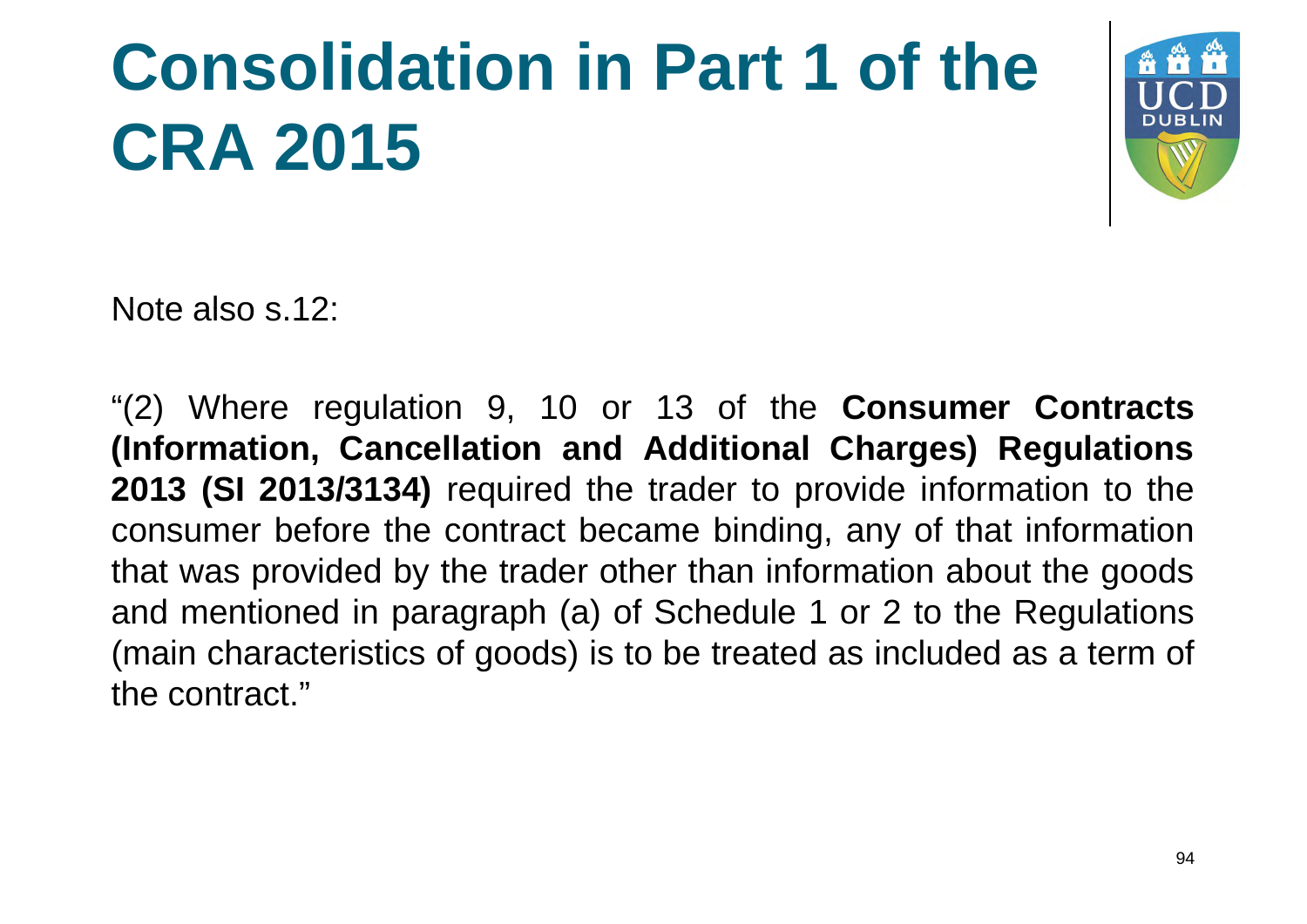# **Consolidation in Part 1 CRA 2015**



Note also s.14:

"(1) This section applies to a contract to supply goods by reference to a **model of the goods** that is seen or examined by the consumer before entering into the contract. (2) Every contract to which this section applies is to be treated as including a term that the goods will match the model except to the extent that any differences between the model and the goods are brought to the consumer's attention before the consumer enters into the contract."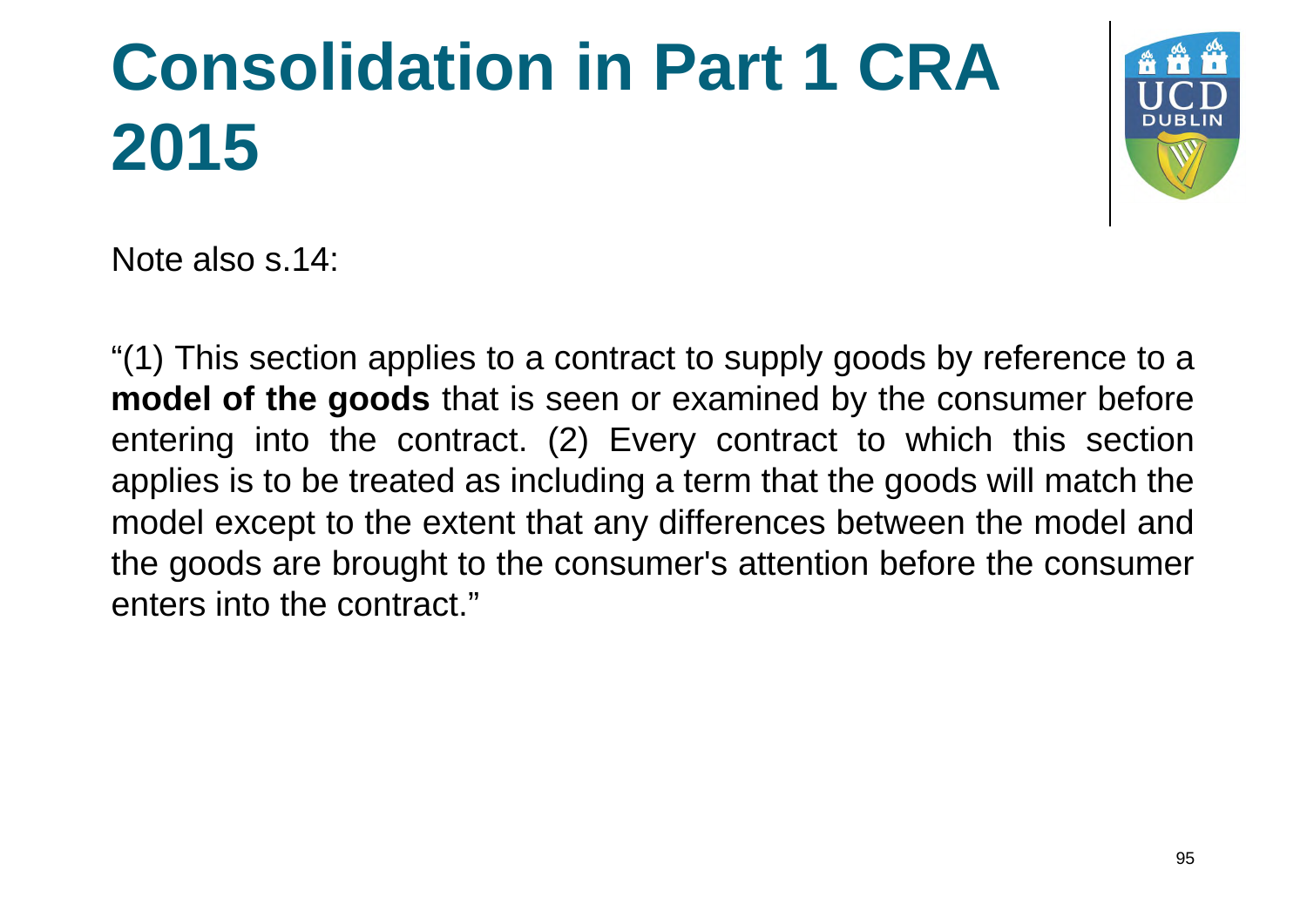## **Consolidation in Part 1 of the CRA 2015**



Two notable features of the overall approach of the Consumer Rights Act 2015 in this regard:

- First, there is a subtle shift away from the language of an implied term to merely "including a term" in the relevant contract.
- Presumably this shift was made on the ground that the new language is clearer to consumers although it is difficult to envisage that this will have any more than a marginal gain in this respect.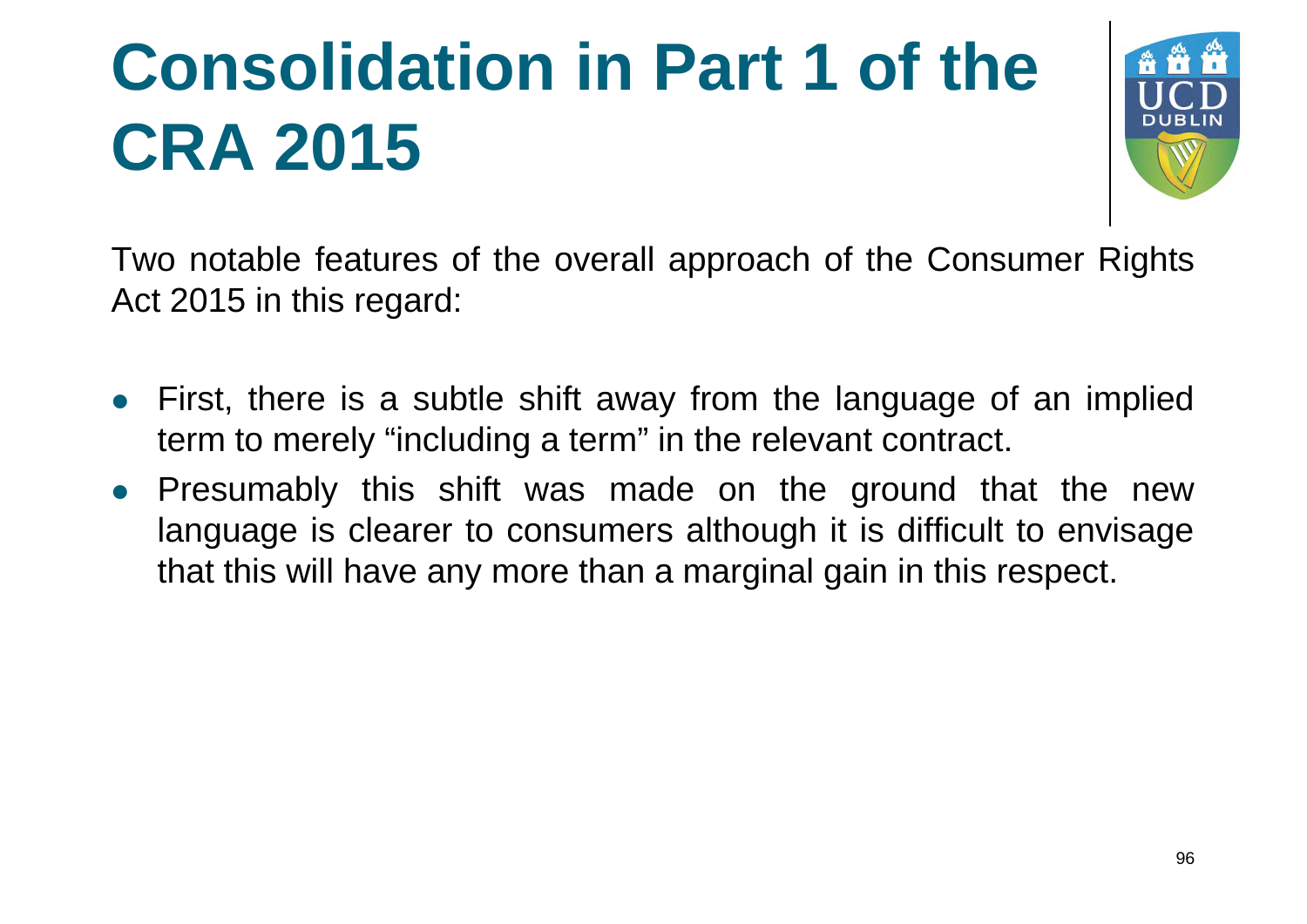# **Consolidation in Part 1 of the CRA 2015**



- Secondly, and more importantly, unlike under, for example, the Sale of Goods Act 1979 such terms are **not** classified as conditions or warranties with the associated impact on available remedies.
- Instead, as we shall see below, the Consumer Rights Act 2015 expressly sets out the remedies for breach of these statutory terms.
- At one level this, as was the intention, simplifies this area of law: there is no need for businesses or consumers to understand the significance of the distinction between conditions and warranties.
- Yet any such gains need to be set against the complexity of the (partial) remedial framework under the Act.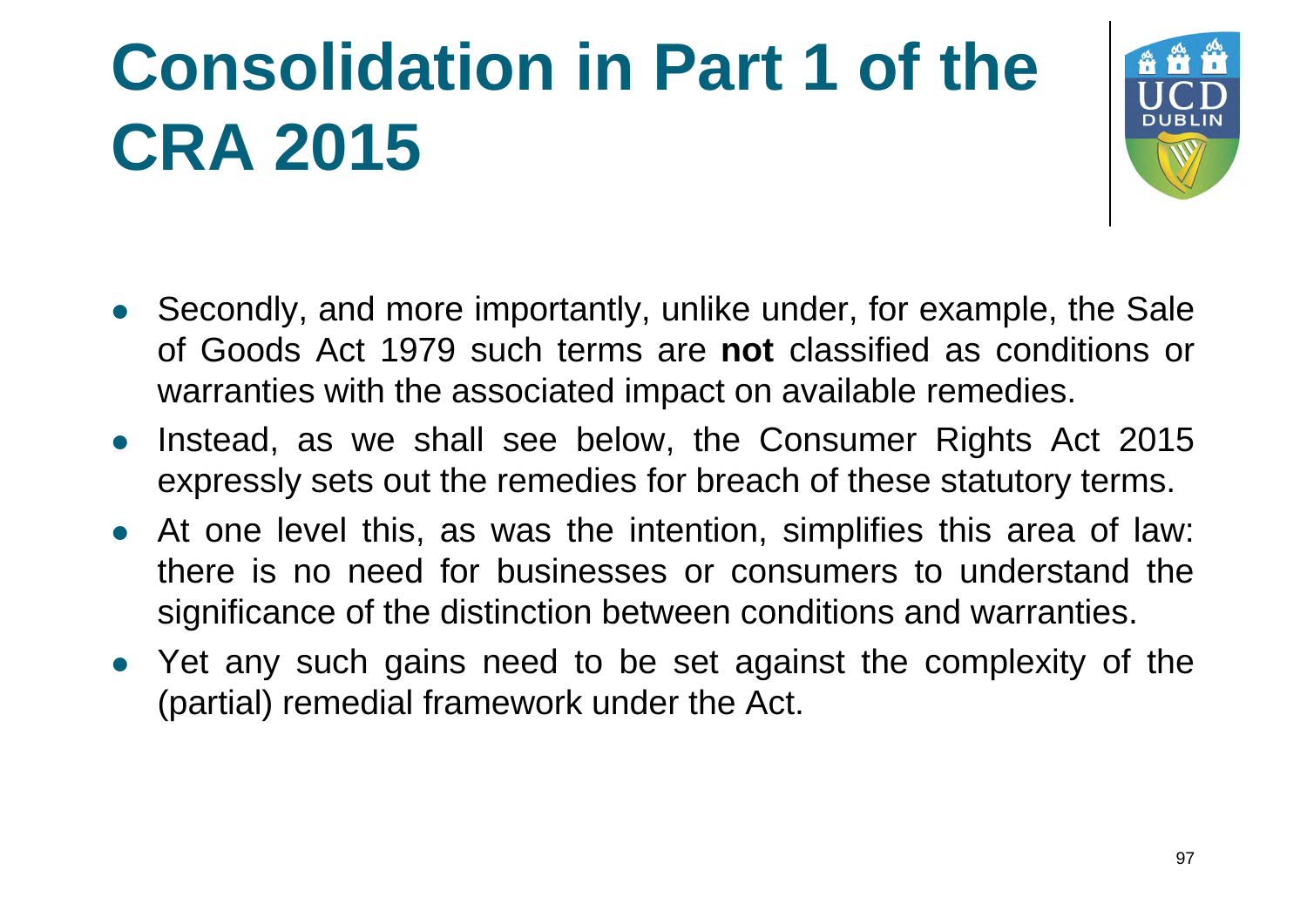#### **Enforcement**



S.19(3) "If the goods do not conform to the contract because of a breach of any of the terms described in sections **9, 10, 11, 13 and 14**, or if they do not conform to the contract under section 16, the consumer's rights (and the provisions about them and when they are available) are—

(a) the short-term right to reject (sections 20 and 22) [essentially 30 days];

(b) the right to repair or replacement (section 23); and

(c) the right to a price reduction or the final right to reject (sections 20 and 24). [(b) and (c) operate in a hierarchical fashion]"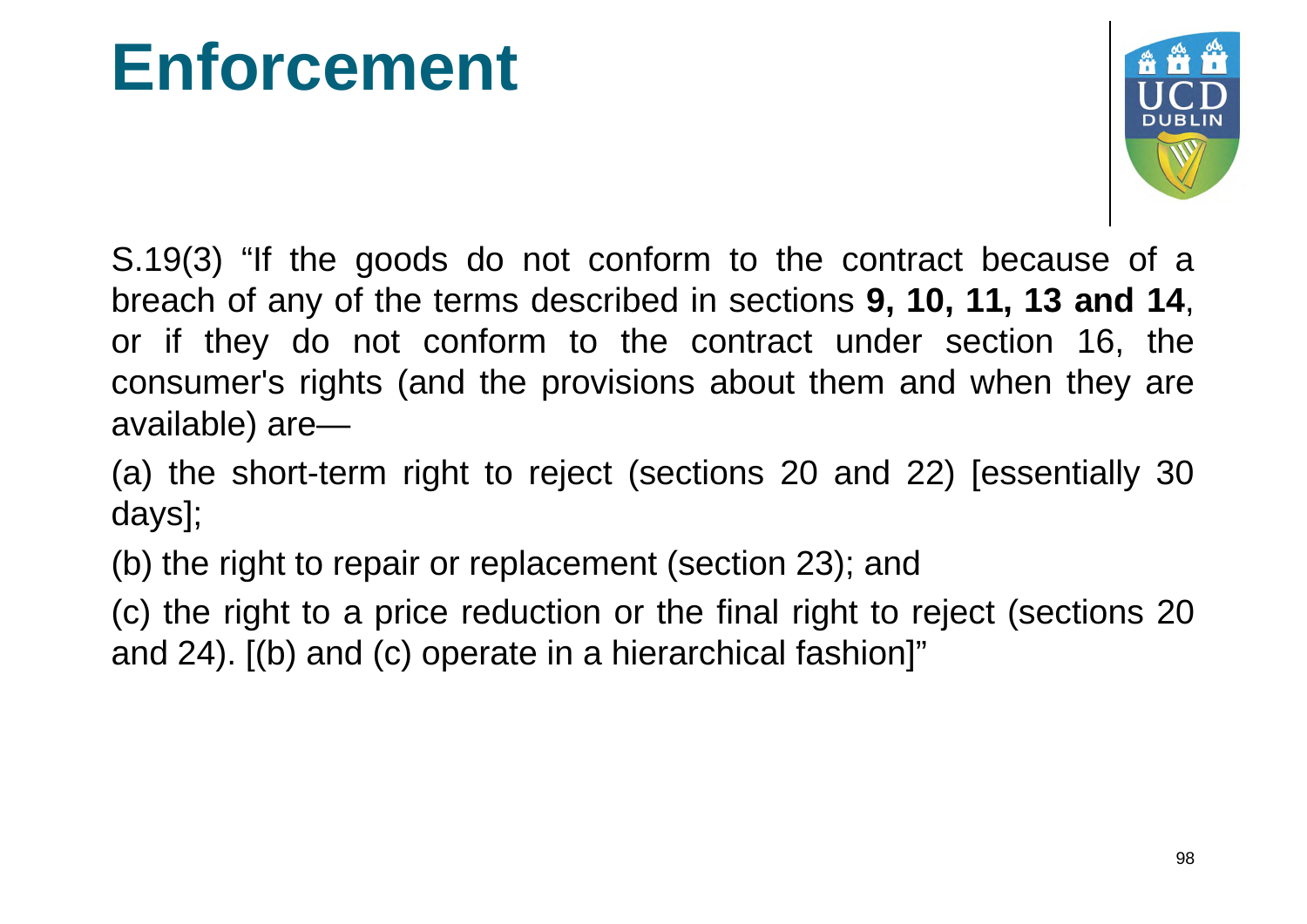#### **Enforcement**



S.19(9): "This Chapter does **not** prevent the consumer seeking other remedies—

(a) for a breach of a term that this Chapter requires to be treated as included in the contract,

(b) on the grounds that, under section 15 or 16, goods do not conform to the contract, or

(c) for a breach of a requirement stated in the contract."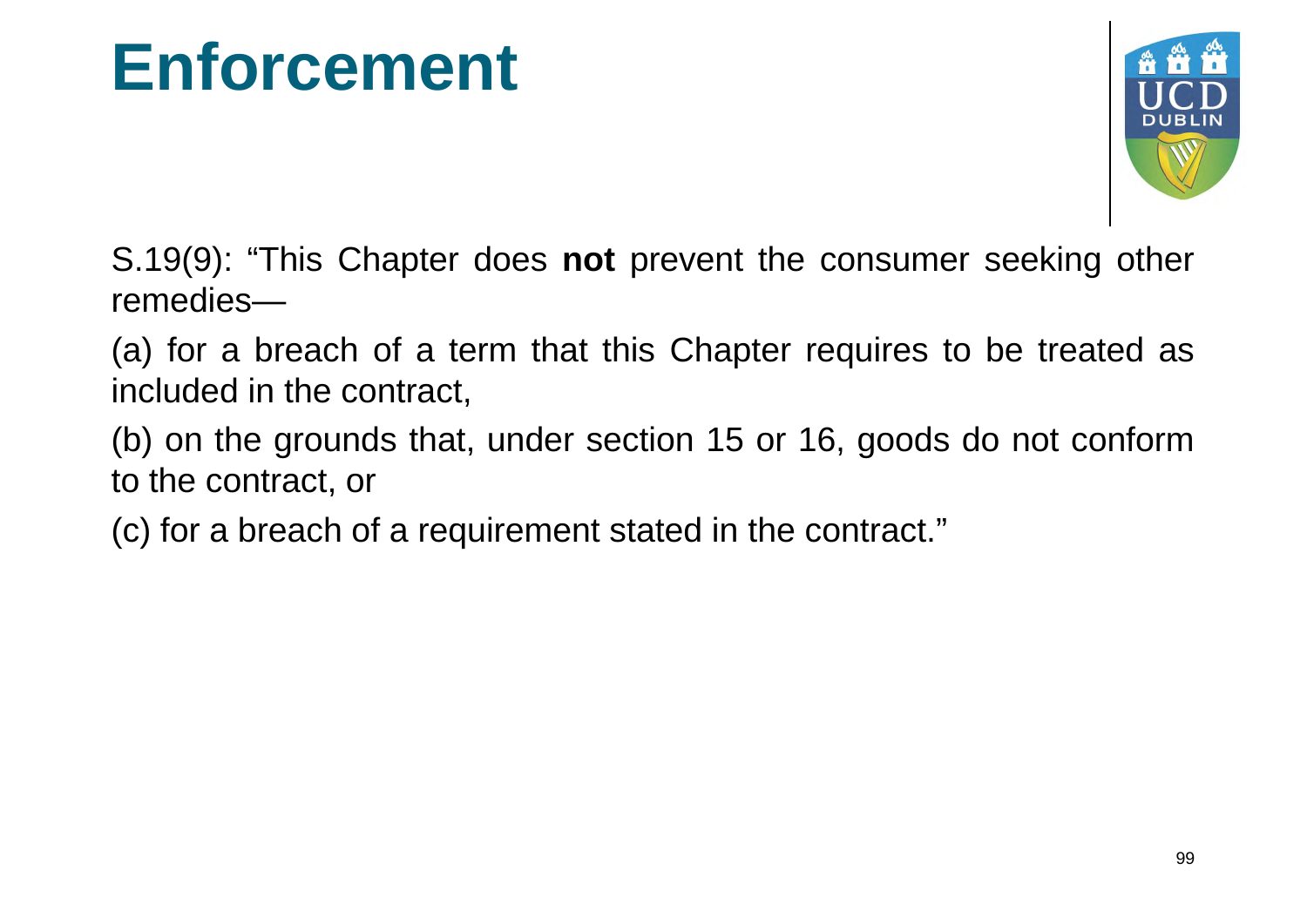# **Digital Content and the CRA 2015 (Part 1, Chapter 3)**



S.33(1) "This Chapter applies to a **contract for a trader to supply digital content to a consumer** , if it is supplied or to be supplied for a **price** paid by the consumer.

(2) This Chapter also applies to a contract for a trader to supply digital content to a consumer, if—

it is supplied **free** with goods or services or other digital content for which the consumer pays a price, and

it is not generally available to consumers unless they have paid a price for it or for goods or services or other digital content." (s.33)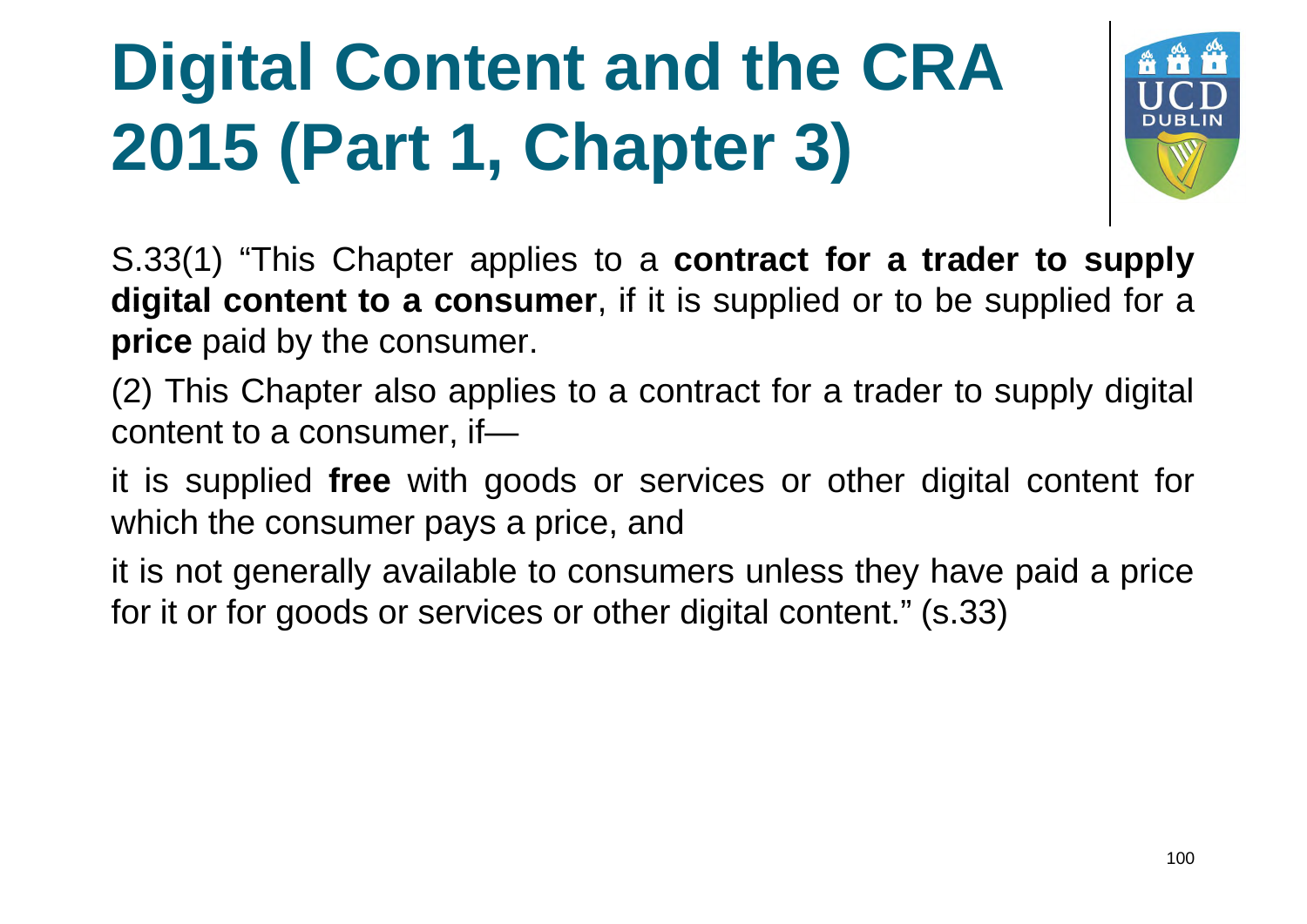# **Digital Content and the CRA 2015 (Part 1, Chapter 3)**



For example:

S.34: "(1) Every contract to supply digital content is to be treated as including a term that the **quality of the digital content is satisfactory**."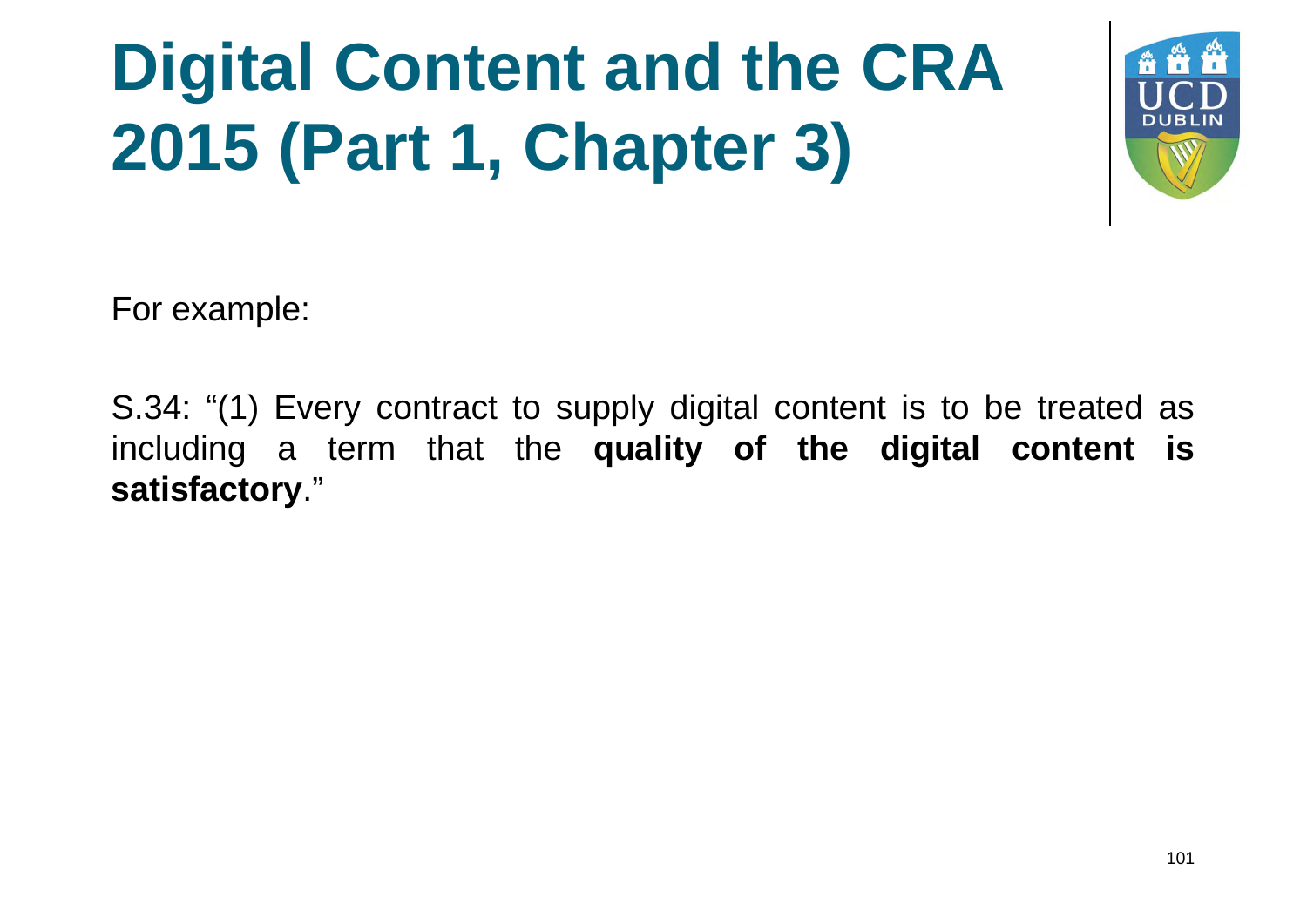#### **Enforcement**



S.42(2) "If the digital content does not conform to the contract, the consumer's rights (and the provisions about them and when they are available) are—

(a) the right to repair or replacement (see section 43);

(b) the right to a price reduction (see section 44)."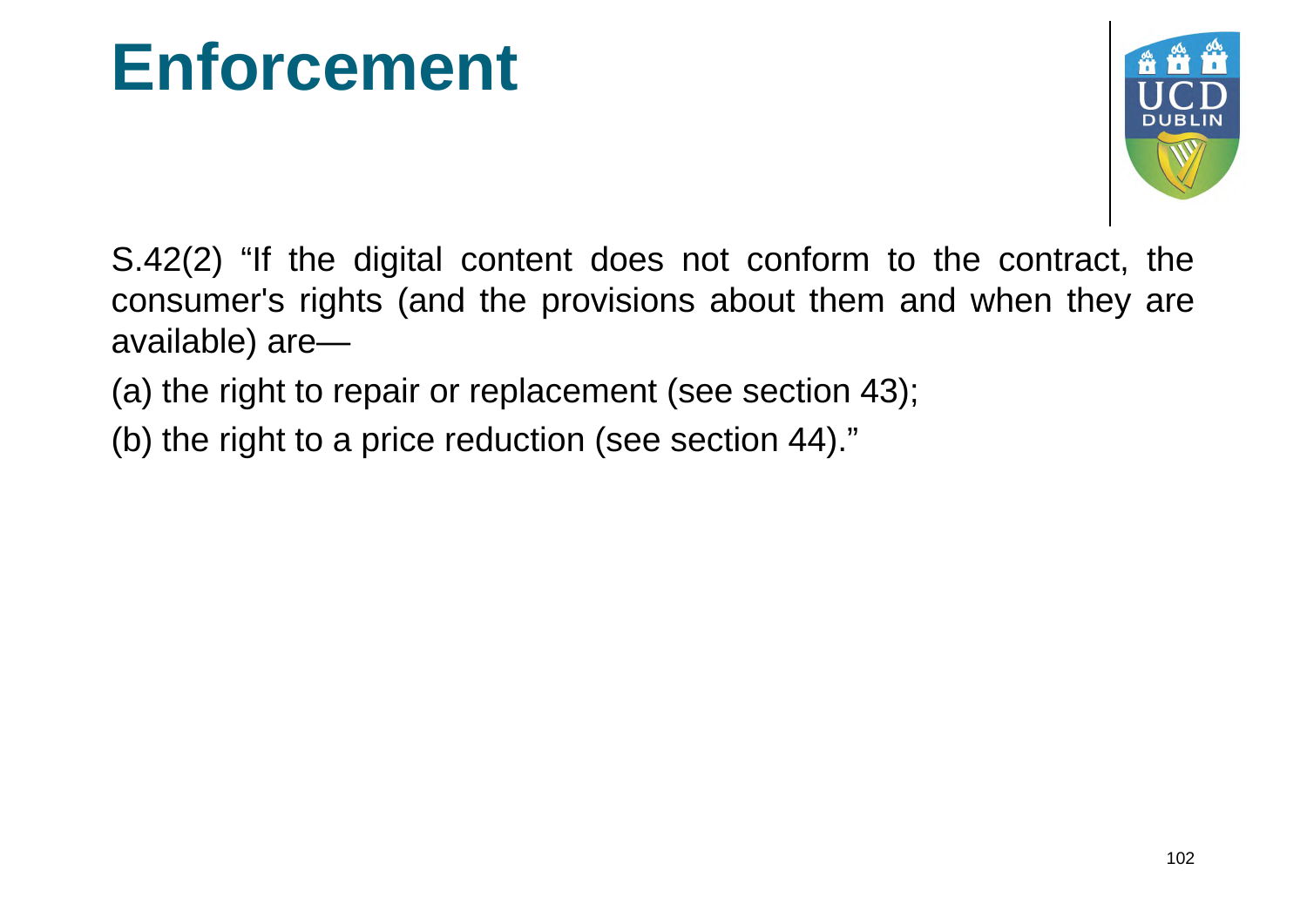#### **Enforcement**



S.42(6) "This Chapter does **not** prevent the consumer seeking other remedies for a breach of a term to which any of subsections (2), (4) or (5) applies, instead of or in addition to a remedy referred to there (but not so as to recover twice for the same loss)."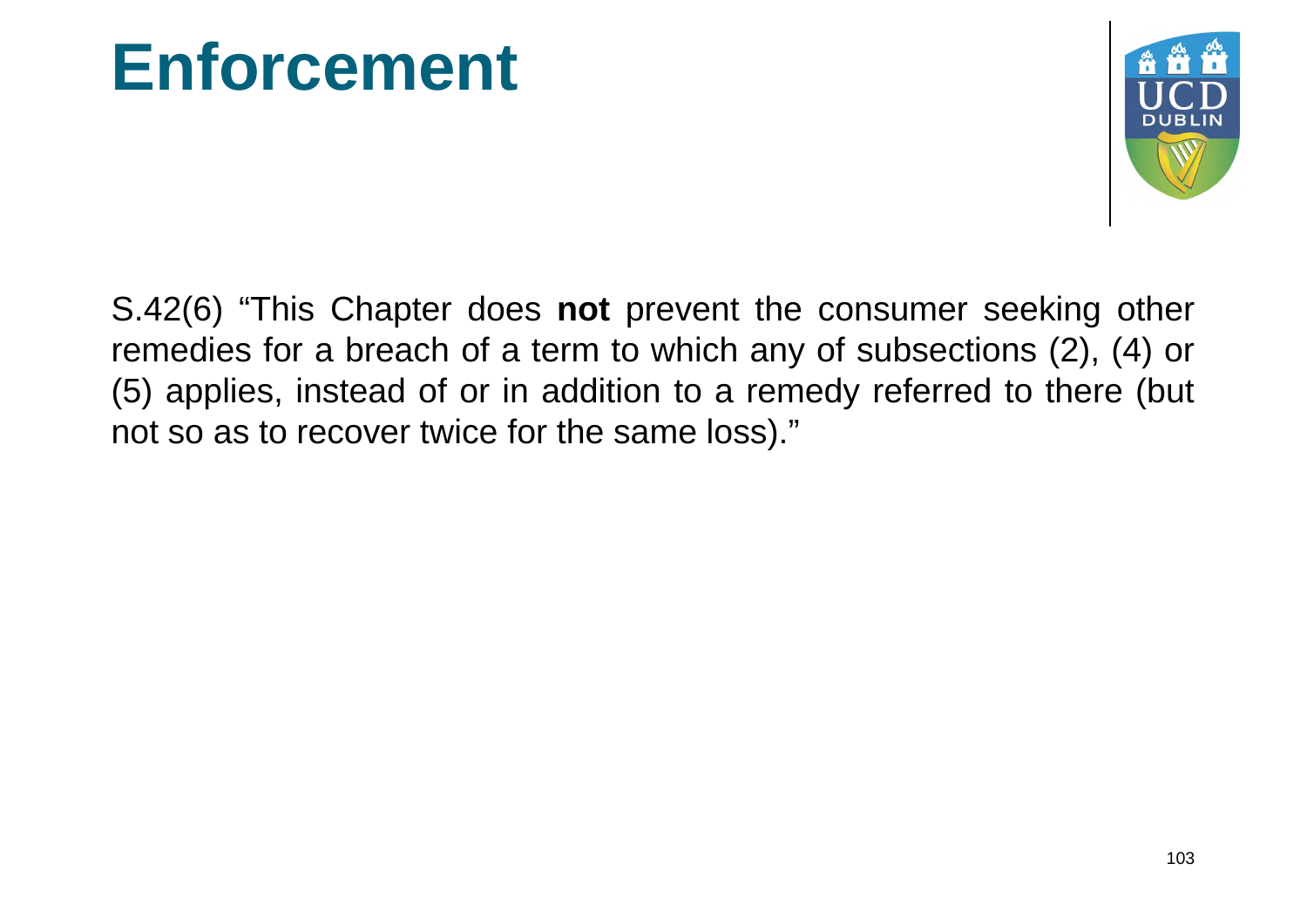

There has been some discussion around impact on smart motor insurance apps…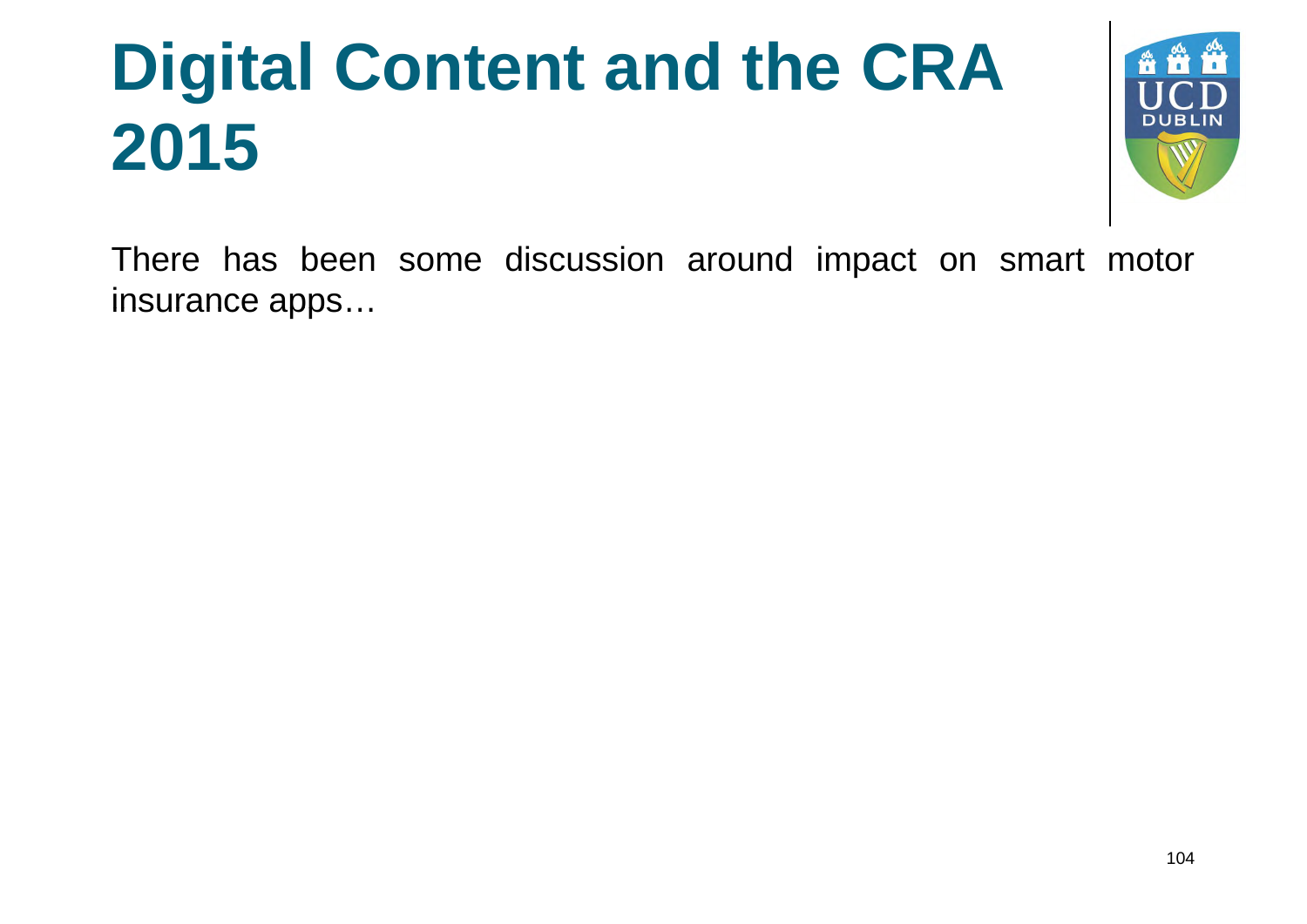

There was some doubt as to whether **computer software** would be covered by, for example, the Sale of Goods Act 1979…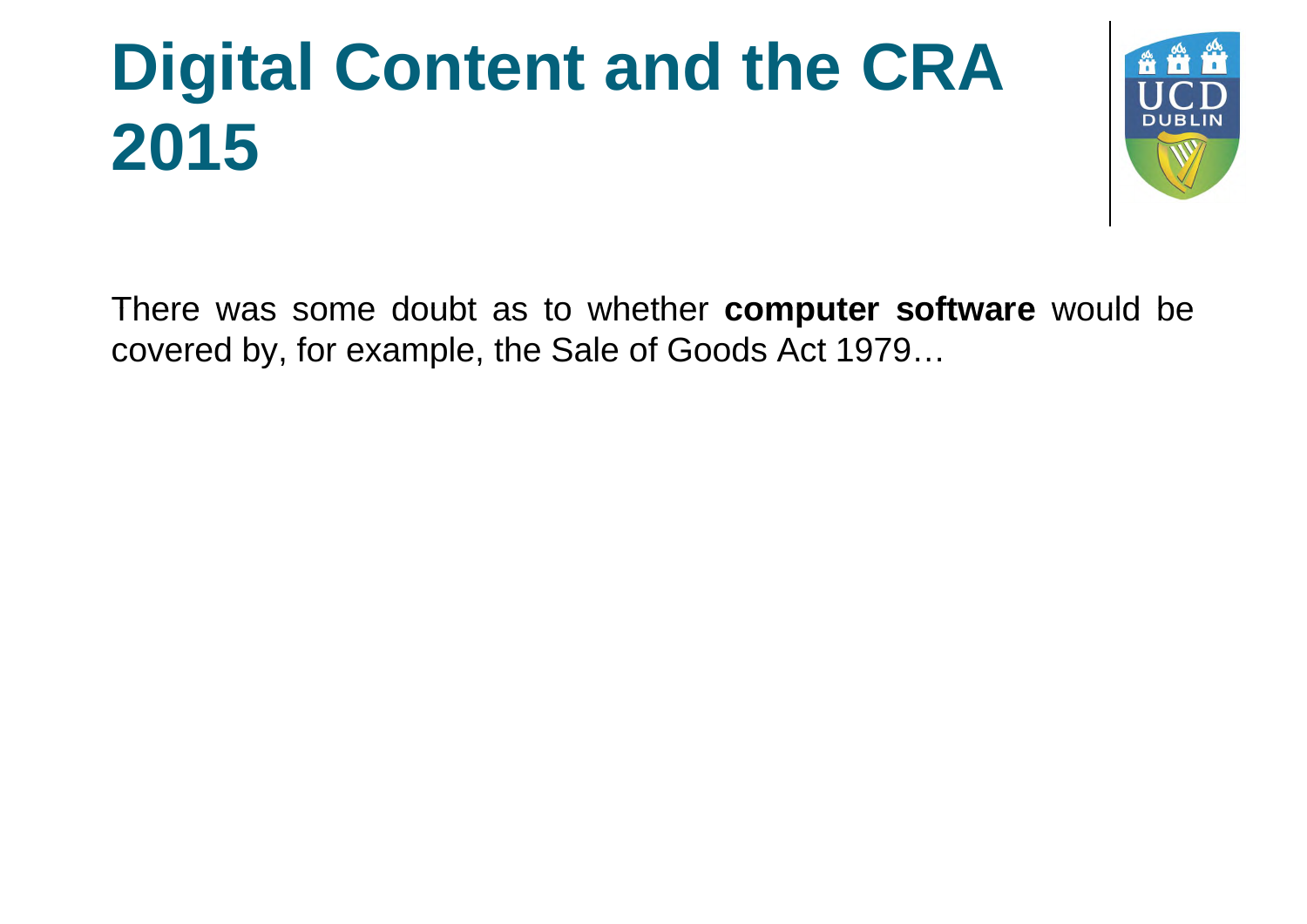

"Suppose I buy an instruction manual on the maintenance and repair of a particular make of car. The instructions are wrong in an important respect. Anybody who follows them is likely to cause serious damage to the engine of his car. In my view the instructions are an integral part of the manual. The manual including the instructions, whether in a book or a video cassette, would in my opinion be "goods" within the meaning of the Sale of Goods Act, and the defective instructions would result in a breach of the implied terms in section 14…"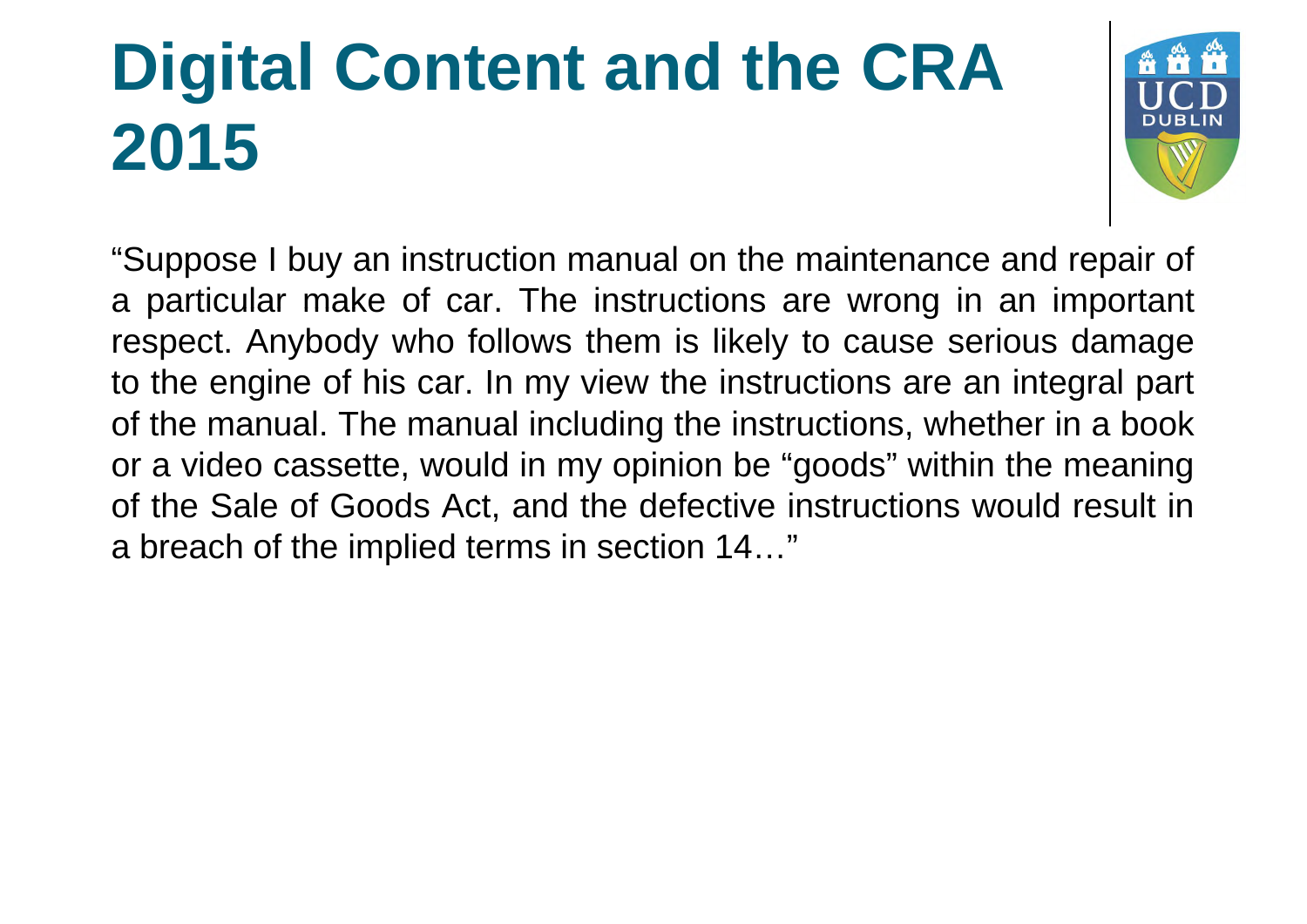

*"*If this is correct, **I can see no logical reason why it should not also be correct in relation to a computer disc onto which a program designed and intended to instruct or enable a computer to achieve particular functions has been encoded. If the disc is sold or hired by the computer manufacturer, but the program is defective, in my opinion there would prima facie be a breach of the terms as to quality and fitness for purpose implied by the Sale of Goods Act** or the Act of 1982." (*St Albans City and DC v International Computers Ltd* [1997] F.S.R. 251 at 265 *per* Sir Iain Glidewell)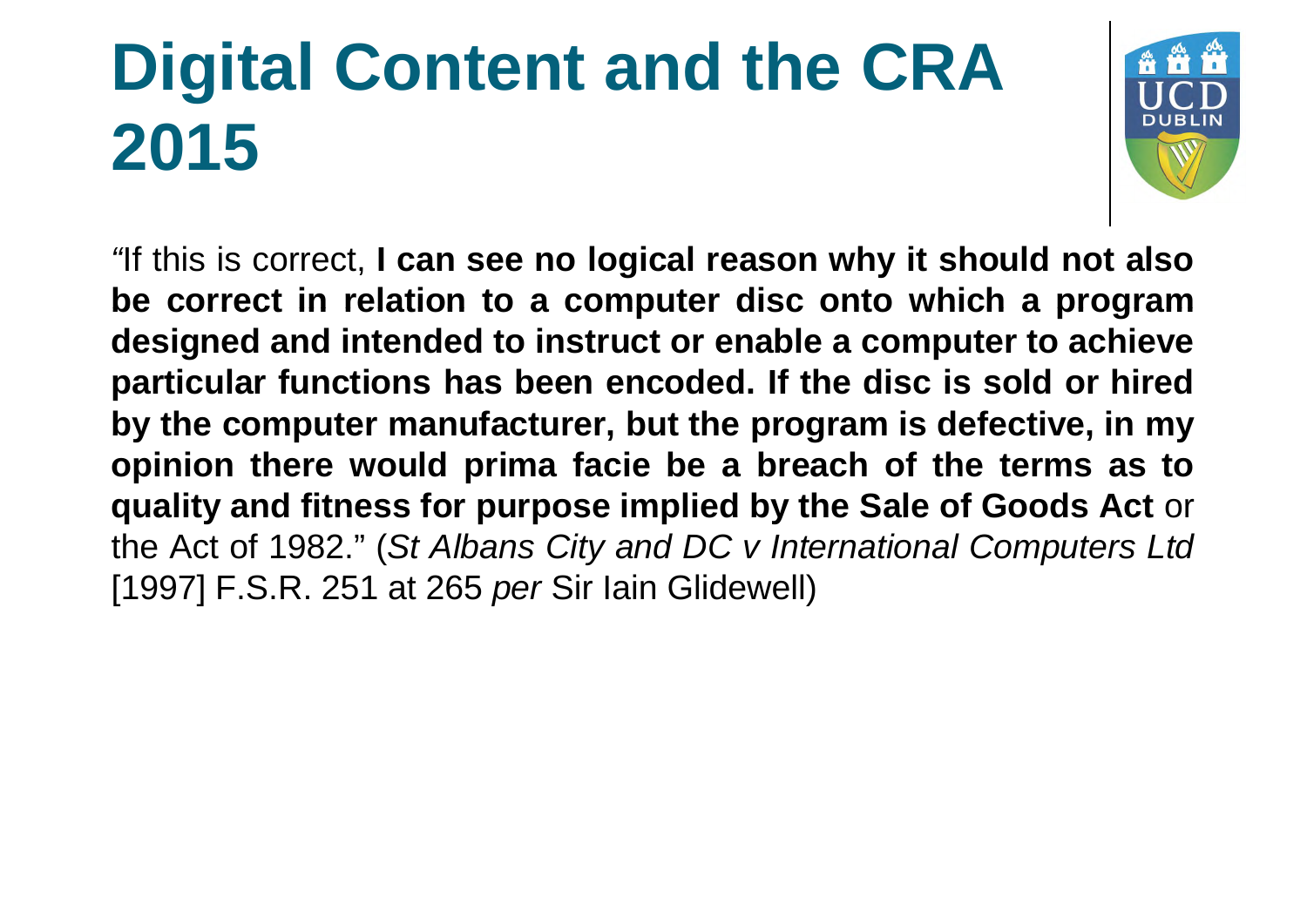

*"*The first point to note is that these observations were clearly *obiter*. The second is that, whatever the perception may have been in 1996, **there is no logic** in making the status of software as goods (or not) turn on the medium by which they were delivered or installed, as noted above." (*Software Incubator Limited v Computer Associates UK Limited* [2016] EWHC 1587 (QB) at [52] per HHJ Waksman QC (sitting as a Judge of the High Court))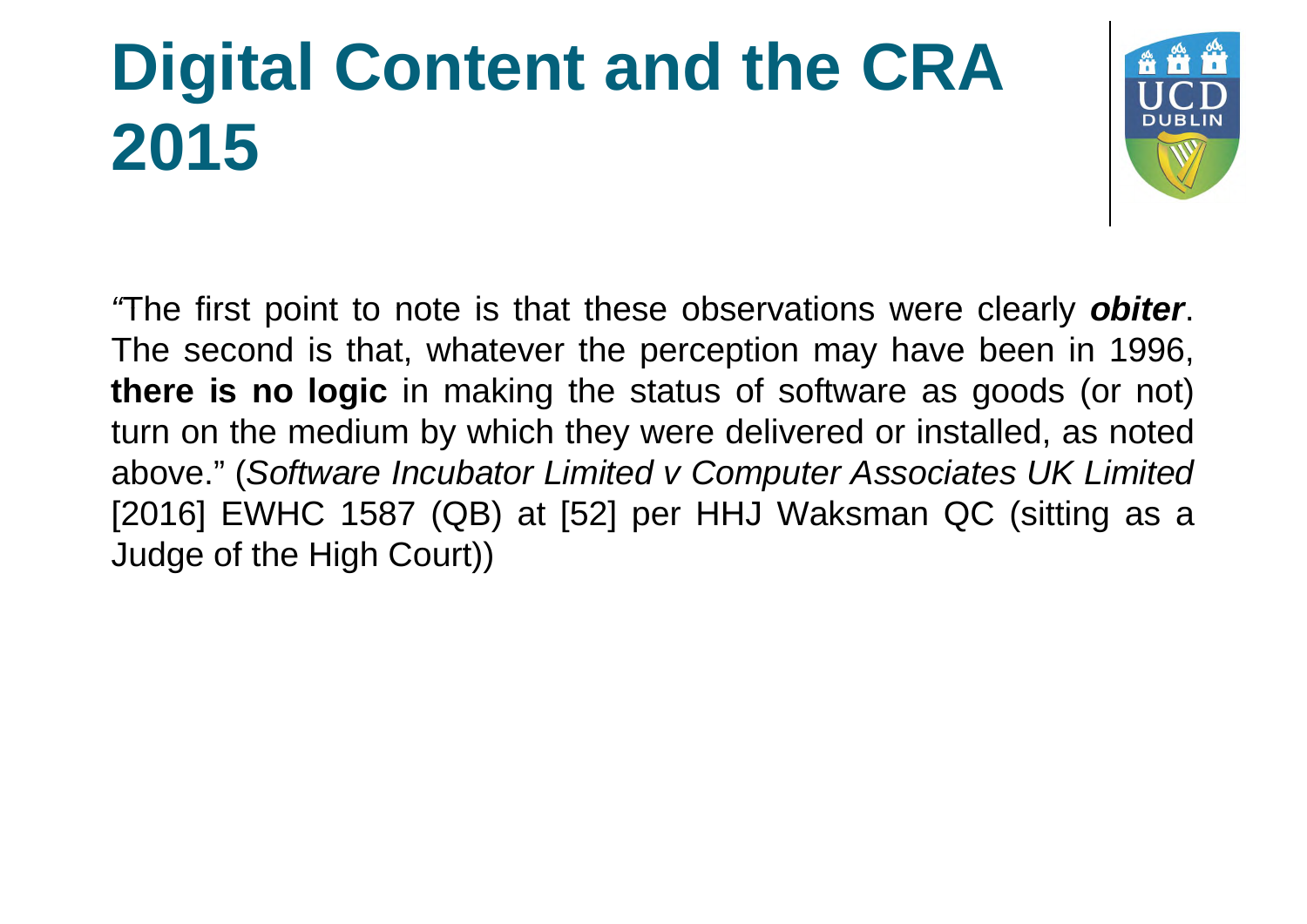# **Part 1 of the CRA 2015 and the Provision of Services**



Chapter 4 of Part 1 of the CRA 2015 applies to **contracts for traders to supply services to consumers** (note s.48(5) and also wider regulatory context);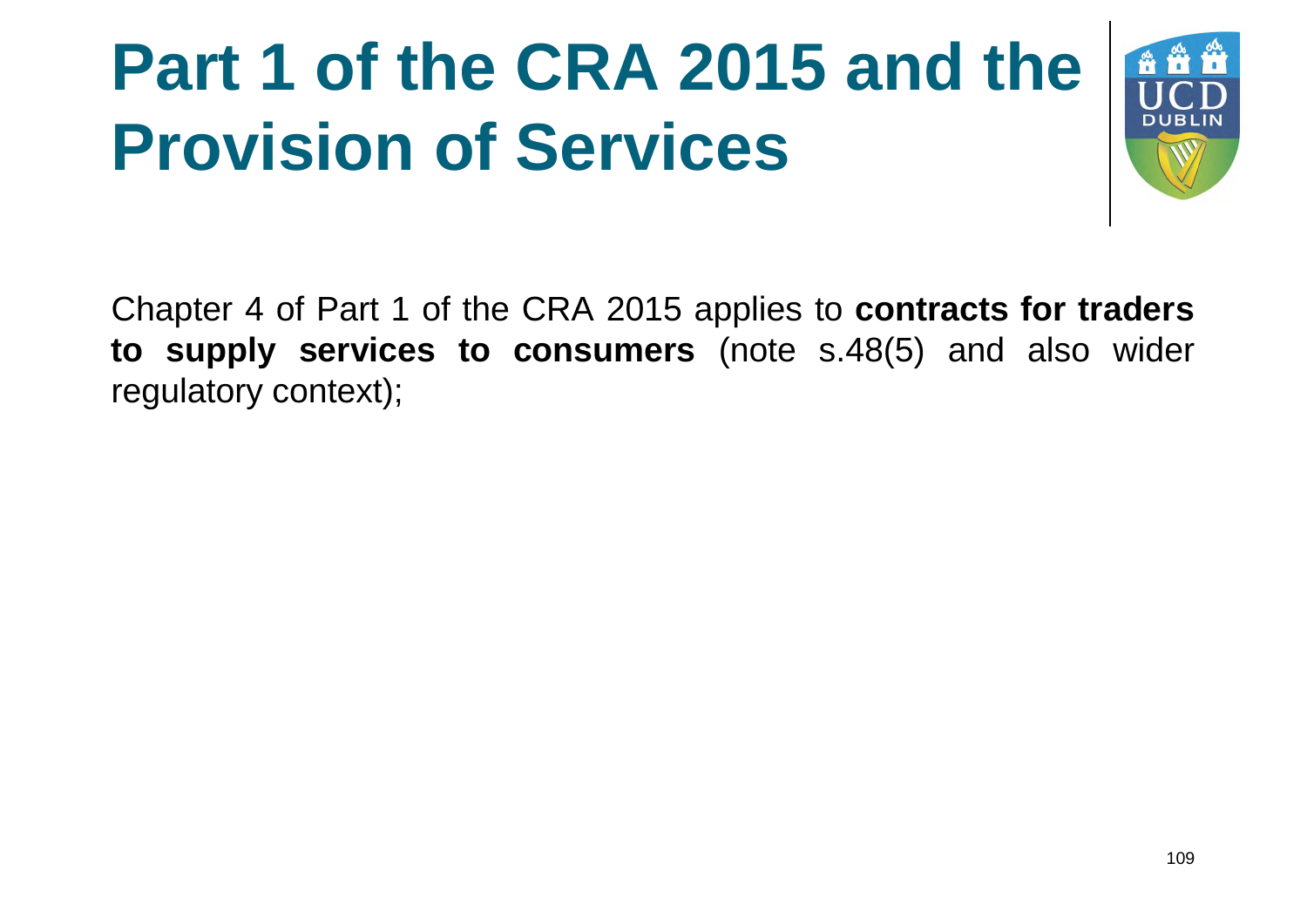# **Part 1 of the CRA 2015 and the Provision of Services**



s.49(1) CRA 2015 provides: "Every contract to supply a service is to be treated as including a term that the trader must perform the service with **reasonable care and skill**";

This resonates with the pre-CRA 2015 law (Sale and Supply of Goods Act 1982, s.13).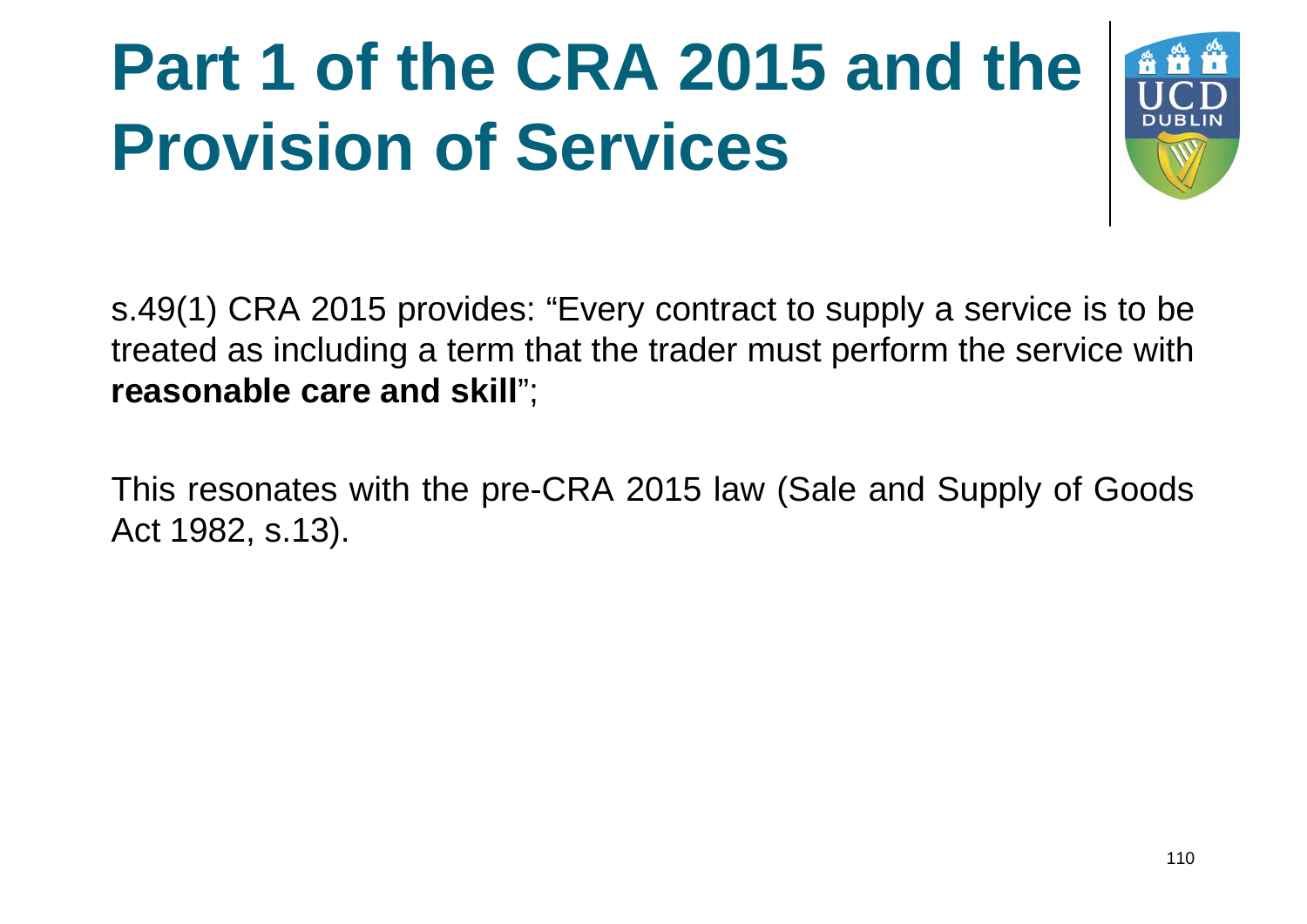

**Further Terms of Contract:**

50(1) : "Every contract to supply a service is to be treated as including as a term of the contract **anything that is said or written to the consumer, by or on behalf of the trader, about the trader or the service, if**—

(a) it is taken into account by the consumer when deciding to enter into the contract, or

(b) it is taken into account by the consumer when making any decision about the service after entering into the contract."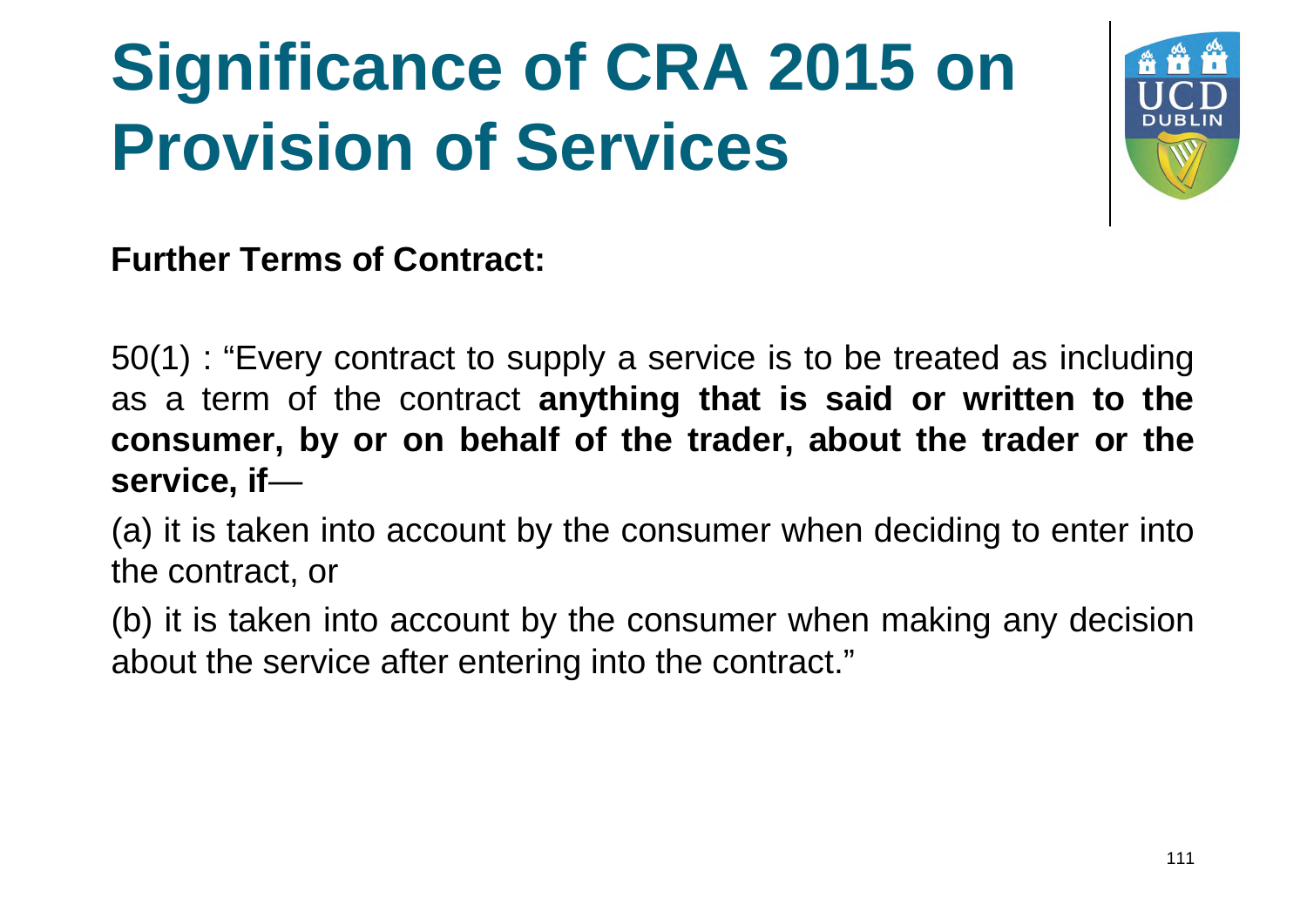

S.50: "(3) Without prejudice to subsection (1), any information provided by the trader in accordance with regulation 9, 10 or 13 of the Consumer Contracts (Information, Cancellation and Additional Charges) Regulations 2013 (SI 2013/3134) is to be treated as included as a term of the contract."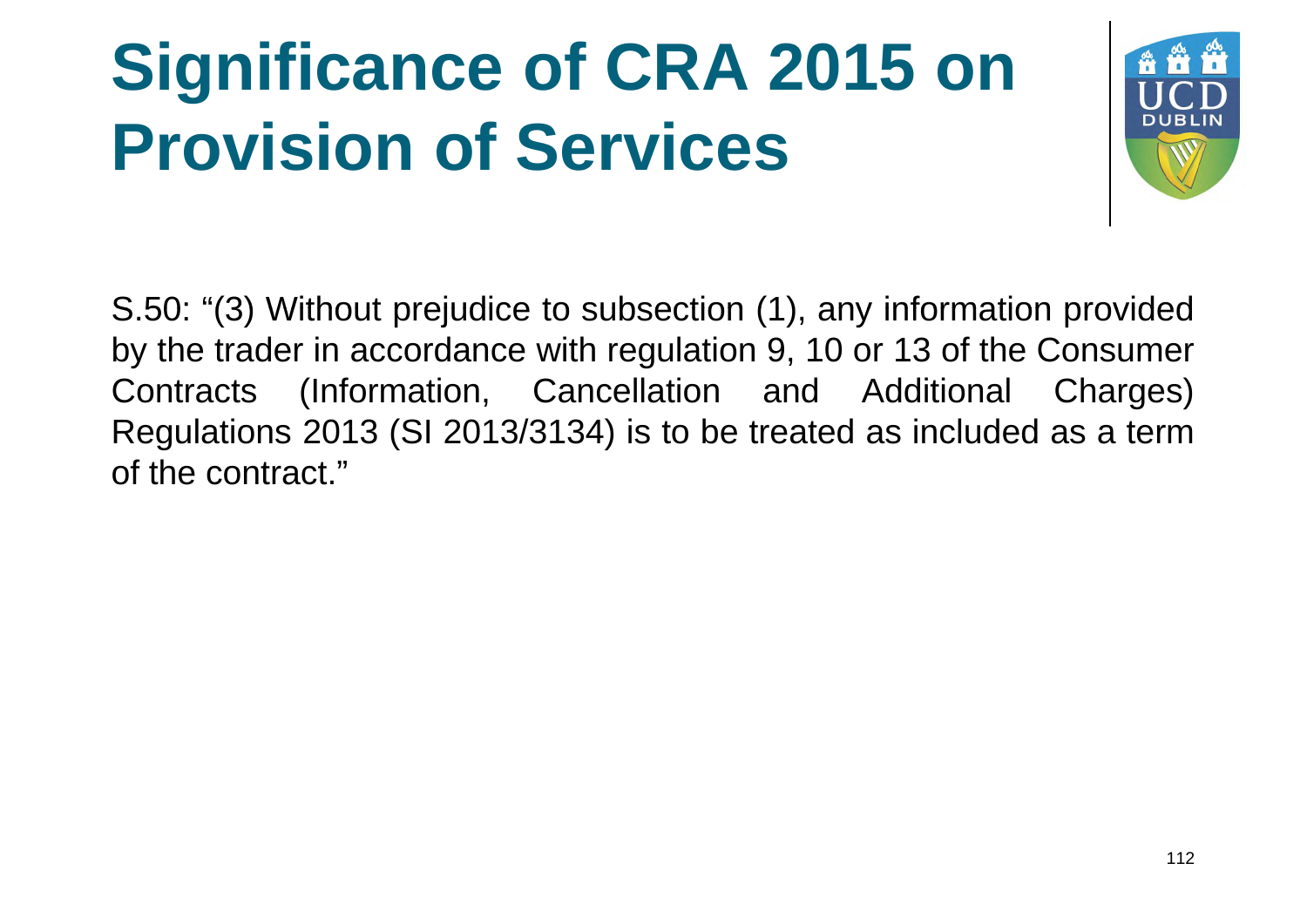

#### **Additional Remedies**:

S.54: "(1) The consumer's rights under this section and sections 55 and 56 do **not** affect any rights that the contract provides for, if those are not inconsistent.

(2) In this section and section 55 a reference to a service conforming to a contract is a reference to—

(a) the service being performed in accordance with section 49, or

(b) the service conforming to a term that section 50 requires to be treated as included in the contract and that relates to the performance of the service."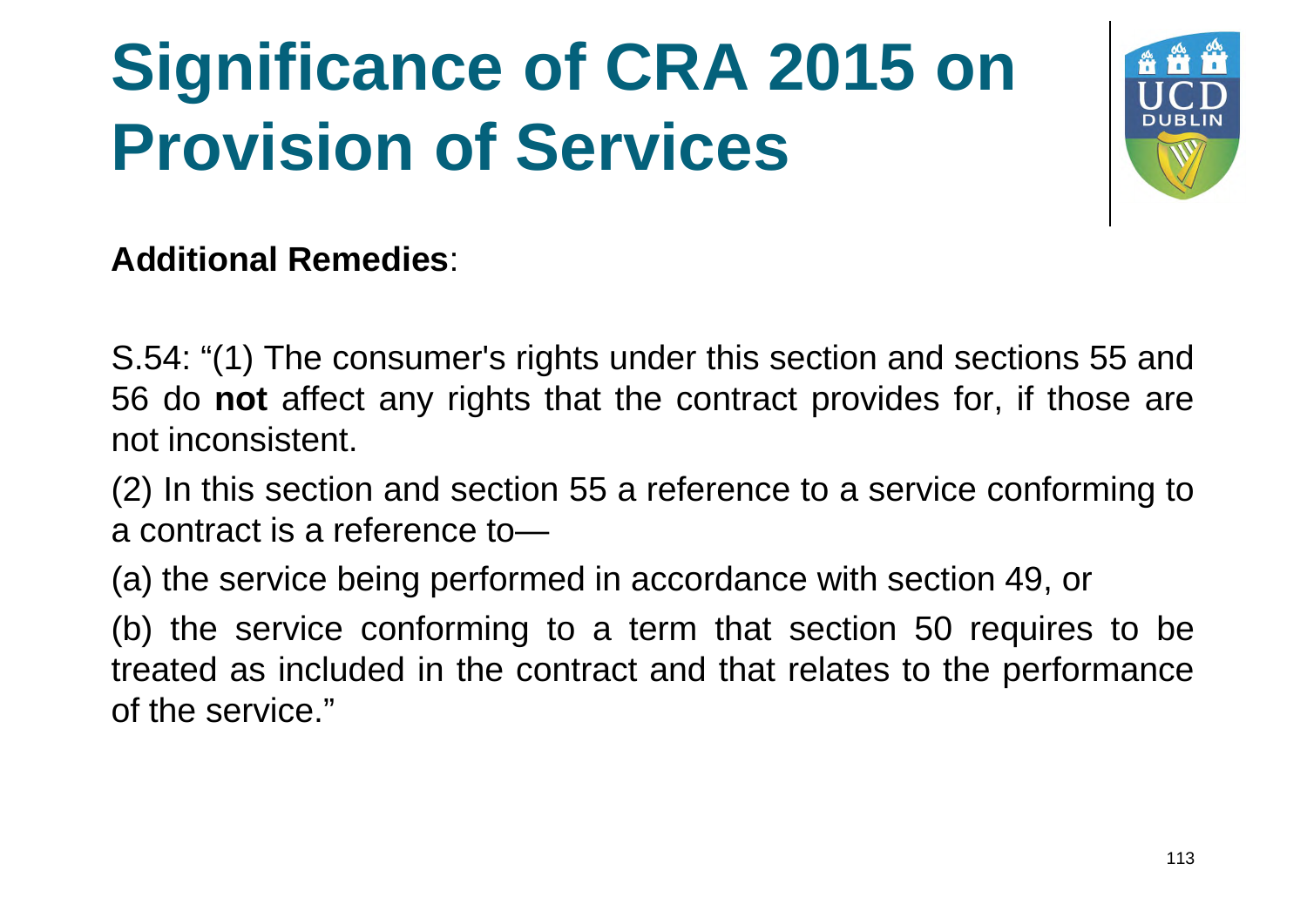

#### **Additional Remedies**:

"(3) If the service does not conform to the contract, the consumer's rights (and the provisions about them and when they are available) are—

- (a) the right to require repeat performance (see section 55);
- (b) the right to a price reduction (see section 56)."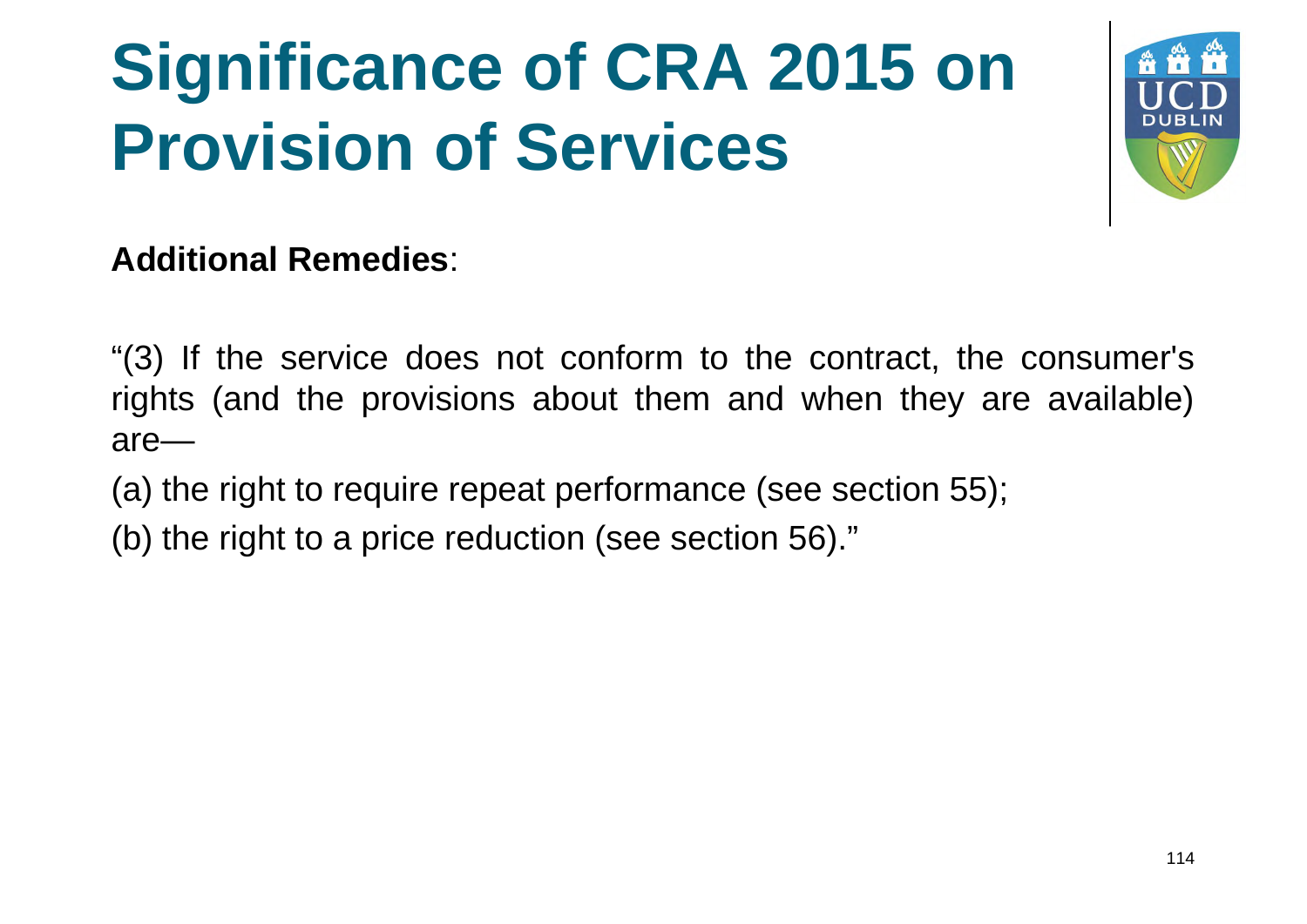

#### **Additional Remedies**:

S.55(1): "The right to require **repeat performance** is a right to require the trader to perform the service again, to the extent necessary to complete its performance in conformity with the contract."

S.56(1): "The right to a **price reduction** is the right to require the trader to reduce the price to the consumer by an appropriate amount (including the right to receive a refund for anything already paid above the reduced amount)."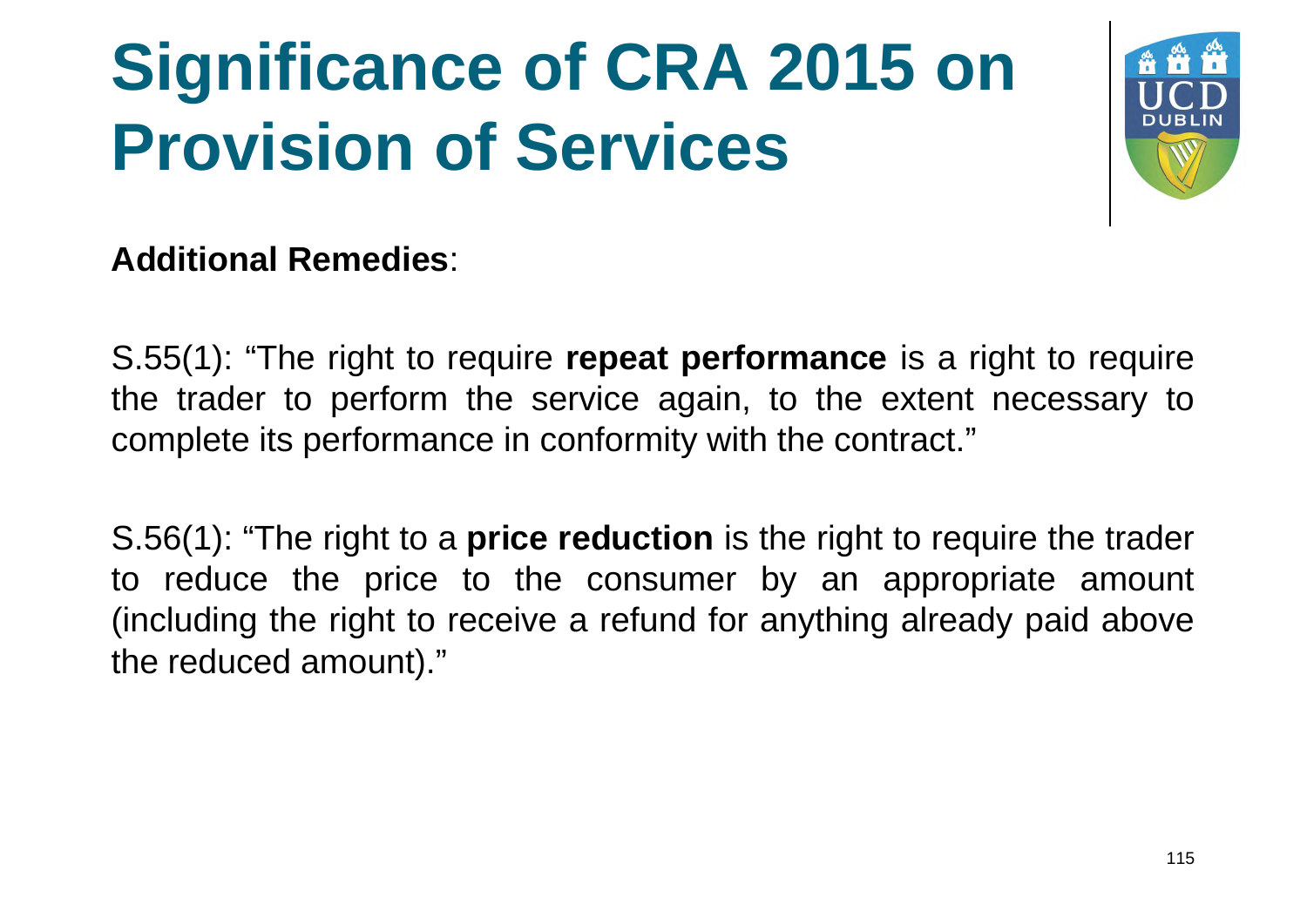

#### **Non-Exclusion:**

S.57(1): "A term of a contract to supply services is not binding on the consumer to the extent that it would **exclude** the trader's liability arising under section 49 (service to be performed with reasonable care and skill).

(2) Subject to section 50(2), a term of a contract to supply services is not binding on the consumer to the extent that it would **exclude** the trader's liability arising under section 50 (information about trader or service to be binding).

(3) A term of a contract to supply services is not binding on the consumer to the extent that it would **restrict** the trader's liability arising under any of sections 49 and 50 and, where they apply, sections 51 and 52 (reasonable price and reasonable time), if it would prevent the consumer in an appropriate case from recovering the price paid or the value of any other consideration. (If it would not prevent the consumer from doing so, Part 2 (unfair terms) may apply.)" <sup>116</sup>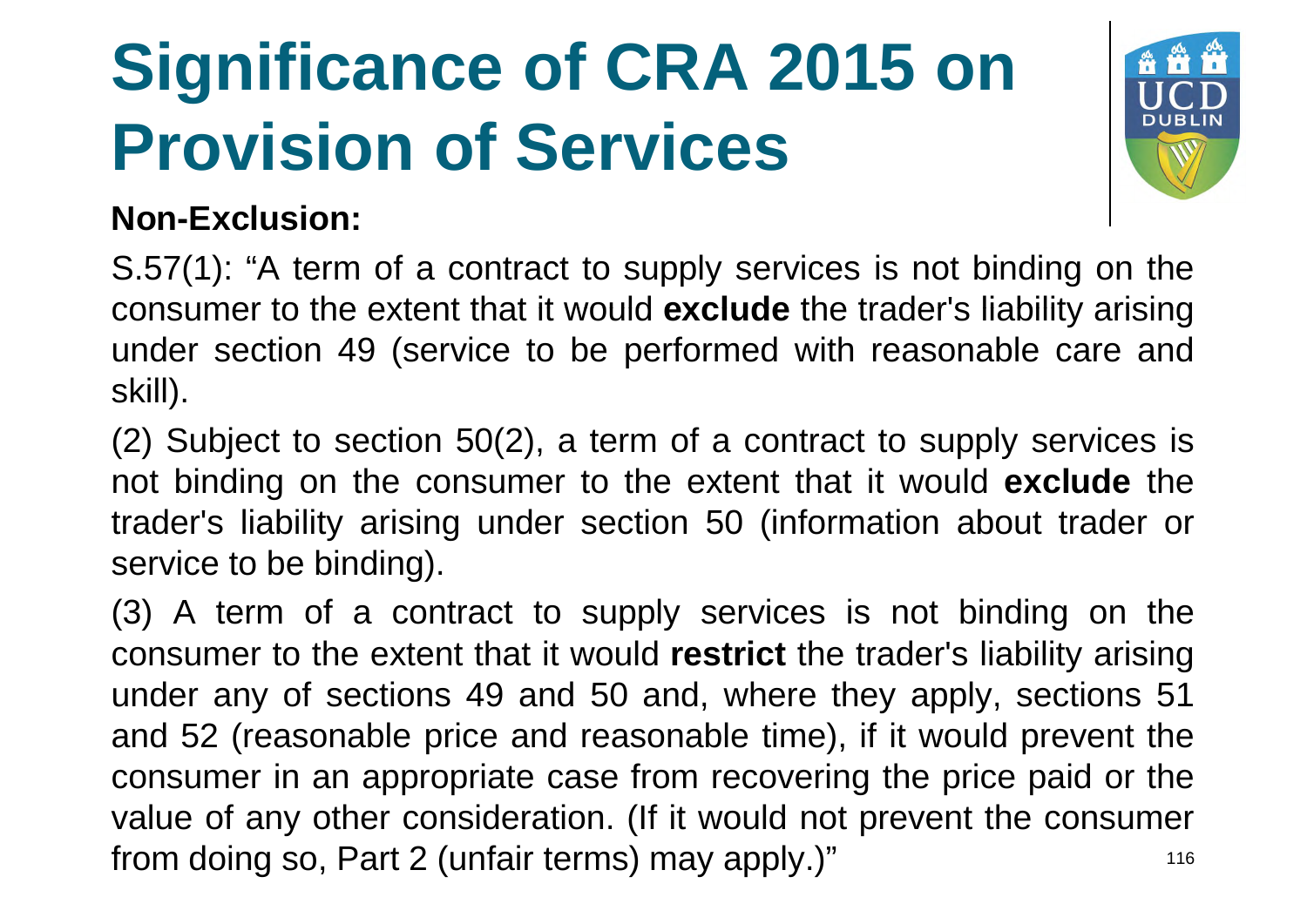#### **The Regulation of Unfair Terms under Part 2 of the CRA 2015**

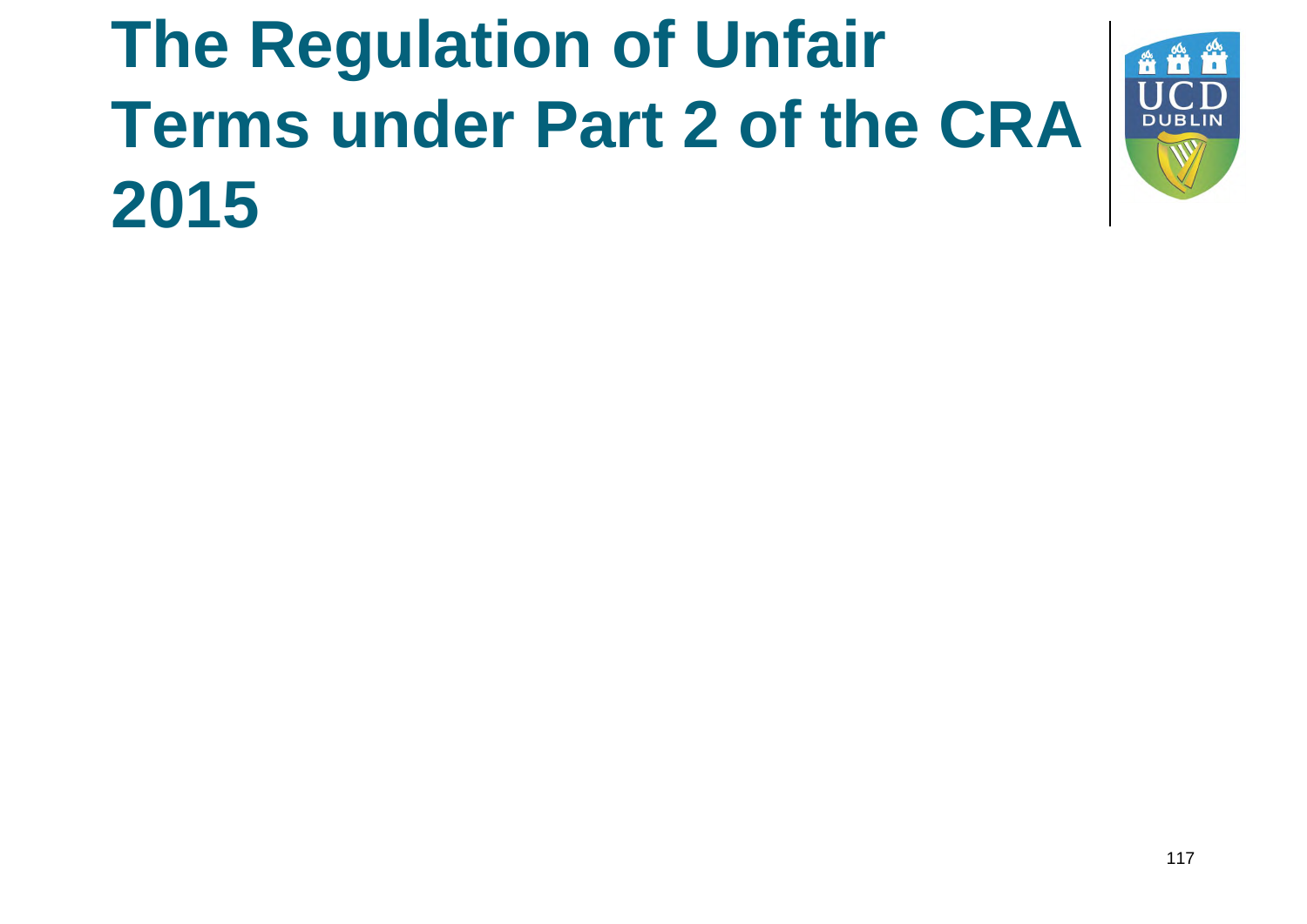#### **The Regulation of Unfair Terms: Background**



Before a term alleged to be 'unfair' can be relied upon, as a matter of Contract Law, three hurdles must be overcome:

- The clause must be shown to have been part of the contract (on which see notes on terms, particularly **incorporation** of terms);
- The clause must be shown to cover the liability in question (the **construction** test);
- The clause must not be rendered unenforceable by the **Unfair Contract Terms Act 1977, the Unfair Terms in Consumer Contracts Regulations 1999 or the Consumer Rights Act 2015**.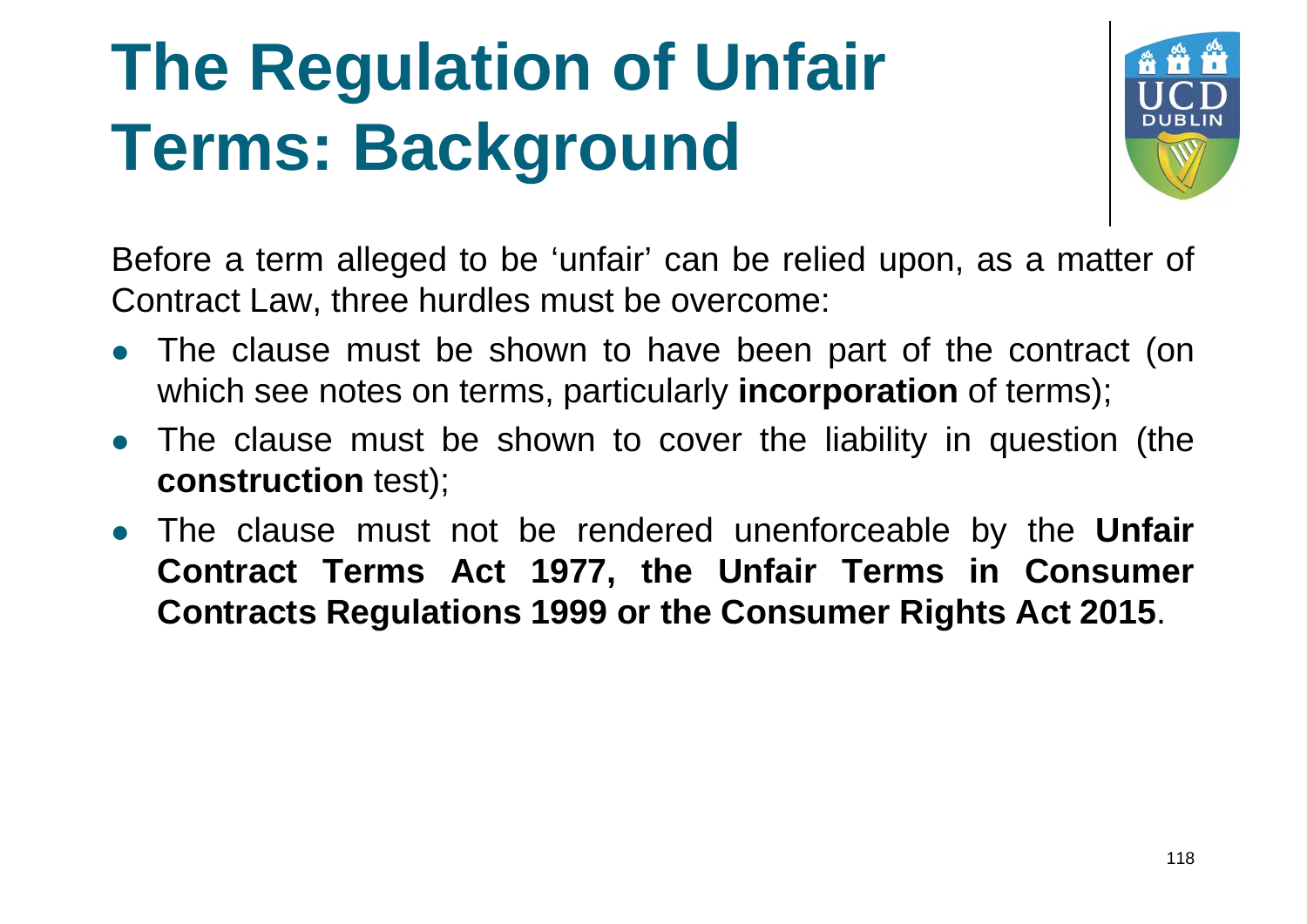# **CRA 2015 and Unfair Terms Regulation**



"3. As the law currently stands, there are two major pieces of legislation dealing with unfair contract terms. The Unfair Contract Terms Act 1977 sets out the traditional UK approach, while the Unfair Terms in Consumer Contracts Regulations 1999 implement the 1993 EU Directive. **The two laws contain inconsistent and overlapping provisions, using different language and concepts to produce similar but not identical effects**. A law that affects ordinary people in their everyday lives had been made unnecessarily complicated and difficult." (*Unfair Terms in Contracts*, 2005, Law Com No 292, Scot Law Com, No 199, Cm 6464)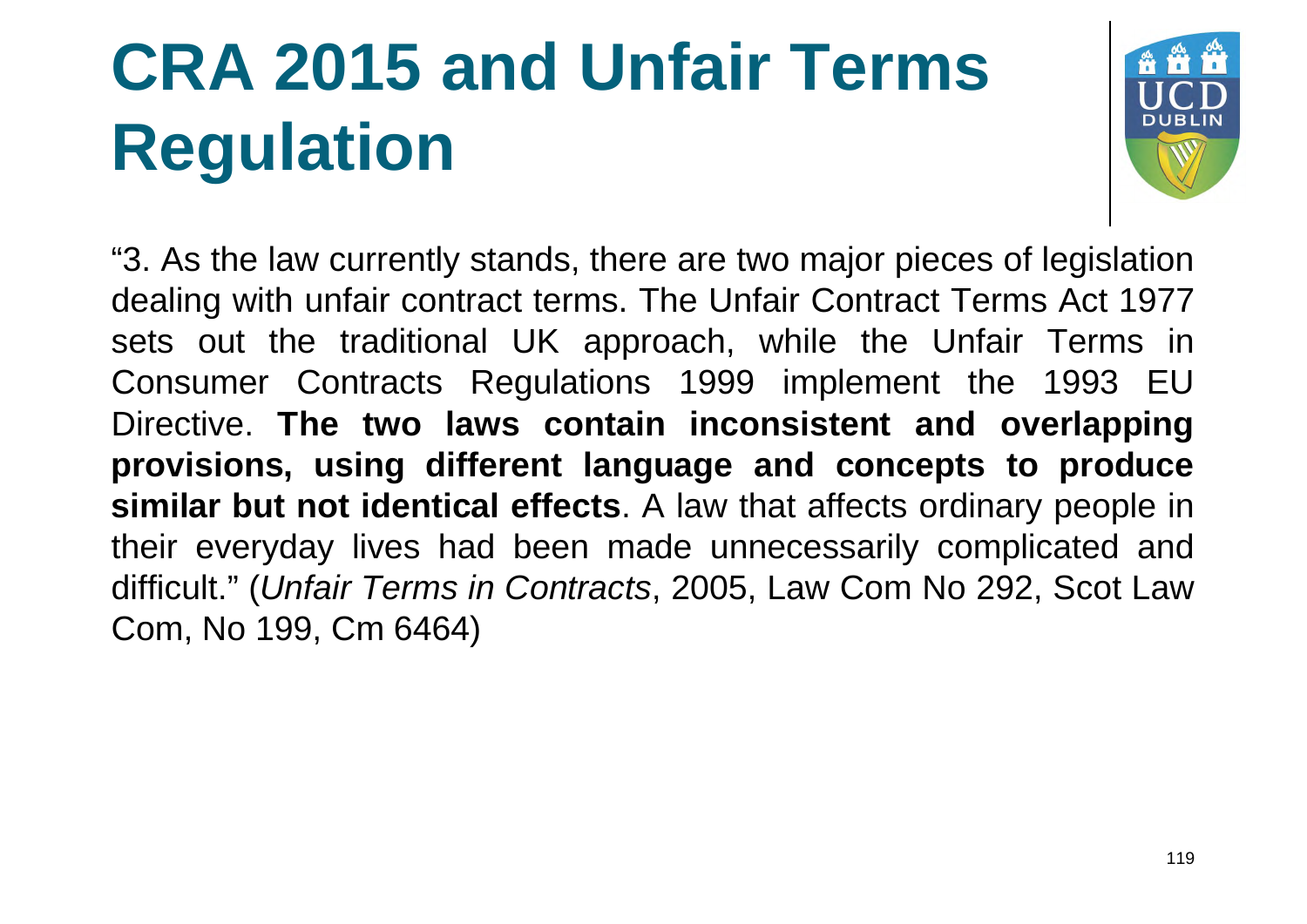# **CRA 2015 and Unfair Terms Regulation**



- The CRA 2015 seeks to consolidate the regulation of unfair terms in consumer contracts;
- In broad terms, the CRA 2015 provides that (i) **consumer contracts are to be taken out of the scope of the Unfair Contract Terms Act 1977** and that (ii) the **Unfair Terms in Consumer Contracts Regulations 1999 are revoked** (see Schedule 4 but subject to transitional provisions).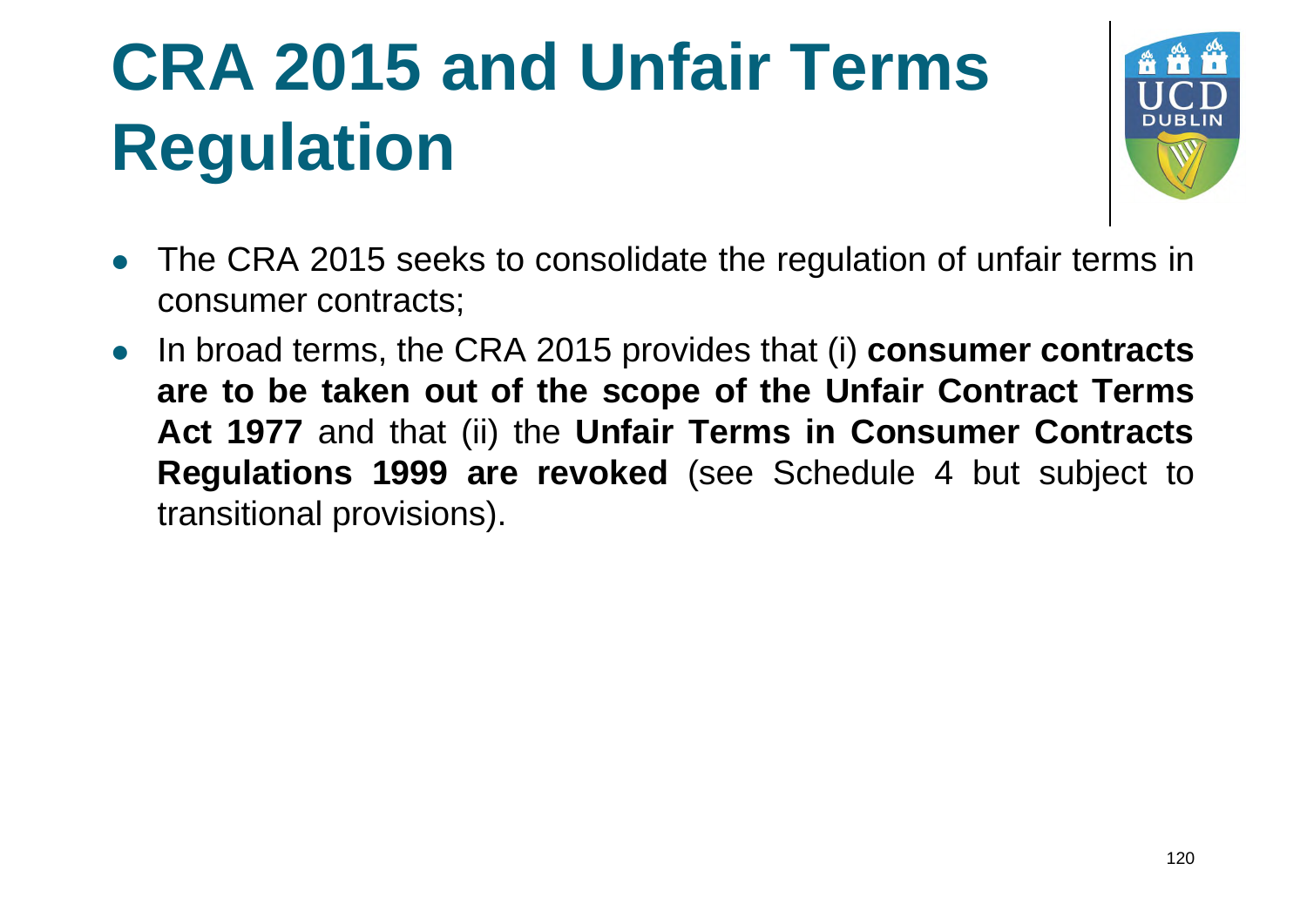#### **Unfair Terms: Key Date**



- Key date is **1 October 2015** (see Consumer Rights Act 2015 (Commencement No. 3, Transitional Provisions, Savings and Consequential Amendments) Order 2015/1630);
- If the contract was entered into **before** this date, it is essentially necessary to consider UCTA 1977 (before amended by the CRA 2015) and the UTCCR 1999;
- If the contract was entered into **after** this date, it is necessary to consider the CRA 2015 in relation to consumers.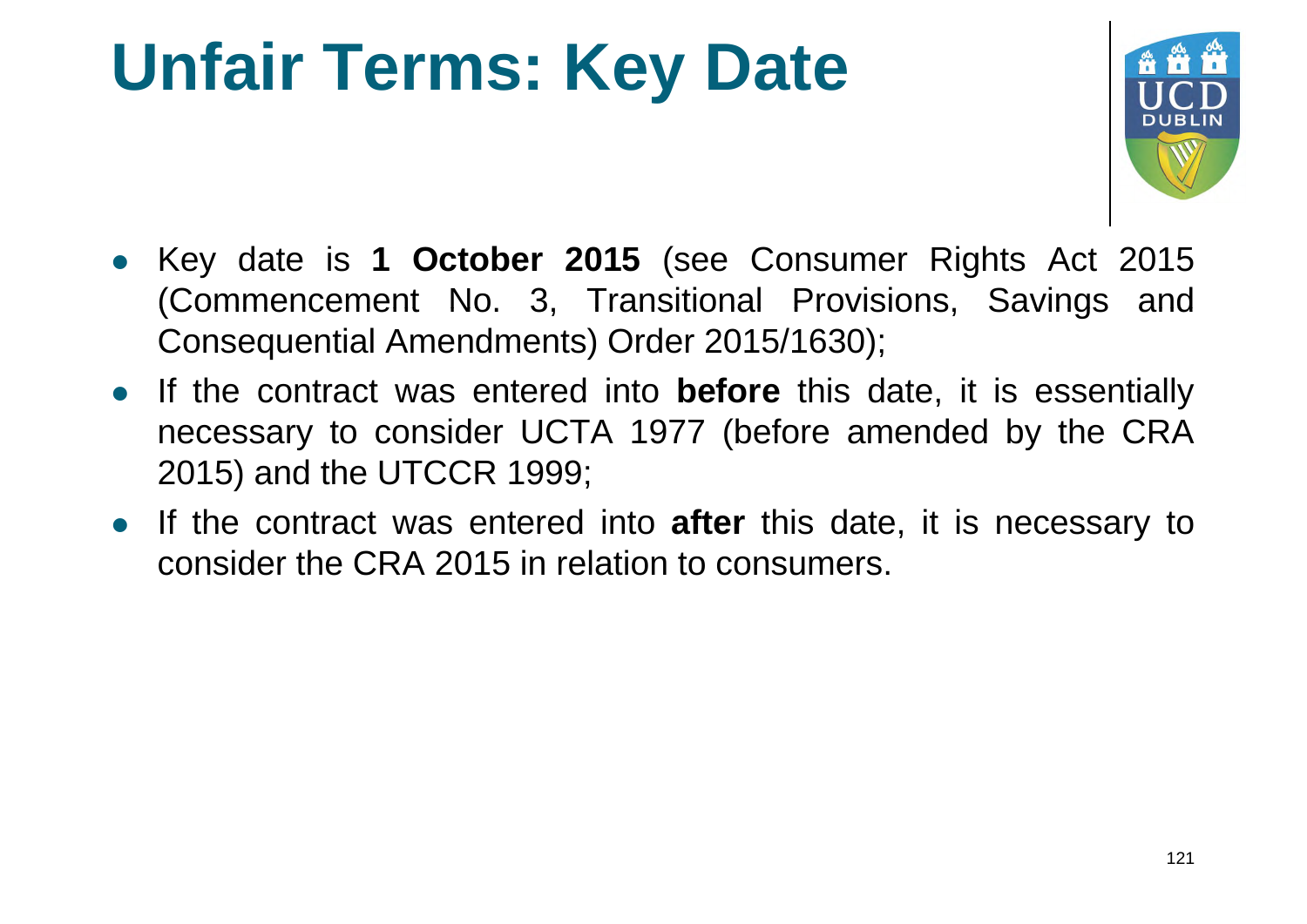#### **Structure of New Unfair Terms Regime**



- The provisions on 'unfair terms' are largely, although not entirely, contained in **Part 2 of the CRA 2015**;
- Part 1 of the CRA 2015 also includes some specific provisions on unfair terms **such as**: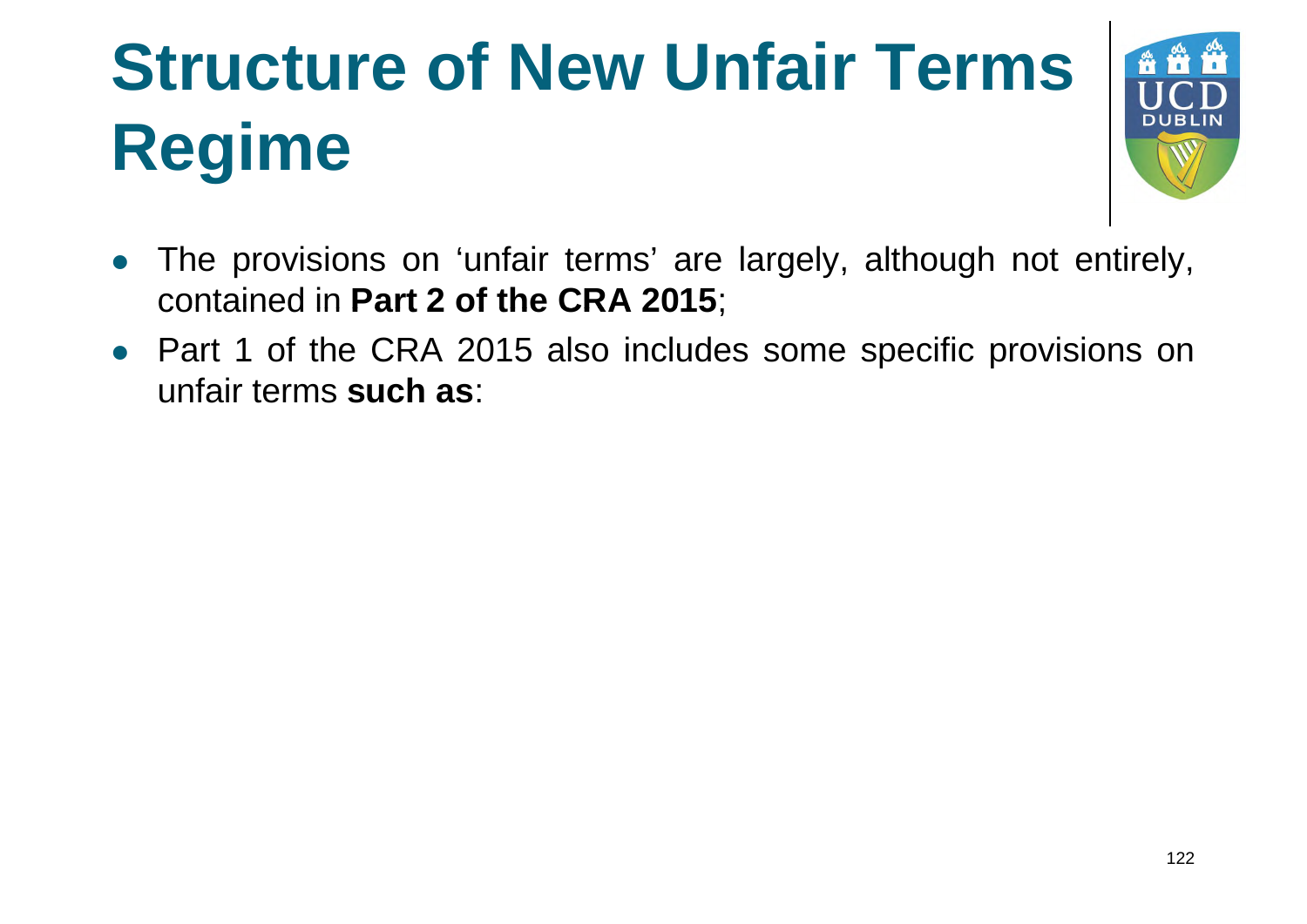# **Structure of New Unfair Terms Regime**



- s.31 ("[a] term of a contract to supply goods is not binding on the consumer to the extent that it would exclude or restrict the trader's liability arising under… (d) section 12 (other pre-contract information included in contract)");
- s.57 (see above).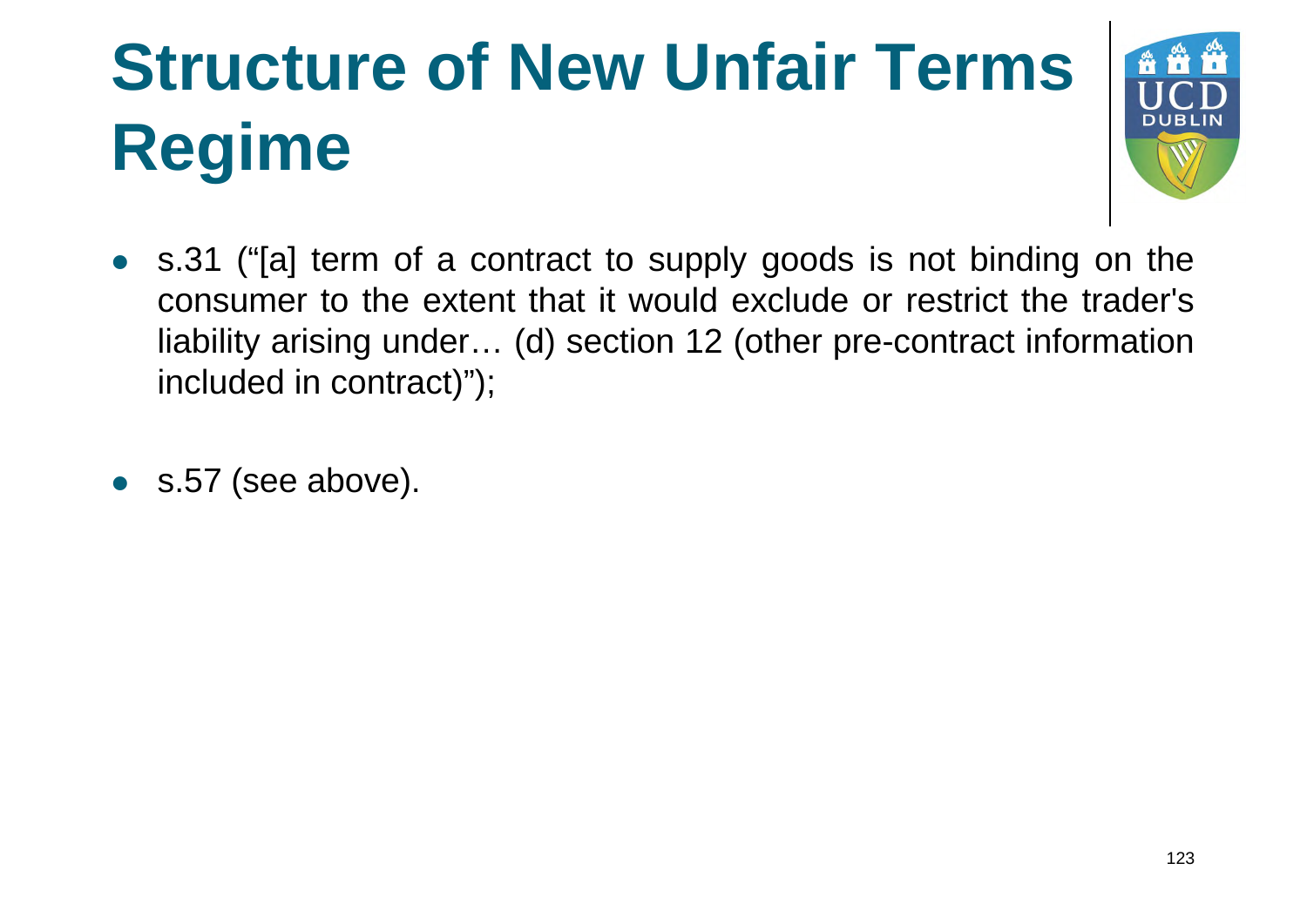

- **Some contracts are generally excluded from the ambit of Part 2** of the CRA 2015 (e.g. contracts of employment (s.61(2)));
- Similarly **some types of contractual term are excluded from being assessed for fairness under Part 2 of the CRA 2015**, notably: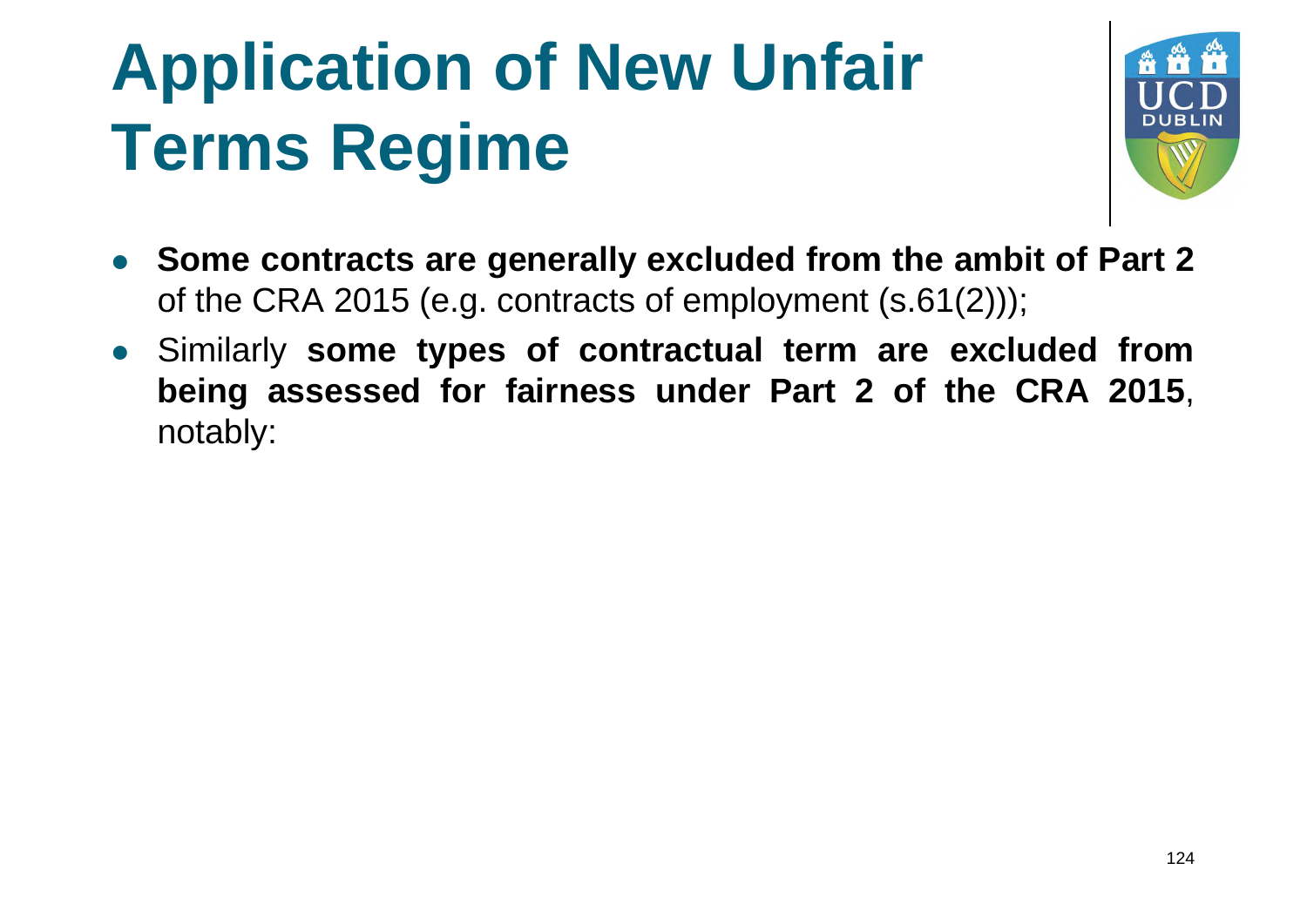

S.64: "(1) A term of a consumer contract may not be assessed for fairness under section 62 to the extent that—

(a) it specifies the **main subject matter of the contract** [cf. terms which define risk in an insurance context], or

(b) the assessment is of the **appropriateness of the price payable under the contract by comparison with the goods, digital content or services supplied under it**.

(2) Subsection (1) excludes a term from an assessment under section 62 **only if it is transparent and prominent** ."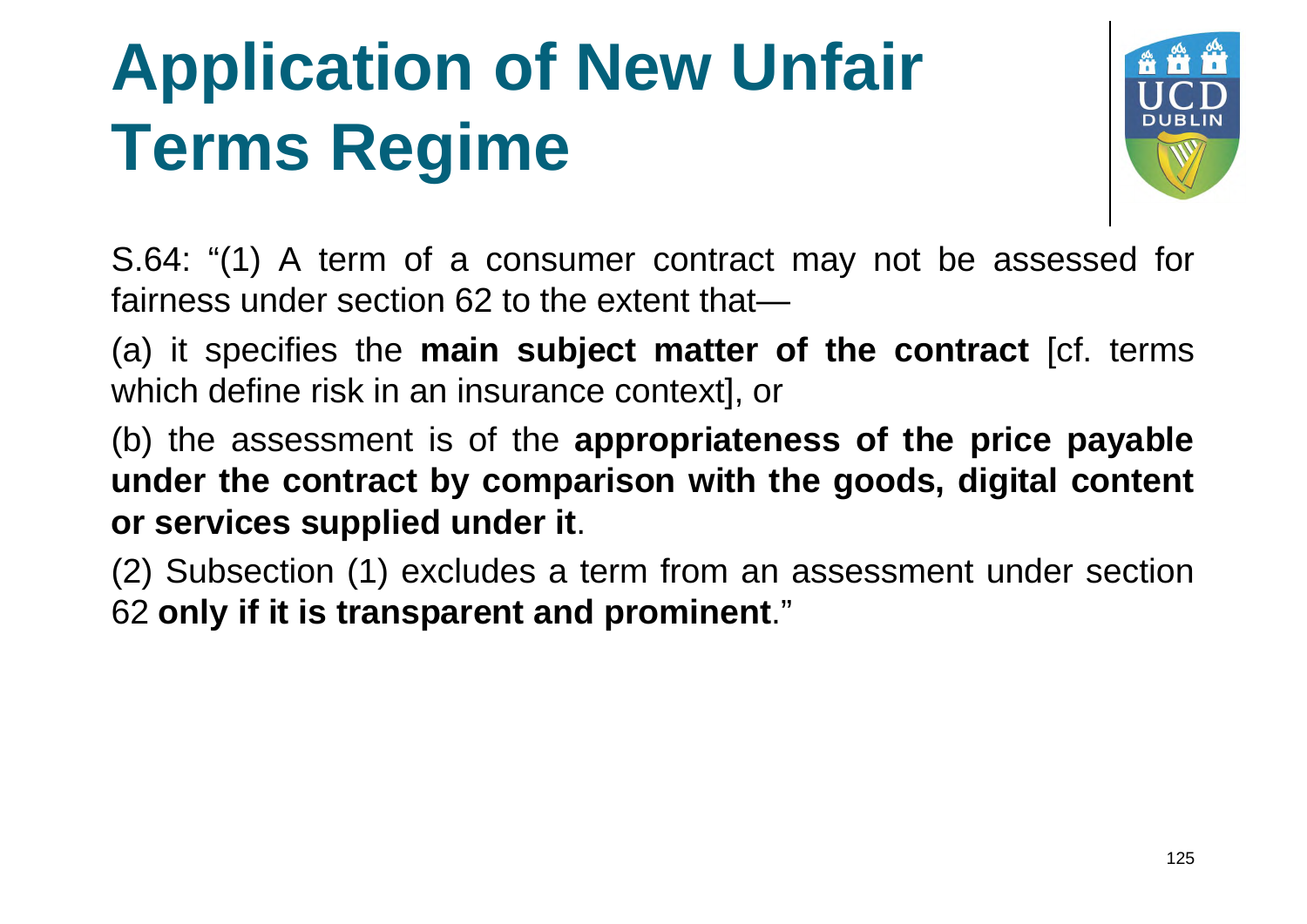

Conformity with EU Law?

"…in these circumstances English courts should seek to give effect to the interpretation and guidance of the Court of Justice of the EU in their application of s.64(1)(b) of the 2015 Act following the principle of the conforming interpretation of UK legislation implementing EU directives, though the difficulty in doing so would be whether the English court would consider this "possible" given the wording of s.64(1)(b) and its background in the Law Commissions' earlier Advice." (H. Beale (ed.), *Chitty on Contracts*, (32nd Edn., Sweet & Maxwell, London, 2015) para. 38-368)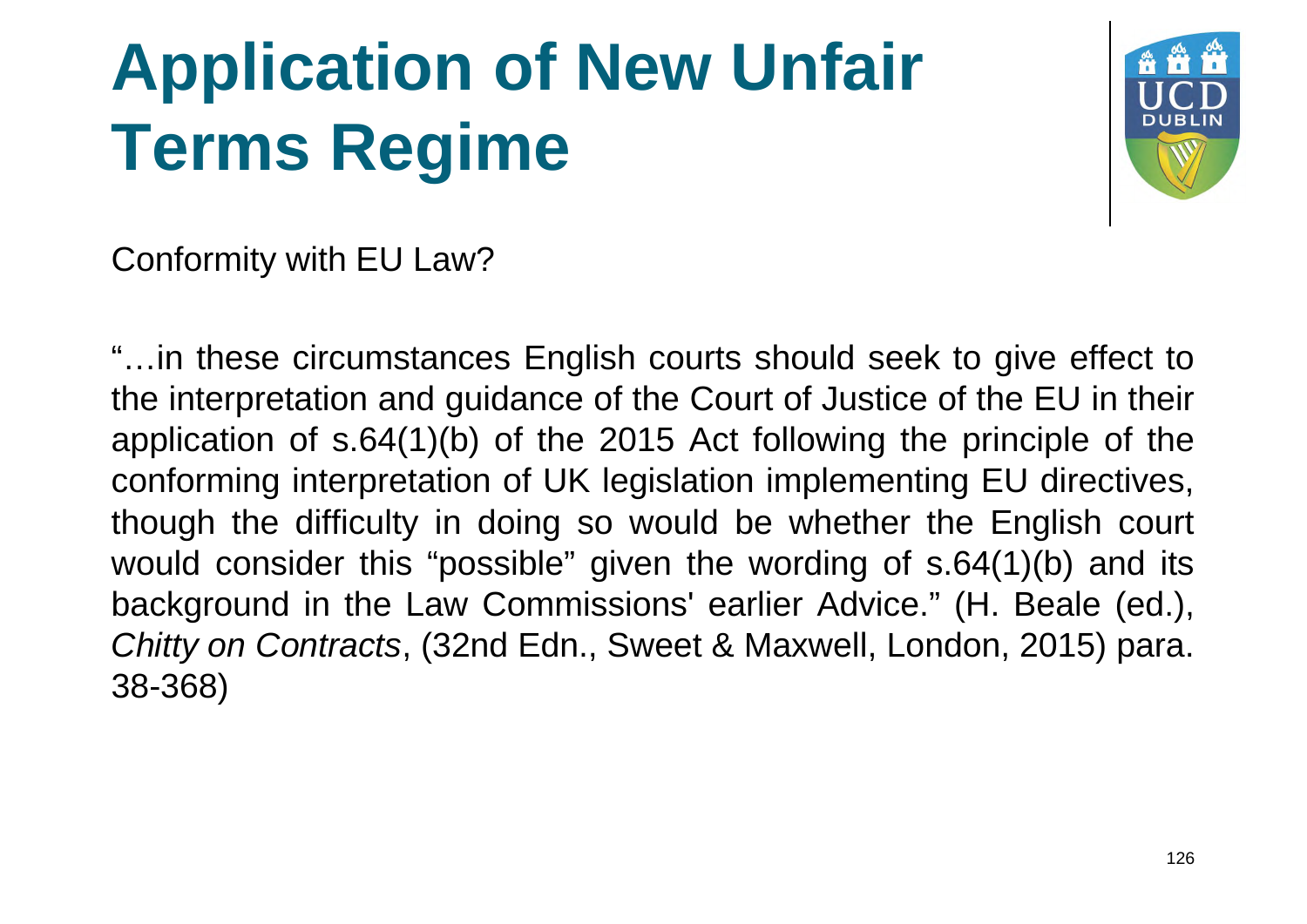

Section 62(1) provides that an unfair term will **not be binding on a consumer**.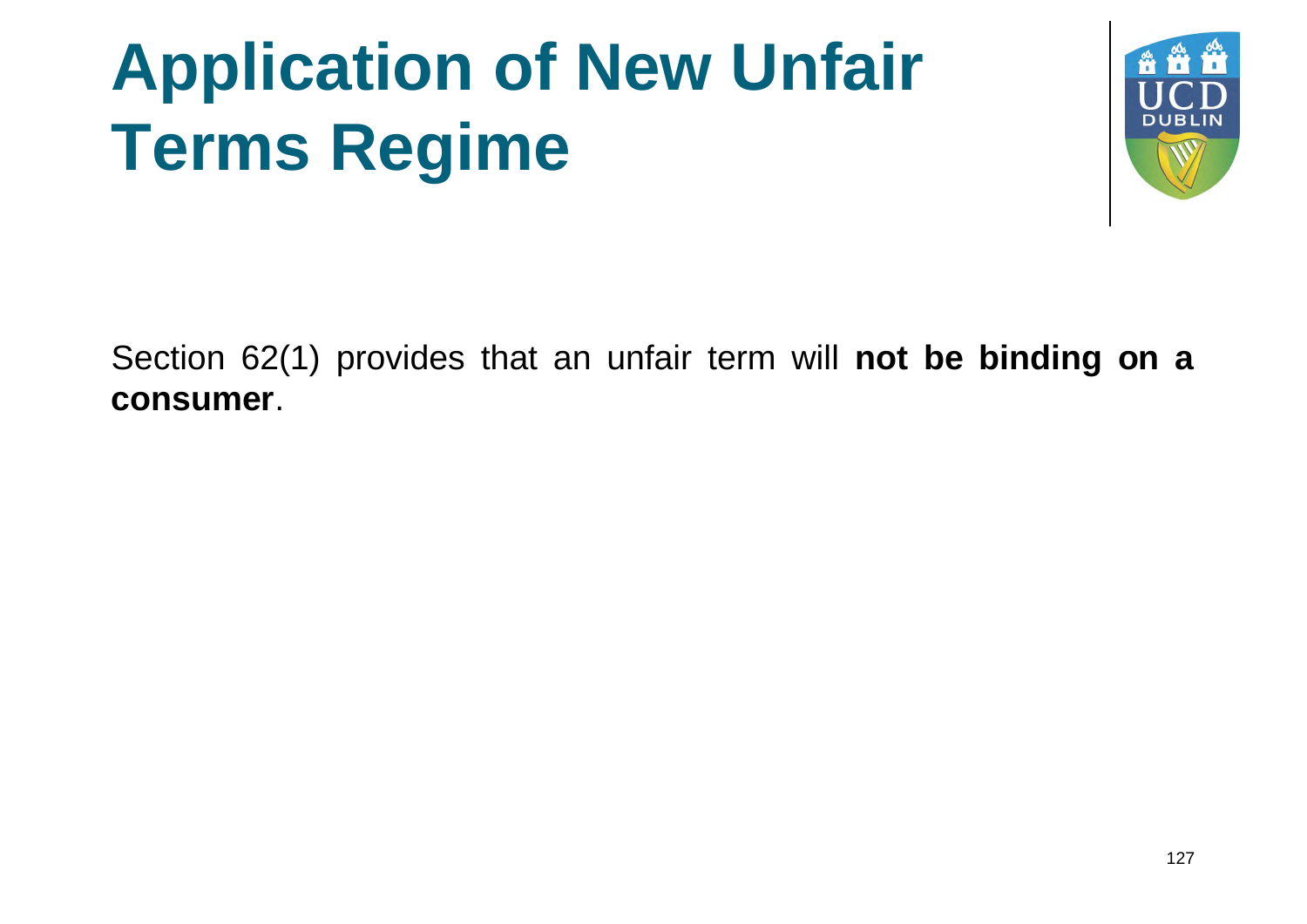# **Enforcement Under New Unfair Terms Regime**



- The CRA 2015 adopts a **dual approach** to enforcement:
- **Private Enforcement**: by a consumer (indeed under s.71 a Court may be required to consider whether or not a particular term is unfair even where the issue has not been raised by the parties);
- **Public Enforcement**: Schedule 3 provides the Competition and Markets Authority and other regulators with various enforcement powers in relation to Part 2.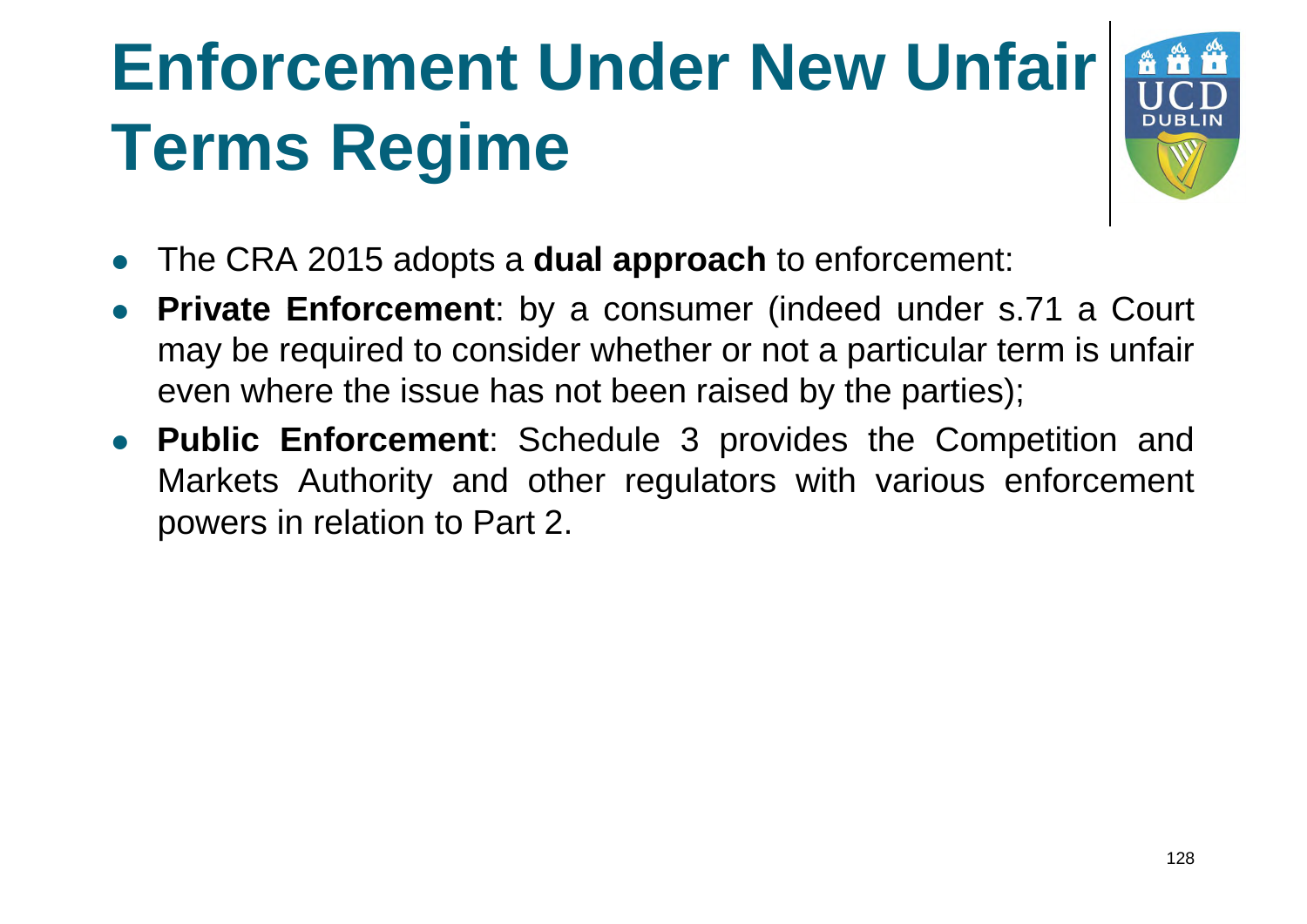### **Meaning of Unfairness Under New Regime**



The test for 'unfairness' is contained in Section 62(4) and significantly it **is not limited to non-negotiated terms** as under the UTCCR 1999:

> "(4) A term is unfair if, contrary to the requirement of **good faith**, it causes a significant imbalance in the parties' rights and obligations under the contract to the detriment of the consumer."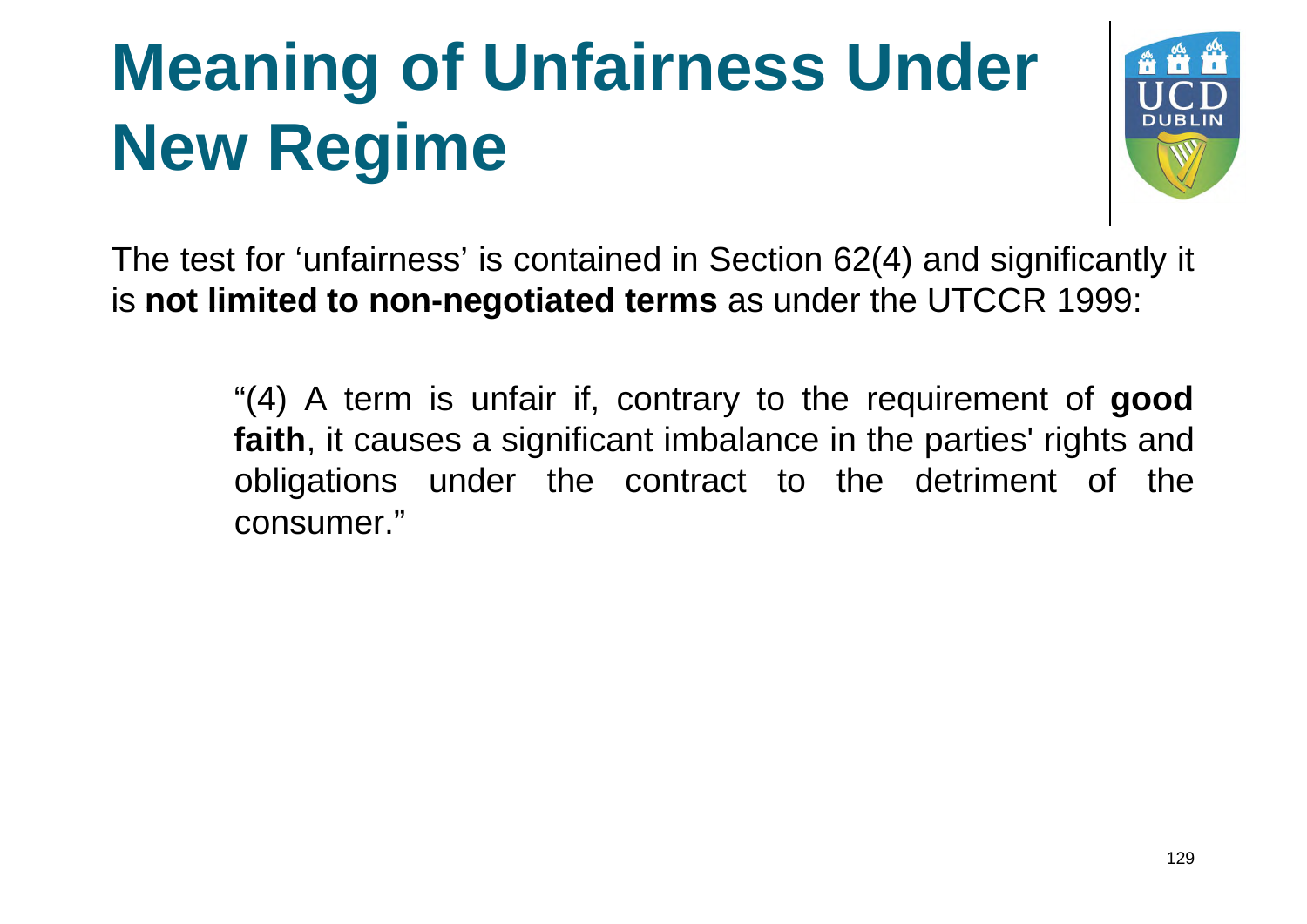### **Meaning of Unfairness Under New Regime**



"Good faith in this context is not an artificial or technical concept; nor, since Lord Mansfield was its champion, is it a concept wholly unfamiliar to British lawyers. **It looks to good standards of commercial morality and practice**."

> (*Director General of Fair Trading v. First National Bank plc* [2002] UKHL 52 at [17] *per* Lord Bingham)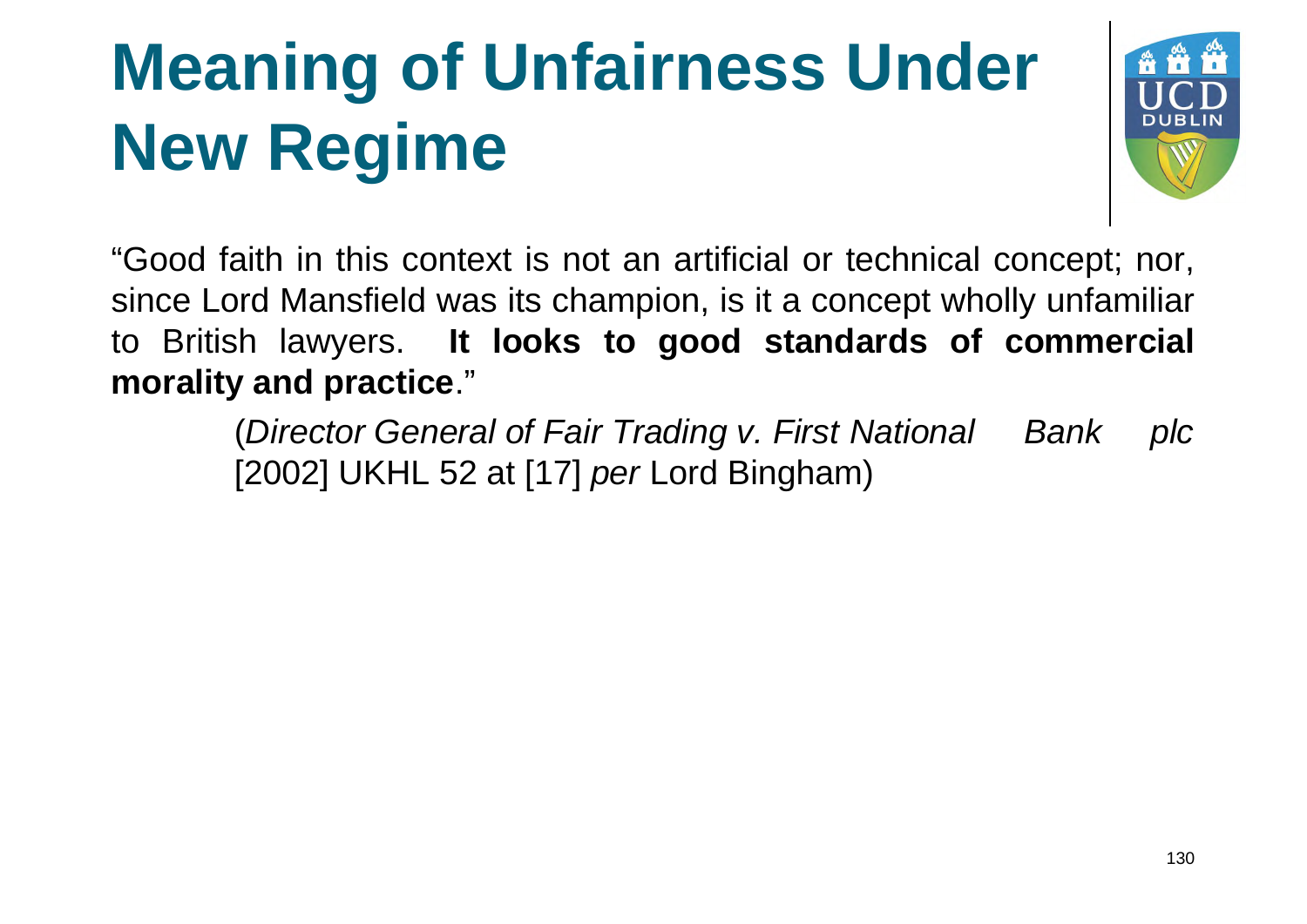

"The fairness test thus includes the following main elements: significant imbalance to the detriment of the consumer and good faith. It must, however, be emphasised that the overall requirement is a unitary one – the question is whether a term is unfair… **A rigid approach to assessing fairness, involving an artificial exercise broken into separate parts, is not appropriate.**" (CMA, *Unfair contract terms guidance: Guidance on the unfair terms provisions in the Consumer Rights Act 2015* (July 2015) para. 2.10)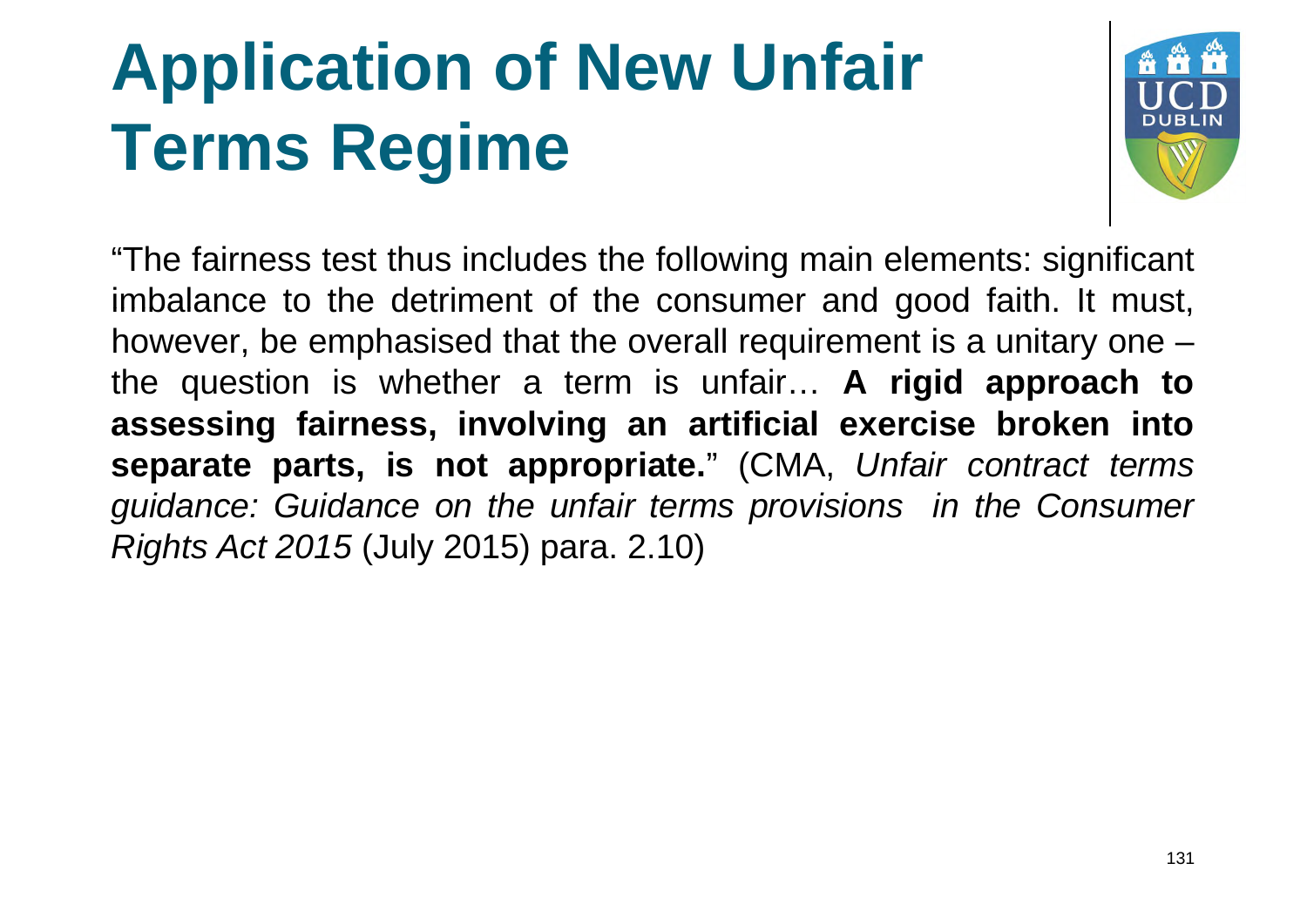

"**In order to achieve the openness required by good faith, terms should be 'expressed fully, clearly and legibly, containing no concealed pitfalls or traps. Appropriate prominence should be given to terms which might operate disadvantageously' to the consumer**. Consumers should not be assumed necessarily to be able themselves to identify (particularly in longer contracts) terms which are important, or which may operate to their disadvantage or which would be likely to surprise them, if drawn to their attention." (CMA, *Unfair contract terms guidance: Guidance on the unfair terms provisions in the Consumer Rights Act 2015* (July 2015) para. 2.22)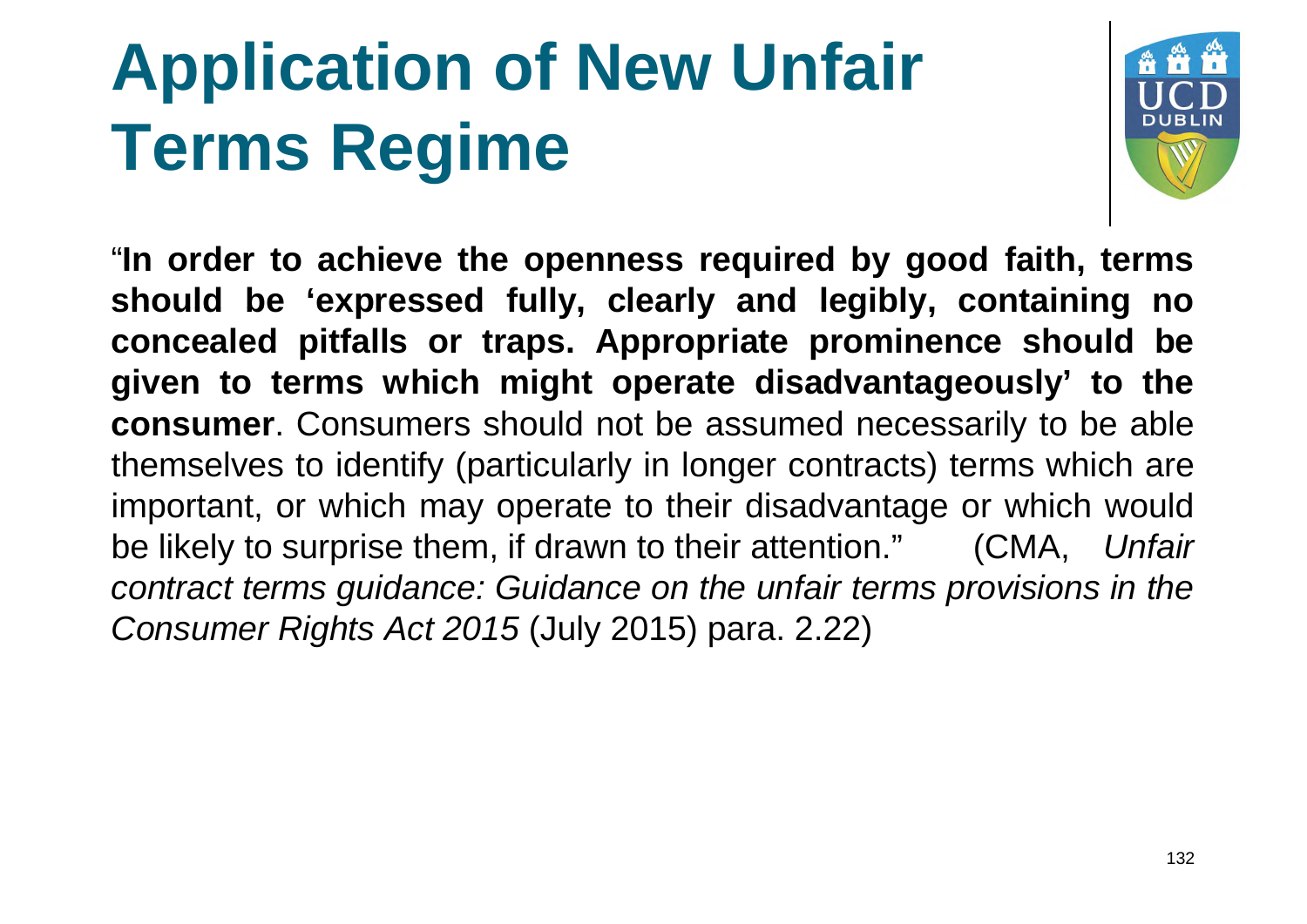

S.68(1): "A trader must ensure that a written term of a consumer contract, or a consumer notice in writing, is **transparent**."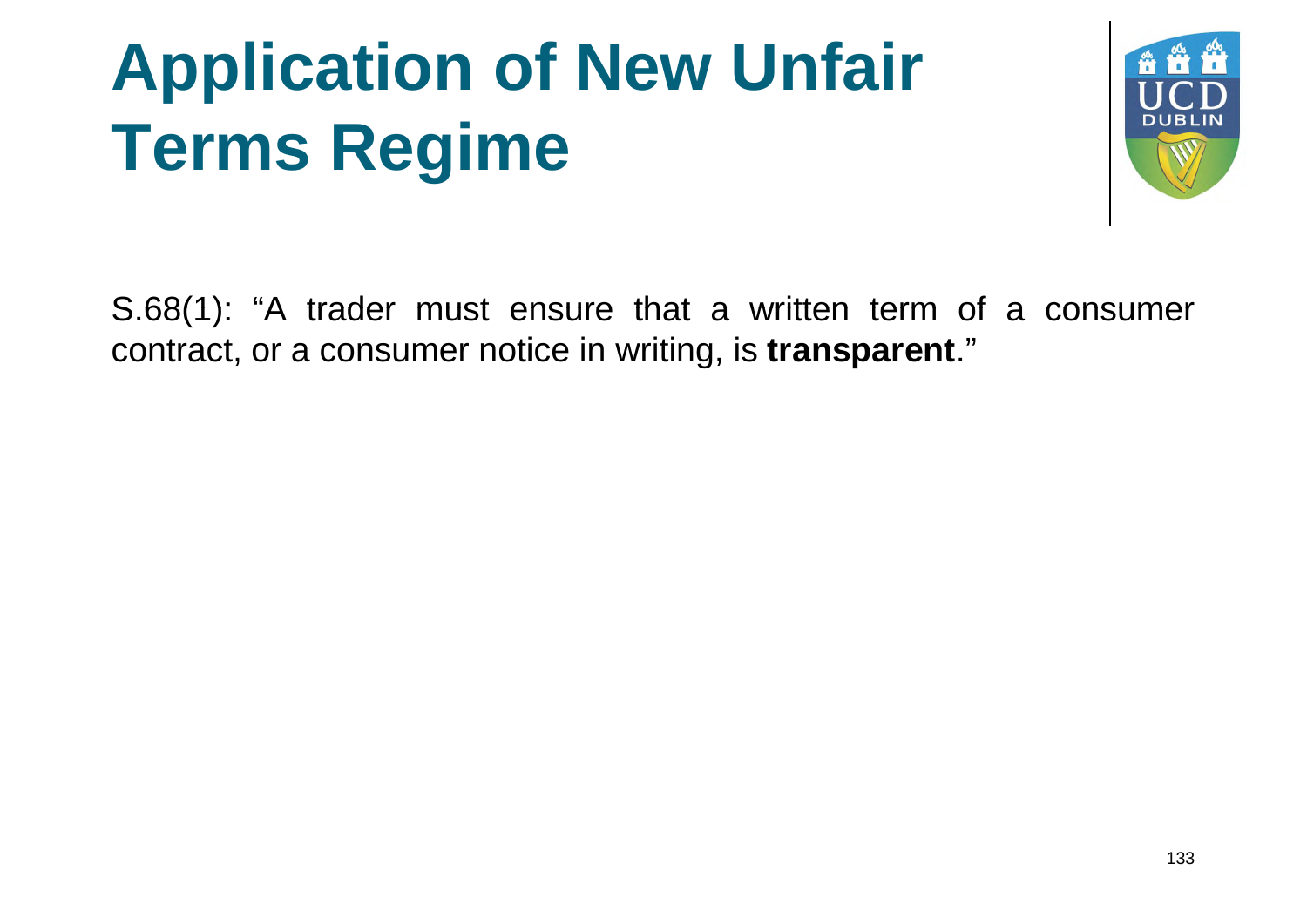

S.69(1): "If a term in a consumer contract, or a consumer notice, could have different meanings, the meaning that is most favourable to the consumer is to prevail."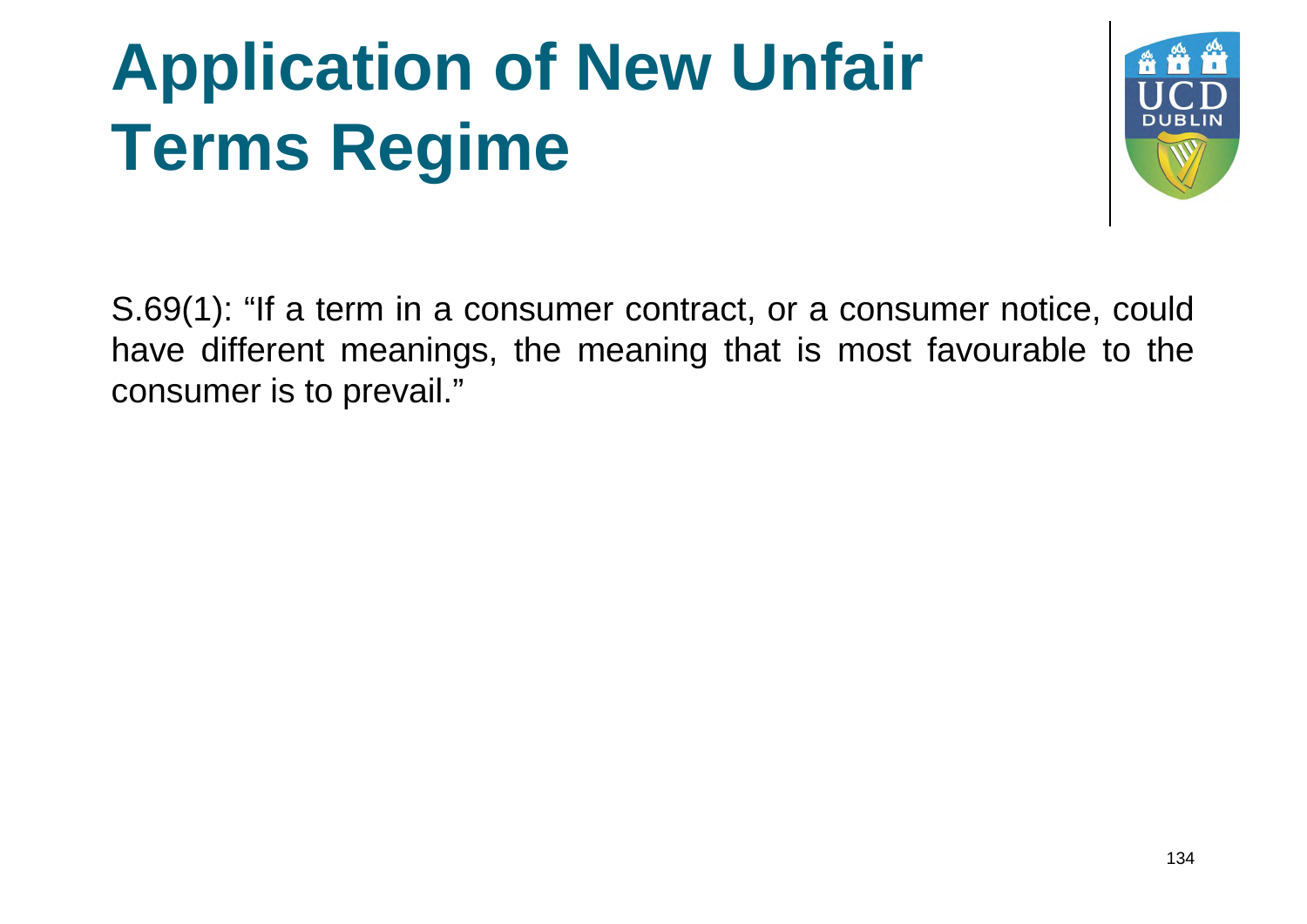

"…**openness is not enough on its own, since good faith relates to the content of terms as well as the way they are expressed expressed. Fair dealing has been authoritatively said to require that, in drafting and using contract terms, a trader 'should not, whether deliberately or unconsciously, take advantage' of the consumers' circumstances to their detriment**…The CMA considers the CJEU's approach demonstrates that businesses need, in formulating their contract terms, not just to resist the temptation to take advantage, but actively to take the legitimate interests of the consumer into account." (CMA, *Unfair contract terms guidance guidance: Guidance on the unfair terms provisions in the Consumer Rights Act 2015* (July 2015) para. 2.23ff)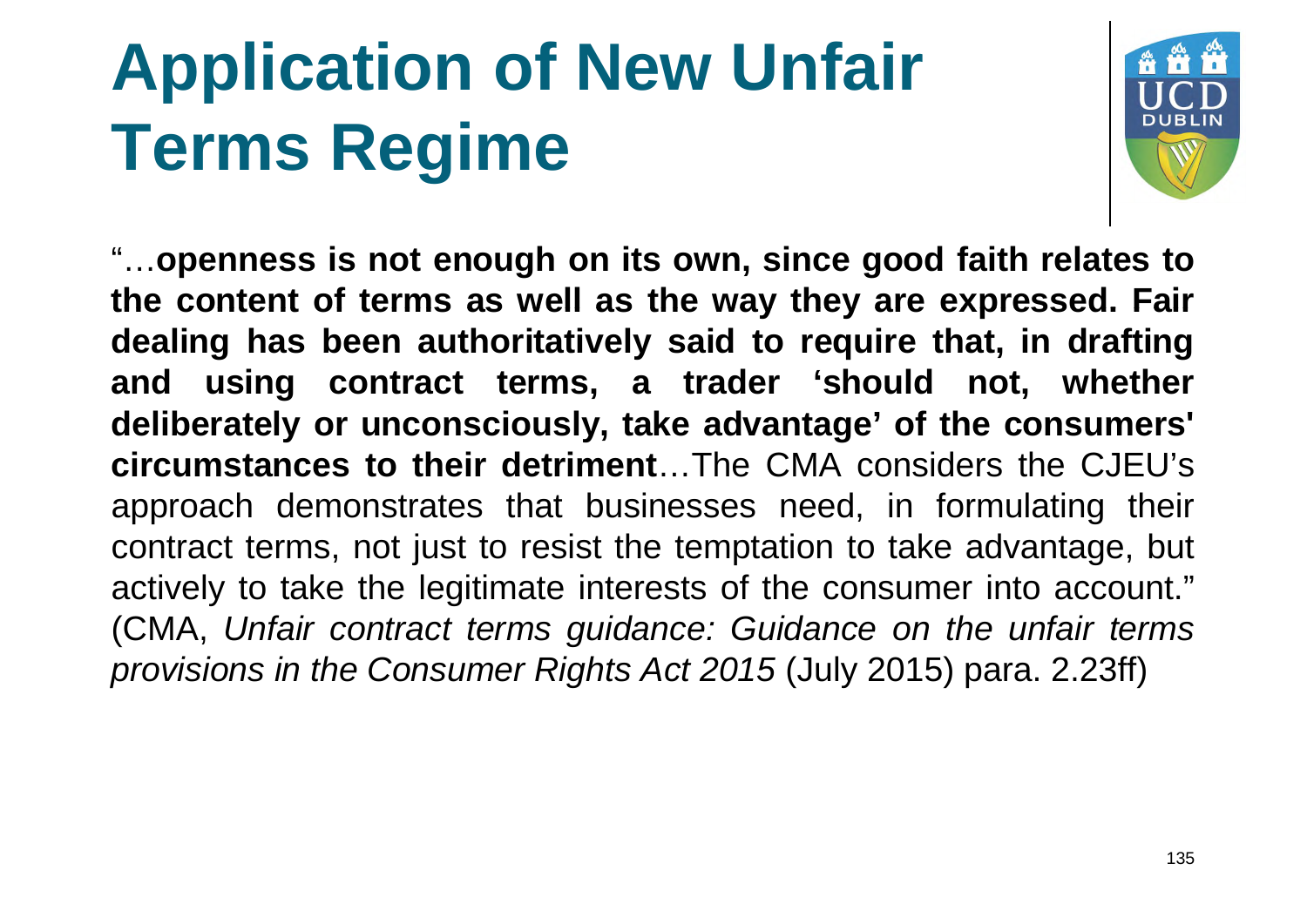

Part 1 of Schedule 2 contains an "indicative and non-exhaustive" list of terms which might be regarded as unfair:

"A term which has the object or effect of **inappropriately excluding or limiting the legal rights of the consumer** in relation to the trader or another party in the event of total or partial nonperformance or inadequate performance by the trader of any of the contractual obligations";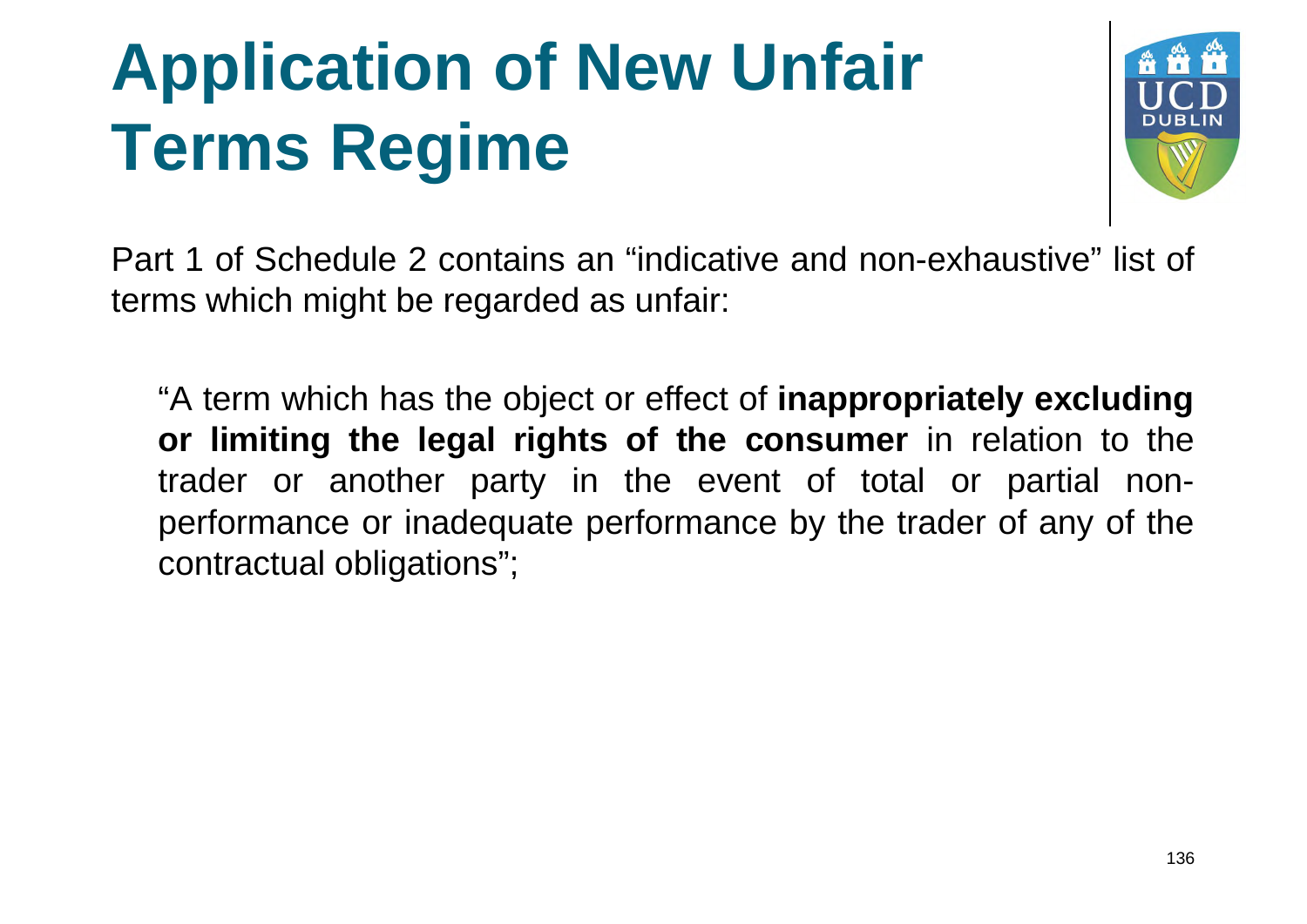

"**A term which has the object or effect of permitting the trader to retain sums paid by the consumer where the consumer decides not to conclude or perform the contract**, without providing for the consumer to receive compensation of an equivalent amount from the trader where the trader is the party cancelling the contract";

"**A term which has the object or effect of authorising the trader to dissolve the contract on a discretionary basis where the same facility is not granted to the consumer**, or permitting the trader to retain the sums paid for services not yet supplied by the trader where it is the trader who dissolves the contract";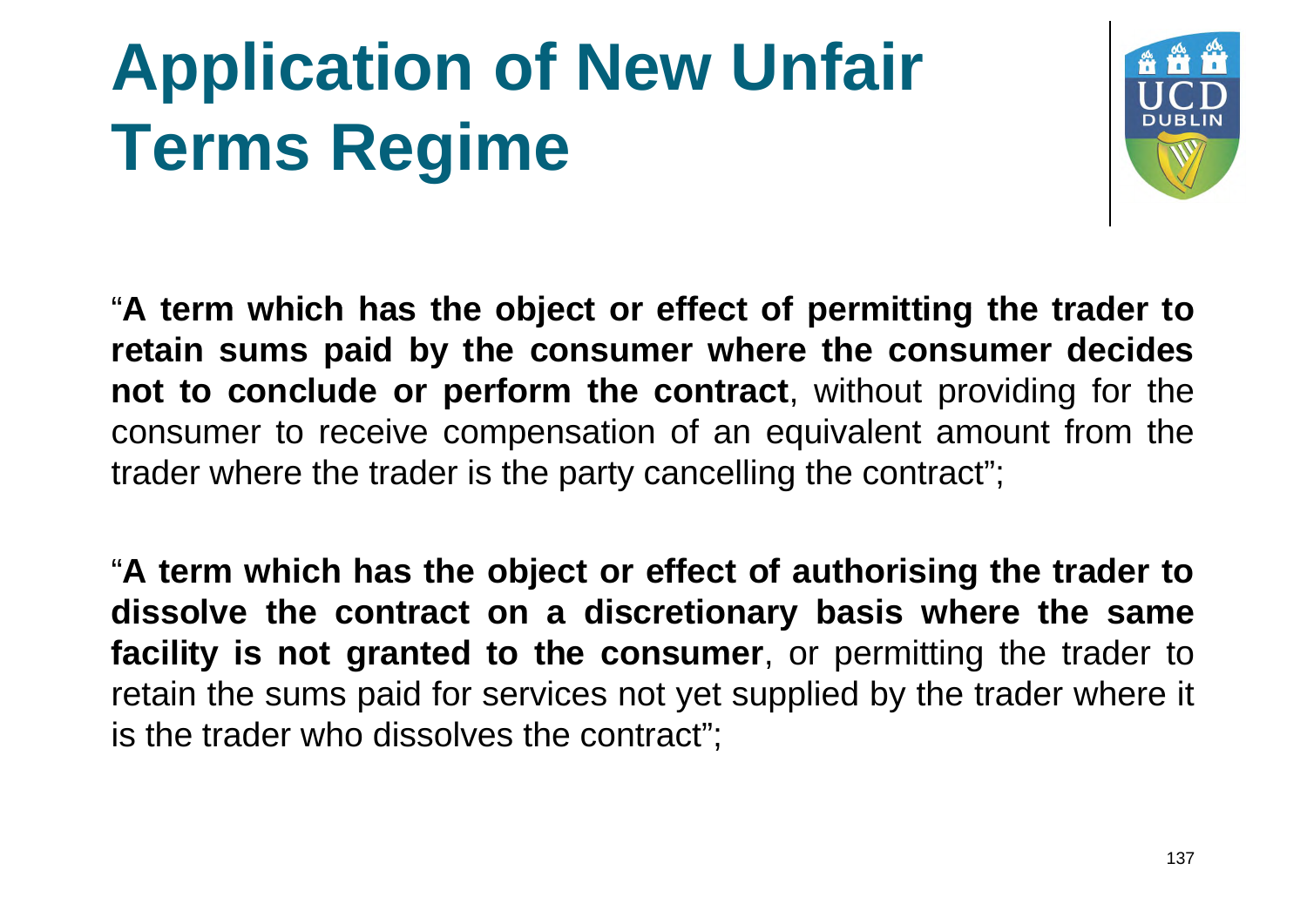

"**A term which has the object or effect of irrevocably binding the consumer to terms with which the consumer has had no real opportunity** of becoming acquainted before the conclusion of the contract";

"A term which has the object or effect of permitting the trader to determine the characteristics of the subject matter of the contract **after** the consumer has become bound by it";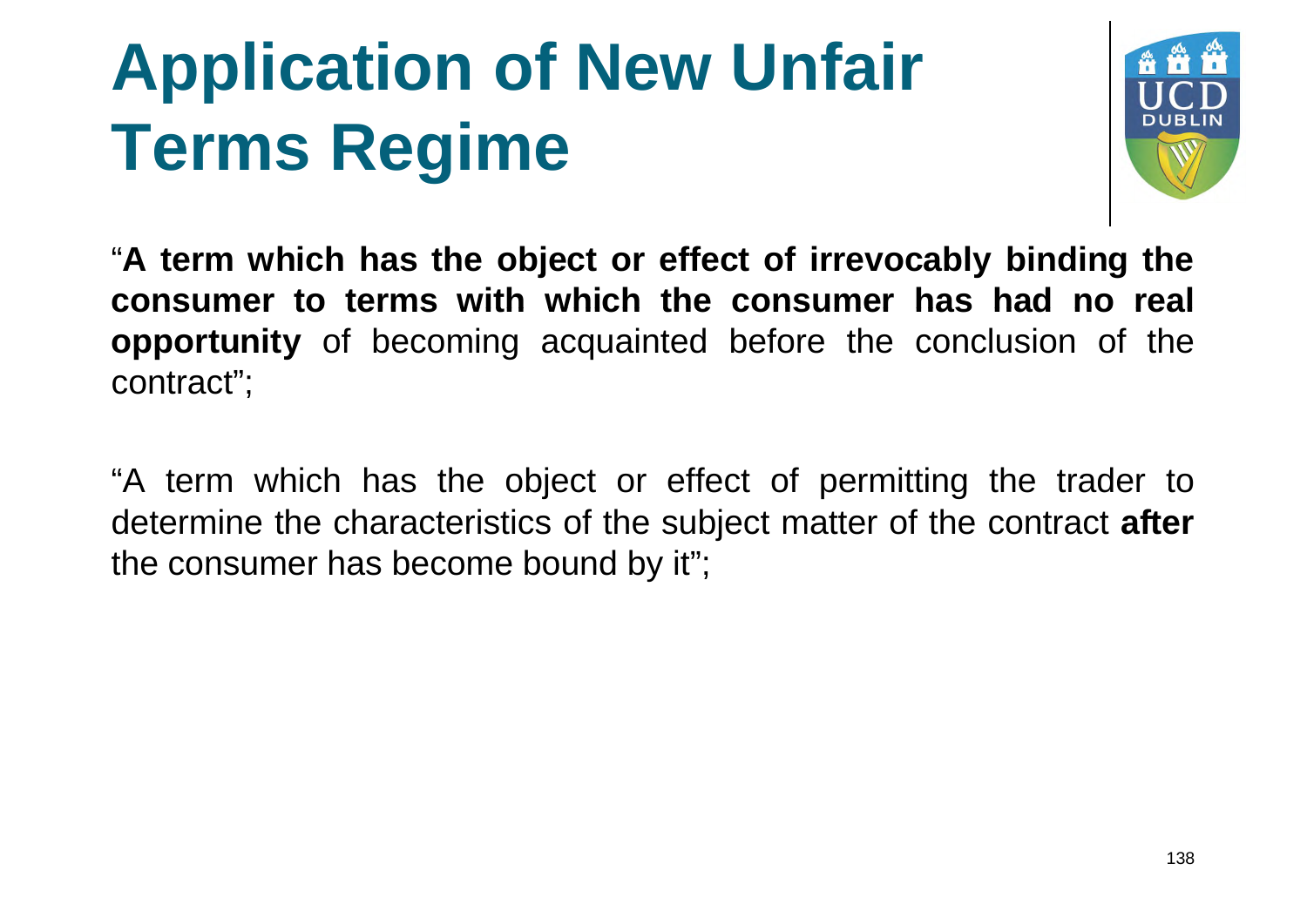

"A term which has the object or effect of **limiting** the trader's obligation to respect commitments undertaken by the trader's agents or making the trader's commitments subject to compliance with a particular formality."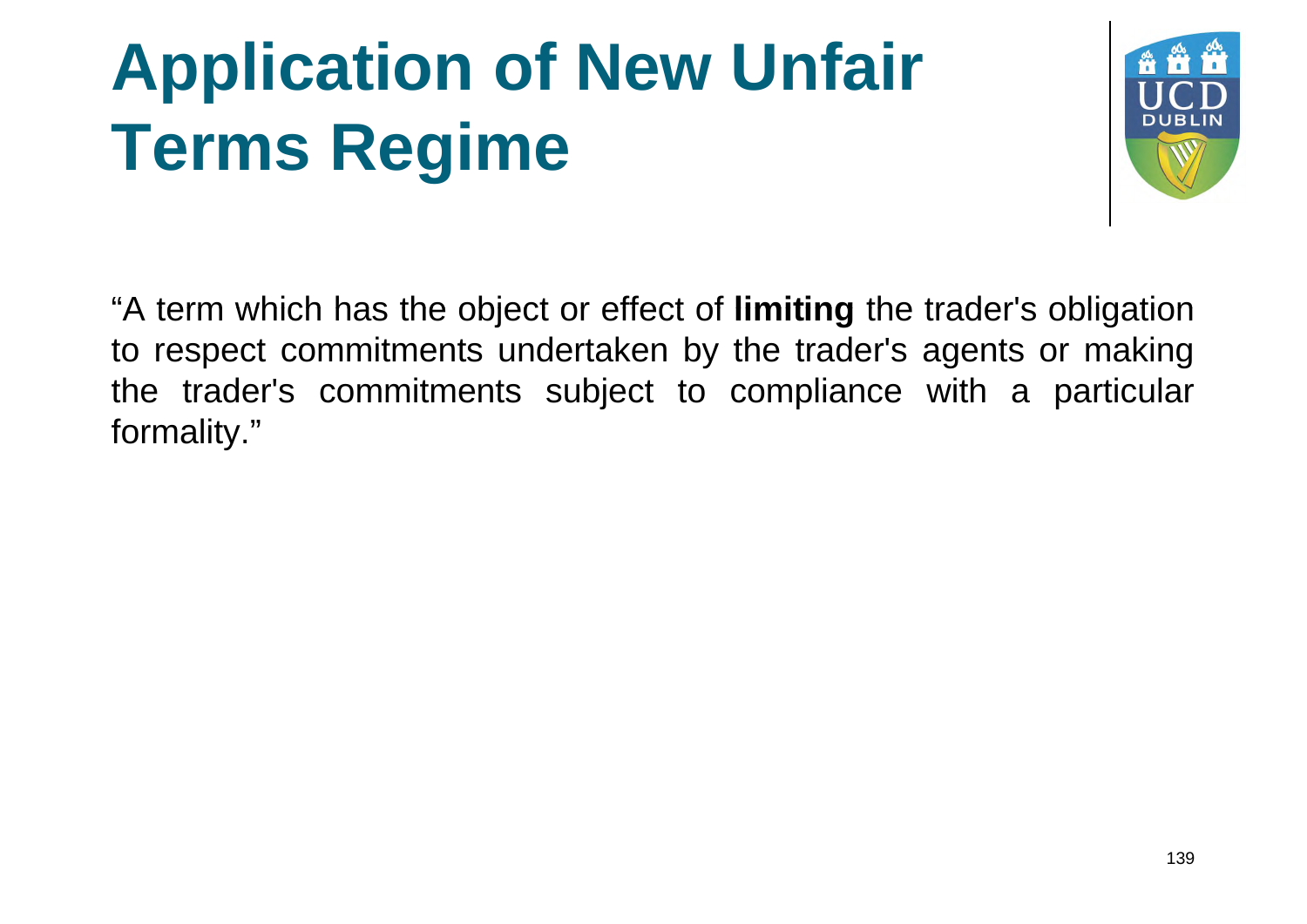#### **Consumer Rights Act 2015**



Under section 71 a Court may be required to consider whether or not a particular term is unfair **even where** the issue has not been raised by the parties.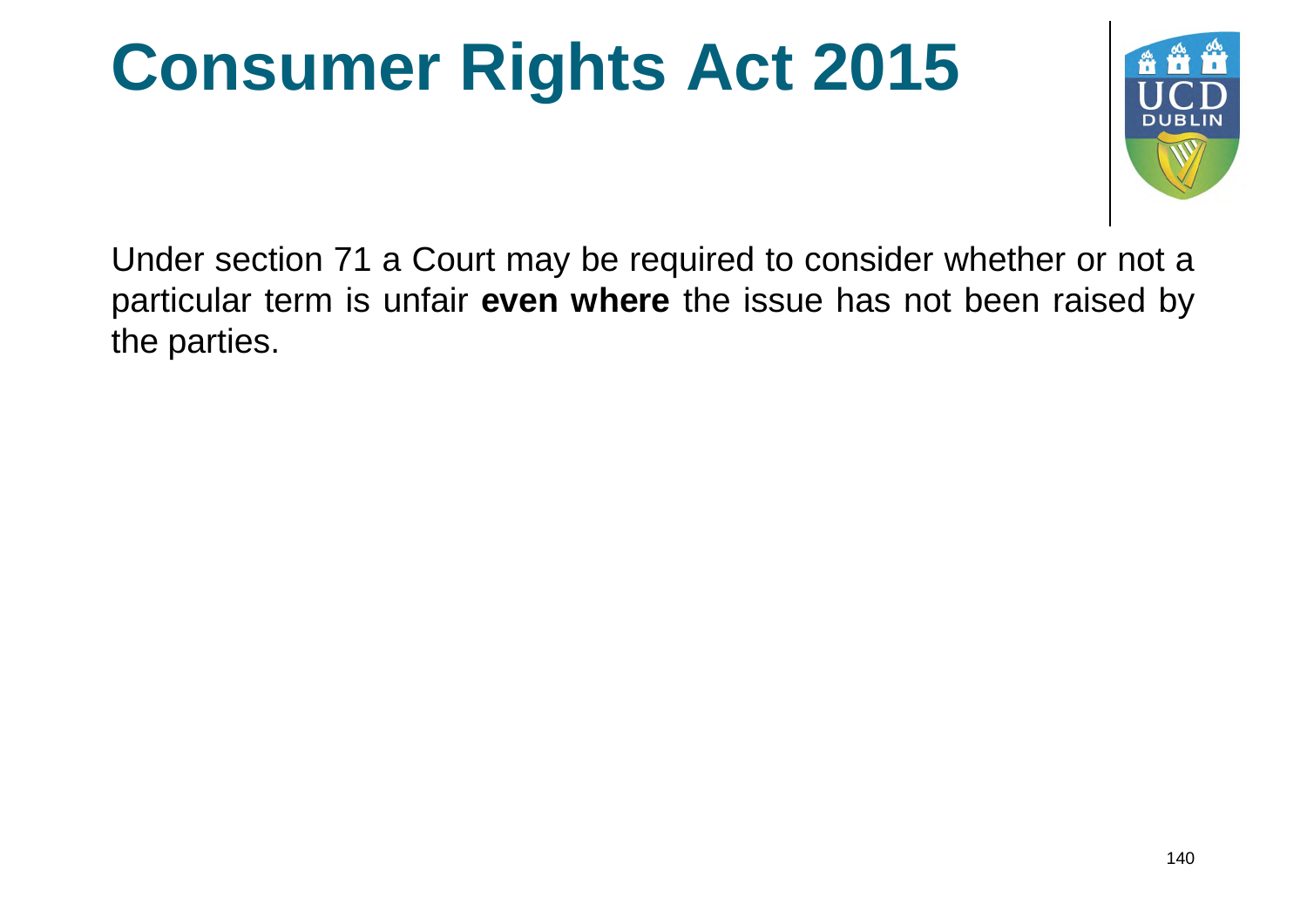

*Peabody Trust Governors v. Reeve* [2009] L. & T.R. 6 (variation clause challenged):

"In order to satisfy the requirements of the 1999 Regulations [now CRA 2015], any such unilateral variation clause would need at a minimum to take full and proper account of the commonsense guidelines set out by the Office of Fair Trading [now CMA] for tenancy agreements."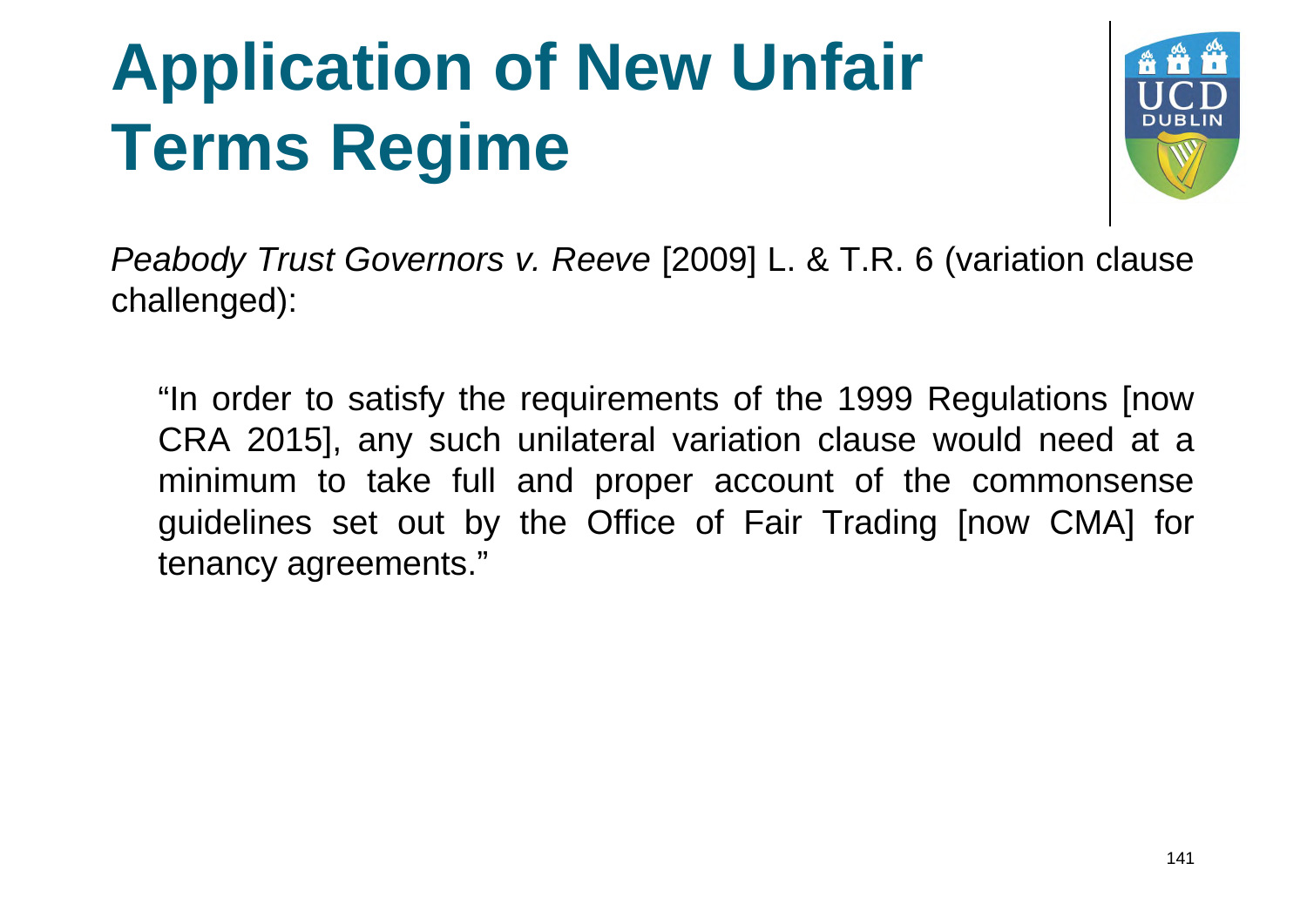#### **Thank You!**

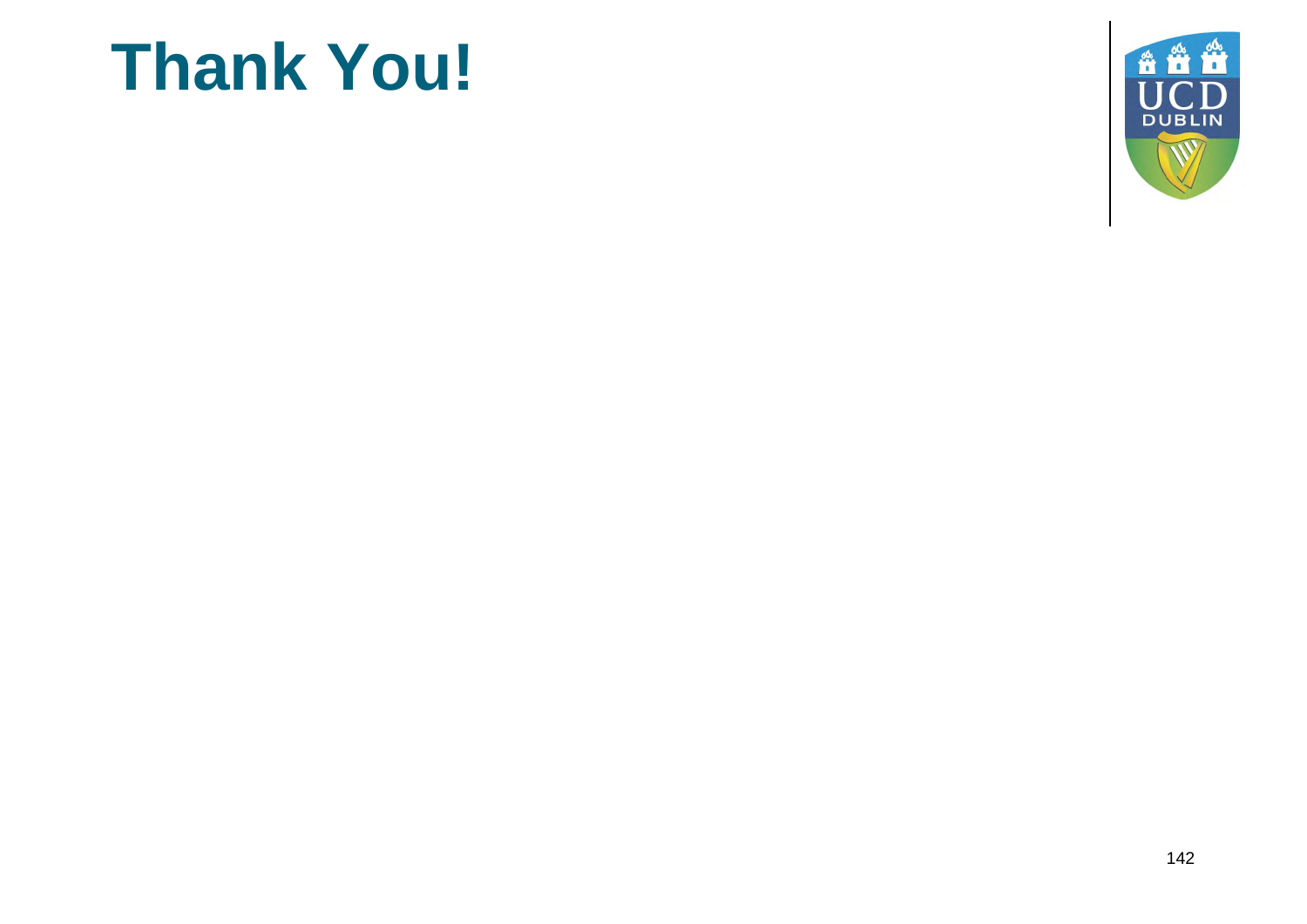#### **Questions?**

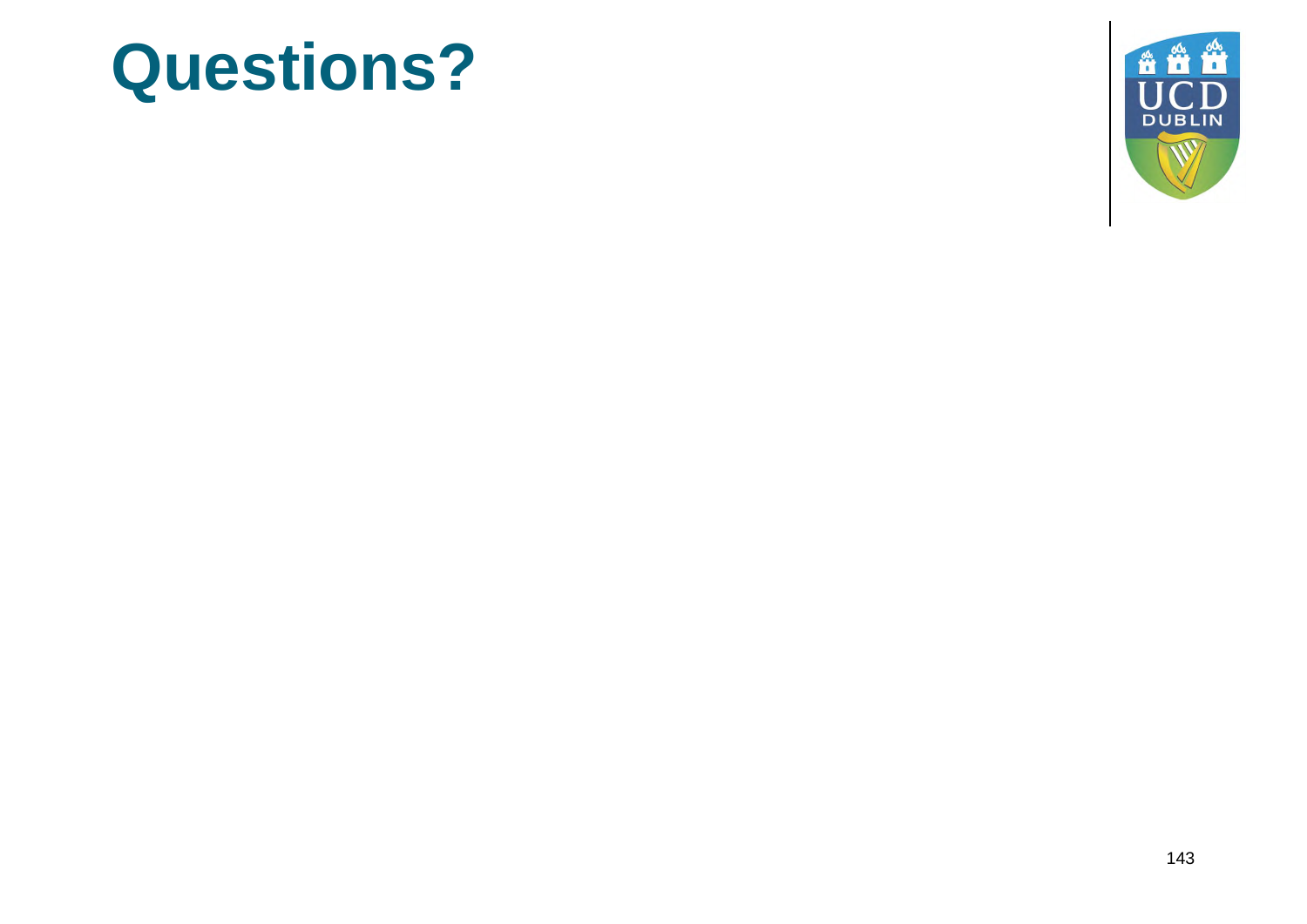#### 2016 GFFC Session A: New development and Challenge for Financial Consumer Protection **Discussion**

Sungsook Kim(Keimyung University) Nov. 4th, 2016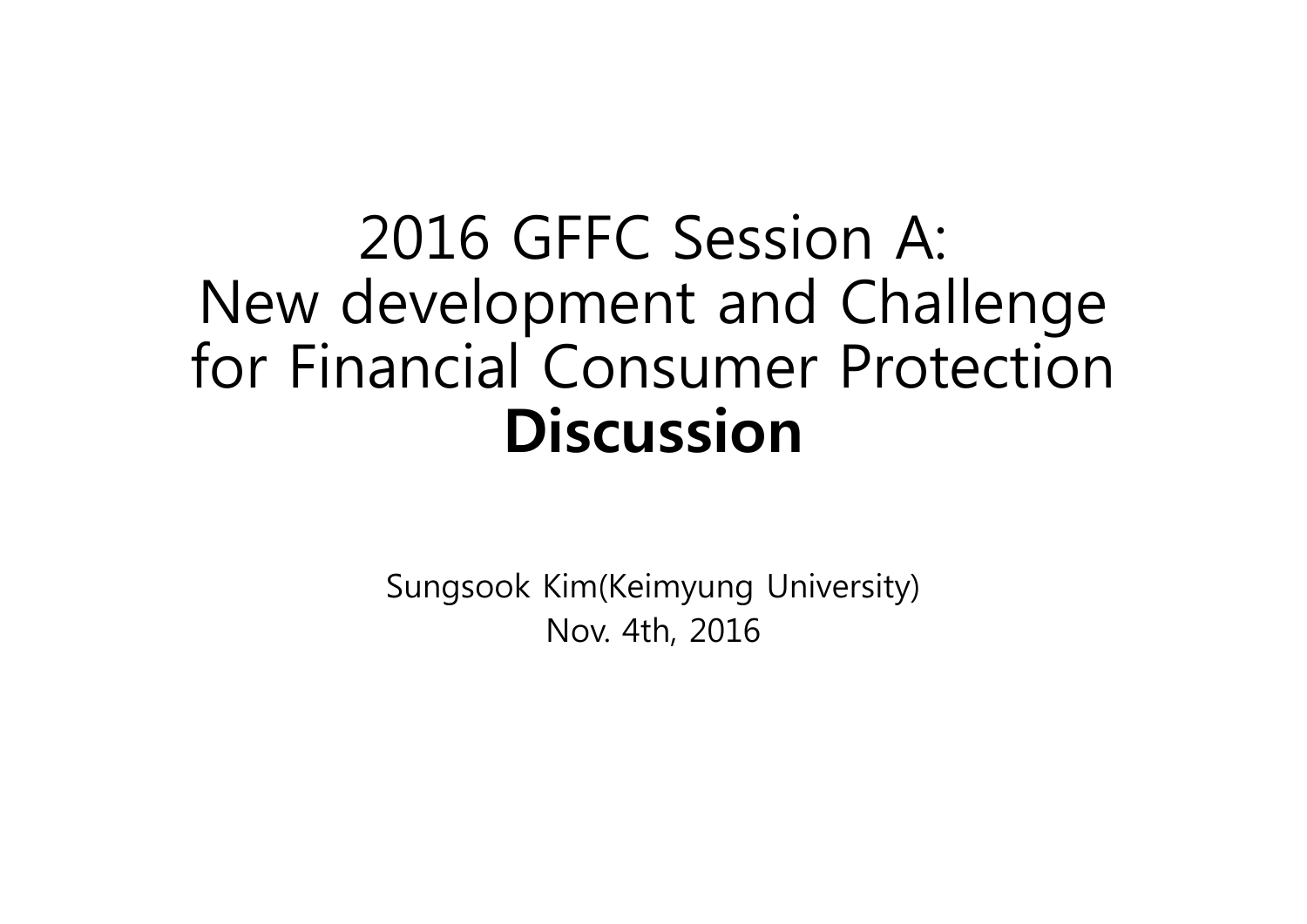#### Introduction

- Financial Consumer Protection Policy has developed on the world, even if slowly.
- In Korea, the proposal of Financial Consumer Protection Law was pre-announced legislation again. Therefore, we can get a very helpful ideas from Professor Person's Presentation.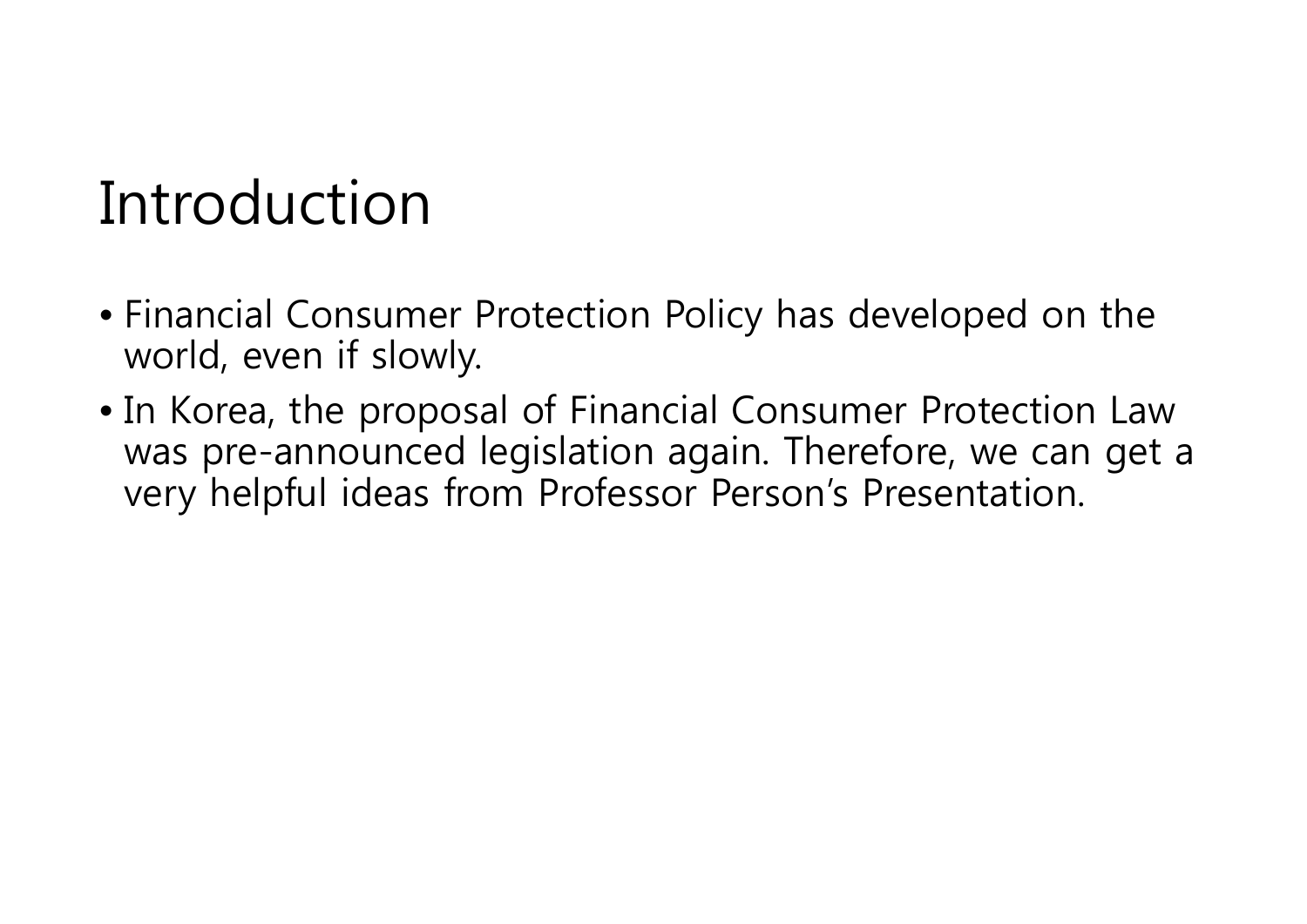#### Questions

#### • Presentation 1

- At a glance, they seem similar. What is the difference among OECD's, World Bank's, and UBFCP.
- Which principles or matters do you think will be stressed in the future for developing the financial consumer protection? In the world or in Australia.
- Would you describe the Framework of Australian Financial Consumer Protection Institutions, which contribute to develop the Korean regulatory Institution.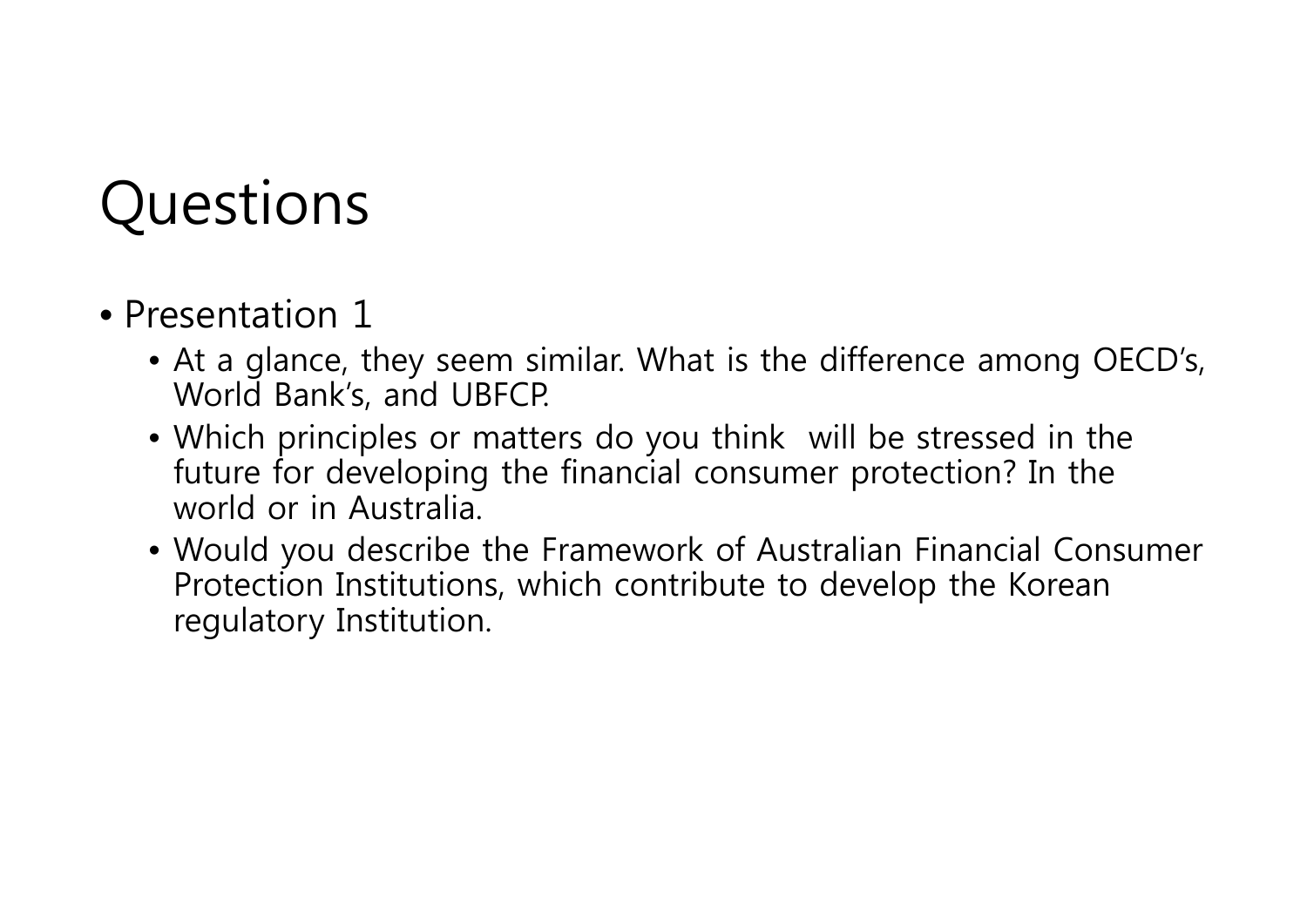#### International Guidelines for Financial Consumer Protection

| G20 (OECD, 2011.11)                                                                   | <b>WORLD BANK(2012,6)</b>                         | UNGCP(2015.12)                                                                                                                                                                                             |
|---------------------------------------------------------------------------------------|---------------------------------------------------|------------------------------------------------------------------------------------------------------------------------------------------------------------------------------------------------------------|
| Legal, regulatory and supervisory Framework                                           | <b>Financial Consumer Protection Institutions</b> | Financial Consumer Protection Regulatory and<br>enforcement policies                                                                                                                                       |
| Role of Oversight Bodies                                                              | Disclosure and Sales Practices                    | Oversight Bodies with the necessary authority<br>and resources to carry out their mission                                                                                                                  |
| Equitable and Fair Treatment of Consumers                                             | Customer Account handling and Maintenance         | Appropriate Controls and Insurance<br>Mechanisms to protect consumer assets,<br>including deposits                                                                                                         |
| Disclosure and Transparency                                                           | Privacy and Data Protection                       | Improved Financial Education Strategies that<br>promote financial literacy                                                                                                                                 |
| <b>Financial Education and Awareness</b>                                              | Dispute Resolution Mechanism                      | Fair Treatment and Proper Disclosure                                                                                                                                                                       |
| Responsible Business Conduct of Financial<br>Services Providers and Authorized Agents | Guarantee and Compensation Schemes                | Responsible Business Conduct by Financial<br>Services Providers and Authorized Agents,<br>including Responsible Lending and the Sale of<br>Products that are suitable to the Consumer's<br>needs and means |
| Protection of Consumer Assets against Fraud<br>and Misuse                             | Financial Literacy and Consumer Empowerment       | Appropriate Controls to Protect Consumer<br>Financial Data, including from fraud and abuse                                                                                                                 |
| Protection of Consumer Data and Privacy                                               | Competition                                       | A Regulatory Framework that promotes cost<br>efficiency and transparency for remittances, as<br>well as remedies if transfer fails                                                                         |
| Complaints Handling and Redress                                                       |                                                   |                                                                                                                                                                                                            |
| Competition                                                                           |                                                   |                                                                                                                                                                                                            |